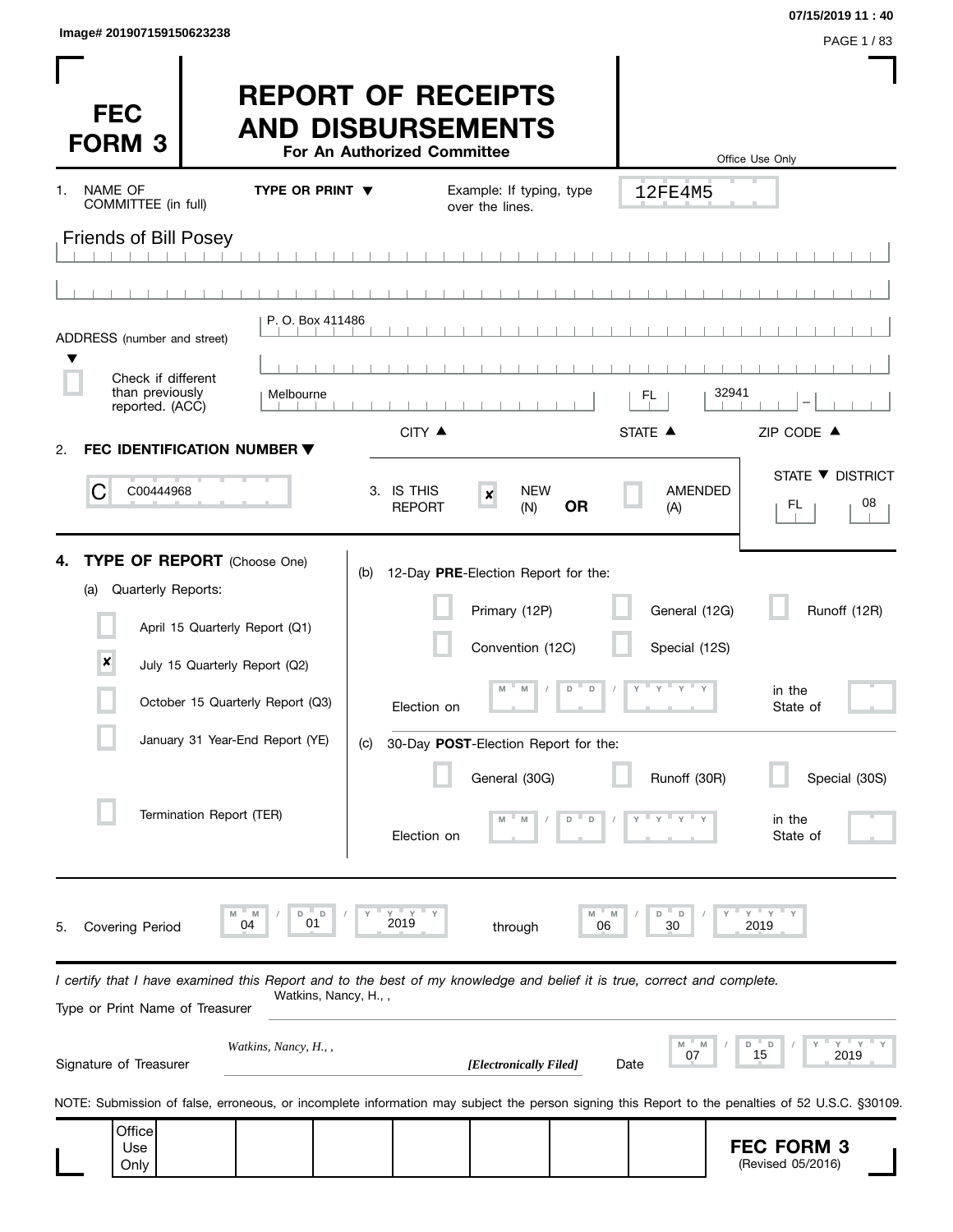|    |     | Image# 201907159150623239                                                                                  |                                                      |                                                  |
|----|-----|------------------------------------------------------------------------------------------------------------|------------------------------------------------------|--------------------------------------------------|
|    |     | FEC Form 3 (Revised 05/2016)                                                                               | <b>SUMMARY PAGE</b><br>of Receipts and Disbursements | PAGE 2 / 83                                      |
|    |     | Write or Type Committee Name<br><b>Friends of Bill Posey</b>                                               |                                                      |                                                  |
|    |     | M<br>Report Covering the Period:<br>From:                                                                  | $Y = Y$<br>M<br>D<br>D<br>2019<br>04<br>01<br>To:    | D<br>2019<br>M<br>M<br>D<br>06<br>30             |
|    |     |                                                                                                            | <b>COLUMN A</b><br><b>This Period</b>                | <b>COLUMN B</b><br><b>Election Cycle-to-Date</b> |
| 6. | (a) | Net Contributions (other than loans)<br><b>Total Contributions</b><br>(other than loans) (from Line 11(e)) | 165371.00                                            | 208505.00                                        |
|    | (b) | <b>Total Contribution Refunds</b>                                                                          | 0.00                                                 | 0.00                                             |
|    | (c) | Net Contributions (other than loans)<br>(subtract Line 6(b) from Line 6(a))                                | 165371.00                                            | 208505.00                                        |
| 7. |     | Net Operating Expenditures                                                                                 |                                                      |                                                  |
|    | (a) | <b>Total Operating Expenditures</b>                                                                        | 43365.69                                             | 204544.78                                        |
|    | (b) | Total Offsets to Operating<br>Expenditures (from Line 14)                                                  | 0.00                                                 | 25.00                                            |
|    | (c) | Net Operating Expenditures<br>(subtract Line 7(b) from Line 7(a))                                          | 43365.69                                             | 204519.78                                        |
| 8. |     | Cash on Hand at Close of<br>Reporting Period (from Line 27)                                                | 422326.70                                            |                                                  |
| 9. |     | Debts and Obligations Owed TO<br>the Committee (Itemize all on<br>Schedule C and/or Schedule D)            | 0.00                                                 |                                                  |
|    |     | 10. Debts and Obligations Owed BY<br>the Committee (Itemize all on<br>Schedule C and/or Schedule D)        | 0.00                                                 |                                                  |

## **For further information contact:**

Federal Election Commission 999 E Street, NW Washington, DC 20463

> Toll Free 800-424-9530 Local 202-694-1100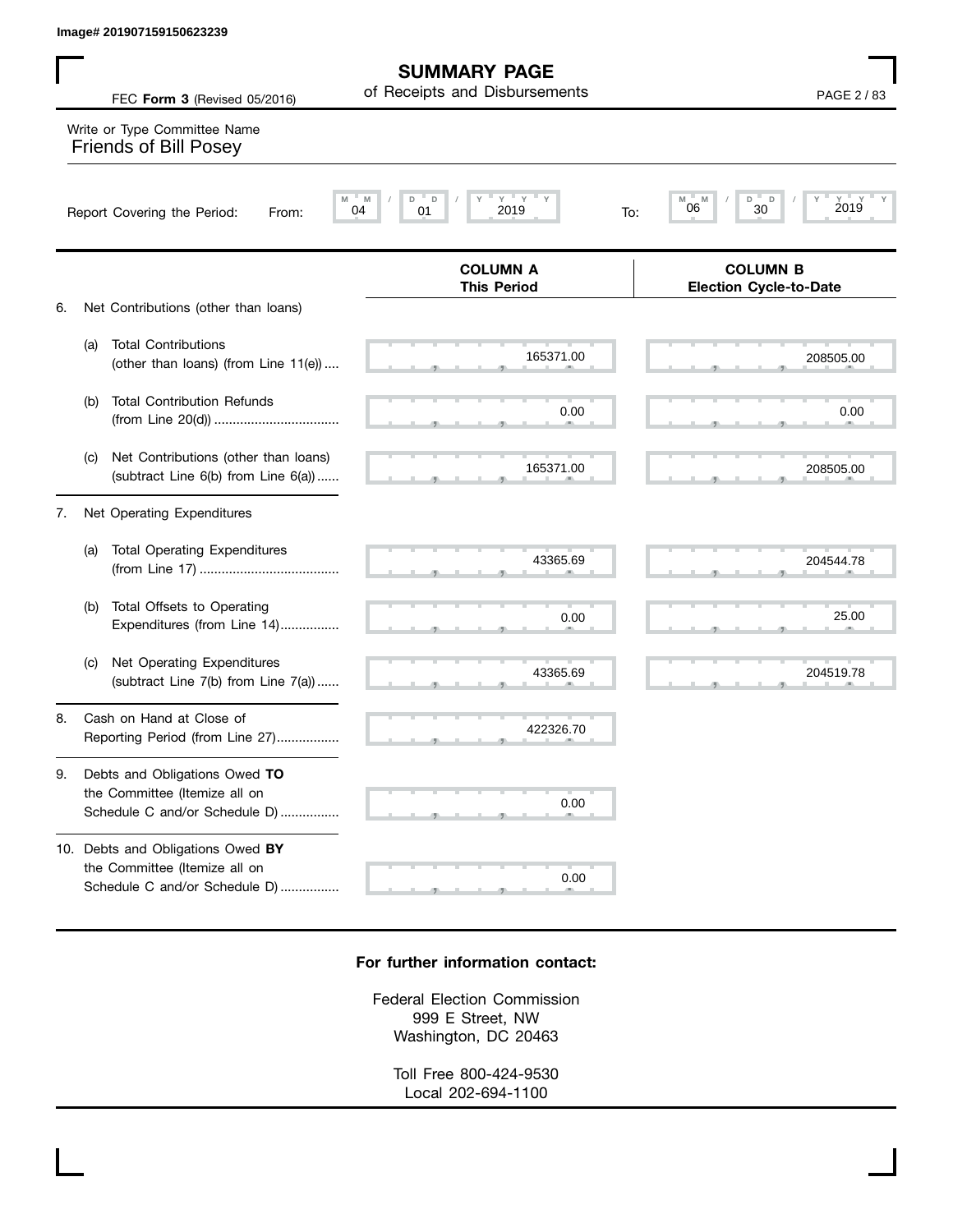| Image# 201907159150623240 |  |  |  |
|---------------------------|--|--|--|
|---------------------------|--|--|--|

| Image# 201907159150623240                                                                          |                                                 |                                                     |
|----------------------------------------------------------------------------------------------------|-------------------------------------------------|-----------------------------------------------------|
|                                                                                                    | <b>DETAILED SUMMARY PAGE</b>                    |                                                     |
| FEC Form 3 (Revised 05/2016)                                                                       | of Receipts                                     | PAGE 3/83                                           |
| Write or Type Committee Name                                                                       |                                                 |                                                     |
| <b>Friends of Bill Posey</b>                                                                       |                                                 |                                                     |
| M<br>04<br>Report Covering the Period:<br>From:                                                    | $Y + Y + Y$<br>M<br>D<br>D<br>01<br>2019<br>To: | $Y$ $Y$ $Y$<br>M<br>M<br>D<br>D<br>30<br>06<br>2019 |
| I. RECEIPTS                                                                                        | <b>COLUMN A</b><br><b>Total This Period</b>     | <b>COLUMN B</b><br><b>Election Cycle-to-Date</b>    |
| 11. CONTRIBUTIONS (other than loans) FROM:                                                         |                                                 |                                                     |
| Individuals/Persons Other Than<br>(a)<br><b>Political Committees</b>                               |                                                 |                                                     |
| Itemized (use Schedule A)<br>(i)                                                                   | 115095.00                                       | 122895.00                                           |
| (ii)                                                                                               | 3521.00                                         | 3855.00                                             |
| (iii) TOTAL of contributions<br>from individuals                                                   | 118616.00                                       | 126750.00                                           |
| Political Party Committees<br>(b)                                                                  | 0.00                                            | 0.00                                                |
| <b>Other Political Committees</b><br>(c)                                                           | 46755.00                                        | 81755.00                                            |
| (d)<br>TOTAL CONTRIBUTIONS<br>(e)                                                                  | 0.00                                            | 0.00                                                |
| (other than loans)<br>(add Lines 11(a)(iii), (b), (c), and (d))                                    | 165371.00                                       | 208505.00                                           |
| 12. TRANSFERS FROM OTHER<br>AUTHORIZED COMMITTEES                                                  | 0.00                                            | 0.00                                                |
| 13. LOANS:                                                                                         |                                                 |                                                     |
| Made or Guaranteed by the<br>(a)                                                                   | 0.00                                            | 0.00                                                |
| (b)<br>TOTAL LOANS<br>(c)                                                                          | 0.00                                            | 0.00                                                |
| (add Lines 13(a) and (b))                                                                          | 0.00                                            | 0.00                                                |
| 14. OFFSETS TO OPERATING<br><b>EXPENDITURES</b><br>(Refunds, Rebates, etc.)                        | 0.00                                            | 25.00                                               |
| 15. OTHER RECEIPTS<br>(Dividends, Interest, etc.)                                                  | 291.66                                          | 812.17                                              |
| 16. TOTAL RECEIPTS (add Lines<br>11(e), 12, 13(c), 14, and 15)<br>(Carry Total to Line 24, page 4) | 165662.66                                       | 209342.17                                           |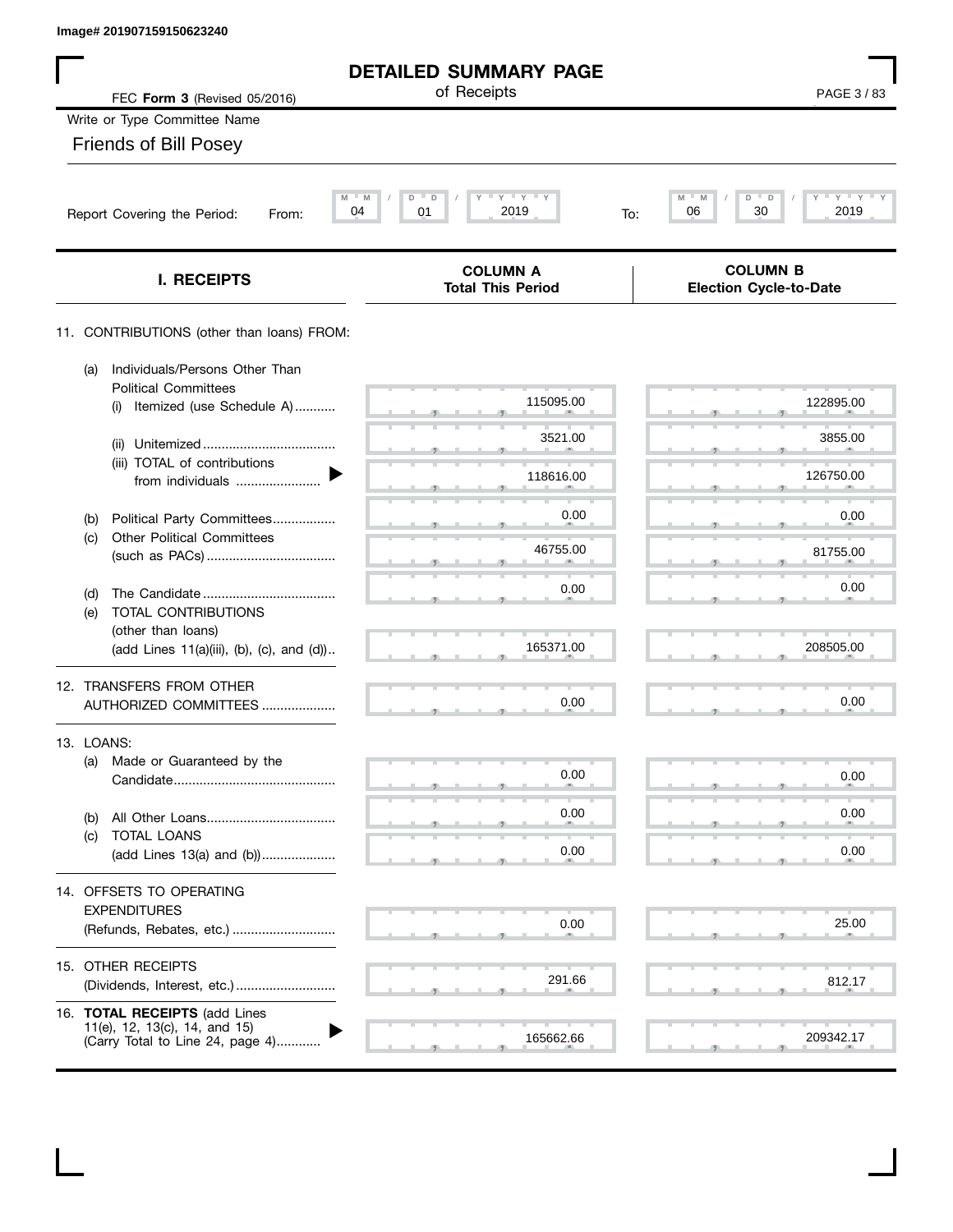**Image# 201907159150623241**

 $\mathbf{L}$ 

| FEC Form 3 (Revised 05/2016)                                                                      | <b>DETAILED SUMMARY PAGE</b><br>of Disbursements | PAGE 4/83                                        |  |
|---------------------------------------------------------------------------------------------------|--------------------------------------------------|--------------------------------------------------|--|
| <b>II. DISBURSEMENTS</b>                                                                          | <b>COLUMN A</b><br><b>Total This Period</b>      | <b>COLUMN B</b><br><b>Election Cycle-to-Date</b> |  |
| 17. OPERATING EXPENDITURES                                                                        | 43365.69                                         | 204544.78                                        |  |
| 18. TRANSFERS TO OTHER<br>AUTHORIZED COMMITTEES                                                   | 0.00                                             | 0.00                                             |  |
| 19. LOAN REPAYMENTS:<br>(a) Of Loans Made or Guaranteed                                           | 0.00                                             | 0.00                                             |  |
| (b)<br>TOTAL LOAN REPAYMENTS<br>(c)<br>(add Lines 19(a) and (b))                                  | 0.00<br>0.00                                     | 0.00<br>0.00                                     |  |
| 20. REFUNDS OF CONTRIBUTIONS TO:<br>Individuals/Persons Other<br>(a)<br>Than Political Committees | 0.00                                             | 0.00                                             |  |
| Political Party Committees<br>(b)<br><b>Other Political Committees</b><br>(c)                     | 0.00<br>0.00                                     | 0.00<br>0.00                                     |  |
| TOTAL CONTRIBUTION REFUNDS<br>(d)<br>(add Lines 20(a), (b), and (c))                              | 0.00                                             | 0.00                                             |  |
| OTHER DISBURSEMENTS<br>21.                                                                        | 12000.00                                         | 13000.00                                         |  |
| 22. TOTAL DISBURSEMENTS<br>(add Lines 17, 18, 19(c), 20(d), and 21)                               | 55365.69                                         | 217544.78                                        |  |

## **III. CASH SUMMARY**

|                                               | 312029.73 |
|-----------------------------------------------|-----------|
|                                               | 165662.66 |
|                                               | 477692.39 |
|                                               | 55365.69  |
| 27. CASH ON HAND AT CLOSE OF REPORTING PERIOD | 422326.70 |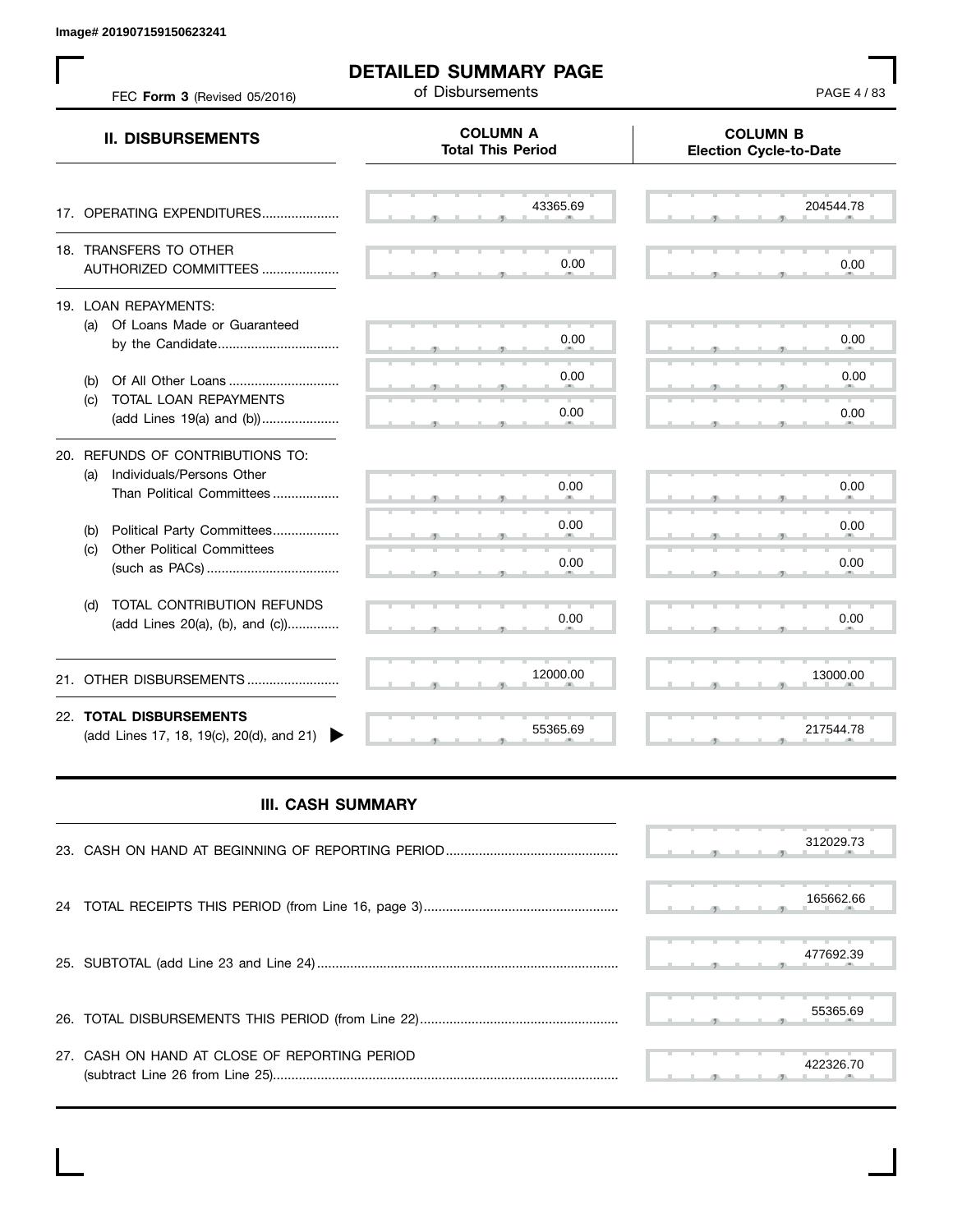| <b>SCHEDULE A (FEC Form 3)</b> |                                         |                  | 5<br><b>PAGE</b><br>OF<br>FOR LINE NUMBER:<br>83     |                                                                                                                                                                                                                                                                                         |  |  |
|--------------------------------|-----------------------------------------|------------------|------------------------------------------------------|-----------------------------------------------------------------------------------------------------------------------------------------------------------------------------------------------------------------------------------------------------------------------------------------|--|--|
|                                |                                         |                  | Use separate schedule(s)<br>for each category of the | (check only one)                                                                                                                                                                                                                                                                        |  |  |
|                                | <b>ITEMIZED RECEIPTS</b>                |                  | Detailed Summary Page                                | $x _{11a}$<br>11 <sub>b</sub><br>11c<br>11d                                                                                                                                                                                                                                             |  |  |
|                                |                                         |                  |                                                      | 12<br>13a<br>14<br>13 <sub>b</sub><br>15                                                                                                                                                                                                                                                |  |  |
|                                |                                         |                  |                                                      | Any information copied from such Reports and Statements may not be sold or used by any person for the purpose of soliciting contributions<br>or for commercial purposes, other than using the name and address of any political committee to solicit contributions from such committee. |  |  |
|                                | NAME OF COMMITTEE (In Full)             |                  |                                                      |                                                                                                                                                                                                                                                                                         |  |  |
|                                | <b>Friends of Bill Posey</b>            |                  |                                                      |                                                                                                                                                                                                                                                                                         |  |  |
|                                | Full Name (Last, First, Middle Initial) |                  |                                                      |                                                                                                                                                                                                                                                                                         |  |  |
| А.                             | Adovasio, Daniel J., , ,                |                  |                                                      | Date of Receipt                                                                                                                                                                                                                                                                         |  |  |
|                                | Mailing Address 5 Riverview Lane        |                  |                                                      | $M - M$<br>$\sqrt{2}$<br>$D$ $D$<br>Y I Y I Y I Y                                                                                                                                                                                                                                       |  |  |
|                                |                                         |                  |                                                      | 06<br>2019<br>28                                                                                                                                                                                                                                                                        |  |  |
|                                | City                                    | State            | Zip Code                                             | Transaction ID: C-4-01TL06                                                                                                                                                                                                                                                              |  |  |
|                                | Cocoa Beach                             | FL.              | 32931                                                |                                                                                                                                                                                                                                                                                         |  |  |
|                                | FEC ID number of contributing           |                  |                                                      |                                                                                                                                                                                                                                                                                         |  |  |
|                                | federal political committee.            | С                |                                                      | Amount of Each Receipt this Period                                                                                                                                                                                                                                                      |  |  |
|                                |                                         |                  |                                                      | 250.00                                                                                                                                                                                                                                                                                  |  |  |
|                                | Name of Employer                        | Occupation       |                                                      |                                                                                                                                                                                                                                                                                         |  |  |
|                                | <b>State Farm</b>                       | insurance agent  |                                                      | Memo Item                                                                                                                                                                                                                                                                               |  |  |
|                                | Receipt For: 2020                       |                  | Election Cycle-to-Date                               |                                                                                                                                                                                                                                                                                         |  |  |
|                                | Primary<br>General<br>×                 |                  | 250.00                                               |                                                                                                                                                                                                                                                                                         |  |  |
|                                | Other (specify) $\blacktriangledown$    |                  |                                                      |                                                                                                                                                                                                                                                                                         |  |  |
|                                | Full Name (Last, First, Middle Initial) |                  |                                                      |                                                                                                                                                                                                                                                                                         |  |  |
| В.                             | Andre, Jeanne M., , ,                   |                  |                                                      | Date of Receipt                                                                                                                                                                                                                                                                         |  |  |
|                                | Mailing Address 3800 N. Riverside Drive |                  |                                                      | Y LY LY<br>$M - M$<br>$D$ $D$                                                                                                                                                                                                                                                           |  |  |
|                                |                                         | 05<br>28<br>2019 |                                                      |                                                                                                                                                                                                                                                                                         |  |  |
|                                | City                                    | State            | Zip Code                                             | Transaction ID: C-11-00Ry09                                                                                                                                                                                                                                                             |  |  |
|                                | Indialantic                             | <b>FL</b>        | 32903                                                |                                                                                                                                                                                                                                                                                         |  |  |
|                                | FEC ID number of contributing           | C                |                                                      | Amount of Each Receipt this Period                                                                                                                                                                                                                                                      |  |  |
|                                | federal political committee.            |                  |                                                      |                                                                                                                                                                                                                                                                                         |  |  |
|                                | Name of Employer                        | Occupation       |                                                      | 2800.00                                                                                                                                                                                                                                                                                 |  |  |
|                                | n/a                                     | homemaker        |                                                      |                                                                                                                                                                                                                                                                                         |  |  |
|                                | Receipt For: 2020                       |                  | Election Cycle-to-Date                               | Memo Item                                                                                                                                                                                                                                                                               |  |  |
|                                | Primary<br>General<br>x                 |                  |                                                      |                                                                                                                                                                                                                                                                                         |  |  |
|                                | Other (specify) $\blacktriangledown$    |                  | 2800.00                                              |                                                                                                                                                                                                                                                                                         |  |  |
|                                |                                         |                  |                                                      |                                                                                                                                                                                                                                                                                         |  |  |
|                                | Full Name (Last, First, Middle Initial) |                  |                                                      |                                                                                                                                                                                                                                                                                         |  |  |
| C.                             | Bertman, Lee A.,,,                      |                  |                                                      | Date of Receipt                                                                                                                                                                                                                                                                         |  |  |
|                                | Mailing Address 9195 Spring Time Drive  |                  |                                                      | $M - M$<br>$Y \perp Y \perp Y$<br>$D$ $D$                                                                                                                                                                                                                                               |  |  |
|                                |                                         |                  |                                                      | 04<br>26<br>2019                                                                                                                                                                                                                                                                        |  |  |
|                                | City                                    | State            | Zip Code                                             | Transaction ID: C-24-01L305                                                                                                                                                                                                                                                             |  |  |
|                                | Vero Beach                              | FL               | 32963                                                |                                                                                                                                                                                                                                                                                         |  |  |
|                                | FEC ID number of contributing           |                  |                                                      |                                                                                                                                                                                                                                                                                         |  |  |
|                                | federal political committee.            | С                |                                                      | Amount of Each Receipt this Period                                                                                                                                                                                                                                                      |  |  |
|                                | Name of Employer                        | Occupation       |                                                      | 250.00                                                                                                                                                                                                                                                                                  |  |  |
|                                | retired<br>n/a<br>Receipt For: 2020     |                  |                                                      |                                                                                                                                                                                                                                                                                         |  |  |
|                                |                                         |                  | Election Cycle-to-Date                               | Memo Item                                                                                                                                                                                                                                                                               |  |  |
|                                | Primary<br>General<br>$\boldsymbol{x}$  |                  |                                                      |                                                                                                                                                                                                                                                                                         |  |  |
|                                | Other (specify) $\blacktriangledown$    |                  | 250.00                                               |                                                                                                                                                                                                                                                                                         |  |  |
|                                |                                         |                  |                                                      |                                                                                                                                                                                                                                                                                         |  |  |
|                                |                                         |                  |                                                      |                                                                                                                                                                                                                                                                                         |  |  |
|                                |                                         |                  |                                                      | 3300.00                                                                                                                                                                                                                                                                                 |  |  |
|                                |                                         |                  |                                                      |                                                                                                                                                                                                                                                                                         |  |  |
|                                |                                         |                  |                                                      |                                                                                                                                                                                                                                                                                         |  |  |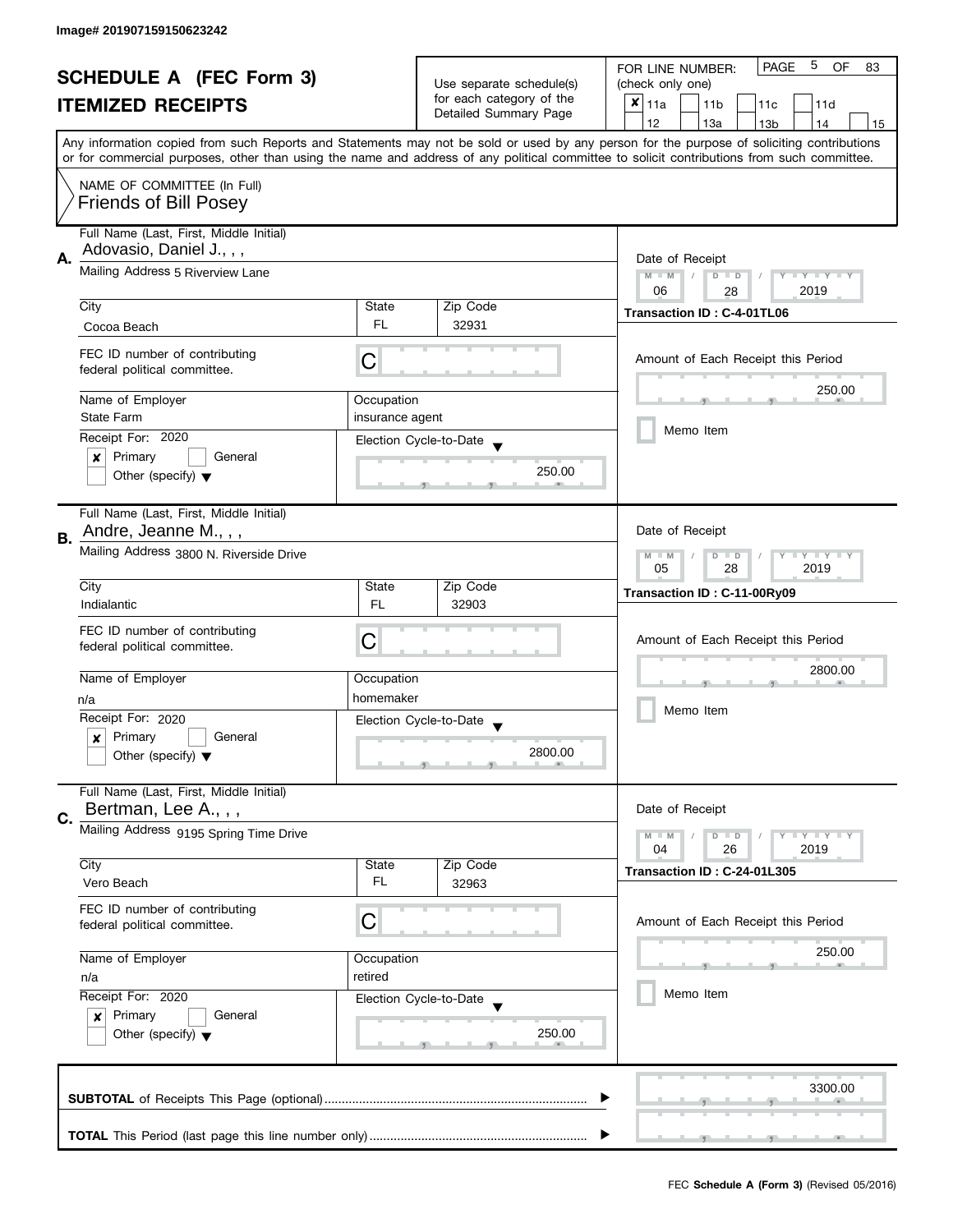|                                |                                                                       |                          |                          | 6<br><b>PAGE</b><br>OF<br>FOR LINE NUMBER:<br>83                                                                                           |  |
|--------------------------------|-----------------------------------------------------------------------|--------------------------|--------------------------|--------------------------------------------------------------------------------------------------------------------------------------------|--|
| <b>SCHEDULE A (FEC Form 3)</b> |                                                                       | Use separate schedule(s) | (check only one)         |                                                                                                                                            |  |
|                                | <b>ITEMIZED RECEIPTS</b>                                              |                          | for each category of the | $x _{11a}$<br>11 <sub>b</sub><br>11 <sub>c</sub><br>11d                                                                                    |  |
|                                |                                                                       |                          | Detailed Summary Page    | 12<br>13a<br>13 <sub>b</sub><br>14<br>15                                                                                                   |  |
|                                |                                                                       |                          |                          | Any information copied from such Reports and Statements may not be sold or used by any person for the purpose of soliciting contributions  |  |
|                                |                                                                       |                          |                          | or for commercial purposes, other than using the name and address of any political committee to solicit contributions from such committee. |  |
|                                | NAME OF COMMITTEE (In Full)                                           |                          |                          |                                                                                                                                            |  |
|                                | <b>Friends of Bill Posey</b>                                          |                          |                          |                                                                                                                                            |  |
|                                |                                                                       |                          |                          |                                                                                                                                            |  |
|                                | Full Name (Last, First, Middle Initial)                               |                          |                          |                                                                                                                                            |  |
|                                | Bertman, Suzanne E., , ,                                              |                          |                          |                                                                                                                                            |  |
| А.                             | Mailing Address 9195 Spring Time Drive                                |                          |                          | Date of Receipt<br>$M - M$<br>$D$ $D$<br>Y FY FY FY                                                                                        |  |
|                                |                                                                       |                          |                          | 04<br>2019<br>26                                                                                                                           |  |
|                                | City                                                                  | State                    | Zip Code                 |                                                                                                                                            |  |
|                                | Vero Beach                                                            | FL.                      | 32963                    | Transaction ID: C-25-01L405                                                                                                                |  |
|                                |                                                                       |                          |                          |                                                                                                                                            |  |
|                                | FEC ID number of contributing                                         | C                        |                          | Amount of Each Receipt this Period                                                                                                         |  |
|                                | federal political committee.                                          |                          |                          |                                                                                                                                            |  |
|                                | Name of Employer                                                      | Occupation               |                          | 250.00                                                                                                                                     |  |
|                                | n/a                                                                   | retired                  |                          |                                                                                                                                            |  |
|                                | Receipt For: 2020                                                     |                          | Election Cycle-to-Date   | Memo Item                                                                                                                                  |  |
|                                | Primary<br>General<br>×                                               |                          |                          |                                                                                                                                            |  |
|                                | Other (specify) $\blacktriangledown$                                  |                          | 250.00                   |                                                                                                                                            |  |
|                                |                                                                       |                          |                          |                                                                                                                                            |  |
|                                | Full Name (Last, First, Middle Initial)                               |                          |                          |                                                                                                                                            |  |
|                                | Brackett, Robert A.,,,                                                |                          |                          | Date of Receipt                                                                                                                            |  |
| В.                             | Mailing Address p.O. Box 5317                                         |                          |                          |                                                                                                                                            |  |
|                                |                                                                       |                          |                          | $Y = Y = Y$<br>$M - M$<br>D<br>$\Box$<br>26<br>2019<br>04                                                                                  |  |
|                                | City                                                                  | State                    | Zip Code                 | Transaction ID: C-30-02RF01                                                                                                                |  |
|                                | Vero Beach                                                            | <b>FL</b>                | 32960                    |                                                                                                                                            |  |
|                                |                                                                       |                          |                          |                                                                                                                                            |  |
|                                | FEC ID number of contributing<br>federal political committee.         | С                        |                          | Amount of Each Receipt this Period                                                                                                         |  |
|                                |                                                                       |                          |                          |                                                                                                                                            |  |
|                                | Name of Employer                                                      | Occupation               |                          | 1000.00                                                                                                                                    |  |
|                                | Vero Beach City Council                                               | councilman               |                          |                                                                                                                                            |  |
|                                | Receipt For: 2020                                                     |                          | Election Cycle-to-Date   | Memo Item                                                                                                                                  |  |
|                                | Primary<br>General<br>x                                               |                          |                          |                                                                                                                                            |  |
|                                | Other (specify) $\blacktriangledown$                                  |                          | 1000.00                  |                                                                                                                                            |  |
|                                |                                                                       |                          |                          |                                                                                                                                            |  |
|                                | Full Name (Last, First, Middle Initial)                               |                          |                          |                                                                                                                                            |  |
| C.                             | Bronson, Brenda, , ,                                                  |                          |                          | Date of Receipt                                                                                                                            |  |
|                                | Mailing Address 1620 S. Lyndell Drive                                 |                          |                          | $Y - Y - Y$<br>$M - M$<br>$D$ $D$                                                                                                          |  |
|                                |                                                                       |                          |                          | 05<br>2019<br>20                                                                                                                           |  |
|                                | City                                                                  | State                    | Zip Code                 | Transaction ID: C-31-003F0A                                                                                                                |  |
|                                | Kissimmee                                                             | FL                       | 34741                    |                                                                                                                                            |  |
|                                | FEC ID number of contributing                                         |                          |                          |                                                                                                                                            |  |
|                                | federal political committee.                                          | C                        |                          | Amount of Each Receipt this Period                                                                                                         |  |
|                                | Name of Employer<br>Occupation<br>retired<br>n/a<br>Receipt For: 2020 |                          |                          | 2700.00                                                                                                                                    |  |
|                                |                                                                       |                          |                          |                                                                                                                                            |  |
|                                |                                                                       |                          |                          | Memo Item                                                                                                                                  |  |
|                                |                                                                       |                          | Election Cycle-to-Date   |                                                                                                                                            |  |
|                                | Primary<br>General<br>x                                               |                          |                          |                                                                                                                                            |  |
|                                | Other (specify) $\blacktriangledown$                                  |                          | 2700.00                  |                                                                                                                                            |  |
|                                |                                                                       |                          |                          |                                                                                                                                            |  |
|                                |                                                                       |                          |                          | 3950.00                                                                                                                                    |  |
|                                |                                                                       |                          |                          |                                                                                                                                            |  |
|                                |                                                                       |                          |                          |                                                                                                                                            |  |
|                                |                                                                       |                          |                          |                                                                                                                                            |  |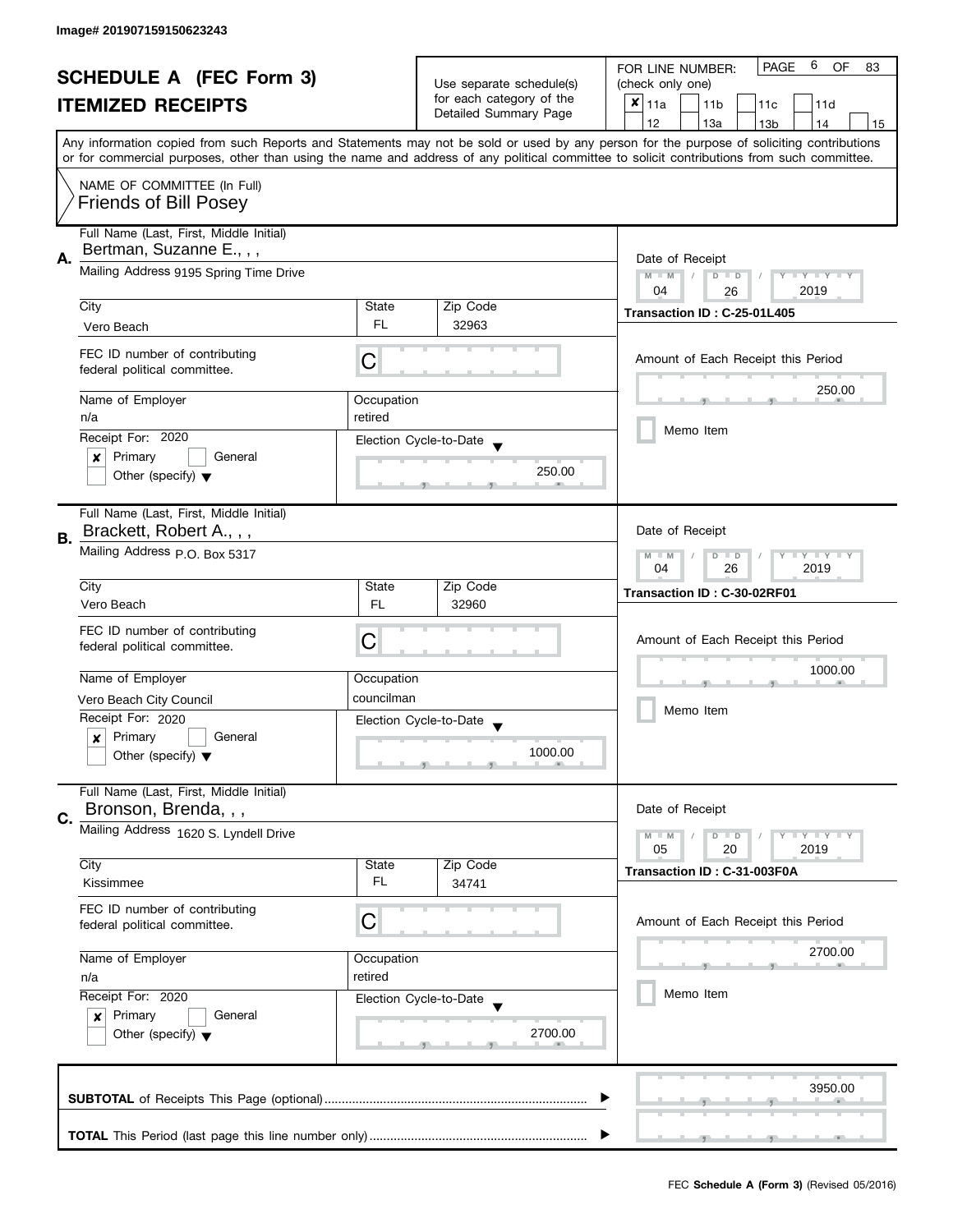| <b>SCHEDULE A (FEC Form 3)</b> |                                                                                                                                |                                                   | 7<br><b>PAGE</b><br>OF<br>FOR LINE NUMBER:<br>83  |                                                                                                                                                                                                                                                                                         |  |  |
|--------------------------------|--------------------------------------------------------------------------------------------------------------------------------|---------------------------------------------------|---------------------------------------------------|-----------------------------------------------------------------------------------------------------------------------------------------------------------------------------------------------------------------------------------------------------------------------------------------|--|--|
|                                |                                                                                                                                | Use separate schedule(s)                          | (check only one)                                  |                                                                                                                                                                                                                                                                                         |  |  |
|                                | <b>ITEMIZED RECEIPTS</b>                                                                                                       |                                                   | for each category of the<br>Detailed Summary Page | $x _{11a}$<br>11 <sub>b</sub><br>11c<br>11d                                                                                                                                                                                                                                             |  |  |
|                                |                                                                                                                                |                                                   |                                                   | 12<br>13a<br>14<br>13 <sub>b</sub><br>15                                                                                                                                                                                                                                                |  |  |
|                                |                                                                                                                                |                                                   |                                                   | Any information copied from such Reports and Statements may not be sold or used by any person for the purpose of soliciting contributions<br>or for commercial purposes, other than using the name and address of any political committee to solicit contributions from such committee. |  |  |
|                                |                                                                                                                                |                                                   |                                                   |                                                                                                                                                                                                                                                                                         |  |  |
|                                | NAME OF COMMITTEE (In Full)                                                                                                    |                                                   |                                                   |                                                                                                                                                                                                                                                                                         |  |  |
|                                | <b>Friends of Bill Posey</b>                                                                                                   |                                                   |                                                   |                                                                                                                                                                                                                                                                                         |  |  |
|                                | Full Name (Last, First, Middle Initial)                                                                                        |                                                   |                                                   |                                                                                                                                                                                                                                                                                         |  |  |
|                                | Brown, Carole B., , ,                                                                                                          |                                                   |                                                   |                                                                                                                                                                                                                                                                                         |  |  |
| А.                             | Mailing Address 20 Spring Street                                                                                               |                                                   |                                                   | Date of Receipt<br>$M - M$<br>$D$ $D$<br>Y I Y I Y I Y                                                                                                                                                                                                                                  |  |  |
|                                |                                                                                                                                |                                                   |                                                   | 2019<br>04<br>12                                                                                                                                                                                                                                                                        |  |  |
|                                | City                                                                                                                           | State                                             | Zip Code                                          | Transaction ID: C-32-00L90G                                                                                                                                                                                                                                                             |  |  |
|                                | Stamford                                                                                                                       | <b>CT</b>                                         | 06901                                             |                                                                                                                                                                                                                                                                                         |  |  |
|                                | FEC ID number of contributing                                                                                                  |                                                   |                                                   |                                                                                                                                                                                                                                                                                         |  |  |
|                                | federal political committee.                                                                                                   | С                                                 |                                                   | Amount of Each Receipt this Period                                                                                                                                                                                                                                                      |  |  |
|                                |                                                                                                                                |                                                   |                                                   | 2800.00                                                                                                                                                                                                                                                                                 |  |  |
|                                | Name of Employer                                                                                                               | Occupation                                        |                                                   |                                                                                                                                                                                                                                                                                         |  |  |
|                                | n/a                                                                                                                            | retired                                           |                                                   | Memo Item                                                                                                                                                                                                                                                                               |  |  |
|                                | Receipt For: 2020                                                                                                              |                                                   | Election Cycle-to-Date                            |                                                                                                                                                                                                                                                                                         |  |  |
|                                | Primary<br>General<br>x                                                                                                        |                                                   | 2800.00                                           |                                                                                                                                                                                                                                                                                         |  |  |
|                                | Other (specify) $\blacktriangledown$                                                                                           |                                                   |                                                   |                                                                                                                                                                                                                                                                                         |  |  |
|                                | Full Name (Last, First, Middle Initial)                                                                                        |                                                   |                                                   |                                                                                                                                                                                                                                                                                         |  |  |
|                                | Campbell, Perian M., , ,                                                                                                       |                                                   |                                                   | Date of Receipt                                                                                                                                                                                                                                                                         |  |  |
| <b>B.</b>                      | Mailing Address 5300 Lovett Drive                                                                                              |                                                   |                                                   |                                                                                                                                                                                                                                                                                         |  |  |
|                                |                                                                                                                                | Y LY LY<br>$M - M$<br>$D$ $D$<br>25<br>2019<br>06 |                                                   |                                                                                                                                                                                                                                                                                         |  |  |
|                                | City                                                                                                                           | State                                             | Zip Code                                          | <b>Transaction ID: C-38-001605</b>                                                                                                                                                                                                                                                      |  |  |
|                                | Merritt Island                                                                                                                 | FL                                                | 32953                                             |                                                                                                                                                                                                                                                                                         |  |  |
|                                | FEC ID number of contributing                                                                                                  |                                                   |                                                   |                                                                                                                                                                                                                                                                                         |  |  |
|                                | federal political committee.                                                                                                   | C                                                 |                                                   | Amount of Each Receipt this Period                                                                                                                                                                                                                                                      |  |  |
|                                |                                                                                                                                |                                                   |                                                   | 250.00                                                                                                                                                                                                                                                                                  |  |  |
|                                | Name of Employer                                                                                                               | Occupation                                        |                                                   |                                                                                                                                                                                                                                                                                         |  |  |
|                                | <b>Southeast Staffing</b>                                                                                                      | vice-president                                    |                                                   | Memo Item                                                                                                                                                                                                                                                                               |  |  |
|                                | Receipt For: 2020                                                                                                              |                                                   | Election Cycle-to-Date                            |                                                                                                                                                                                                                                                                                         |  |  |
|                                | Primary<br>General<br>$\boldsymbol{x}$                                                                                         |                                                   | 250.00                                            |                                                                                                                                                                                                                                                                                         |  |  |
|                                | Other (specify) $\blacktriangledown$                                                                                           |                                                   |                                                   |                                                                                                                                                                                                                                                                                         |  |  |
|                                | Full Name (Last, First, Middle Initial)                                                                                        |                                                   |                                                   |                                                                                                                                                                                                                                                                                         |  |  |
|                                | Chaffiot, Robert R.,,,                                                                                                         |                                                   |                                                   | Date of Receipt                                                                                                                                                                                                                                                                         |  |  |
| C.                             | Mailing Address 1802 Fiske Blvd., #101                                                                                         |                                                   |                                                   | $M - M$<br>Y L Y L Y<br>$D$ $D$                                                                                                                                                                                                                                                         |  |  |
|                                |                                                                                                                                |                                                   |                                                   | 05<br>28<br>2019                                                                                                                                                                                                                                                                        |  |  |
|                                | City                                                                                                                           | State                                             | Zip Code                                          | Transaction ID: C-39-005R0M                                                                                                                                                                                                                                                             |  |  |
|                                | Rockledge                                                                                                                      | FL                                                | 32955                                             |                                                                                                                                                                                                                                                                                         |  |  |
|                                | FEC ID number of contributing                                                                                                  |                                                   |                                                   |                                                                                                                                                                                                                                                                                         |  |  |
|                                | federal political committee.                                                                                                   | C                                                 |                                                   | Amount of Each Receipt this Period                                                                                                                                                                                                                                                      |  |  |
|                                |                                                                                                                                |                                                   |                                                   | 2000.00                                                                                                                                                                                                                                                                                 |  |  |
|                                | Name of Employer<br>Occupation<br>property investments<br>Remi Properties, Inc.<br>Receipt For: 2020<br>Election Cycle-to-Date |                                                   |                                                   |                                                                                                                                                                                                                                                                                         |  |  |
|                                |                                                                                                                                |                                                   |                                                   | Memo Item                                                                                                                                                                                                                                                                               |  |  |
|                                |                                                                                                                                |                                                   |                                                   |                                                                                                                                                                                                                                                                                         |  |  |
|                                | Primary<br>General<br>$\boldsymbol{x}$<br>Other (specify) $\blacktriangledown$                                                 |                                                   | 2000.00                                           |                                                                                                                                                                                                                                                                                         |  |  |
|                                |                                                                                                                                |                                                   |                                                   |                                                                                                                                                                                                                                                                                         |  |  |
|                                |                                                                                                                                |                                                   |                                                   |                                                                                                                                                                                                                                                                                         |  |  |
|                                |                                                                                                                                |                                                   |                                                   | 5050.00                                                                                                                                                                                                                                                                                 |  |  |
|                                |                                                                                                                                |                                                   |                                                   |                                                                                                                                                                                                                                                                                         |  |  |
|                                |                                                                                                                                |                                                   |                                                   |                                                                                                                                                                                                                                                                                         |  |  |
|                                |                                                                                                                                |                                                   |                                                   |                                                                                                                                                                                                                                                                                         |  |  |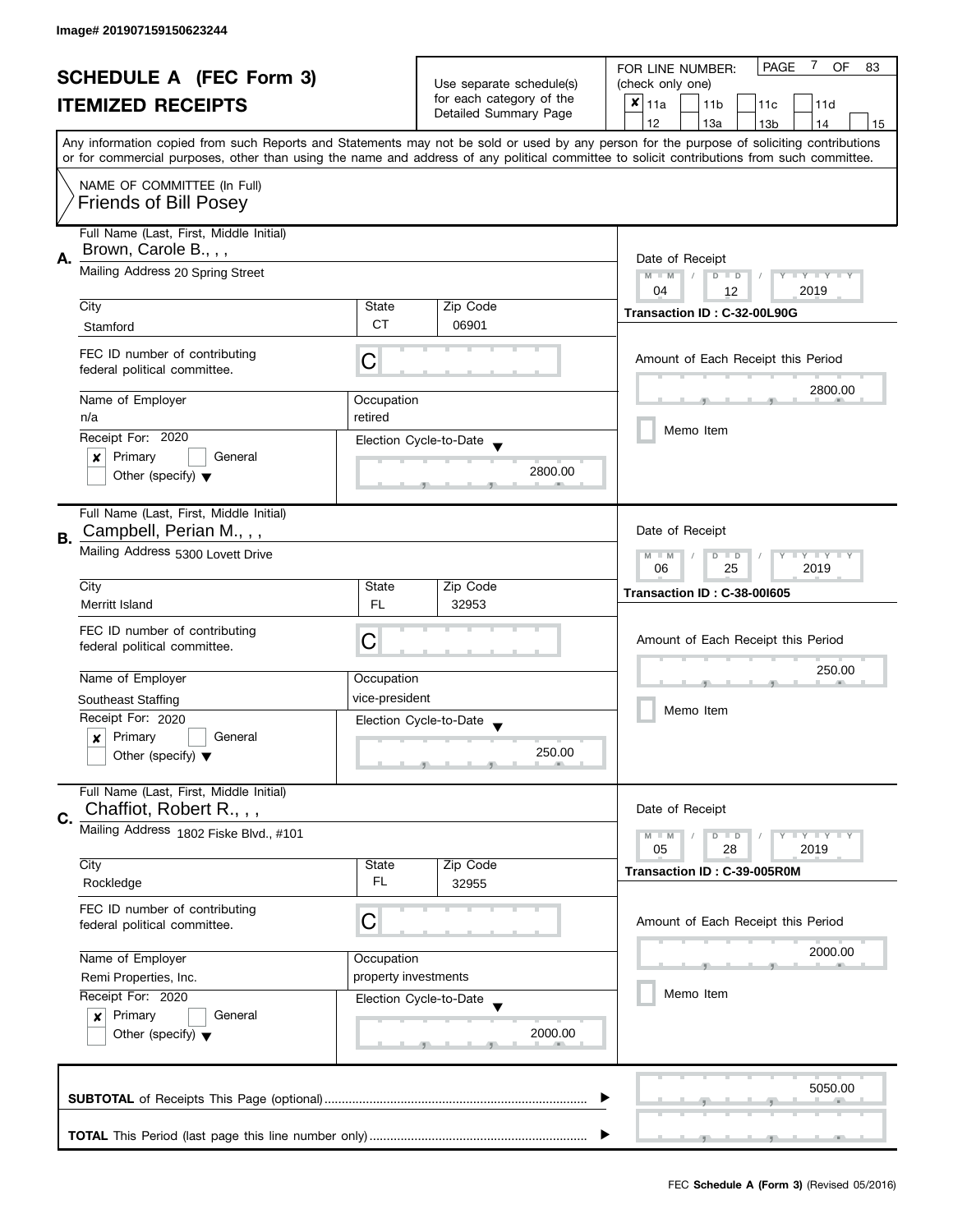| <b>SCHEDULE A (FEC Form 3)</b><br><b>ITEMIZED RECEIPTS</b> |                                                                                                                                                           |                                                      | 8<br><b>PAGE</b><br><b>OF</b><br>FOR LINE NUMBER:<br>83 |                                                                                                                                                                                                                                                                                         |  |
|------------------------------------------------------------|-----------------------------------------------------------------------------------------------------------------------------------------------------------|------------------------------------------------------|---------------------------------------------------------|-----------------------------------------------------------------------------------------------------------------------------------------------------------------------------------------------------------------------------------------------------------------------------------------|--|
|                                                            |                                                                                                                                                           | Use separate schedule(s)<br>for each category of the | (check only one)                                        |                                                                                                                                                                                                                                                                                         |  |
|                                                            |                                                                                                                                                           | Detailed Summary Page                                | $x _{11a}$<br>11 <sub>b</sub><br>11 <sub>c</sub><br>11d |                                                                                                                                                                                                                                                                                         |  |
|                                                            |                                                                                                                                                           |                                                      |                                                         | 12<br>13a<br>13 <sub>b</sub><br>14<br>15                                                                                                                                                                                                                                                |  |
|                                                            |                                                                                                                                                           |                                                      |                                                         | Any information copied from such Reports and Statements may not be sold or used by any person for the purpose of soliciting contributions<br>or for commercial purposes, other than using the name and address of any political committee to solicit contributions from such committee. |  |
|                                                            | NAME OF COMMITTEE (In Full)<br><b>Friends of Bill Posey</b>                                                                                               |                                                      |                                                         |                                                                                                                                                                                                                                                                                         |  |
|                                                            |                                                                                                                                                           |                                                      |                                                         |                                                                                                                                                                                                                                                                                         |  |
|                                                            | Full Name (Last, First, Middle Initial)                                                                                                                   |                                                      |                                                         |                                                                                                                                                                                                                                                                                         |  |
| А.                                                         | Coppola, Nicholas, , ,                                                                                                                                    | Date of Receipt                                      |                                                         |                                                                                                                                                                                                                                                                                         |  |
|                                                            | Mailing Address 2055 Spring Place                                                                                                                         |                                                      |                                                         | $M - M$<br>$D$ $D$<br>Y FY FY FY<br>$\sqrt{ }$                                                                                                                                                                                                                                          |  |
|                                                            |                                                                                                                                                           |                                                      |                                                         | 04<br>2019<br>26                                                                                                                                                                                                                                                                        |  |
|                                                            | City                                                                                                                                                      | State                                                | Zip Code                                                | Transaction ID: C-43-02RJ01                                                                                                                                                                                                                                                             |  |
|                                                            | Vero Beach                                                                                                                                                | FL.                                                  | 32963                                                   |                                                                                                                                                                                                                                                                                         |  |
|                                                            | FEC ID number of contributing<br>federal political committee.                                                                                             | С                                                    |                                                         | Amount of Each Receipt this Period                                                                                                                                                                                                                                                      |  |
|                                                            | Name of Employer                                                                                                                                          | Occupation                                           |                                                         | 2800.00                                                                                                                                                                                                                                                                                 |  |
|                                                            | Mental Health Assoc, in Indian River                                                                                                                      | healthcare exec.                                     |                                                         |                                                                                                                                                                                                                                                                                         |  |
|                                                            | Receipt For: 2020                                                                                                                                         |                                                      |                                                         | Memo Item                                                                                                                                                                                                                                                                               |  |
|                                                            | Primary<br>General<br>×                                                                                                                                   |                                                      | Election Cycle-to-Date                                  |                                                                                                                                                                                                                                                                                         |  |
|                                                            | Other (specify) $\blacktriangledown$                                                                                                                      |                                                      | 5600.00                                                 |                                                                                                                                                                                                                                                                                         |  |
|                                                            | Full Name (Last, First, Middle Initial)                                                                                                                   |                                                      |                                                         |                                                                                                                                                                                                                                                                                         |  |
|                                                            | Coppola, Nicholas, , ,                                                                                                                                    |                                                      |                                                         | Date of Receipt                                                                                                                                                                                                                                                                         |  |
| В.                                                         | Mailing Address 2055 Spring Place                                                                                                                         |                                                      |                                                         | $Y - Y - Y$<br>$M - M$<br>D<br>$\blacksquare$<br>2019<br>04<br>26                                                                                                                                                                                                                       |  |
|                                                            | City                                                                                                                                                      | State                                                | Zip Code                                                |                                                                                                                                                                                                                                                                                         |  |
|                                                            | Vero Beach                                                                                                                                                | <b>FL</b>                                            | 32963                                                   | Transaction ID: C-44-02RJ02                                                                                                                                                                                                                                                             |  |
|                                                            |                                                                                                                                                           |                                                      |                                                         |                                                                                                                                                                                                                                                                                         |  |
|                                                            | FEC ID number of contributing                                                                                                                             | C                                                    |                                                         | Amount of Each Receipt this Period                                                                                                                                                                                                                                                      |  |
|                                                            | federal political committee.                                                                                                                              |                                                      |                                                         |                                                                                                                                                                                                                                                                                         |  |
|                                                            | Name of Employer                                                                                                                                          | Occupation                                           |                                                         | 2800.00                                                                                                                                                                                                                                                                                 |  |
|                                                            | Mental Health Assoc, in Indian River                                                                                                                      | healthcare exec.                                     |                                                         |                                                                                                                                                                                                                                                                                         |  |
|                                                            | Receipt For: 2020                                                                                                                                         |                                                      | Election Cycle-to-Date                                  | Memo Item                                                                                                                                                                                                                                                                               |  |
|                                                            | Primary<br>×<br>General                                                                                                                                   |                                                      |                                                         |                                                                                                                                                                                                                                                                                         |  |
|                                                            | Other (specify) $\blacktriangledown$                                                                                                                      |                                                      | 5600.00                                                 |                                                                                                                                                                                                                                                                                         |  |
|                                                            |                                                                                                                                                           |                                                      |                                                         |                                                                                                                                                                                                                                                                                         |  |
|                                                            | Full Name (Last, First, Middle Initial)                                                                                                                   |                                                      |                                                         |                                                                                                                                                                                                                                                                                         |  |
|                                                            | Corr, Carol M., , ,                                                                                                                                       |                                                      |                                                         | Date of Receipt                                                                                                                                                                                                                                                                         |  |
| C.                                                         | Mailing Address 3001 Ocean Drive, #203                                                                                                                    |                                                      |                                                         | $M - M$<br>$Y = Y + Y$<br>D<br>$\blacksquare$                                                                                                                                                                                                                                           |  |
|                                                            |                                                                                                                                                           |                                                      |                                                         | 2019<br>04<br>26                                                                                                                                                                                                                                                                        |  |
|                                                            | City                                                                                                                                                      | State                                                | Zip Code                                                | Transaction ID: C-45-01M103                                                                                                                                                                                                                                                             |  |
|                                                            | Vero Beach                                                                                                                                                | FL.                                                  | 32963                                                   |                                                                                                                                                                                                                                                                                         |  |
|                                                            | FEC ID number of contributing                                                                                                                             |                                                      |                                                         |                                                                                                                                                                                                                                                                                         |  |
|                                                            | federal political committee.                                                                                                                              | C                                                    |                                                         | Amount of Each Receipt this Period                                                                                                                                                                                                                                                      |  |
|                                                            |                                                                                                                                                           |                                                      |                                                         |                                                                                                                                                                                                                                                                                         |  |
|                                                            | Name of Employer<br>Occupation<br>homemaker<br>n/a<br>Receipt For: 2020<br>Primary<br>General<br>$\boldsymbol{x}$<br>Other (specify) $\blacktriangledown$ |                                                      |                                                         | 2800.00                                                                                                                                                                                                                                                                                 |  |
|                                                            |                                                                                                                                                           |                                                      |                                                         |                                                                                                                                                                                                                                                                                         |  |
|                                                            |                                                                                                                                                           |                                                      | Election Cycle-to-Date                                  | Memo Item                                                                                                                                                                                                                                                                               |  |
|                                                            |                                                                                                                                                           |                                                      |                                                         |                                                                                                                                                                                                                                                                                         |  |
|                                                            |                                                                                                                                                           |                                                      | 2800.00                                                 |                                                                                                                                                                                                                                                                                         |  |
|                                                            |                                                                                                                                                           |                                                      |                                                         |                                                                                                                                                                                                                                                                                         |  |
|                                                            |                                                                                                                                                           |                                                      |                                                         | 8400.00                                                                                                                                                                                                                                                                                 |  |
|                                                            |                                                                                                                                                           |                                                      |                                                         |                                                                                                                                                                                                                                                                                         |  |
|                                                            |                                                                                                                                                           |                                                      |                                                         |                                                                                                                                                                                                                                                                                         |  |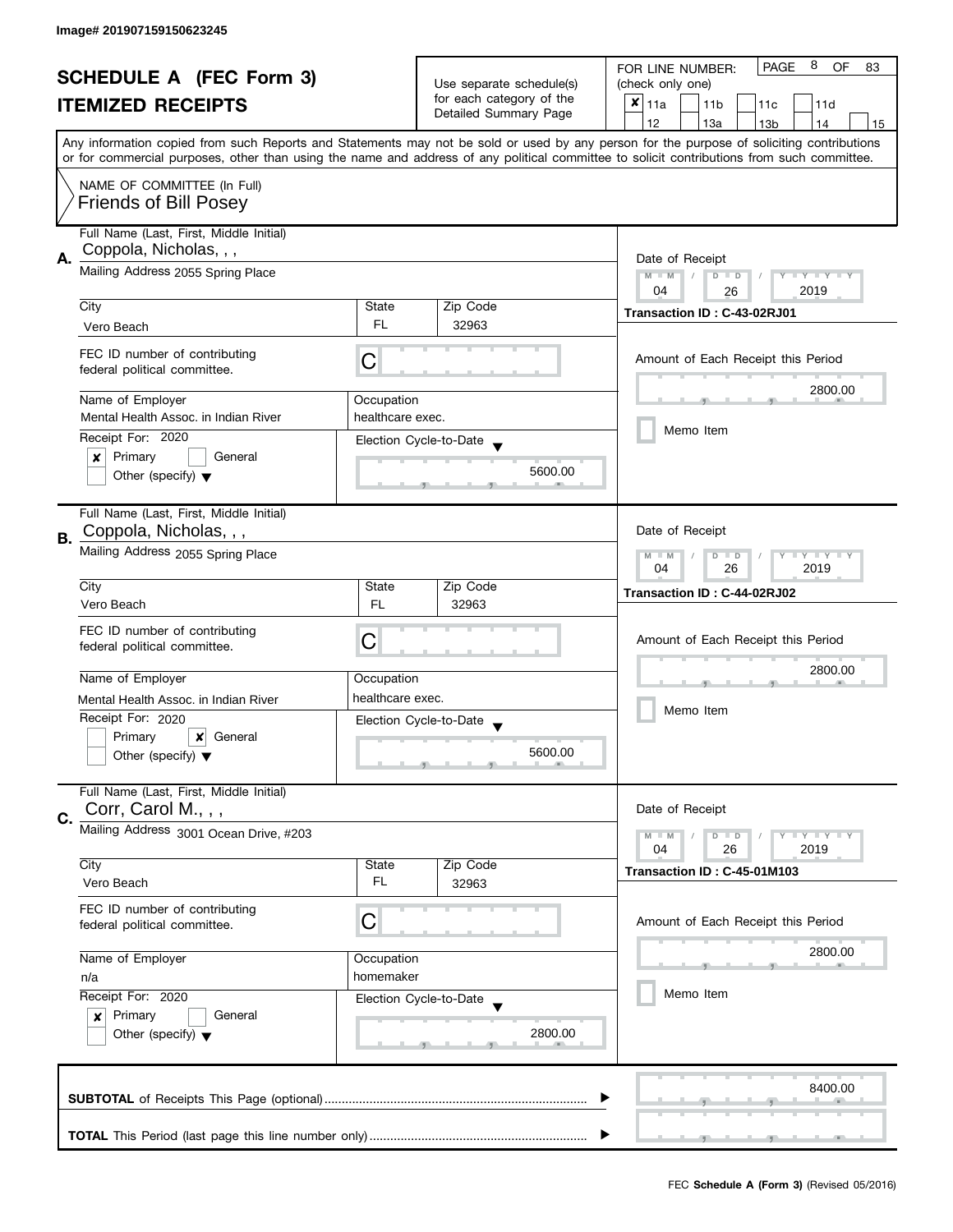| <b>SCHEDULE A (FEC Form 3)</b><br><b>ITEMIZED RECEIPTS</b> |                                                                                                                                                                                     |                                                      | 9<br><b>PAGE</b><br><b>OF</b><br>FOR LINE NUMBER:<br>83 |                                                                                                                                                                                                                                                                                         |  |
|------------------------------------------------------------|-------------------------------------------------------------------------------------------------------------------------------------------------------------------------------------|------------------------------------------------------|---------------------------------------------------------|-----------------------------------------------------------------------------------------------------------------------------------------------------------------------------------------------------------------------------------------------------------------------------------------|--|
|                                                            |                                                                                                                                                                                     | Use separate schedule(s)<br>for each category of the | (check only one)                                        |                                                                                                                                                                                                                                                                                         |  |
|                                                            |                                                                                                                                                                                     | Detailed Summary Page                                | $x _{11a}$<br>11 <sub>b</sub><br>11 <sub>c</sub><br>11d |                                                                                                                                                                                                                                                                                         |  |
|                                                            |                                                                                                                                                                                     |                                                      |                                                         | 12<br>13a<br>13 <sub>b</sub><br>14<br>15                                                                                                                                                                                                                                                |  |
|                                                            |                                                                                                                                                                                     |                                                      |                                                         | Any information copied from such Reports and Statements may not be sold or used by any person for the purpose of soliciting contributions<br>or for commercial purposes, other than using the name and address of any political committee to solicit contributions from such committee. |  |
|                                                            | NAME OF COMMITTEE (In Full)<br><b>Friends of Bill Posey</b>                                                                                                                         |                                                      |                                                         |                                                                                                                                                                                                                                                                                         |  |
|                                                            |                                                                                                                                                                                     |                                                      |                                                         |                                                                                                                                                                                                                                                                                         |  |
|                                                            | Full Name (Last, First, Middle Initial)                                                                                                                                             |                                                      |                                                         |                                                                                                                                                                                                                                                                                         |  |
| А.                                                         | Corr, Thomas L., , ,                                                                                                                                                                | Date of Receipt                                      |                                                         |                                                                                                                                                                                                                                                                                         |  |
|                                                            | Mailing Address 3001 Ocean Drive, #203                                                                                                                                              |                                                      |                                                         | $M - M$<br>$D$ $D$<br>Y FY FY FY<br>$\sqrt{ }$                                                                                                                                                                                                                                          |  |
|                                                            |                                                                                                                                                                                     |                                                      |                                                         | 04<br>2019<br>26                                                                                                                                                                                                                                                                        |  |
|                                                            | City                                                                                                                                                                                | State<br>FL.                                         | Zip Code                                                | Transaction ID: C-46-00Nk0C                                                                                                                                                                                                                                                             |  |
|                                                            | Vero Beach                                                                                                                                                                          |                                                      | 32963                                                   |                                                                                                                                                                                                                                                                                         |  |
|                                                            | FEC ID number of contributing<br>federal political committee.                                                                                                                       | С                                                    |                                                         | Amount of Each Receipt this Period                                                                                                                                                                                                                                                      |  |
|                                                            | Name of Employer                                                                                                                                                                    | Occupation                                           |                                                         | 2800.00                                                                                                                                                                                                                                                                                 |  |
|                                                            | George E. Warren Corp.                                                                                                                                                              | petroleum exec.                                      |                                                         |                                                                                                                                                                                                                                                                                         |  |
|                                                            | Receipt For: 2020                                                                                                                                                                   |                                                      | Election Cycle-to-Date                                  | Memo Item                                                                                                                                                                                                                                                                               |  |
|                                                            | Primary<br>$\pmb{\times}$<br>General                                                                                                                                                |                                                      |                                                         |                                                                                                                                                                                                                                                                                         |  |
|                                                            | Other (specify) $\blacktriangledown$                                                                                                                                                |                                                      | 2800.00                                                 |                                                                                                                                                                                                                                                                                         |  |
|                                                            | Full Name (Last, First, Middle Initial)                                                                                                                                             |                                                      |                                                         |                                                                                                                                                                                                                                                                                         |  |
| В.                                                         | Cowles, Steven, , ,                                                                                                                                                                 |                                                      |                                                         | Date of Receipt                                                                                                                                                                                                                                                                         |  |
|                                                            | Mailing Address 601 N. Fairfax Street, #317                                                                                                                                         |                                                      |                                                         | Y LY L<br>$M - M$<br>D<br>$\blacksquare$<br>2019<br>04<br>26                                                                                                                                                                                                                            |  |
|                                                            | City                                                                                                                                                                                | State                                                | Zip Code                                                | Transaction ID: C-47-02RK01                                                                                                                                                                                                                                                             |  |
|                                                            | Alexandria                                                                                                                                                                          | <b>VA</b>                                            | 22314                                                   |                                                                                                                                                                                                                                                                                         |  |
|                                                            | FEC ID number of contributing                                                                                                                                                       |                                                      |                                                         |                                                                                                                                                                                                                                                                                         |  |
|                                                            | federal political committee.                                                                                                                                                        | C                                                    |                                                         | Amount of Each Receipt this Period                                                                                                                                                                                                                                                      |  |
|                                                            |                                                                                                                                                                                     |                                                      |                                                         | 250.00                                                                                                                                                                                                                                                                                  |  |
|                                                            | Name of Employer                                                                                                                                                                    | Occupation                                           |                                                         |                                                                                                                                                                                                                                                                                         |  |
|                                                            | Cowles Parkway Ford, Inc.                                                                                                                                                           | car dealership                                       |                                                         | Memo Item                                                                                                                                                                                                                                                                               |  |
|                                                            | Receipt For: 2020                                                                                                                                                                   |                                                      | Election Cycle-to-Date                                  | Earmarked-> House Freedom rcvd. 032619                                                                                                                                                                                                                                                  |  |
|                                                            | Primary<br>General<br>x                                                                                                                                                             |                                                      | 250.00                                                  |                                                                                                                                                                                                                                                                                         |  |
|                                                            | Other (specify) $\blacktriangledown$                                                                                                                                                |                                                      |                                                         |                                                                                                                                                                                                                                                                                         |  |
|                                                            | Full Name (Last, First, Middle Initial)                                                                                                                                             |                                                      |                                                         |                                                                                                                                                                                                                                                                                         |  |
|                                                            | Cronin, Ava K.,,,                                                                                                                                                                   |                                                      |                                                         | Date of Receipt                                                                                                                                                                                                                                                                         |  |
| C.                                                         | Mailing Address 150 Riverside Drive                                                                                                                                                 |                                                      |                                                         | $M - M$<br>$Y - Y - Y$<br>D<br>$\blacksquare$                                                                                                                                                                                                                                           |  |
|                                                            |                                                                                                                                                                                     |                                                      |                                                         | 06<br>2019<br>20                                                                                                                                                                                                                                                                        |  |
|                                                            | City                                                                                                                                                                                | State                                                | Zip Code                                                | Transaction ID: C-48-00Ke0I                                                                                                                                                                                                                                                             |  |
|                                                            | Melbourne Beach                                                                                                                                                                     | FL.                                                  | 32951                                                   |                                                                                                                                                                                                                                                                                         |  |
|                                                            | FEC ID number of contributing                                                                                                                                                       |                                                      |                                                         |                                                                                                                                                                                                                                                                                         |  |
|                                                            | federal political committee.                                                                                                                                                        | C                                                    |                                                         | Amount of Each Receipt this Period                                                                                                                                                                                                                                                      |  |
|                                                            |                                                                                                                                                                                     |                                                      |                                                         | 500.00                                                                                                                                                                                                                                                                                  |  |
|                                                            | Name of Employer<br>Occupation<br>homemaker<br>n/a<br>Receipt For: 2020<br>Election Cycle-to-Date<br>Primary<br>General<br>$\boldsymbol{x}$<br>Other (specify) $\blacktriangledown$ |                                                      |                                                         |                                                                                                                                                                                                                                                                                         |  |
|                                                            |                                                                                                                                                                                     |                                                      |                                                         | Memo Item                                                                                                                                                                                                                                                                               |  |
|                                                            |                                                                                                                                                                                     |                                                      |                                                         |                                                                                                                                                                                                                                                                                         |  |
|                                                            |                                                                                                                                                                                     |                                                      | 500.00                                                  |                                                                                                                                                                                                                                                                                         |  |
|                                                            |                                                                                                                                                                                     |                                                      |                                                         |                                                                                                                                                                                                                                                                                         |  |
|                                                            |                                                                                                                                                                                     |                                                      |                                                         |                                                                                                                                                                                                                                                                                         |  |
|                                                            |                                                                                                                                                                                     |                                                      |                                                         | 3550.00                                                                                                                                                                                                                                                                                 |  |
|                                                            |                                                                                                                                                                                     |                                                      |                                                         |                                                                                                                                                                                                                                                                                         |  |
|                                                            |                                                                                                                                                                                     |                                                      |                                                         | $-1$                                                                                                                                                                                                                                                                                    |  |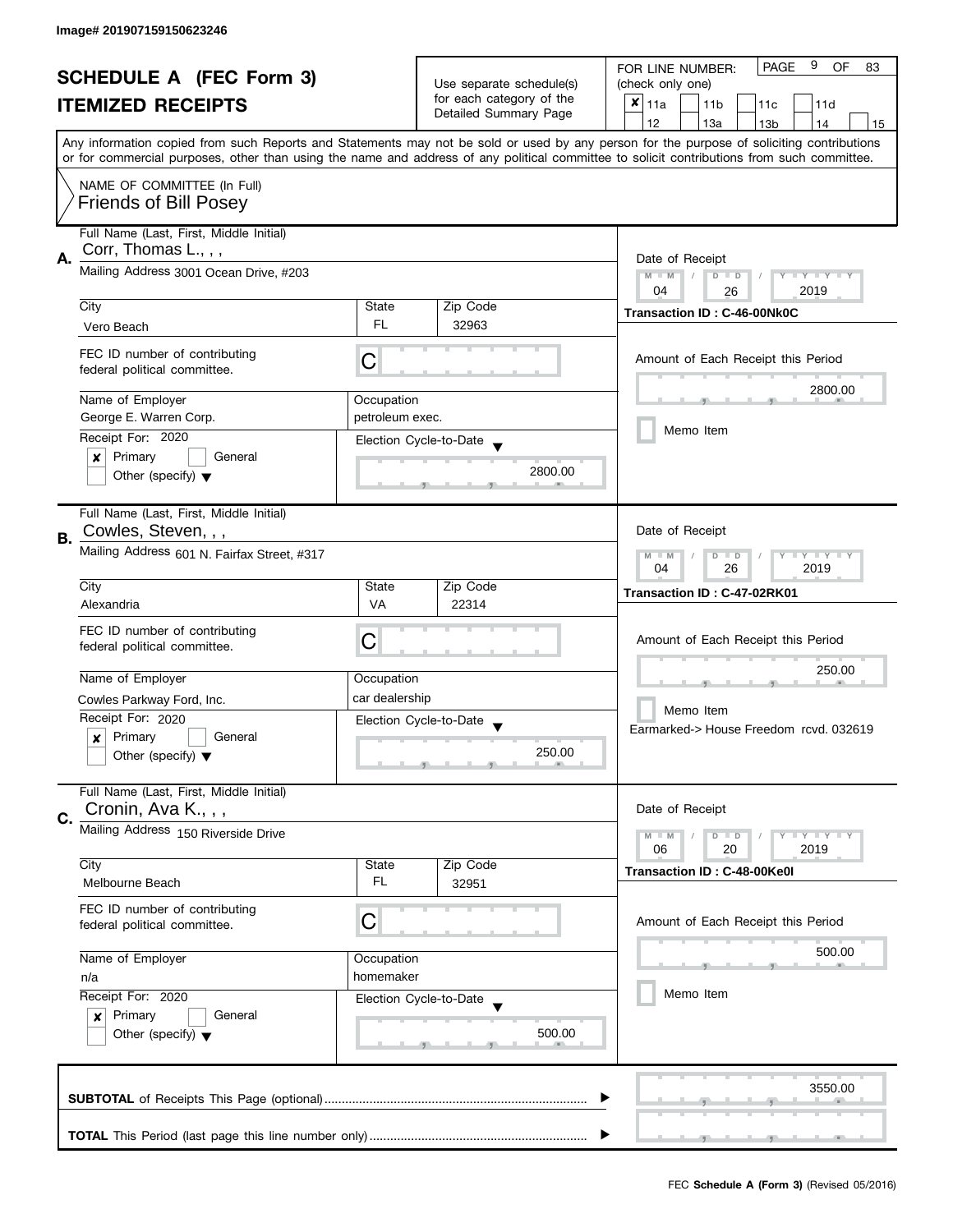|    | <b>SCHEDULE A (FEC Form 3)</b><br><b>ITEMIZED RECEIPTS</b>                                                                            |                         | Use separate schedule(s)<br>for each category of the<br>Detailed Summary Page | PAGE 10 OF<br>FOR LINE NUMBER:<br>83<br>(check only one)<br>$x _{11a}$<br>11 <sub>b</sub><br>11c<br>11d<br>12<br>13a<br>13 <sub>b</sub><br>14<br>15<br>Any information copied from such Reports and Statements may not be sold or used by any person for the purpose of soliciting contributions<br>or for commercial purposes, other than using the name and address of any political committee to solicit contributions from such committee. |
|----|---------------------------------------------------------------------------------------------------------------------------------------|-------------------------|-------------------------------------------------------------------------------|------------------------------------------------------------------------------------------------------------------------------------------------------------------------------------------------------------------------------------------------------------------------------------------------------------------------------------------------------------------------------------------------------------------------------------------------|
|    | NAME OF COMMITTEE (In Full)<br><b>Friends of Bill Posey</b>                                                                           |                         |                                                                               |                                                                                                                                                                                                                                                                                                                                                                                                                                                |
| А. | Full Name (Last, First, Middle Initial)<br>Cronin, Terrence A., , ,<br>Mailing Address 150 Riverside Drive                            |                         |                                                                               | Date of Receipt<br>$M - M$<br>$D$ $D$<br>Y I Y I Y I Y<br>$\sqrt{ }$<br>06<br>2019                                                                                                                                                                                                                                                                                                                                                             |
|    | City<br>Melbourne Beach                                                                                                               | State<br>FL.            | Zip Code<br>32951                                                             | 20<br>Transaction ID: C-49-00qF07                                                                                                                                                                                                                                                                                                                                                                                                              |
|    | FEC ID number of contributing<br>federal political committee.                                                                         | C                       |                                                                               | Amount of Each Receipt this Period                                                                                                                                                                                                                                                                                                                                                                                                             |
|    | Name of Employer<br>self-employed                                                                                                     | Occupation<br>physician |                                                                               | 500.00<br>Memo Item                                                                                                                                                                                                                                                                                                                                                                                                                            |
|    | Receipt For: 2020<br>Primary<br>General<br>×<br>Other (specify) $\blacktriangledown$                                                  |                         | Election Cycle-to-Date<br>500.00                                              |                                                                                                                                                                                                                                                                                                                                                                                                                                                |
| В. | Full Name (Last, First, Middle Initial)<br>Deardoff, Robert Bruce, , ,<br>Mailing Address 1850 E. Merritt Island Causeway             |                         |                                                                               | Date of Receipt<br>$M - M$<br>$\mathbf{y}$<br>Y<br>D<br>$\blacksquare$<br>22<br>06<br>2019                                                                                                                                                                                                                                                                                                                                                     |
|    | City<br>Merritt Island                                                                                                                | State<br><b>FL</b>      | Zip Code<br>32952                                                             | Transaction ID: C-56-00MA0D                                                                                                                                                                                                                                                                                                                                                                                                                    |
|    | FEC ID number of contributing<br>federal political committee.                                                                         | C                       |                                                                               | Amount of Each Receipt this Period                                                                                                                                                                                                                                                                                                                                                                                                             |
|    | Name of Employer                                                                                                                      | Occupation              |                                                                               | 1000.00                                                                                                                                                                                                                                                                                                                                                                                                                                        |
|    | Deardoff Automotive Group<br>Receipt For: 2020<br>Primary<br>General<br>$\pmb{\times}$<br>Other (specify) $\blacktriangledown$        | auto dealer             | Election Cycle-to-Date<br>1000.00                                             | Memo Item                                                                                                                                                                                                                                                                                                                                                                                                                                      |
| C. | Full Name (Last, First, Middle Initial)<br>Deligdish, Sharon, , ,                                                                     |                         |                                                                               | Date of Receipt                                                                                                                                                                                                                                                                                                                                                                                                                                |
|    | Mailing Address 815 Sanderling Drive                                                                                                  |                         |                                                                               | $M - M$<br>$\bot$ $\gamma$ $\bot$ $\gamma$ $\bot$ $\gamma$<br>$D$ $D$<br>06<br>22<br>2019                                                                                                                                                                                                                                                                                                                                                      |
|    | City<br>Indialantic                                                                                                                   | State<br>FL             | Zip Code<br>32903                                                             | Transaction ID: C-57-01Rz02                                                                                                                                                                                                                                                                                                                                                                                                                    |
|    | FEC ID number of contributing<br>federal political committee.                                                                         | C                       |                                                                               | Amount of Each Receipt this Period                                                                                                                                                                                                                                                                                                                                                                                                             |
|    | Name of Employer<br>Occupation                                                                                                        |                         |                                                                               | 2000.00                                                                                                                                                                                                                                                                                                                                                                                                                                        |
|    | <b>Brevard Learning Clinic</b><br>Receipt For: 2020<br>Primary<br>General<br>$\boldsymbol{x}$<br>Other (specify) $\blacktriangledown$ | health care             | Election Cycle-to-Date<br>2000.00                                             | Memo Item                                                                                                                                                                                                                                                                                                                                                                                                                                      |
|    |                                                                                                                                       |                         |                                                                               | 3500.00                                                                                                                                                                                                                                                                                                                                                                                                                                        |
|    |                                                                                                                                       |                         |                                                                               |                                                                                                                                                                                                                                                                                                                                                                                                                                                |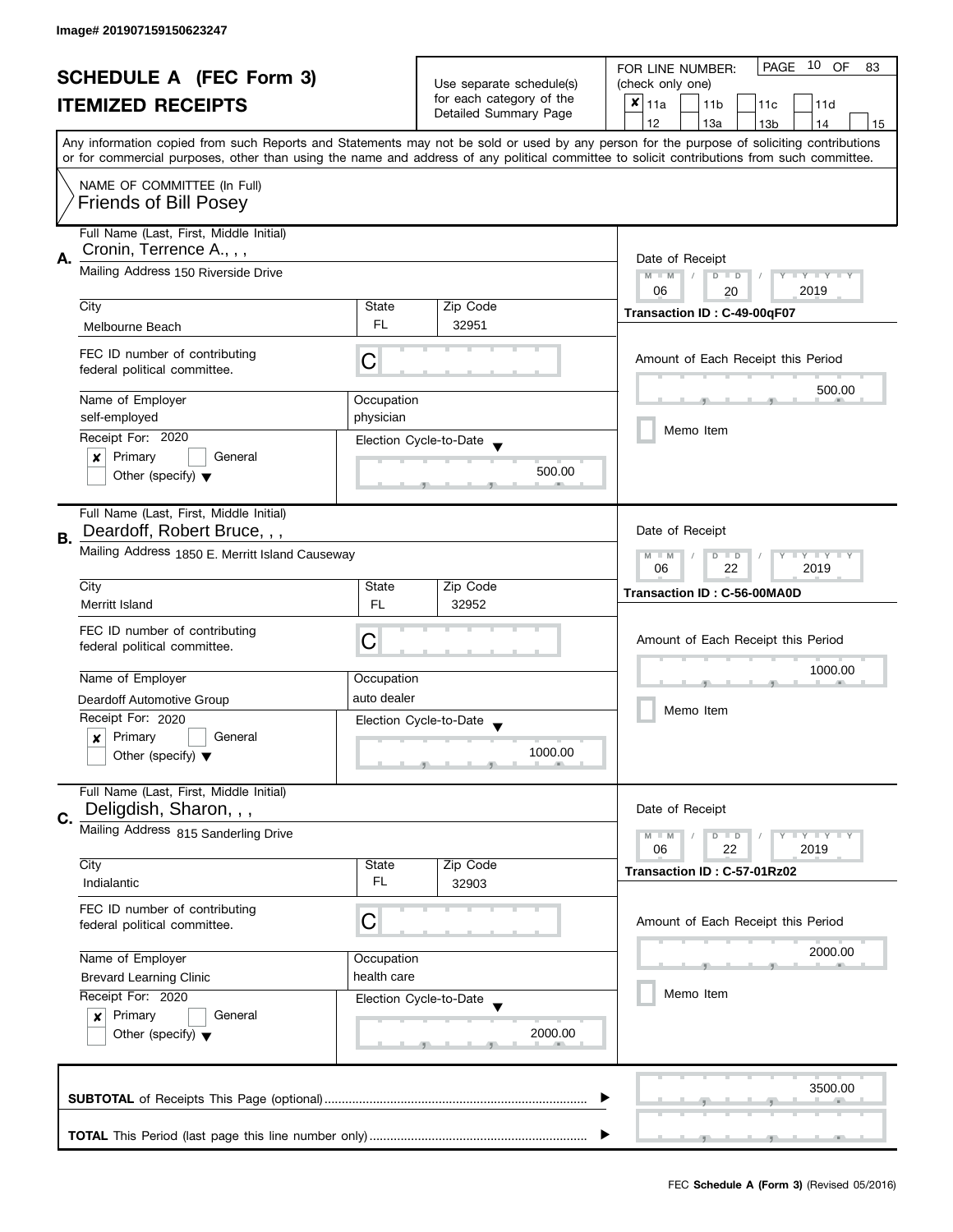| <b>SCHEDULE A (FEC Form 3)</b> |                                                                                                                                  |                                                     | Use separate schedule(s)<br>for each category of the | PAGE 11 OF<br>FOR LINE NUMBER:<br>83<br>(check only one)                                                                                                                                                                                                                                |  |
|--------------------------------|----------------------------------------------------------------------------------------------------------------------------------|-----------------------------------------------------|------------------------------------------------------|-----------------------------------------------------------------------------------------------------------------------------------------------------------------------------------------------------------------------------------------------------------------------------------------|--|
|                                |                                                                                                                                  |                                                     |                                                      |                                                                                                                                                                                                                                                                                         |  |
|                                | <b>ITEMIZED RECEIPTS</b>                                                                                                         |                                                     | Detailed Summary Page                                | $x _{11a}$<br>11 <sub>b</sub><br>11c<br>11d                                                                                                                                                                                                                                             |  |
|                                |                                                                                                                                  |                                                     |                                                      | 12<br>13a<br>14<br>13 <sub>b</sub><br>15                                                                                                                                                                                                                                                |  |
|                                |                                                                                                                                  |                                                     |                                                      | Any information copied from such Reports and Statements may not be sold or used by any person for the purpose of soliciting contributions<br>or for commercial purposes, other than using the name and address of any political committee to solicit contributions from such committee. |  |
|                                | NAME OF COMMITTEE (In Full)                                                                                                      |                                                     |                                                      |                                                                                                                                                                                                                                                                                         |  |
|                                | <b>Friends of Bill Posey</b>                                                                                                     |                                                     |                                                      |                                                                                                                                                                                                                                                                                         |  |
|                                | Full Name (Last, First, Middle Initial)<br>Dibella, Robert P., , ,                                                               |                                                     |                                                      |                                                                                                                                                                                                                                                                                         |  |
| А.                             | Mailing Address 989 Long Meadow Lane                                                                                             | Date of Receipt<br>$M - M$<br>$D$ $D$<br>Y FY FY FY |                                                      |                                                                                                                                                                                                                                                                                         |  |
|                                |                                                                                                                                  |                                                     |                                                      | 06<br>2019<br>22                                                                                                                                                                                                                                                                        |  |
|                                | City                                                                                                                             | State                                               | Zip Code                                             | Transaction ID: C-59-01TX03                                                                                                                                                                                                                                                             |  |
|                                | Melbourne                                                                                                                        | <b>FL</b>                                           | 32940                                                |                                                                                                                                                                                                                                                                                         |  |
|                                | FEC ID number of contributing<br>federal political committee.                                                                    | C                                                   |                                                      | Amount of Each Receipt this Period                                                                                                                                                                                                                                                      |  |
|                                | Name of Employer                                                                                                                 | Occupation                                          |                                                      | 500.00                                                                                                                                                                                                                                                                                  |  |
|                                | Omni Resource Group                                                                                                              | financial advisor                                   |                                                      |                                                                                                                                                                                                                                                                                         |  |
|                                | Receipt For: 2020                                                                                                                |                                                     |                                                      | Memo Item                                                                                                                                                                                                                                                                               |  |
|                                | Primary<br>General<br>×                                                                                                          |                                                     | Election Cycle-to-Date                               |                                                                                                                                                                                                                                                                                         |  |
|                                | Other (specify) $\blacktriangledown$                                                                                             |                                                     | 500.00                                               |                                                                                                                                                                                                                                                                                         |  |
|                                | Full Name (Last, First, Middle Initial)                                                                                          |                                                     |                                                      |                                                                                                                                                                                                                                                                                         |  |
| В.                             | Dwyer, John, , ,                                                                                                                 |                                                     |                                                      | Date of Receipt                                                                                                                                                                                                                                                                         |  |
|                                | Mailing Address 405 Atlantic Street                                                                                              |                                                     |                                                      | $\mathbf{y}$ $\mathbf{y}$<br>$M - M$<br>$D$ $D$<br>Y<br>26<br>2019<br>06                                                                                                                                                                                                                |  |
|                                | City                                                                                                                             | State                                               | Zip Code                                             | Transaction ID: C-62-02NU02                                                                                                                                                                                                                                                             |  |
|                                | Melbourne Beach                                                                                                                  | <b>FL</b>                                           | 32951                                                |                                                                                                                                                                                                                                                                                         |  |
|                                | FEC ID number of contributing                                                                                                    |                                                     |                                                      |                                                                                                                                                                                                                                                                                         |  |
|                                | federal political committee.                                                                                                     | С                                                   |                                                      | Amount of Each Receipt this Period                                                                                                                                                                                                                                                      |  |
|                                |                                                                                                                                  |                                                     |                                                      |                                                                                                                                                                                                                                                                                         |  |
|                                | Name of Employer                                                                                                                 | Occupation                                          |                                                      | 2800.00                                                                                                                                                                                                                                                                                 |  |
|                                | Capital Funding Group, Inc.                                                                                                      | president                                           |                                                      |                                                                                                                                                                                                                                                                                         |  |
|                                | Receipt For: 2020                                                                                                                |                                                     | Election Cycle-to-Date                               | Memo Item                                                                                                                                                                                                                                                                               |  |
|                                | Primary<br>General<br>x                                                                                                          |                                                     |                                                      |                                                                                                                                                                                                                                                                                         |  |
|                                | Other (specify) $\blacktriangledown$                                                                                             |                                                     | 5600.00                                              |                                                                                                                                                                                                                                                                                         |  |
|                                |                                                                                                                                  |                                                     |                                                      |                                                                                                                                                                                                                                                                                         |  |
|                                | Full Name (Last, First, Middle Initial)<br>Dwyer, John, , ,                                                                      |                                                     |                                                      | Date of Receipt                                                                                                                                                                                                                                                                         |  |
| C.                             | Mailing Address 405 Atlantic Street                                                                                              |                                                     |                                                      |                                                                                                                                                                                                                                                                                         |  |
|                                |                                                                                                                                  |                                                     |                                                      | $M - M$<br>$Y \perp Y \perp Y$<br>$D$ $D$<br>06<br>26<br>2019                                                                                                                                                                                                                           |  |
|                                | City                                                                                                                             | State                                               | Zip Code                                             | Transaction ID: C-63-02NU03                                                                                                                                                                                                                                                             |  |
|                                | Melbourne Beach                                                                                                                  | FL                                                  | 32951                                                |                                                                                                                                                                                                                                                                                         |  |
|                                | FEC ID number of contributing                                                                                                    |                                                     |                                                      |                                                                                                                                                                                                                                                                                         |  |
|                                | federal political committee.                                                                                                     | С                                                   |                                                      | Amount of Each Receipt this Period                                                                                                                                                                                                                                                      |  |
|                                | Name of Employer                                                                                                                 |                                                     |                                                      | 2800.00                                                                                                                                                                                                                                                                                 |  |
|                                | Occupation<br>president<br>Capital Funding Group, Inc.<br>Receipt For: 2020<br>Election Cycle-to-Date<br>Primary<br>General<br>x |                                                     |                                                      |                                                                                                                                                                                                                                                                                         |  |
|                                |                                                                                                                                  |                                                     |                                                      | Memo Item                                                                                                                                                                                                                                                                               |  |
|                                |                                                                                                                                  |                                                     |                                                      |                                                                                                                                                                                                                                                                                         |  |
|                                |                                                                                                                                  |                                                     |                                                      |                                                                                                                                                                                                                                                                                         |  |
|                                | Other (specify) $\blacktriangledown$                                                                                             |                                                     | 5600.00                                              |                                                                                                                                                                                                                                                                                         |  |
|                                |                                                                                                                                  |                                                     |                                                      |                                                                                                                                                                                                                                                                                         |  |
|                                |                                                                                                                                  |                                                     |                                                      | 6100.00                                                                                                                                                                                                                                                                                 |  |
|                                |                                                                                                                                  |                                                     |                                                      |                                                                                                                                                                                                                                                                                         |  |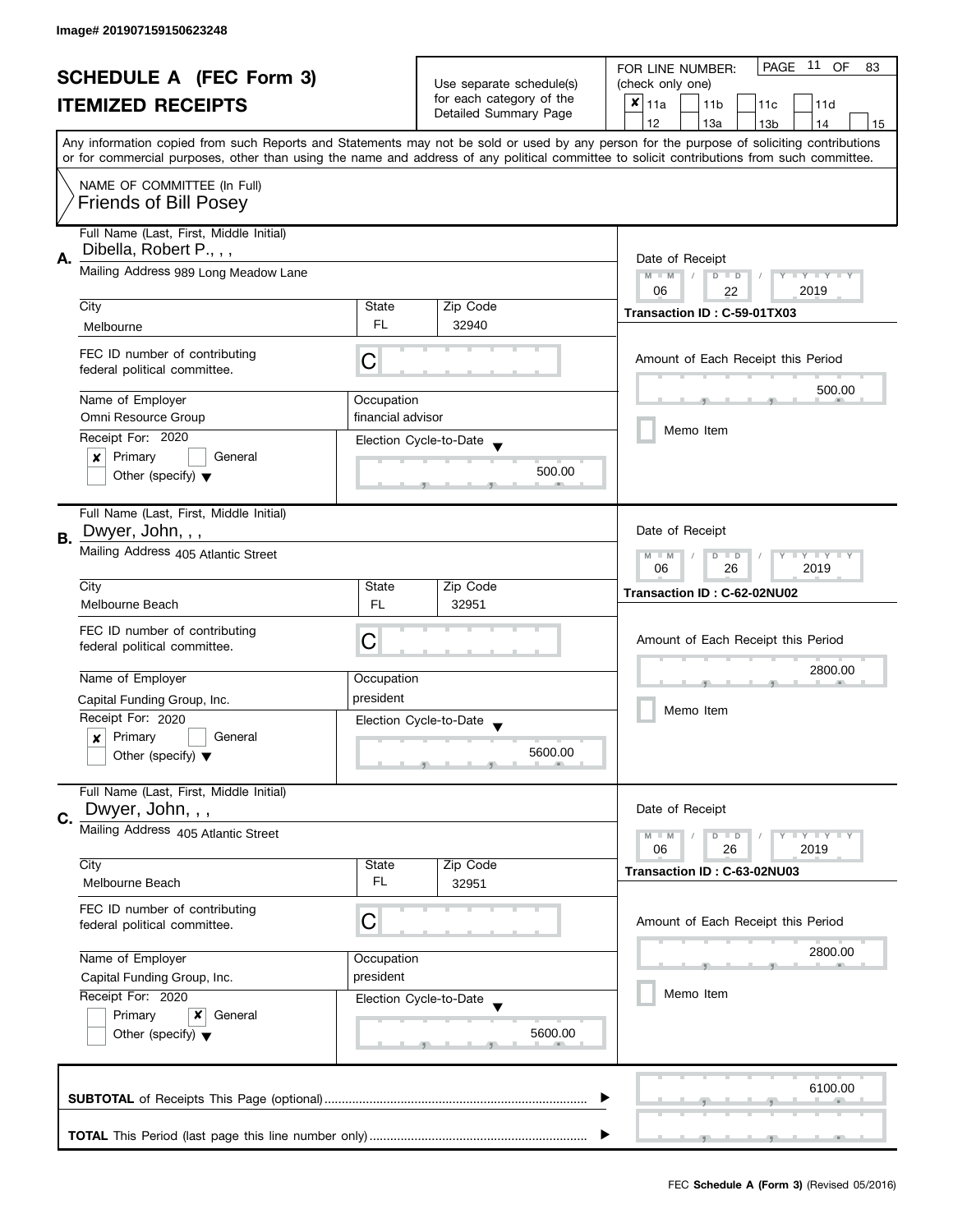| <b>SCHEDULE A (FEC Form 3)</b> |                                                               | Use separate schedule(s) | 12 OF<br>PAGE<br>FOR LINE NUMBER:<br>83            |                                                                                                                                                                                                                                                                                         |
|--------------------------------|---------------------------------------------------------------|--------------------------|----------------------------------------------------|-----------------------------------------------------------------------------------------------------------------------------------------------------------------------------------------------------------------------------------------------------------------------------------------|
|                                |                                                               |                          | (check only one)                                   |                                                                                                                                                                                                                                                                                         |
|                                | <b>ITEMIZED RECEIPTS</b>                                      |                          | for each category of the<br>Detailed Summary Page  | $x _{11a}$<br>11 <sub>b</sub><br>11c<br>11d                                                                                                                                                                                                                                             |
|                                |                                                               |                          |                                                    | 12<br>13a<br>13 <sub>b</sub><br>14<br>15                                                                                                                                                                                                                                                |
|                                |                                                               |                          |                                                    | Any information copied from such Reports and Statements may not be sold or used by any person for the purpose of soliciting contributions<br>or for commercial purposes, other than using the name and address of any political committee to solicit contributions from such committee. |
|                                | NAME OF COMMITTEE (In Full)                                   |                          |                                                    |                                                                                                                                                                                                                                                                                         |
|                                | <b>Friends of Bill Posey</b>                                  |                          |                                                    |                                                                                                                                                                                                                                                                                         |
|                                | Full Name (Last, First, Middle Initial)                       |                          |                                                    |                                                                                                                                                                                                                                                                                         |
| А.                             | Dwyer, Nancy, , ,                                             | Date of Receipt          |                                                    |                                                                                                                                                                                                                                                                                         |
|                                | Mailing Address 405 Atlantic Street                           |                          |                                                    | $M - M$<br>Y I Y I Y I Y<br>$D$ $D$                                                                                                                                                                                                                                                     |
|                                | City                                                          | State                    | Zip Code                                           | 2019<br>06<br>26                                                                                                                                                                                                                                                                        |
|                                | Melbourne Beach                                               | FL.                      | 32951                                              | Transaction ID: C-64-02NT02                                                                                                                                                                                                                                                             |
|                                |                                                               |                          |                                                    |                                                                                                                                                                                                                                                                                         |
|                                | FEC ID number of contributing<br>federal political committee. | С                        |                                                    | Amount of Each Receipt this Period                                                                                                                                                                                                                                                      |
|                                | Name of Employer                                              | Occupation               |                                                    | 2800.00                                                                                                                                                                                                                                                                                 |
|                                | self-employed                                                 | attorney                 |                                                    |                                                                                                                                                                                                                                                                                         |
|                                | Receipt For: 2020                                             |                          | Election Cycle-to-Date                             | Memo Item                                                                                                                                                                                                                                                                               |
|                                | Primary<br>General<br>×                                       |                          |                                                    |                                                                                                                                                                                                                                                                                         |
|                                | Other (specify) $\blacktriangledown$                          |                          | 5600.00                                            |                                                                                                                                                                                                                                                                                         |
|                                | Full Name (Last, First, Middle Initial)                       |                          |                                                    |                                                                                                                                                                                                                                                                                         |
| В.                             | Dwyer, Nancy, , ,                                             |                          |                                                    | Date of Receipt                                                                                                                                                                                                                                                                         |
|                                | Mailing Address 405 Atlantic Street                           |                          |                                                    | <b>LYLYLY</b><br>$M - M$<br>$D$ $D$<br>2019<br>06<br>26                                                                                                                                                                                                                                 |
|                                | City                                                          | State                    | Zip Code                                           | Transaction ID: C-65-02NT03                                                                                                                                                                                                                                                             |
|                                | Melbourne Beach                                               | FL.                      | 32951                                              |                                                                                                                                                                                                                                                                                         |
|                                | FEC ID number of contributing                                 |                          |                                                    |                                                                                                                                                                                                                                                                                         |
|                                | federal political committee.                                  | С                        |                                                    | Amount of Each Receipt this Period                                                                                                                                                                                                                                                      |
|                                | Name of Employer                                              |                          |                                                    | 2800.00                                                                                                                                                                                                                                                                                 |
|                                |                                                               | Occupation<br>attorney   |                                                    |                                                                                                                                                                                                                                                                                         |
|                                | self-employed<br>Receipt For: 2020                            |                          |                                                    | Memo Item                                                                                                                                                                                                                                                                               |
|                                | Primary<br>$\boldsymbol{x}$<br>General                        |                          | Election Cycle-to-Date<br>$\overline{\phantom{a}}$ |                                                                                                                                                                                                                                                                                         |
|                                | Other (specify) $\blacktriangledown$                          |                          | 5600.00                                            |                                                                                                                                                                                                                                                                                         |
|                                |                                                               |                          |                                                    |                                                                                                                                                                                                                                                                                         |
|                                | Full Name (Last, First, Middle Initial)                       |                          |                                                    |                                                                                                                                                                                                                                                                                         |
| C.                             | Eubank, Joann C., , ,                                         |                          |                                                    | Date of Receipt                                                                                                                                                                                                                                                                         |
|                                | Mailing Address 5409 Robles Lane                              |                          |                                                    | $Y = Y = Y$<br>$M - M$<br>$D$ $D$                                                                                                                                                                                                                                                       |
|                                |                                                               |                          |                                                    | 06<br>20<br>2019                                                                                                                                                                                                                                                                        |
|                                | City                                                          | State                    | Zip Code                                           | Transaction ID: C-70-00Fc0L                                                                                                                                                                                                                                                             |
|                                | Rockledge                                                     | FL                       | 32955                                              |                                                                                                                                                                                                                                                                                         |
|                                | FEC ID number of contributing                                 |                          |                                                    |                                                                                                                                                                                                                                                                                         |
|                                | federal political committee.                                  | С                        |                                                    | Amount of Each Receipt this Period                                                                                                                                                                                                                                                      |
|                                | Name of Employer                                              | Occupation               |                                                    | 2800.00                                                                                                                                                                                                                                                                                 |
|                                | n/a                                                           | retired                  |                                                    |                                                                                                                                                                                                                                                                                         |
|                                | Receipt For: 2020                                             |                          | Election Cycle-to-Date                             | Memo Item                                                                                                                                                                                                                                                                               |
|                                | Primary<br>General<br>$\boldsymbol{x}$                        |                          |                                                    |                                                                                                                                                                                                                                                                                         |
|                                | Other (specify) $\blacktriangledown$                          |                          | 2800.00                                            |                                                                                                                                                                                                                                                                                         |
|                                |                                                               |                          |                                                    |                                                                                                                                                                                                                                                                                         |
|                                |                                                               |                          |                                                    |                                                                                                                                                                                                                                                                                         |
|                                |                                                               |                          |                                                    | 8400.00                                                                                                                                                                                                                                                                                 |
|                                |                                                               |                          |                                                    |                                                                                                                                                                                                                                                                                         |
|                                |                                                               |                          |                                                    |                                                                                                                                                                                                                                                                                         |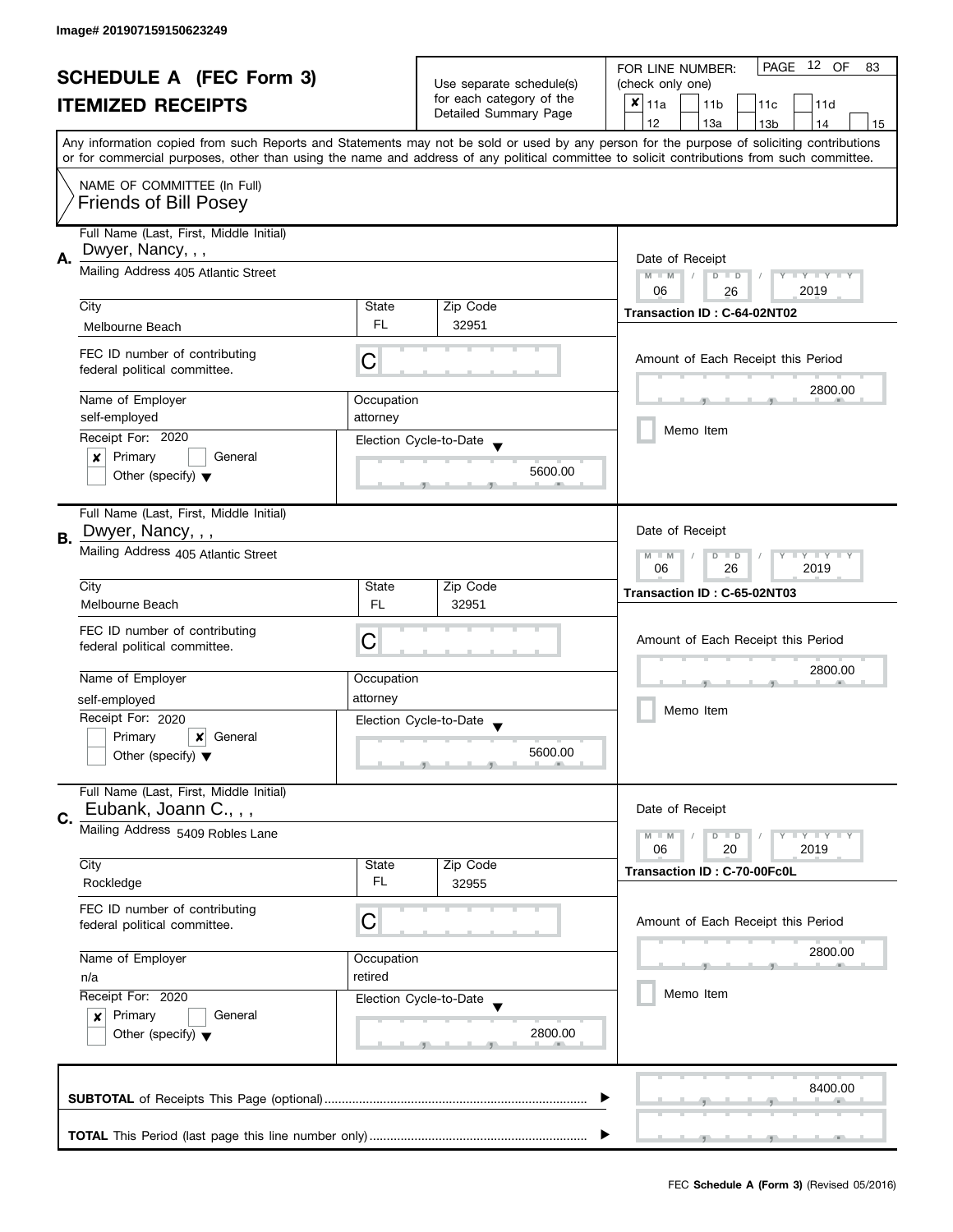| <b>SCHEDULE A (FEC Form 3)</b> |                                                               | Use separate schedule(s)                          | PAGE 13 OF<br>FOR LINE NUMBER:<br>83              |                                                                                                                                            |
|--------------------------------|---------------------------------------------------------------|---------------------------------------------------|---------------------------------------------------|--------------------------------------------------------------------------------------------------------------------------------------------|
|                                |                                                               |                                                   | (check only one)                                  |                                                                                                                                            |
|                                | <b>ITEMIZED RECEIPTS</b>                                      |                                                   | for each category of the<br>Detailed Summary Page | $x _{11a}$<br>11 <sub>b</sub><br>11d<br>11 <sub>c</sub>                                                                                    |
|                                |                                                               |                                                   |                                                   | 12<br>13a<br>13 <sub>b</sub><br>14<br>15                                                                                                   |
|                                |                                                               |                                                   |                                                   | Any information copied from such Reports and Statements may not be sold or used by any person for the purpose of soliciting contributions  |
|                                |                                                               |                                                   |                                                   | or for commercial purposes, other than using the name and address of any political committee to solicit contributions from such committee. |
|                                | NAME OF COMMITTEE (In Full)                                   |                                                   |                                                   |                                                                                                                                            |
|                                | <b>Friends of Bill Posey</b>                                  |                                                   |                                                   |                                                                                                                                            |
|                                |                                                               |                                                   |                                                   |                                                                                                                                            |
|                                | Full Name (Last, First, Middle Initial)                       |                                                   |                                                   |                                                                                                                                            |
| А.                             | Eubank, Michael J.,,,                                         | Date of Receipt                                   |                                                   |                                                                                                                                            |
|                                | Mailing Address 5409 Robles Lane                              | $M - M$<br>$\sqrt{ }$<br>$D$ $D$<br>Y I Y I Y I Y |                                                   |                                                                                                                                            |
|                                |                                                               |                                                   |                                                   | 06<br>2019<br>28                                                                                                                           |
|                                | City                                                          | State                                             | Zip Code                                          | Transaction ID: C-71-005Y0I                                                                                                                |
|                                | Rockledge                                                     | FL.                                               | 32955                                             |                                                                                                                                            |
|                                |                                                               |                                                   |                                                   |                                                                                                                                            |
|                                | FEC ID number of contributing<br>federal political committee. | С                                                 |                                                   | Amount of Each Receipt this Period                                                                                                         |
|                                |                                                               |                                                   |                                                   | 2800.00                                                                                                                                    |
|                                | Name of Employer                                              | Occupation                                        |                                                   |                                                                                                                                            |
|                                | <b>Carroll Distributing Company</b>                           | president                                         |                                                   |                                                                                                                                            |
|                                | Receipt For: 2020                                             |                                                   | Election Cycle-to-Date                            | Memo Item                                                                                                                                  |
|                                | General<br>Primary<br>×                                       |                                                   |                                                   |                                                                                                                                            |
|                                | Other (specify) $\blacktriangledown$                          |                                                   | 2800.00                                           |                                                                                                                                            |
|                                |                                                               |                                                   |                                                   |                                                                                                                                            |
|                                | Full Name (Last, First, Middle Initial)                       |                                                   |                                                   |                                                                                                                                            |
| В.                             | Ferrell, William B., , ,                                      |                                                   |                                                   | Date of Receipt                                                                                                                            |
|                                | Mailing Address 12546 N. Highway A1A                          |                                                   |                                                   | $M - M$<br><b>TEXT</b><br>D<br>$\Box$                                                                                                      |
|                                |                                                               |                                                   |                                                   | 2019<br>04<br>26                                                                                                                           |
|                                | City                                                          | State                                             | Zip Code                                          | Transaction ID: C-73-002G0J                                                                                                                |
|                                | Vero Beach                                                    | <b>FL</b>                                         | 32963                                             |                                                                                                                                            |
|                                | FEC ID number of contributing                                 |                                                   |                                                   |                                                                                                                                            |
|                                | federal political committee.                                  | С                                                 |                                                   | Amount of Each Receipt this Period                                                                                                         |
|                                |                                                               |                                                   |                                                   | 75.00                                                                                                                                      |
|                                | Name of Employer                                              | Occupation                                        |                                                   |                                                                                                                                            |
|                                | Ferrell Real Estate Enterprises                               | realtor                                           |                                                   | Memo Item                                                                                                                                  |
|                                | Receipt For: 2020                                             |                                                   | Election Cycle-to-Date                            |                                                                                                                                            |
|                                | Primary<br>General<br>x                                       |                                                   |                                                   |                                                                                                                                            |
|                                | Other (specify) $\blacktriangledown$                          |                                                   | 445.00                                            |                                                                                                                                            |
|                                |                                                               |                                                   |                                                   |                                                                                                                                            |
|                                | Full Name (Last, First, Middle Initial)                       |                                                   |                                                   |                                                                                                                                            |
| C.                             | Ferrell, William B., , ,                                      |                                                   |                                                   | Date of Receipt                                                                                                                            |
|                                | Mailing Address 12546 N. Highway A1A                          |                                                   |                                                   | $M - M$<br>$\bot$ $\gamma$ $\bot$ $\gamma$ $\bot$ $\gamma$<br>$D$ $D$                                                                      |
|                                |                                                               |                                                   |                                                   | 05<br>28<br>2019                                                                                                                           |
|                                | City<br>Vero Beach                                            | State<br>FL.                                      | Zip Code                                          | Transaction ID: C-74-002G0K                                                                                                                |
|                                |                                                               |                                                   | 32963                                             |                                                                                                                                            |
|                                | FEC ID number of contributing                                 |                                                   |                                                   |                                                                                                                                            |
|                                | federal political committee.                                  | С                                                 |                                                   | Amount of Each Receipt this Period                                                                                                         |
|                                |                                                               |                                                   |                                                   | 300.00                                                                                                                                     |
|                                | Name of Employer<br>Occupation<br>realtor                     |                                                   |                                                   |                                                                                                                                            |
|                                | Ferrell Real Estate Enterprises<br>Receipt For: 2020          |                                                   |                                                   | Memo Item                                                                                                                                  |
|                                | Primary                                                       |                                                   | Election Cycle-to-Date                            |                                                                                                                                            |
|                                | General<br>$\boldsymbol{x}$                                   |                                                   | 445.00                                            |                                                                                                                                            |
|                                | Other (specify) $\blacktriangledown$                          |                                                   |                                                   |                                                                                                                                            |
|                                |                                                               |                                                   |                                                   |                                                                                                                                            |
|                                |                                                               |                                                   |                                                   | 3175.00                                                                                                                                    |
|                                |                                                               |                                                   |                                                   |                                                                                                                                            |
|                                |                                                               |                                                   |                                                   |                                                                                                                                            |
|                                |                                                               |                                                   |                                                   |                                                                                                                                            |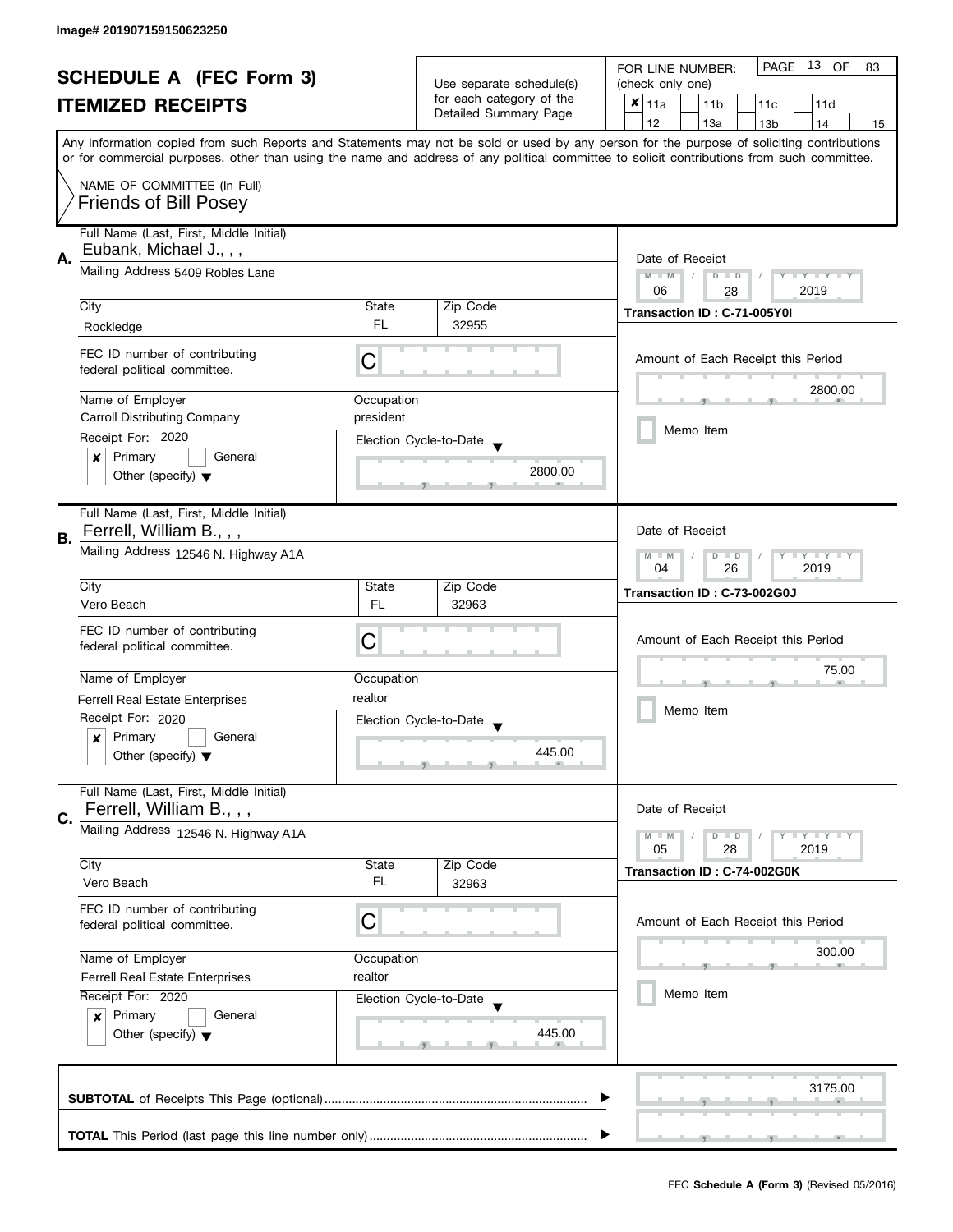| <b>SCHEDULE A (FEC Form 3)</b> |                                             |                                                      | PAGE 14 OF<br>FOR LINE NUMBER:<br>83        |                                                                                                                                            |  |
|--------------------------------|---------------------------------------------|------------------------------------------------------|---------------------------------------------|--------------------------------------------------------------------------------------------------------------------------------------------|--|
| <b>ITEMIZED RECEIPTS</b>       |                                             | Use separate schedule(s)<br>for each category of the | (check only one)                            |                                                                                                                                            |  |
|                                |                                             |                                                      | $x _{11a}$<br>11 <sub>b</sub><br>11c<br>11d |                                                                                                                                            |  |
|                                |                                             |                                                      | Detailed Summary Page                       | 12<br>13a<br>14<br>13 <sub>b</sub><br>15                                                                                                   |  |
|                                |                                             |                                                      |                                             | Any information copied from such Reports and Statements may not be sold or used by any person for the purpose of soliciting contributions  |  |
|                                |                                             |                                                      |                                             | or for commercial purposes, other than using the name and address of any political committee to solicit contributions from such committee. |  |
|                                | NAME OF COMMITTEE (In Full)                 |                                                      |                                             |                                                                                                                                            |  |
|                                | <b>Friends of Bill Posey</b>                |                                                      |                                             |                                                                                                                                            |  |
|                                |                                             |                                                      |                                             |                                                                                                                                            |  |
|                                | Full Name (Last, First, Middle Initial)     |                                                      |                                             |                                                                                                                                            |  |
| А.                             | Ferrell, William B., , ,                    | Date of Receipt                                      |                                             |                                                                                                                                            |  |
|                                | Mailing Address 12546 N. Highway A1A        |                                                      |                                             | $M - M$<br>$D$ $D$<br>Y FY FY FY                                                                                                           |  |
|                                |                                             |                                                      |                                             | 06<br>2019<br>22                                                                                                                           |  |
|                                | City                                        | State                                                | Zip Code                                    | Transaction ID: C-75-002G0L                                                                                                                |  |
|                                | Vero Beach                                  | FL.                                                  | 32963                                       |                                                                                                                                            |  |
|                                | FEC ID number of contributing               |                                                      |                                             |                                                                                                                                            |  |
|                                | federal political committee.                | C                                                    |                                             | Amount of Each Receipt this Period                                                                                                         |  |
|                                |                                             |                                                      |                                             | 70.00                                                                                                                                      |  |
|                                | Name of Employer                            | Occupation                                           |                                             |                                                                                                                                            |  |
|                                | <b>Ferrell Real Estate Enterprises</b>      | realtor                                              |                                             | Memo Item                                                                                                                                  |  |
|                                | Receipt For: 2020                           |                                                      | Election Cycle-to-Date                      |                                                                                                                                            |  |
|                                | $\boldsymbol{x}$<br>Primary<br>General      |                                                      |                                             |                                                                                                                                            |  |
|                                | Other (specify) $\blacktriangledown$        |                                                      | 445.00                                      |                                                                                                                                            |  |
|                                |                                             |                                                      |                                             |                                                                                                                                            |  |
|                                | Full Name (Last, First, Middle Initial)     |                                                      |                                             |                                                                                                                                            |  |
| <b>B.</b>                      | Finley, Joseph A., , ,                      |                                                      |                                             | Date of Receipt                                                                                                                            |  |
|                                | Mailing Address 9892 Riverview Drive        |                                                      |                                             | Y LY LY<br>$M - M$<br>$D$ $D$                                                                                                              |  |
|                                |                                             |                                                      |                                             | 2019<br>06<br>20                                                                                                                           |  |
|                                | City                                        | State                                                | Zip Code                                    | Transaction ID: C-76-021k03                                                                                                                |  |
|                                | Micco                                       | FL                                                   | 32976                                       |                                                                                                                                            |  |
|                                | FEC ID number of contributing               |                                                      |                                             |                                                                                                                                            |  |
|                                | federal political committee.                | C                                                    |                                             | Amount of Each Receipt this Period                                                                                                         |  |
|                                |                                             |                                                      |                                             | 500.00                                                                                                                                     |  |
|                                | Name of Employer                            | Occupation                                           |                                             |                                                                                                                                            |  |
|                                | n/a                                         | retired                                              |                                             |                                                                                                                                            |  |
|                                | Receipt For: 2020                           |                                                      | Election Cycle-to-Date                      | Memo Item                                                                                                                                  |  |
|                                | Primary<br>General<br>$\boldsymbol{x}$      |                                                      |                                             |                                                                                                                                            |  |
|                                | Other (specify) $\blacktriangledown$        |                                                      | 500.00                                      |                                                                                                                                            |  |
|                                |                                             |                                                      |                                             |                                                                                                                                            |  |
|                                | Full Name (Last, First, Middle Initial)     |                                                      |                                             |                                                                                                                                            |  |
| C.                             | Fox, Thomas G., , ,                         |                                                      |                                             | Date of Receipt                                                                                                                            |  |
|                                | Mailing Address 895 Chatsworth Drive        |                                                      |                                             | $M - M$<br>$Y \perp Y \perp Y$<br>$D$ $D$                                                                                                  |  |
|                                |                                             |                                                      |                                             | 06<br>22<br>2019                                                                                                                           |  |
|                                | City                                        | State                                                | Zip Code                                    | Transaction ID: C-78-02Rd01                                                                                                                |  |
|                                | Melbourne                                   | FL                                                   | 32940                                       |                                                                                                                                            |  |
|                                | FEC ID number of contributing               |                                                      |                                             |                                                                                                                                            |  |
|                                | federal political committee.                | C                                                    |                                             | Amount of Each Receipt this Period                                                                                                         |  |
|                                |                                             |                                                      |                                             |                                                                                                                                            |  |
|                                | Name of Employer<br>Occupation              |                                                      |                                             | 500.00                                                                                                                                     |  |
|                                | n/a                                         | retired                                              |                                             |                                                                                                                                            |  |
|                                | Receipt For: 2020<br>Election Cycle-to-Date |                                                      |                                             | Memo Item                                                                                                                                  |  |
|                                | Primary<br>General<br>$\boldsymbol{x}$      |                                                      |                                             |                                                                                                                                            |  |
|                                | Other (specify) $\blacktriangledown$        |                                                      | 500.00                                      |                                                                                                                                            |  |
|                                |                                             |                                                      |                                             |                                                                                                                                            |  |
|                                |                                             |                                                      |                                             |                                                                                                                                            |  |
|                                |                                             |                                                      |                                             | 1070.00                                                                                                                                    |  |
|                                |                                             |                                                      |                                             |                                                                                                                                            |  |
|                                |                                             |                                                      |                                             |                                                                                                                                            |  |
|                                |                                             |                                                      |                                             |                                                                                                                                            |  |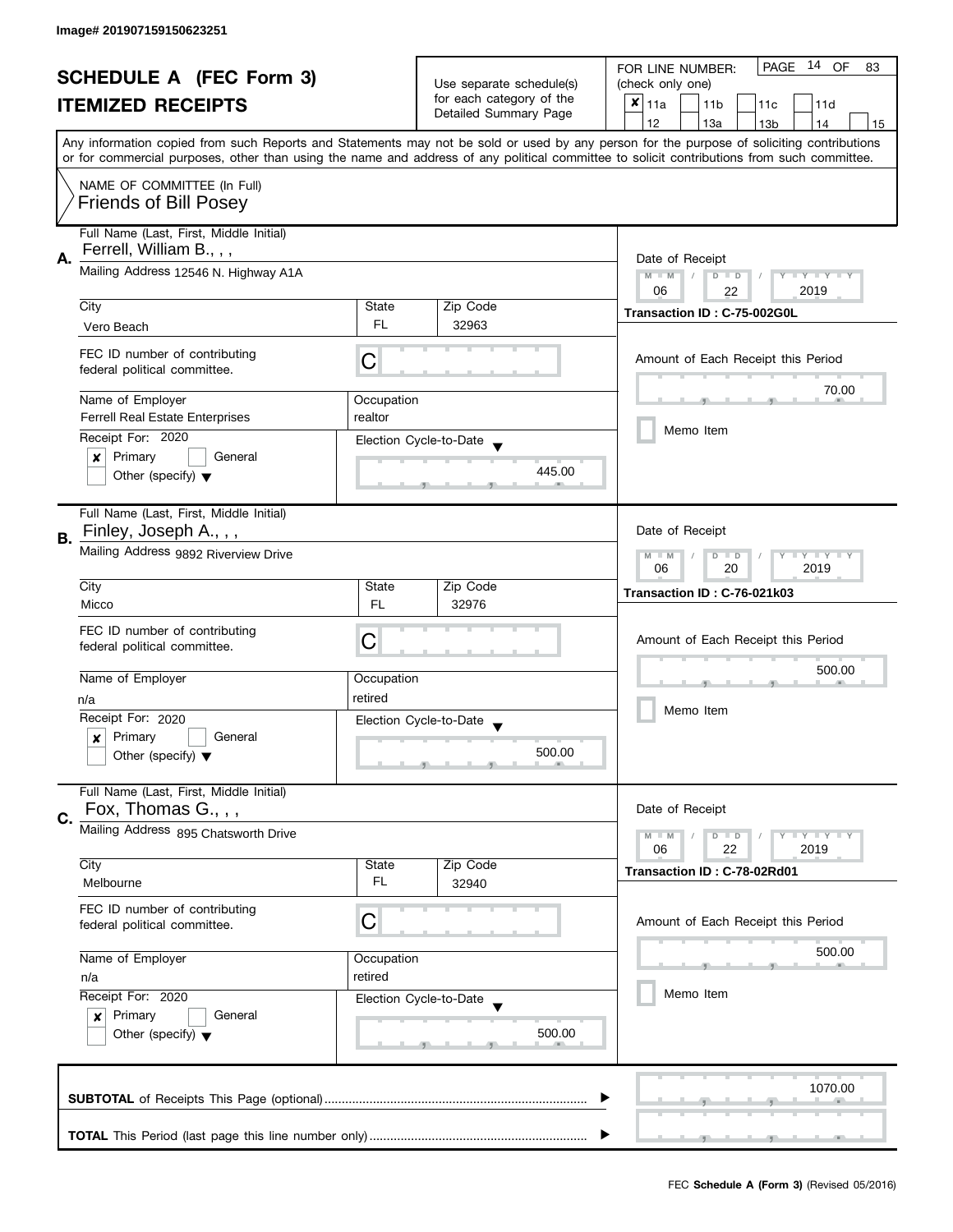| <b>SCHEDULE A (FEC Form 3)</b> |                                             |                 | Use separate schedule(s)<br>for each category of the<br>Detailed Summary Page | PAGE<br>15 OF<br>FOR LINE NUMBER:<br>83                                                                                                    |  |  |
|--------------------------------|---------------------------------------------|-----------------|-------------------------------------------------------------------------------|--------------------------------------------------------------------------------------------------------------------------------------------|--|--|
|                                |                                             |                 |                                                                               | (check only one)                                                                                                                           |  |  |
|                                | <b>ITEMIZED RECEIPTS</b>                    |                 |                                                                               | $x _{11a}$<br>11 <sub>b</sub><br>11c<br>11d                                                                                                |  |  |
|                                |                                             |                 |                                                                               | 12<br>13a<br>13 <sub>b</sub><br>14<br>15                                                                                                   |  |  |
|                                |                                             |                 |                                                                               | Any information copied from such Reports and Statements may not be sold or used by any person for the purpose of soliciting contributions  |  |  |
|                                |                                             |                 |                                                                               | or for commercial purposes, other than using the name and address of any political committee to solicit contributions from such committee. |  |  |
|                                | NAME OF COMMITTEE (In Full)                 |                 |                                                                               |                                                                                                                                            |  |  |
|                                | <b>Friends of Bill Posey</b>                |                 |                                                                               |                                                                                                                                            |  |  |
|                                |                                             |                 |                                                                               |                                                                                                                                            |  |  |
|                                | Full Name (Last, First, Middle Initial)     |                 |                                                                               |                                                                                                                                            |  |  |
|                                | Frazee, Norma J., , ,                       |                 |                                                                               |                                                                                                                                            |  |  |
| А.                             | Mailing Address 2860 Rocky Point Road       | Date of Receipt |                                                                               |                                                                                                                                            |  |  |
|                                |                                             |                 |                                                                               | $M - M$<br>$\sqrt{2}$<br>$D$ $D$<br>Y FY FY FY<br>05<br>2019                                                                               |  |  |
|                                | City                                        | State           | Zip Code                                                                      | 28                                                                                                                                         |  |  |
|                                |                                             | FL.             | 32950                                                                         | Transaction ID: C-81-01Js05                                                                                                                |  |  |
|                                | Malabar                                     |                 |                                                                               |                                                                                                                                            |  |  |
|                                | FEC ID number of contributing               |                 |                                                                               | Amount of Each Receipt this Period                                                                                                         |  |  |
|                                | federal political committee.                | С               |                                                                               |                                                                                                                                            |  |  |
|                                |                                             |                 |                                                                               | 2800.00                                                                                                                                    |  |  |
|                                | Name of Employer                            | Occupation      |                                                                               |                                                                                                                                            |  |  |
|                                | Frazee Investments, Ltd.                    | executive       |                                                                               | Memo Item                                                                                                                                  |  |  |
|                                | Receipt For: 2020                           |                 | Election Cycle-to-Date                                                        |                                                                                                                                            |  |  |
|                                | Primary<br>General<br>x                     |                 |                                                                               |                                                                                                                                            |  |  |
|                                | Other (specify) $\blacktriangledown$        |                 | 2800.00                                                                       |                                                                                                                                            |  |  |
|                                |                                             |                 |                                                                               |                                                                                                                                            |  |  |
|                                | Full Name (Last, First, Middle Initial)     |                 |                                                                               |                                                                                                                                            |  |  |
|                                | Friesell, William H., , ,                   |                 |                                                                               | Date of Receipt                                                                                                                            |  |  |
| В.                             | Mailing Address 4725 Pebble Bay Circle      |                 |                                                                               | Y LY LY                                                                                                                                    |  |  |
|                                |                                             |                 |                                                                               | $M - M$<br>$D$ $D$<br>15<br>2019<br>05                                                                                                     |  |  |
|                                | City                                        | State           | Zip Code                                                                      |                                                                                                                                            |  |  |
|                                | Vero Beach                                  | <b>FL</b>       | 32963                                                                         | Transaction ID: C-82-023A03                                                                                                                |  |  |
|                                |                                             |                 |                                                                               |                                                                                                                                            |  |  |
|                                | FEC ID number of contributing               | C               |                                                                               | Amount of Each Receipt this Period                                                                                                         |  |  |
|                                | federal political committee.                |                 |                                                                               |                                                                                                                                            |  |  |
|                                | Name of Employer                            | Occupation      |                                                                               | 250.00                                                                                                                                     |  |  |
|                                |                                             |                 |                                                                               |                                                                                                                                            |  |  |
|                                | n/a                                         | retired         |                                                                               | Memo Item                                                                                                                                  |  |  |
|                                | Receipt For: 2020                           |                 | Election Cycle-to-Date                                                        |                                                                                                                                            |  |  |
|                                | Primary<br>General<br>x                     |                 |                                                                               |                                                                                                                                            |  |  |
|                                | Other (specify) $\blacktriangledown$        |                 | 250.00                                                                        |                                                                                                                                            |  |  |
|                                |                                             |                 |                                                                               |                                                                                                                                            |  |  |
|                                | Full Name (Last, First, Middle Initial)     |                 |                                                                               |                                                                                                                                            |  |  |
| C.                             | Gatti, Walter J., , ,                       |                 |                                                                               | Date of Receipt                                                                                                                            |  |  |
|                                | Mailing Address 722 Loggerhead Island Drive |                 |                                                                               | $M - M$<br>$Y \perp Y \perp Y$<br>$D$ $D$                                                                                                  |  |  |
|                                |                                             |                 |                                                                               | 05<br>28<br>2019                                                                                                                           |  |  |
|                                | City                                        | State           | Zip Code                                                                      | Transaction ID: C-83-00Rx0G                                                                                                                |  |  |
|                                | Indian Harbour Beach                        | FL              | 32937                                                                         |                                                                                                                                            |  |  |
|                                | FEC ID number of contributing               |                 |                                                                               |                                                                                                                                            |  |  |
|                                | federal political committee.                | С               |                                                                               | Amount of Each Receipt this Period                                                                                                         |  |  |
|                                |                                             |                 |                                                                               |                                                                                                                                            |  |  |
|                                | Name of Employer                            | Occupation      |                                                                               | 2800.00                                                                                                                                    |  |  |
|                                | <b>Tensor Engineering</b>                   | president       |                                                                               |                                                                                                                                            |  |  |
|                                | Receipt For: 2020                           |                 | Election Cycle-to-Date                                                        | Memo Item                                                                                                                                  |  |  |
|                                | Primary<br>General<br>$\boldsymbol{x}$      |                 |                                                                               |                                                                                                                                            |  |  |
|                                | Other (specify) $\blacktriangledown$        |                 | 5600.00                                                                       |                                                                                                                                            |  |  |
|                                |                                             |                 |                                                                               |                                                                                                                                            |  |  |
|                                |                                             |                 |                                                                               |                                                                                                                                            |  |  |
|                                |                                             |                 |                                                                               | 5850.00                                                                                                                                    |  |  |
|                                |                                             |                 |                                                                               |                                                                                                                                            |  |  |
|                                |                                             |                 |                                                                               |                                                                                                                                            |  |  |
|                                |                                             |                 |                                                                               |                                                                                                                                            |  |  |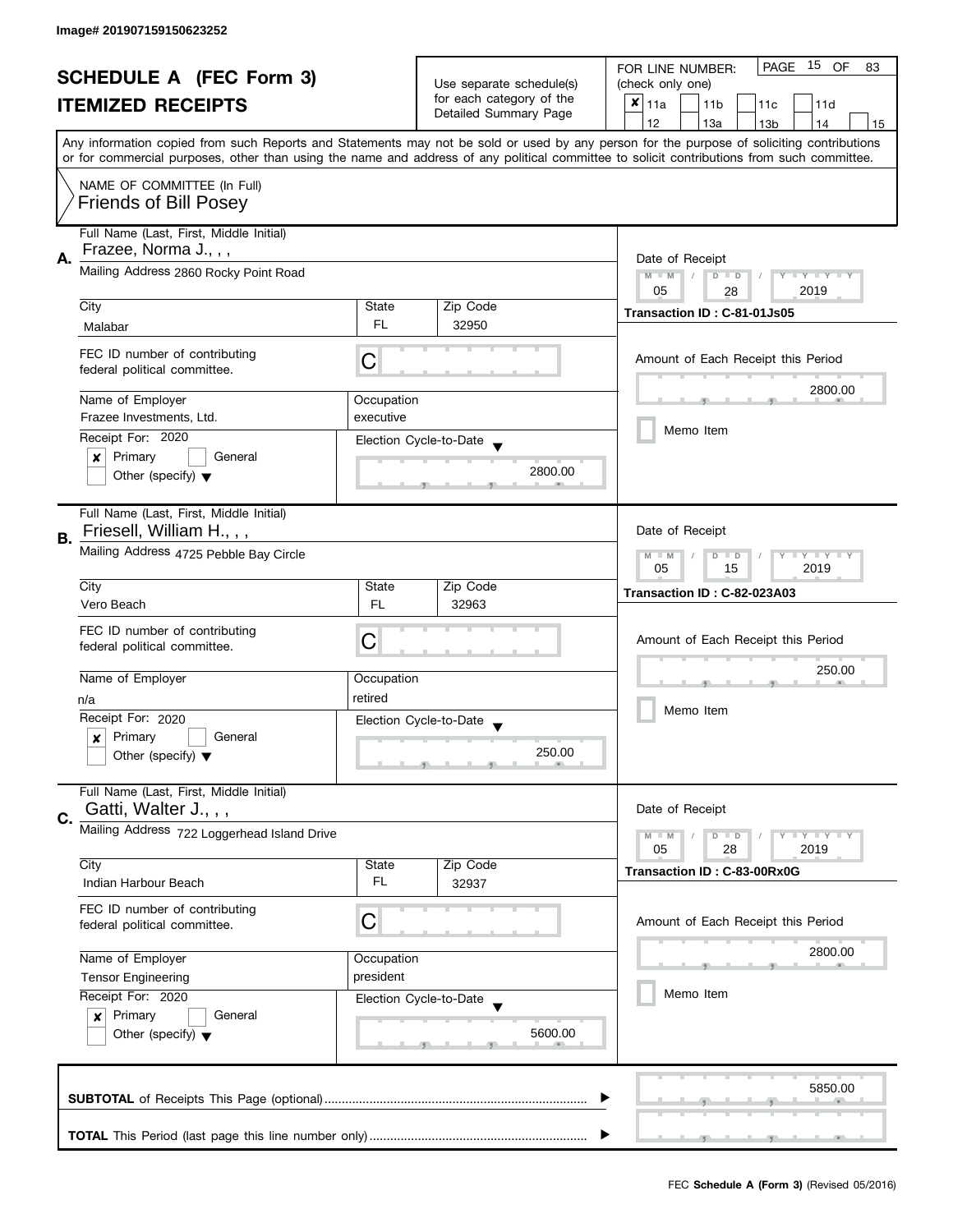| <b>SCHEDULE A (FEC Form 3)</b><br><b>ITEMIZED RECEIPTS</b> |                                             | Use separate schedule(s) | 16 OF<br>PAGE<br>FOR LINE NUMBER:<br>83     |                                                                                                                                            |  |
|------------------------------------------------------------|---------------------------------------------|--------------------------|---------------------------------------------|--------------------------------------------------------------------------------------------------------------------------------------------|--|
|                                                            |                                             |                          | (check only one)                            |                                                                                                                                            |  |
|                                                            |                                             | for each category of the | $x _{11a}$<br>11 <sub>b</sub><br>11c<br>11d |                                                                                                                                            |  |
|                                                            |                                             |                          | Detailed Summary Page                       | 12<br>13a<br>13 <sub>b</sub><br>14<br>15                                                                                                   |  |
|                                                            |                                             |                          |                                             | Any information copied from such Reports and Statements may not be sold or used by any person for the purpose of soliciting contributions  |  |
|                                                            |                                             |                          |                                             | or for commercial purposes, other than using the name and address of any political committee to solicit contributions from such committee. |  |
|                                                            | NAME OF COMMITTEE (In Full)                 |                          |                                             |                                                                                                                                            |  |
|                                                            | <b>Friends of Bill Posey</b>                |                          |                                             |                                                                                                                                            |  |
|                                                            |                                             |                          |                                             |                                                                                                                                            |  |
|                                                            | Full Name (Last, First, Middle Initial)     |                          |                                             |                                                                                                                                            |  |
|                                                            | Gatti, Walter J., , ,                       |                          |                                             |                                                                                                                                            |  |
| А.                                                         | Mailing Address 722 Loggerhead Island Drive |                          |                                             | Date of Receipt<br>$M - M$<br>Y I Y I Y I Y<br>$D$ $D$                                                                                     |  |
|                                                            |                                             |                          |                                             | 05<br>2019<br>28                                                                                                                           |  |
|                                                            | City                                        | State                    | Zip Code                                    |                                                                                                                                            |  |
|                                                            | Indian Harbour Beach                        | FL.                      | 32937                                       | Transaction ID: C-84-00Rx0H                                                                                                                |  |
|                                                            |                                             |                          |                                             |                                                                                                                                            |  |
|                                                            | FEC ID number of contributing               | С                        |                                             | Amount of Each Receipt this Period                                                                                                         |  |
|                                                            | federal political committee.                |                          |                                             |                                                                                                                                            |  |
|                                                            | Name of Employer                            | Occupation               |                                             | 2800.00                                                                                                                                    |  |
|                                                            | <b>Tensor Engineering</b>                   | president                |                                             |                                                                                                                                            |  |
|                                                            | Receipt For: 2020                           |                          |                                             | Memo Item                                                                                                                                  |  |
|                                                            | x<br>Primary<br>General                     |                          | Election Cycle-to-Date                      |                                                                                                                                            |  |
|                                                            | Other (specify) $\blacktriangledown$        |                          | 5600.00                                     |                                                                                                                                            |  |
|                                                            |                                             |                          |                                             |                                                                                                                                            |  |
|                                                            | Full Name (Last, First, Middle Initial)     |                          |                                             |                                                                                                                                            |  |
|                                                            | Green, Dennis A.,,,                         |                          |                                             | Date of Receipt                                                                                                                            |  |
| В.                                                         | Mailing Address 1045 21st Court             |                          |                                             |                                                                                                                                            |  |
|                                                            |                                             |                          |                                             | $Y = Y + Y$<br>$M - M$<br>$D$ $D$<br>T<br>23<br>2019<br>04                                                                                 |  |
|                                                            | City                                        | State                    | Zip Code                                    |                                                                                                                                            |  |
|                                                            | Vero Beach                                  | FL.                      | 32960                                       | Transaction ID: C-86-02N302                                                                                                                |  |
|                                                            |                                             |                          |                                             |                                                                                                                                            |  |
|                                                            | FEC ID number of contributing               | С                        |                                             | Amount of Each Receipt this Period                                                                                                         |  |
|                                                            | federal political committee.                |                          |                                             |                                                                                                                                            |  |
|                                                            | Name of Employer                            | Occupation               |                                             | 500.00                                                                                                                                     |  |
|                                                            | n/a                                         | retired                  |                                             |                                                                                                                                            |  |
|                                                            | Receipt For: 2020                           |                          | Election Cycle-to-Date                      | Memo Item                                                                                                                                  |  |
|                                                            | Primary<br>General<br>x                     |                          | $\blacktriangledown$                        |                                                                                                                                            |  |
|                                                            | Other (specify) $\blacktriangledown$        |                          | 500.00                                      |                                                                                                                                            |  |
|                                                            |                                             |                          |                                             |                                                                                                                                            |  |
|                                                            | Full Name (Last, First, Middle Initial)     |                          |                                             |                                                                                                                                            |  |
| C.                                                         | Green, Donna R.,,,                          |                          |                                             | Date of Receipt                                                                                                                            |  |
|                                                            | Mailing Address 1045 21st Court             |                          |                                             | <b>LYLYLY</b><br>$M - M$<br>$D$ $D$                                                                                                        |  |
|                                                            |                                             |                          |                                             | 04<br>23<br>2019                                                                                                                           |  |
|                                                            | City                                        | State                    | Zip Code                                    | Transaction ID: C-87-02Kp03                                                                                                                |  |
|                                                            | Vero Beach                                  | FL                       | 32960                                       |                                                                                                                                            |  |
|                                                            | FEC ID number of contributing               |                          |                                             |                                                                                                                                            |  |
|                                                            | federal political committee.                | С                        |                                             | Amount of Each Receipt this Period                                                                                                         |  |
|                                                            |                                             |                          |                                             |                                                                                                                                            |  |
|                                                            | Name of Employer                            | Occupation               |                                             | 500.00                                                                                                                                     |  |
|                                                            | retired<br>n/a                              |                          |                                             |                                                                                                                                            |  |
|                                                            | Receipt For: 2020                           |                          | Election Cycle-to-Date                      | Memo Item                                                                                                                                  |  |
|                                                            | Primary<br>General<br>$\boldsymbol{x}$      |                          |                                             |                                                                                                                                            |  |
|                                                            | Other (specify) $\blacktriangledown$        |                          | 500.00                                      |                                                                                                                                            |  |
|                                                            |                                             |                          |                                             |                                                                                                                                            |  |
|                                                            |                                             |                          |                                             |                                                                                                                                            |  |
|                                                            |                                             |                          |                                             | 3800.00                                                                                                                                    |  |
|                                                            |                                             |                          |                                             |                                                                                                                                            |  |
|                                                            |                                             |                          |                                             |                                                                                                                                            |  |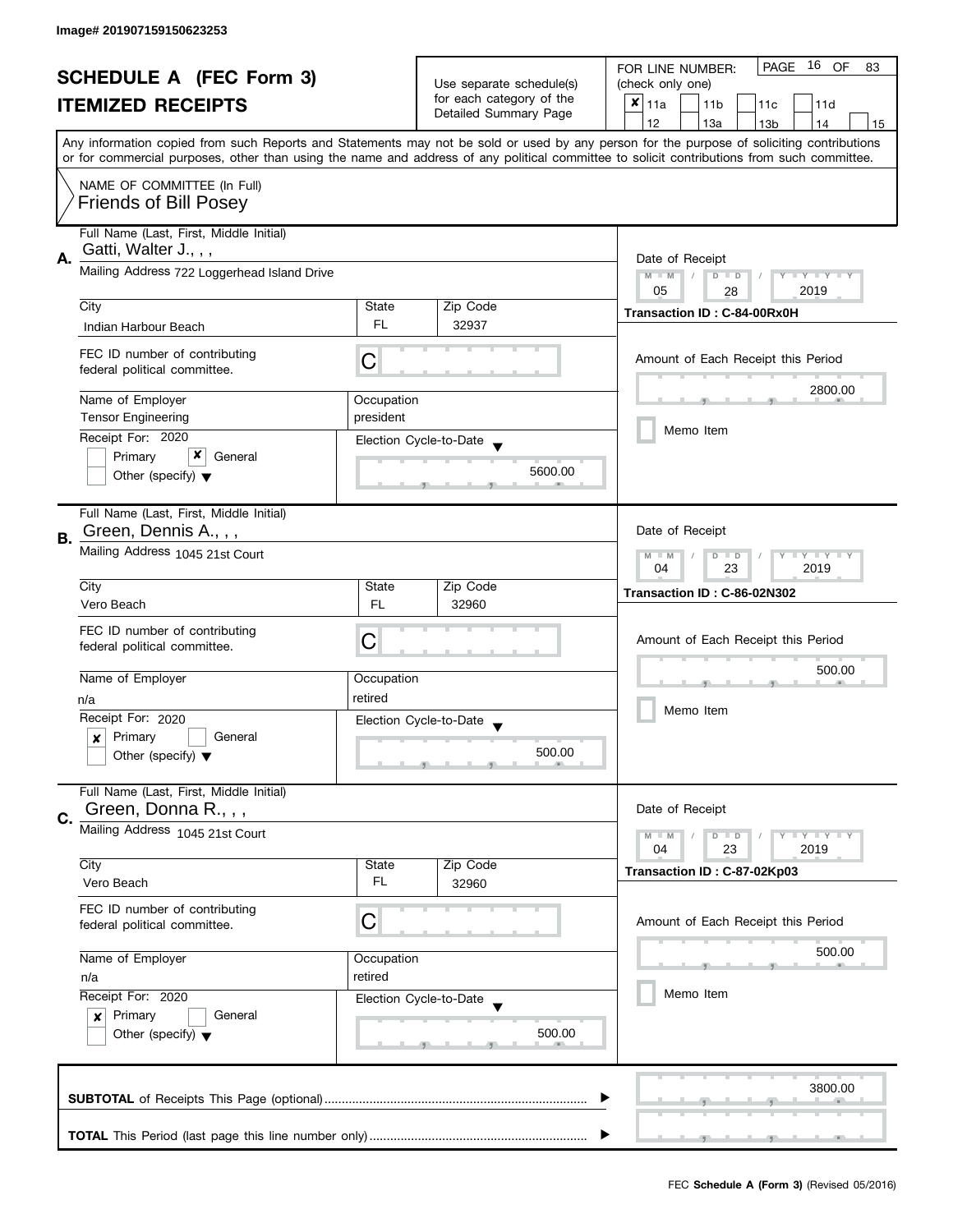| <b>SCHEDULE A (FEC Form 3)</b> |                                         |                                                      | PAGE 17 OF<br>FOR LINE NUMBER:<br>83 |                                                                                                                                                                                                                                                                                         |
|--------------------------------|-----------------------------------------|------------------------------------------------------|--------------------------------------|-----------------------------------------------------------------------------------------------------------------------------------------------------------------------------------------------------------------------------------------------------------------------------------------|
|                                |                                         | Use separate schedule(s)<br>for each category of the | (check only one)                     |                                                                                                                                                                                                                                                                                         |
|                                | <b>ITEMIZED RECEIPTS</b>                |                                                      | Detailed Summary Page                | $x _{11a}$<br>11 <sub>b</sub><br>11c<br>11d                                                                                                                                                                                                                                             |
|                                |                                         |                                                      |                                      | 12<br>13a<br>13 <sub>b</sub><br>14<br>15                                                                                                                                                                                                                                                |
|                                |                                         |                                                      |                                      | Any information copied from such Reports and Statements may not be sold or used by any person for the purpose of soliciting contributions<br>or for commercial purposes, other than using the name and address of any political committee to solicit contributions from such committee. |
|                                | NAME OF COMMITTEE (In Full)             |                                                      |                                      |                                                                                                                                                                                                                                                                                         |
|                                | <b>Friends of Bill Posey</b>            |                                                      |                                      |                                                                                                                                                                                                                                                                                         |
|                                |                                         |                                                      |                                      |                                                                                                                                                                                                                                                                                         |
|                                | Full Name (Last, First, Middle Initial) |                                                      |                                      |                                                                                                                                                                                                                                                                                         |
| А.                             | Hill, Elizabeth C., , ,                 |                                                      |                                      | Date of Receipt                                                                                                                                                                                                                                                                         |
|                                | Mailing Address 685 Lake Drive          |                                                      |                                      | $M - M$<br>$\sqrt{2}$<br>$D$ $D$<br>Y I Y I Y I Y                                                                                                                                                                                                                                       |
|                                |                                         | State                                                |                                      | 04<br>2019<br>26                                                                                                                                                                                                                                                                        |
|                                | City                                    | FL.                                                  | Zip Code<br>32963                    | Transaction ID: C-91-00Wy06                                                                                                                                                                                                                                                             |
|                                | Vero Beach                              |                                                      |                                      |                                                                                                                                                                                                                                                                                         |
|                                | FEC ID number of contributing           | С                                                    |                                      | Amount of Each Receipt this Period                                                                                                                                                                                                                                                      |
|                                | federal political committee.            |                                                      |                                      |                                                                                                                                                                                                                                                                                         |
|                                | Name of Employer                        | Occupation                                           |                                      | 1000.00                                                                                                                                                                                                                                                                                 |
|                                | The Hill Group, Inc.                    | general contractor                                   |                                      |                                                                                                                                                                                                                                                                                         |
|                                | Receipt For: 2020                       |                                                      | Election Cycle-to-Date               | Memo Item                                                                                                                                                                                                                                                                               |
|                                | Primary<br>General<br>×                 |                                                      |                                      |                                                                                                                                                                                                                                                                                         |
|                                | Other (specify) $\blacktriangledown$    |                                                      | 1000.00                              |                                                                                                                                                                                                                                                                                         |
|                                |                                         |                                                      |                                      |                                                                                                                                                                                                                                                                                         |
|                                | Full Name (Last, First, Middle Initial) |                                                      |                                      |                                                                                                                                                                                                                                                                                         |
| В.                             | Houser, Charlotte H.,,,                 |                                                      |                                      | Date of Receipt                                                                                                                                                                                                                                                                         |
|                                | Mailing Address 4235 Randon Lane        |                                                      |                                      | Y LY LY<br>$M - M$<br>$D$ $D$                                                                                                                                                                                                                                                           |
|                                |                                         |                                                      |                                      | 25<br>2019<br>06                                                                                                                                                                                                                                                                        |
|                                | City                                    | State                                                | Zip Code                             | Transaction ID: C-102-00it06                                                                                                                                                                                                                                                            |
|                                | Merritt Island                          | <b>FL</b>                                            | 32952                                |                                                                                                                                                                                                                                                                                         |
|                                | FEC ID number of contributing           |                                                      |                                      |                                                                                                                                                                                                                                                                                         |
|                                | federal political committee.            | C                                                    |                                      | Amount of Each Receipt this Period                                                                                                                                                                                                                                                      |
|                                | Name of Employer                        |                                                      |                                      | 250.00                                                                                                                                                                                                                                                                                  |
|                                |                                         | Occupation<br>retired                                |                                      |                                                                                                                                                                                                                                                                                         |
|                                | n/a<br>Receipt For: 2020                |                                                      |                                      | Memo Item                                                                                                                                                                                                                                                                               |
|                                | Primary<br>General<br>x                 |                                                      | Election Cycle-to-Date               |                                                                                                                                                                                                                                                                                         |
|                                | Other (specify) $\blacktriangledown$    |                                                      | 250.00                               |                                                                                                                                                                                                                                                                                         |
|                                |                                         |                                                      |                                      |                                                                                                                                                                                                                                                                                         |
|                                | Full Name (Last, First, Middle Initial) |                                                      |                                      |                                                                                                                                                                                                                                                                                         |
| C.                             | Kreuzkamp, Steven E.,,,                 |                                                      |                                      | Date of Receipt                                                                                                                                                                                                                                                                         |
|                                | Mailing Address P. O. Box 33673         |                                                      |                                      | $M - M$<br>$Y \perp Y \perp Y$<br>$D$ $D$                                                                                                                                                                                                                                               |
|                                |                                         |                                                      |                                      | 06<br>14<br>2019                                                                                                                                                                                                                                                                        |
|                                | City<br>Indialantic                     | State<br>FL                                          | Zip Code<br>32903                    | Transaction ID: C-117-01th06                                                                                                                                                                                                                                                            |
|                                |                                         |                                                      |                                      |                                                                                                                                                                                                                                                                                         |
|                                | FEC ID number of contributing           | С                                                    |                                      | Amount of Each Receipt this Period                                                                                                                                                                                                                                                      |
|                                | federal political committee.            |                                                      |                                      |                                                                                                                                                                                                                                                                                         |
|                                | Name of Employer                        | Occupation                                           |                                      | 250.00                                                                                                                                                                                                                                                                                  |
|                                | n/a                                     | retired                                              |                                      |                                                                                                                                                                                                                                                                                         |
|                                | Receipt For: 2020                       |                                                      | Election Cycle-to-Date               | Memo Item                                                                                                                                                                                                                                                                               |
|                                | Primary<br>General<br>$\boldsymbol{x}$  |                                                      |                                      |                                                                                                                                                                                                                                                                                         |
|                                | Other (specify) $\blacktriangledown$    |                                                      | 250.00                               |                                                                                                                                                                                                                                                                                         |
|                                |                                         |                                                      |                                      |                                                                                                                                                                                                                                                                                         |
|                                |                                         |                                                      |                                      |                                                                                                                                                                                                                                                                                         |
|                                |                                         |                                                      |                                      | 1500.00                                                                                                                                                                                                                                                                                 |
|                                |                                         |                                                      |                                      |                                                                                                                                                                                                                                                                                         |
|                                |                                         |                                                      |                                      |                                                                                                                                                                                                                                                                                         |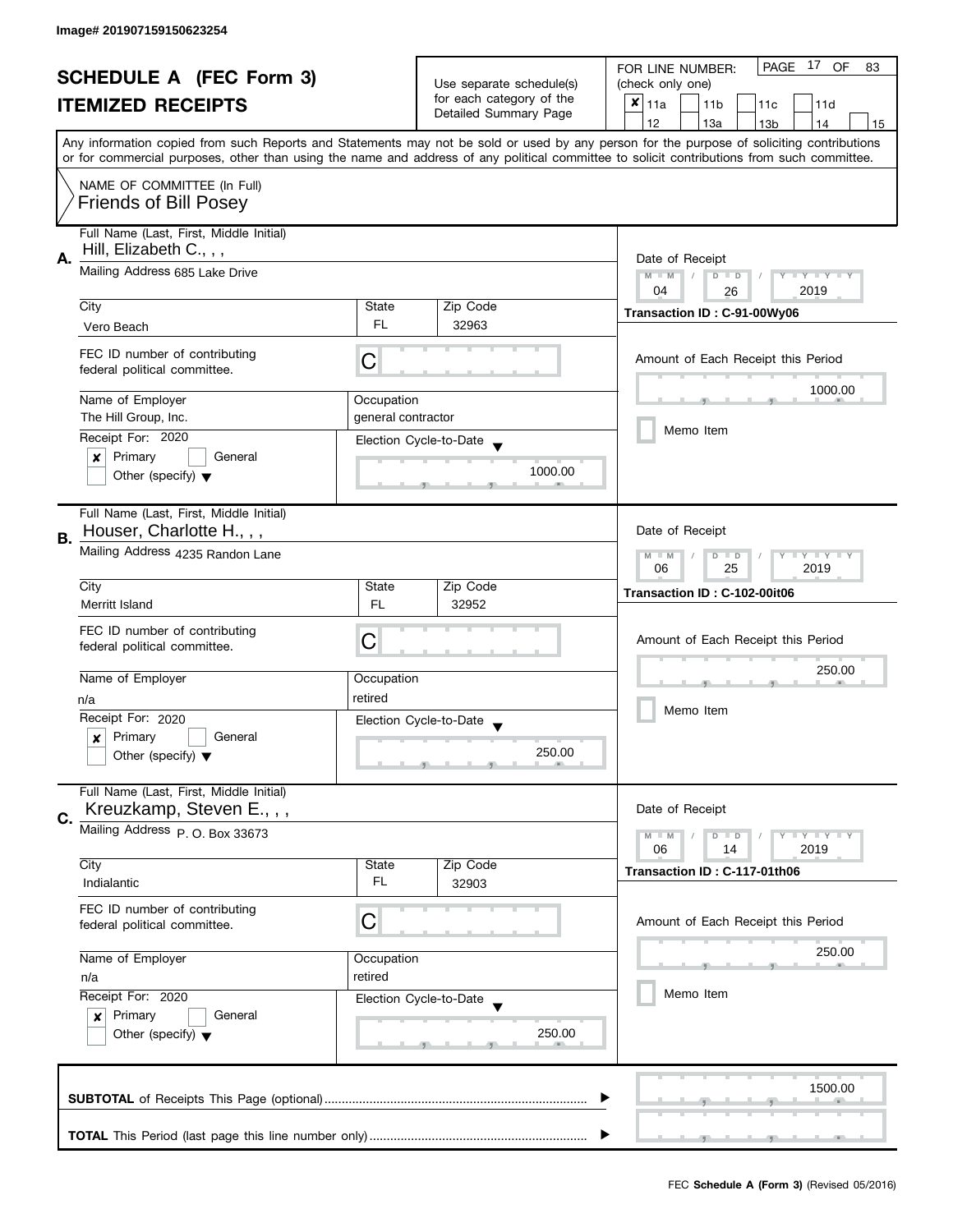| <b>SCHEDULE A (FEC Form 3)</b> |                                                               |                          | PAGE<br>18 OF<br>FOR LINE NUMBER:<br>83           |                                                                                                                                            |  |
|--------------------------------|---------------------------------------------------------------|--------------------------|---------------------------------------------------|--------------------------------------------------------------------------------------------------------------------------------------------|--|
|                                |                                                               | Use separate schedule(s) | (check only one)                                  |                                                                                                                                            |  |
|                                | <b>ITEMIZED RECEIPTS</b>                                      |                          | for each category of the<br>Detailed Summary Page | $x _{11a}$<br>11 <sub>b</sub><br>11c<br>11d                                                                                                |  |
|                                |                                                               |                          |                                                   | 12<br>13a<br>14<br>13 <sub>b</sub><br>15                                                                                                   |  |
|                                |                                                               |                          |                                                   | Any information copied from such Reports and Statements may not be sold or used by any person for the purpose of soliciting contributions  |  |
|                                |                                                               |                          |                                                   | or for commercial purposes, other than using the name and address of any political committee to solicit contributions from such committee. |  |
|                                | NAME OF COMMITTEE (In Full)                                   |                          |                                                   |                                                                                                                                            |  |
|                                | <b>Friends of Bill Posey</b>                                  |                          |                                                   |                                                                                                                                            |  |
|                                |                                                               |                          |                                                   |                                                                                                                                            |  |
|                                | Full Name (Last, First, Middle Initial)                       |                          |                                                   |                                                                                                                                            |  |
| А.                             | Luke, William D., , ,                                         |                          |                                                   | Date of Receipt                                                                                                                            |  |
|                                | Mailing Address 2030 Club Drive                               |                          |                                                   | Y I Y I Y I Y<br>$M - M$<br>$D$ $D$                                                                                                        |  |
|                                |                                                               |                          |                                                   | 04<br>2019<br>23                                                                                                                           |  |
|                                | City                                                          | State                    | Zip Code                                          |                                                                                                                                            |  |
|                                | Vero Beach                                                    | FL.                      | 32963                                             | Transaction ID: C-124-00vL07                                                                                                               |  |
|                                |                                                               |                          |                                                   |                                                                                                                                            |  |
|                                | FEC ID number of contributing                                 | С                        |                                                   | Amount of Each Receipt this Period                                                                                                         |  |
|                                | federal political committee.                                  |                          |                                                   |                                                                                                                                            |  |
|                                | Name of Employer                                              | Occupation               |                                                   | 300.00                                                                                                                                     |  |
|                                | n/a                                                           | retired                  |                                                   |                                                                                                                                            |  |
|                                | Receipt For: 2020                                             |                          |                                                   | Memo Item                                                                                                                                  |  |
|                                | Primary<br>General<br>×                                       |                          | Election Cycle-to-Date                            |                                                                                                                                            |  |
|                                | Other (specify) $\blacktriangledown$                          |                          | 300.00                                            |                                                                                                                                            |  |
|                                |                                                               |                          |                                                   |                                                                                                                                            |  |
|                                | Full Name (Last, First, Middle Initial)                       |                          |                                                   |                                                                                                                                            |  |
|                                | Luthra, Venu, , ,                                             |                          |                                                   | Date of Receipt                                                                                                                            |  |
| <b>B.</b>                      |                                                               |                          |                                                   |                                                                                                                                            |  |
|                                | Mailing Address 4810 Honeyridge Lane                          |                          |                                                   | <b>LYLYLY</b><br>$M - M$<br>$D$ $D$<br>22<br>2019<br>06                                                                                    |  |
|                                | City                                                          | State                    | Zip Code                                          |                                                                                                                                            |  |
|                                | Merritt Island                                                | <b>FL</b>                | 32952                                             | Transaction ID: C-125-02Re01                                                                                                               |  |
|                                |                                                               |                          |                                                   |                                                                                                                                            |  |
|                                | FEC ID number of contributing                                 | C                        |                                                   | Amount of Each Receipt this Period                                                                                                         |  |
|                                | federal political committee.                                  |                          |                                                   |                                                                                                                                            |  |
|                                | Name of Employer                                              | Occupation               |                                                   | 250.00                                                                                                                                     |  |
|                                |                                                               | physician                |                                                   |                                                                                                                                            |  |
|                                | self-employed<br>Receipt For: 2020                            |                          |                                                   | Memo Item                                                                                                                                  |  |
|                                | Primary<br>General                                            |                          | Election Cycle-to-Date                            |                                                                                                                                            |  |
|                                | $\boldsymbol{x}$<br>Other (specify) $\blacktriangledown$      |                          | 250.00                                            |                                                                                                                                            |  |
|                                |                                                               |                          |                                                   |                                                                                                                                            |  |
|                                | Full Name (Last, First, Middle Initial)                       |                          |                                                   |                                                                                                                                            |  |
|                                | McCrystal, Hugh K.,,,                                         |                          |                                                   | Date of Receipt                                                                                                                            |  |
| C.                             | Mailing Address 511 Bay Drive                                 |                          |                                                   |                                                                                                                                            |  |
|                                |                                                               |                          |                                                   | $M - M$<br>$Y \perp Y \perp Y$<br>$D$ $D$<br>04<br>26<br>2019                                                                              |  |
|                                | City                                                          | State                    | Zip Code                                          |                                                                                                                                            |  |
|                                | Vero Beach                                                    | FL                       | 32963                                             | Transaction ID: C-128-00Ln05                                                                                                               |  |
|                                |                                                               |                          |                                                   |                                                                                                                                            |  |
|                                | FEC ID number of contributing<br>federal political committee. | С                        |                                                   | Amount of Each Receipt this Period                                                                                                         |  |
|                                |                                                               |                          |                                                   |                                                                                                                                            |  |
|                                | Name of Employer                                              | Occupation               |                                                   | 500.00                                                                                                                                     |  |
|                                | n/a                                                           | retired                  |                                                   |                                                                                                                                            |  |
|                                | Receipt For: 2020                                             |                          | Election Cycle-to-Date                            | Memo Item                                                                                                                                  |  |
|                                | Primary<br>General<br>$\boldsymbol{x}$                        |                          |                                                   |                                                                                                                                            |  |
|                                | Other (specify) $\blacktriangledown$                          |                          | 500.00                                            |                                                                                                                                            |  |
|                                |                                                               |                          |                                                   |                                                                                                                                            |  |
|                                |                                                               |                          |                                                   |                                                                                                                                            |  |
|                                |                                                               |                          |                                                   | 1050.00                                                                                                                                    |  |
|                                |                                                               |                          |                                                   |                                                                                                                                            |  |
|                                |                                                               |                          |                                                   |                                                                                                                                            |  |
|                                |                                                               |                          |                                                   |                                                                                                                                            |  |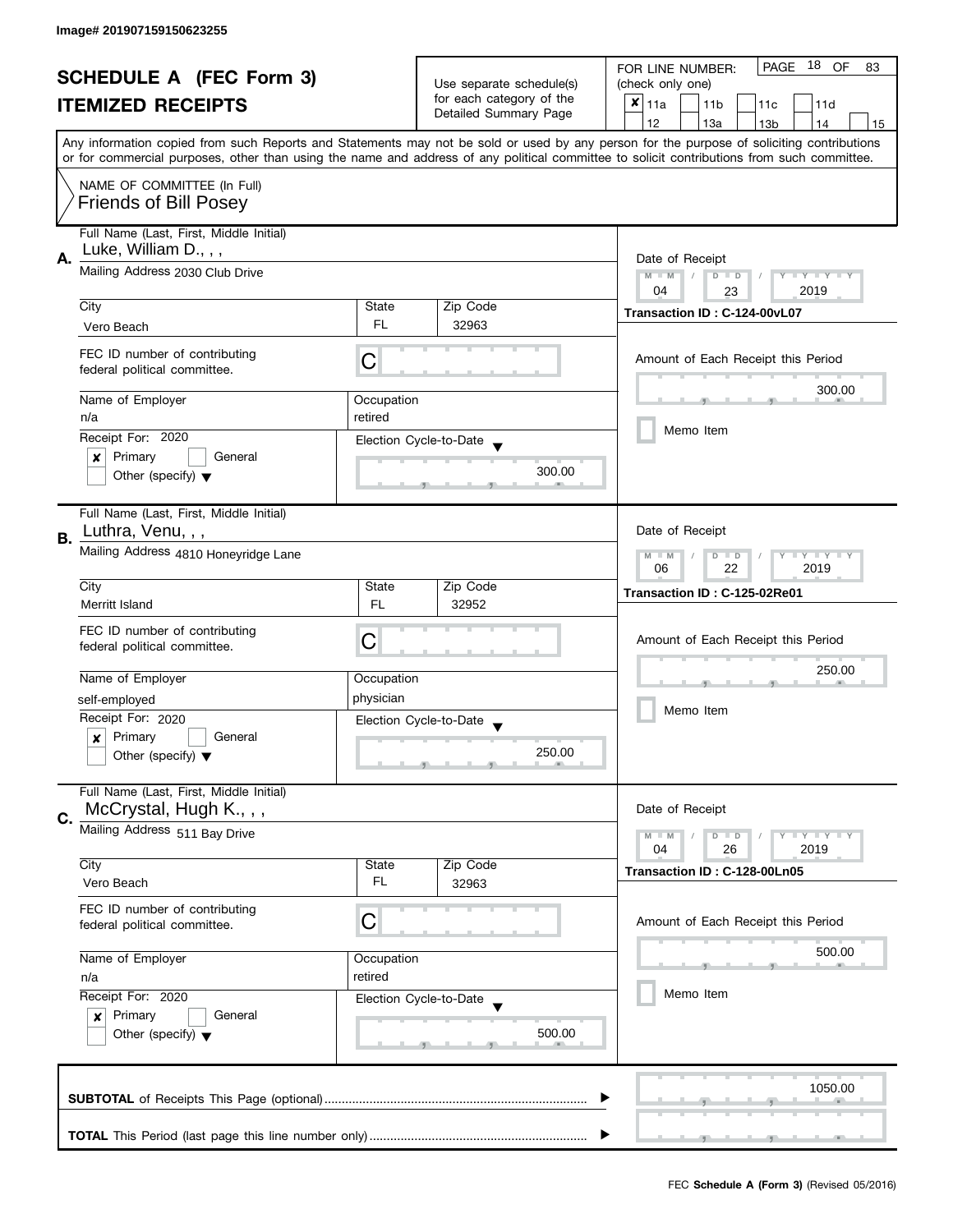| <b>SCHEDULE A (FEC Form 3)</b><br><b>ITEMIZED RECEIPTS</b> |                                                                        | Use separate schedule(s)<br>for each category of the<br>Detailed Summary Page | PAGE 19 OF<br>FOR LINE NUMBER:<br>83                     |                                                                                                                                                                                                                                                                                         |
|------------------------------------------------------------|------------------------------------------------------------------------|-------------------------------------------------------------------------------|----------------------------------------------------------|-----------------------------------------------------------------------------------------------------------------------------------------------------------------------------------------------------------------------------------------------------------------------------------------|
|                                                            |                                                                        |                                                                               | (check only one)                                         |                                                                                                                                                                                                                                                                                         |
|                                                            |                                                                        |                                                                               | $\boldsymbol{x}$<br>11a<br>11 <sub>b</sub><br>11c<br>11d |                                                                                                                                                                                                                                                                                         |
|                                                            |                                                                        |                                                                               |                                                          | 12<br>13a<br>14<br>15<br>13 <sub>b</sub>                                                                                                                                                                                                                                                |
|                                                            |                                                                        |                                                                               |                                                          | Any information copied from such Reports and Statements may not be sold or used by any person for the purpose of soliciting contributions<br>or for commercial purposes, other than using the name and address of any political committee to solicit contributions from such committee. |
|                                                            | NAME OF COMMITTEE (In Full)                                            |                                                                               |                                                          |                                                                                                                                                                                                                                                                                         |
|                                                            | <b>Friends of Bill Posey</b>                                           |                                                                               |                                                          |                                                                                                                                                                                                                                                                                         |
| Α.                                                         | Full Name (Last, First, Middle Initial)<br>McNabb, Garry, , ,          |                                                                               |                                                          | Date of Receipt                                                                                                                                                                                                                                                                         |
|                                                            | Mailing Address 1211 Bill Smith Road                                   | Y FY FY FY<br>$M - M$<br>$D$ $D$<br>2019<br>04<br>12                          |                                                          |                                                                                                                                                                                                                                                                                         |
|                                                            | City                                                                   | State                                                                         | Zip Code                                                 | Transaction ID: C-132-02RB01                                                                                                                                                                                                                                                            |
|                                                            | Cookeville                                                             | <b>TN</b>                                                                     | 38501                                                    |                                                                                                                                                                                                                                                                                         |
|                                                            | FEC ID number of contributing<br>federal political committee.          | С                                                                             |                                                          | Amount of Each Receipt this Period                                                                                                                                                                                                                                                      |
|                                                            | Name of Employer                                                       | Occupation                                                                    |                                                          | 1000.00                                                                                                                                                                                                                                                                                 |
|                                                            | Cash Express, LLC                                                      | financial sycs, exec.                                                         |                                                          |                                                                                                                                                                                                                                                                                         |
|                                                            | Receipt For: 2020                                                      |                                                                               | Election Cycle-to-Date                                   | Memo Item                                                                                                                                                                                                                                                                               |
|                                                            | Primary<br>General<br>×                                                |                                                                               |                                                          |                                                                                                                                                                                                                                                                                         |
|                                                            | Other (specify) $\blacktriangledown$                                   |                                                                               | 1000.00                                                  |                                                                                                                                                                                                                                                                                         |
|                                                            | Full Name (Last, First, Middle Initial)<br>Merrilees, Beverly D.,,,    |                                                                               |                                                          | Date of Receipt                                                                                                                                                                                                                                                                         |
| В.                                                         | Mailing Address 1735 S. Shelter Trail                                  |                                                                               |                                                          | <b>LYLYLY</b><br>$M - M$<br>$D$ $D$<br>2019<br>05<br>08                                                                                                                                                                                                                                 |
|                                                            | City                                                                   | State                                                                         | Zip Code                                                 | Transaction ID: C-135-005W0I                                                                                                                                                                                                                                                            |
|                                                            | Merritt Island                                                         | FL                                                                            | 32952                                                    |                                                                                                                                                                                                                                                                                         |
|                                                            | FEC ID number of contributing                                          |                                                                               |                                                          |                                                                                                                                                                                                                                                                                         |
|                                                            | federal political committee.                                           | C                                                                             |                                                          | Amount of Each Receipt this Period                                                                                                                                                                                                                                                      |
|                                                            |                                                                        |                                                                               |                                                          | 1000.00                                                                                                                                                                                                                                                                                 |
|                                                            | Name of Employer                                                       | Occupation                                                                    |                                                          |                                                                                                                                                                                                                                                                                         |
|                                                            | n/a                                                                    | retired                                                                       |                                                          | Memo Item                                                                                                                                                                                                                                                                               |
|                                                            | Receipt For: 2020                                                      |                                                                               | Election Cycle-to-Date<br>$\overline{\phantom{a}}$       |                                                                                                                                                                                                                                                                                         |
|                                                            | Primary<br>General<br>$\boldsymbol{x}$                                 |                                                                               | 1000.00                                                  |                                                                                                                                                                                                                                                                                         |
|                                                            | Other (specify) $\blacktriangledown$                                   |                                                                               |                                                          |                                                                                                                                                                                                                                                                                         |
|                                                            | Full Name (Last, First, Middle Initial)<br>Messersmith, Alicia B.H.,,, |                                                                               |                                                          | Date of Receipt                                                                                                                                                                                                                                                                         |
| C.                                                         | Mailing Address 4315 Randon Lane                                       |                                                                               |                                                          |                                                                                                                                                                                                                                                                                         |
|                                                            |                                                                        |                                                                               |                                                          | $Y = Y + Y$<br>$M - M$<br>$D$ $D$<br>06<br>22<br>2019                                                                                                                                                                                                                                   |
|                                                            | City                                                                   | State                                                                         | Zip Code                                                 | Transaction ID: C-136-01z603                                                                                                                                                                                                                                                            |
|                                                            | Merritt Island                                                         | FL                                                                            | 32952                                                    |                                                                                                                                                                                                                                                                                         |
|                                                            | FEC ID number of contributing<br>federal political committee.          | C                                                                             |                                                          | Amount of Each Receipt this Period                                                                                                                                                                                                                                                      |
|                                                            | Name of Employer                                                       | Occupation                                                                    |                                                          | 1000.00                                                                                                                                                                                                                                                                                 |
|                                                            | n/a                                                                    | homemaker                                                                     |                                                          |                                                                                                                                                                                                                                                                                         |
|                                                            | Receipt For: 2020                                                      |                                                                               | Election Cycle-to-Date                                   | Memo Item                                                                                                                                                                                                                                                                               |
|                                                            | Primary<br>General<br>$\boldsymbol{x}$                                 |                                                                               |                                                          |                                                                                                                                                                                                                                                                                         |
|                                                            | Other (specify) $\blacktriangledown$                                   |                                                                               | 1000.00                                                  |                                                                                                                                                                                                                                                                                         |
|                                                            |                                                                        |                                                                               |                                                          | 3000.00                                                                                                                                                                                                                                                                                 |
|                                                            |                                                                        |                                                                               |                                                          |                                                                                                                                                                                                                                                                                         |
|                                                            |                                                                        |                                                                               |                                                          |                                                                                                                                                                                                                                                                                         |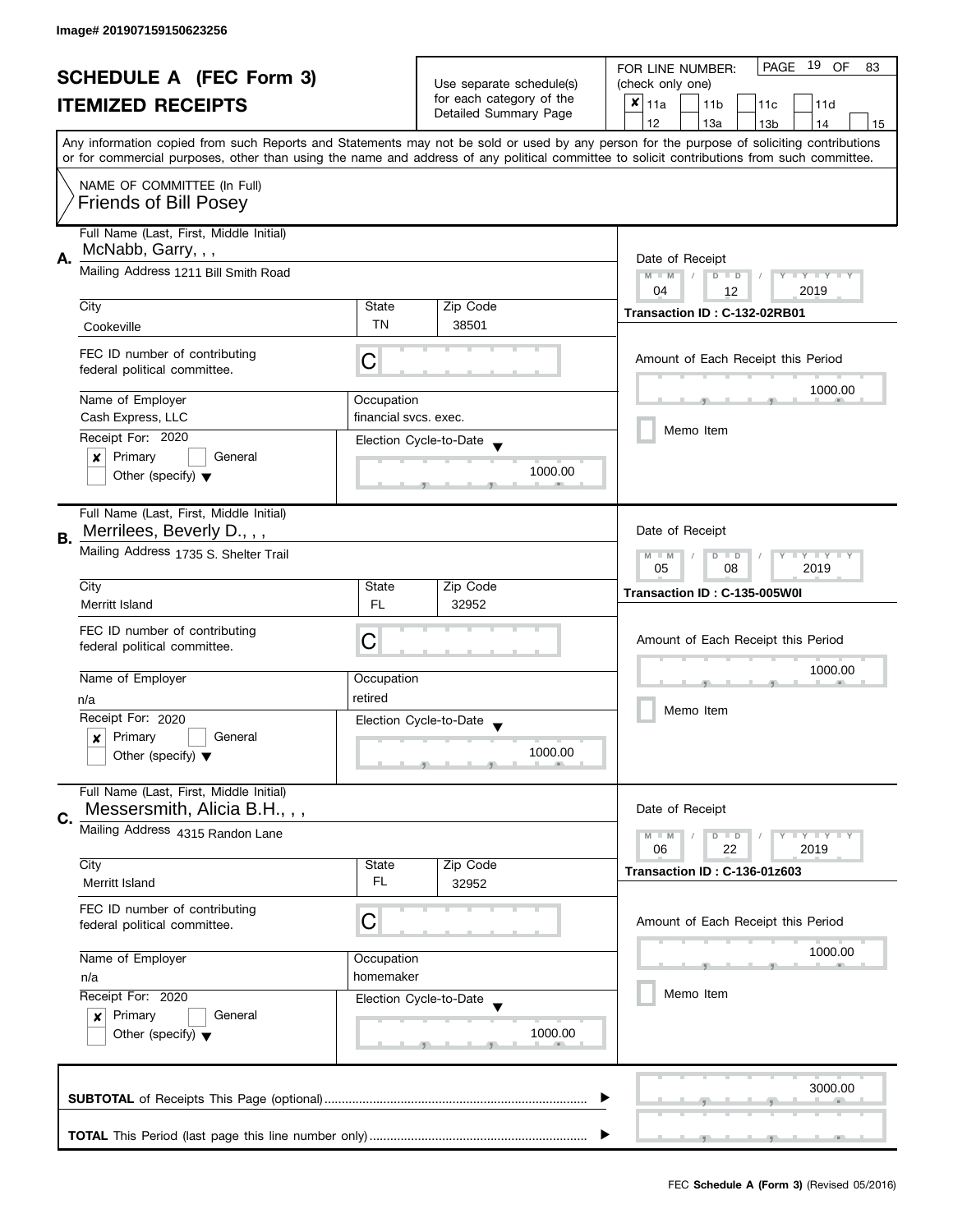| <b>SCHEDULE A (FEC Form 3)</b> |                                          |                 | PAGE 20 OF<br>FOR LINE NUMBER:<br>83 |                                                                                                                                            |  |  |
|--------------------------------|------------------------------------------|-----------------|--------------------------------------|--------------------------------------------------------------------------------------------------------------------------------------------|--|--|
|                                |                                          |                 | Use separate schedule(s)             | (check only one)                                                                                                                           |  |  |
|                                | <b>ITEMIZED RECEIPTS</b>                 |                 | for each category of the             | $x _{11a}$<br>11 <sub>b</sub><br>11d<br>11c                                                                                                |  |  |
|                                |                                          |                 | Detailed Summary Page                | 12<br>13a<br>14<br>13 <sub>b</sub><br>15                                                                                                   |  |  |
|                                |                                          |                 |                                      | Any information copied from such Reports and Statements may not be sold or used by any person for the purpose of soliciting contributions  |  |  |
|                                |                                          |                 |                                      | or for commercial purposes, other than using the name and address of any political committee to solicit contributions from such committee. |  |  |
|                                | NAME OF COMMITTEE (In Full)              |                 |                                      |                                                                                                                                            |  |  |
|                                | <b>Friends of Bill Posey</b>             |                 |                                      |                                                                                                                                            |  |  |
|                                |                                          |                 |                                      |                                                                                                                                            |  |  |
|                                | Full Name (Last, First, Middle Initial)  |                 |                                      |                                                                                                                                            |  |  |
|                                | Nance, James H., , ,                     |                 |                                      |                                                                                                                                            |  |  |
| А.                             | Mailing Address 525 N. Harbor City Blvd. | Date of Receipt |                                      |                                                                                                                                            |  |  |
|                                |                                          |                 |                                      | $M - M$<br>$D$ $D$<br>Y FY FY FY<br>05<br>2019                                                                                             |  |  |
|                                | City                                     | State           | Zip Code                             | 20                                                                                                                                         |  |  |
|                                |                                          | <b>FL</b>       | 32935                                | Transaction ID: C-142-00qa03                                                                                                               |  |  |
|                                | Melbourne                                |                 |                                      |                                                                                                                                            |  |  |
|                                | FEC ID number of contributing            |                 |                                      | Amount of Each Receipt this Period                                                                                                         |  |  |
|                                | federal political committee.             | C               |                                      |                                                                                                                                            |  |  |
|                                |                                          |                 |                                      | 1000.00                                                                                                                                    |  |  |
|                                | Name of Employer                         | Occupation      |                                      |                                                                                                                                            |  |  |
|                                | Nance Cacciatore                         | attorney        |                                      | Memo Item                                                                                                                                  |  |  |
|                                | Receipt For: 2020                        |                 | Election Cycle-to-Date               |                                                                                                                                            |  |  |
|                                | Primary<br>General<br>×                  |                 |                                      |                                                                                                                                            |  |  |
|                                | Other (specify) $\blacktriangledown$     |                 | 1000.00                              |                                                                                                                                            |  |  |
|                                |                                          |                 |                                      |                                                                                                                                            |  |  |
|                                | Full Name (Last, First, Middle Initial)  |                 |                                      |                                                                                                                                            |  |  |
|                                | Pieloch, Mark J., , ,                    |                 |                                      | Date of Receipt                                                                                                                            |  |  |
| В.                             | Mailing Address 10 Beachside Drive, #301 |                 |                                      |                                                                                                                                            |  |  |
|                                |                                          |                 |                                      | $\mathbf{I}$ $\mathbf{Y}$ $\mathbf{I}$ $\mathbf{Y}$<br>$M - M$<br>Y<br>$D$ $D$<br>26<br>2019<br>04                                         |  |  |
|                                | City                                     | State           | Zip Code                             |                                                                                                                                            |  |  |
|                                | Orchid                                   | <b>FL</b>       | 32963                                | Transaction ID: C-152-02Db03                                                                                                               |  |  |
|                                |                                          |                 |                                      |                                                                                                                                            |  |  |
|                                | FEC ID number of contributing            | С               |                                      | Amount of Each Receipt this Period                                                                                                         |  |  |
|                                | federal political committee.             |                 |                                      |                                                                                                                                            |  |  |
|                                | Name of Employer                         | Occupation      |                                      | 2800.00                                                                                                                                    |  |  |
|                                |                                          |                 |                                      |                                                                                                                                            |  |  |
|                                | PF, Inc.                                 | pharmacist      |                                      | Memo Item                                                                                                                                  |  |  |
|                                | Receipt For: 2020                        |                 | Election Cycle-to-Date               |                                                                                                                                            |  |  |
|                                | Primary<br>General<br>x                  |                 |                                      |                                                                                                                                            |  |  |
|                                | Other (specify) $\blacktriangledown$     |                 | 5600.00                              |                                                                                                                                            |  |  |
|                                |                                          |                 |                                      |                                                                                                                                            |  |  |
|                                | Full Name (Last, First, Middle Initial)  |                 |                                      |                                                                                                                                            |  |  |
| C.                             | Pieloch, Mark J.,,,                      |                 |                                      | Date of Receipt                                                                                                                            |  |  |
|                                | Mailing Address 10 Beachside Drive, #301 |                 |                                      | $M - M$<br>$Y - Y - Y$<br>$D$ $D$                                                                                                          |  |  |
|                                |                                          |                 |                                      | 06<br>28<br>2019                                                                                                                           |  |  |
|                                | City                                     | State           | Zip Code                             | Transaction ID: C-153-02Db04                                                                                                               |  |  |
|                                | Orchid                                   | FL              | 32963                                |                                                                                                                                            |  |  |
|                                | FEC ID number of contributing            |                 |                                      |                                                                                                                                            |  |  |
|                                | federal political committee.             | C               |                                      | Amount of Each Receipt this Period                                                                                                         |  |  |
|                                |                                          |                 |                                      |                                                                                                                                            |  |  |
|                                | Name of Employer                         | Occupation      |                                      | 2800.00                                                                                                                                    |  |  |
|                                | PF, Inc.                                 | pharmacist      |                                      |                                                                                                                                            |  |  |
|                                | Receipt For: 2020                        |                 | Election Cycle-to-Date               | Memo Item                                                                                                                                  |  |  |
|                                | Primary<br>x<br>General                  |                 |                                      |                                                                                                                                            |  |  |
|                                | Other (specify) $\blacktriangledown$     |                 | 5600.00                              |                                                                                                                                            |  |  |
|                                |                                          |                 |                                      |                                                                                                                                            |  |  |
|                                |                                          |                 |                                      |                                                                                                                                            |  |  |
|                                |                                          |                 |                                      | 6600.00                                                                                                                                    |  |  |
|                                |                                          |                 |                                      |                                                                                                                                            |  |  |
|                                |                                          |                 |                                      |                                                                                                                                            |  |  |
|                                |                                          |                 |                                      |                                                                                                                                            |  |  |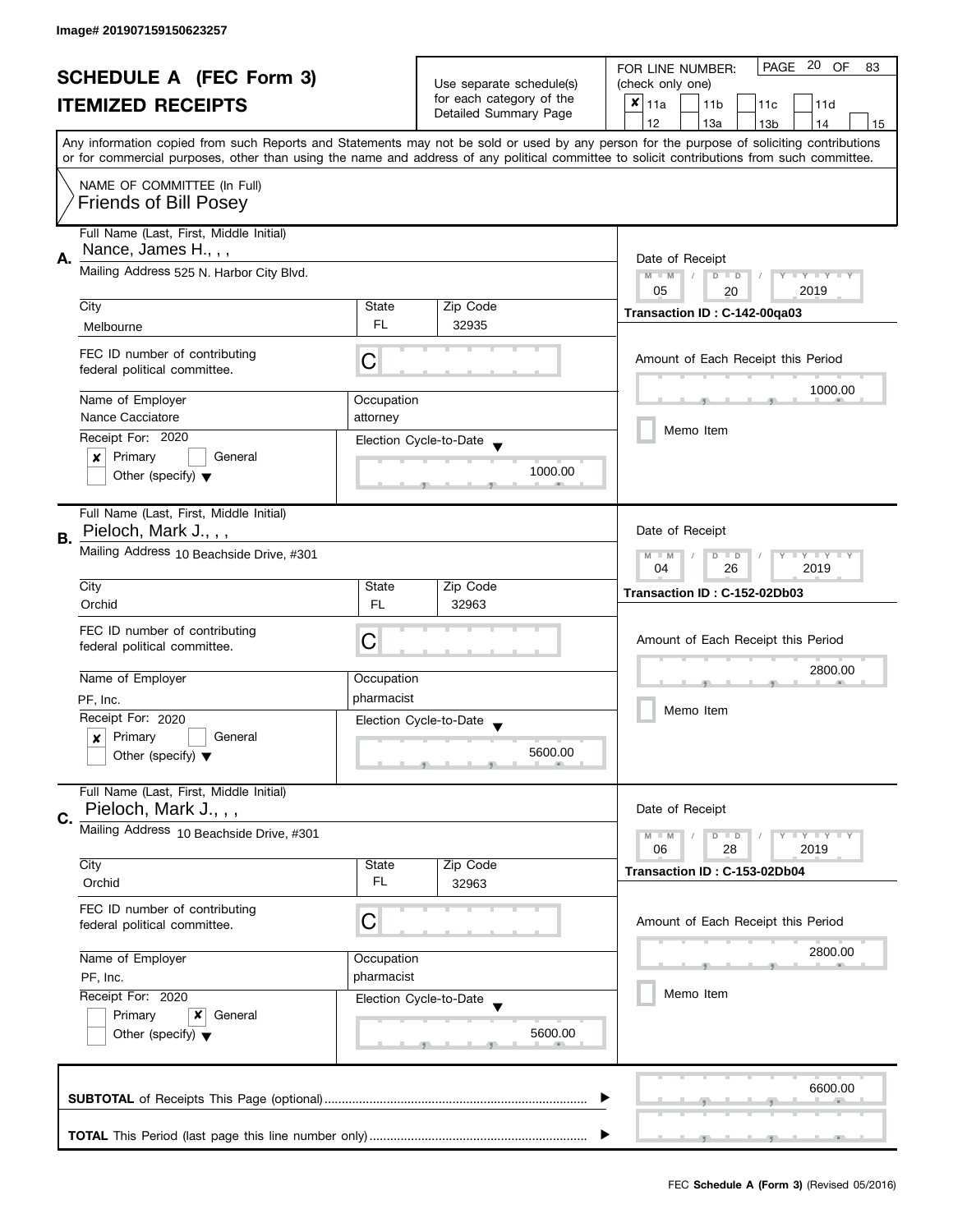| <b>SCHEDULE A (FEC Form 3)</b> |                                                               | Use separate schedule(s) | PAGE 21 OF<br>FOR LINE NUMBER:<br>83              |                                                                                                                                            |  |  |
|--------------------------------|---------------------------------------------------------------|--------------------------|---------------------------------------------------|--------------------------------------------------------------------------------------------------------------------------------------------|--|--|
|                                |                                                               |                          | (check only one)                                  |                                                                                                                                            |  |  |
|                                | <b>ITEMIZED RECEIPTS</b>                                      |                          | for each category of the<br>Detailed Summary Page | $x _{11a}$<br>11 <sub>b</sub><br>11c<br>11d                                                                                                |  |  |
|                                |                                                               |                          |                                                   | 12<br>13a<br>13 <sub>b</sub><br>14<br>15                                                                                                   |  |  |
|                                |                                                               |                          |                                                   | Any information copied from such Reports and Statements may not be sold or used by any person for the purpose of soliciting contributions  |  |  |
|                                |                                                               |                          |                                                   | or for commercial purposes, other than using the name and address of any political committee to solicit contributions from such committee. |  |  |
|                                | NAME OF COMMITTEE (In Full)                                   |                          |                                                   |                                                                                                                                            |  |  |
|                                |                                                               |                          |                                                   |                                                                                                                                            |  |  |
|                                | <b>Friends of Bill Posey</b>                                  |                          |                                                   |                                                                                                                                            |  |  |
|                                | Full Name (Last, First, Middle Initial)                       |                          |                                                   |                                                                                                                                            |  |  |
|                                | Pieloch, Tetiana, , ,                                         |                          |                                                   |                                                                                                                                            |  |  |
| А.                             | Mailing Address 10 Beachside Drive, #301                      |                          |                                                   | Date of Receipt                                                                                                                            |  |  |
|                                |                                                               |                          |                                                   | $M - M$<br>$\sqrt{2}$<br>$D$ $D$<br>Y I Y I Y I Y<br>04<br>2019                                                                            |  |  |
|                                | City                                                          | State                    | Zip Code                                          | 26                                                                                                                                         |  |  |
|                                |                                                               | FL.                      | 32963                                             | Transaction ID: C-154-02Dc03                                                                                                               |  |  |
|                                | Orchid                                                        |                          |                                                   |                                                                                                                                            |  |  |
|                                | FEC ID number of contributing                                 |                          |                                                   | Amount of Each Receipt this Period                                                                                                         |  |  |
|                                | federal political committee.                                  | С                        |                                                   |                                                                                                                                            |  |  |
|                                |                                                               |                          |                                                   | 2800.00                                                                                                                                    |  |  |
|                                | Name of Employer                                              | Occupation               |                                                   |                                                                                                                                            |  |  |
|                                | n/a                                                           | homemaker                |                                                   | Memo Item                                                                                                                                  |  |  |
|                                | Receipt For: 2020                                             |                          | Election Cycle-to-Date                            |                                                                                                                                            |  |  |
|                                | Primary<br>General<br>×                                       |                          |                                                   |                                                                                                                                            |  |  |
|                                | Other (specify) $\blacktriangledown$                          |                          | 5600.00                                           |                                                                                                                                            |  |  |
|                                |                                                               |                          |                                                   |                                                                                                                                            |  |  |
|                                | Full Name (Last, First, Middle Initial)                       |                          |                                                   |                                                                                                                                            |  |  |
| В.                             | Pieloch, Tetiana, , ,                                         |                          |                                                   | Date of Receipt                                                                                                                            |  |  |
|                                | Mailing Address 10 Beachside Drive, #301                      |                          |                                                   | $Y = Y + Y$<br>$M - M$<br>D<br>$\Box$                                                                                                      |  |  |
|                                |                                                               |                          |                                                   | 2019<br>06<br>28                                                                                                                           |  |  |
|                                | City                                                          | State                    | Zip Code                                          | Transaction ID: C-155-02Dc04                                                                                                               |  |  |
|                                | Orchid                                                        | <b>FL</b>                | 32963                                             |                                                                                                                                            |  |  |
|                                |                                                               |                          |                                                   |                                                                                                                                            |  |  |
|                                | FEC ID number of contributing<br>federal political committee. | С                        |                                                   | Amount of Each Receipt this Period                                                                                                         |  |  |
|                                |                                                               |                          |                                                   |                                                                                                                                            |  |  |
|                                | Name of Employer                                              | Occupation               |                                                   | 2800.00                                                                                                                                    |  |  |
|                                | n/a                                                           | homemaker                |                                                   |                                                                                                                                            |  |  |
|                                | Receipt For: 2020                                             |                          |                                                   | Memo Item                                                                                                                                  |  |  |
|                                | Primary<br>×<br>General                                       |                          | Election Cycle-to-Date                            |                                                                                                                                            |  |  |
|                                | Other (specify) $\blacktriangledown$                          |                          | 5600.00                                           |                                                                                                                                            |  |  |
|                                |                                                               |                          |                                                   |                                                                                                                                            |  |  |
|                                | Full Name (Last, First, Middle Initial)                       |                          |                                                   |                                                                                                                                            |  |  |
|                                | Plata, Frank S., , ,                                          |                          |                                                   | Date of Receipt                                                                                                                            |  |  |
| C.                             | Mailing Address P. O. Box 410426                              |                          |                                                   |                                                                                                                                            |  |  |
|                                |                                                               |                          |                                                   | $M - M$<br>$\mathsf{I} \mathsf{Y} \mathsf{I} \mathsf{Y} \mathsf{I}$<br>$\blacksquare$<br>06<br>22<br>2019                                  |  |  |
|                                | City                                                          | State                    | Zip Code                                          |                                                                                                                                            |  |  |
|                                | Melbourne                                                     | FL.                      | 32941                                             | Transaction ID: C-156-00XX0B                                                                                                               |  |  |
|                                |                                                               |                          |                                                   |                                                                                                                                            |  |  |
|                                | FEC ID number of contributing                                 | C                        |                                                   | Amount of Each Receipt this Period                                                                                                         |  |  |
|                                | federal political committee.                                  |                          |                                                   |                                                                                                                                            |  |  |
|                                | Name of Employer                                              | Occupation               |                                                   | 250.00                                                                                                                                     |  |  |
|                                |                                                               | civil engineer           |                                                   |                                                                                                                                            |  |  |
|                                | <b>Brandon Capital Investments</b>                            |                          |                                                   | Memo Item                                                                                                                                  |  |  |
|                                | Receipt For: 2020                                             |                          | Election Cycle-to-Date                            |                                                                                                                                            |  |  |
|                                | Primary<br>General<br>$\boldsymbol{x}$                        |                          |                                                   |                                                                                                                                            |  |  |
|                                | Other (specify) $\blacktriangledown$                          |                          | 250.00                                            |                                                                                                                                            |  |  |
|                                |                                                               |                          |                                                   |                                                                                                                                            |  |  |
|                                |                                                               |                          |                                                   |                                                                                                                                            |  |  |
|                                |                                                               |                          |                                                   | 5850.00                                                                                                                                    |  |  |
|                                |                                                               |                          |                                                   |                                                                                                                                            |  |  |
|                                |                                                               |                          |                                                   |                                                                                                                                            |  |  |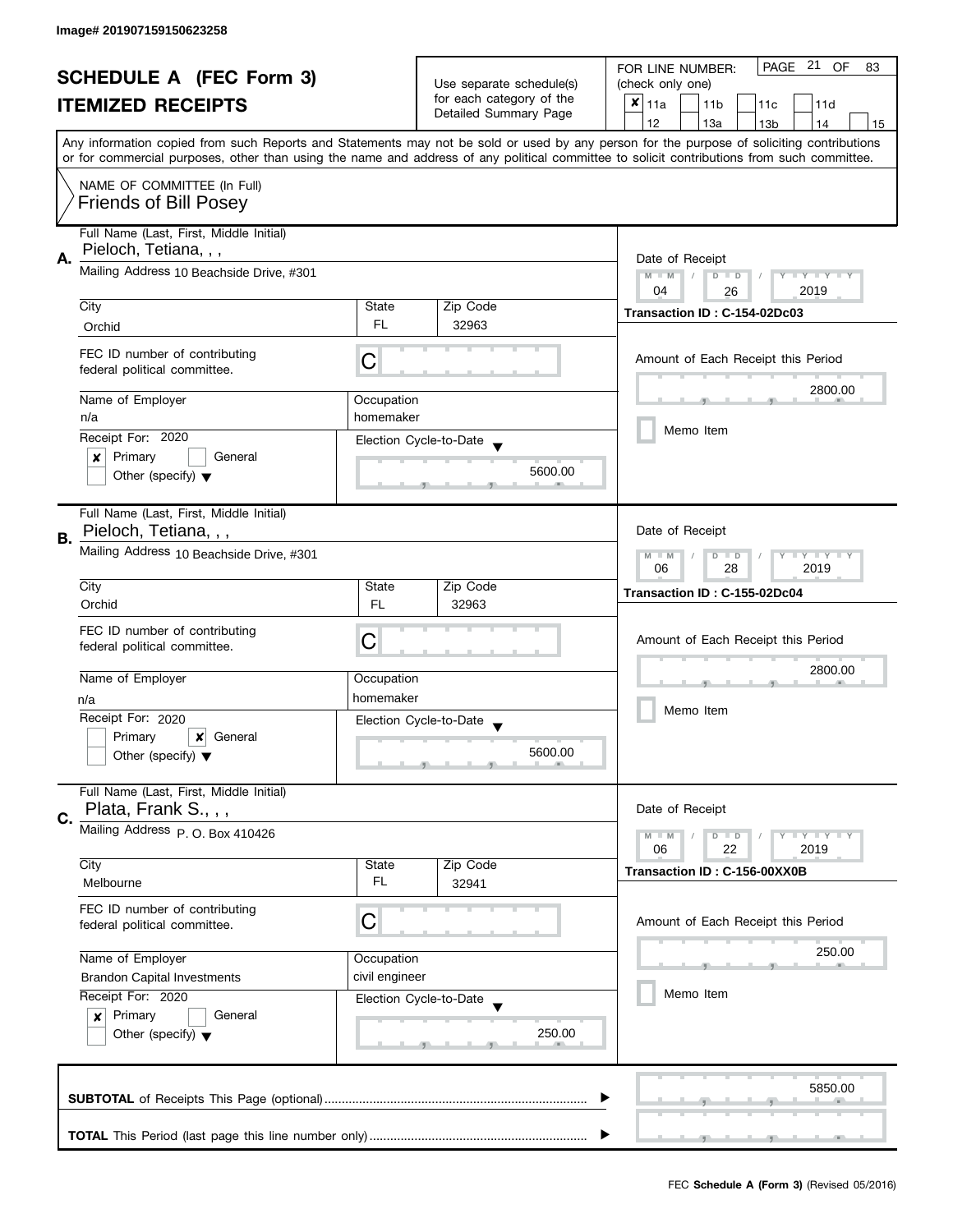| <b>SCHEDULE A (FEC Form 3)</b> |                                                                                                                                                              |                                       | PAGE 22 OF<br>FOR LINE NUMBER:<br>83              |                                                                                                                                            |  |  |
|--------------------------------|--------------------------------------------------------------------------------------------------------------------------------------------------------------|---------------------------------------|---------------------------------------------------|--------------------------------------------------------------------------------------------------------------------------------------------|--|--|
|                                |                                                                                                                                                              | Use separate schedule(s)              | (check only one)                                  |                                                                                                                                            |  |  |
|                                | <b>ITEMIZED RECEIPTS</b>                                                                                                                                     |                                       | for each category of the<br>Detailed Summary Page | $x _{11a}$<br>11 <sub>b</sub><br>11c<br>11d                                                                                                |  |  |
|                                |                                                                                                                                                              |                                       |                                                   | 12<br>13a<br>14<br>13 <sub>b</sub><br>15                                                                                                   |  |  |
|                                |                                                                                                                                                              |                                       |                                                   | Any information copied from such Reports and Statements may not be sold or used by any person for the purpose of soliciting contributions  |  |  |
|                                |                                                                                                                                                              |                                       |                                                   | or for commercial purposes, other than using the name and address of any political committee to solicit contributions from such committee. |  |  |
|                                | NAME OF COMMITTEE (In Full)                                                                                                                                  |                                       |                                                   |                                                                                                                                            |  |  |
|                                | <b>Friends of Bill Posey</b>                                                                                                                                 |                                       |                                                   |                                                                                                                                            |  |  |
|                                | Full Name (Last, First, Middle Initial)                                                                                                                      |                                       |                                                   |                                                                                                                                            |  |  |
|                                | Podnos, Steven D., , ,                                                                                                                                       |                                       | Date of Receipt                                   |                                                                                                                                            |  |  |
| А.                             |                                                                                                                                                              | Mailing Address 405 Sims Way          |                                                   |                                                                                                                                            |  |  |
|                                |                                                                                                                                                              |                                       |                                                   | $M - M$<br>$D$ $D$<br>Y TY TY TY<br>06<br>2019<br>22                                                                                       |  |  |
|                                | City                                                                                                                                                         | State                                 | Zip Code                                          | Transaction ID: C-157-00060I                                                                                                               |  |  |
|                                | Merritt Island                                                                                                                                               | <b>FL</b>                             | 32952                                             |                                                                                                                                            |  |  |
|                                |                                                                                                                                                              |                                       |                                                   |                                                                                                                                            |  |  |
|                                | FEC ID number of contributing<br>federal political committee.                                                                                                | C                                     |                                                   | Amount of Each Receipt this Period                                                                                                         |  |  |
|                                |                                                                                                                                                              |                                       |                                                   | 2000.00                                                                                                                                    |  |  |
|                                | Name of Employer                                                                                                                                             | Occupation                            |                                                   |                                                                                                                                            |  |  |
|                                | WealthCare, LLC                                                                                                                                              | financial planner                     |                                                   | Memo Item                                                                                                                                  |  |  |
|                                | Receipt For: 2020                                                                                                                                            |                                       | Election Cycle-to-Date                            |                                                                                                                                            |  |  |
|                                | $\boldsymbol{x}$<br>Primary<br>General                                                                                                                       |                                       |                                                   |                                                                                                                                            |  |  |
|                                | Other (specify) $\blacktriangledown$                                                                                                                         |                                       | 2000.00                                           |                                                                                                                                            |  |  |
|                                |                                                                                                                                                              |                                       |                                                   |                                                                                                                                            |  |  |
|                                | Full Name (Last, First, Middle Initial)                                                                                                                      |                                       |                                                   |                                                                                                                                            |  |  |
| В.                             | Poppell, L. Ralph, , ,                                                                                                                                       |                                       |                                                   | Date of Receipt                                                                                                                            |  |  |
|                                |                                                                                                                                                              | Mailing Address 525 34th Avenue. S.W. |                                                   |                                                                                                                                            |  |  |
|                                | City                                                                                                                                                         | State                                 | Zip Code                                          | 26<br>2019<br>04                                                                                                                           |  |  |
|                                | Vero Beach                                                                                                                                                   | FL                                    | 32968                                             | Transaction ID: C-158-00U005                                                                                                               |  |  |
|                                |                                                                                                                                                              |                                       |                                                   |                                                                                                                                            |  |  |
|                                | FEC ID number of contributing<br>federal political committee.                                                                                                | C                                     |                                                   | Amount of Each Receipt this Period                                                                                                         |  |  |
|                                |                                                                                                                                                              |                                       |                                                   |                                                                                                                                            |  |  |
|                                | Name of Employer                                                                                                                                             | Occupation                            |                                                   | 500.00                                                                                                                                     |  |  |
|                                | Float-On Corp.                                                                                                                                               | president                             |                                                   |                                                                                                                                            |  |  |
|                                | Receipt For: 2020                                                                                                                                            |                                       | Election Cycle-to-Date                            | Memo Item                                                                                                                                  |  |  |
|                                | Primary<br>General<br>$\boldsymbol{x}$                                                                                                                       |                                       |                                                   |                                                                                                                                            |  |  |
|                                | Other (specify) $\blacktriangledown$                                                                                                                         |                                       | 500.00                                            |                                                                                                                                            |  |  |
|                                |                                                                                                                                                              |                                       |                                                   |                                                                                                                                            |  |  |
|                                | Full Name (Last, First, Middle Initial)                                                                                                                      |                                       |                                                   |                                                                                                                                            |  |  |
| C.                             | Potter, Dennis, , ,                                                                                                                                          |                                       |                                                   | Date of Receipt                                                                                                                            |  |  |
|                                | Mailing Address 6503 Brookes Hill Court                                                                                                                      |                                       |                                                   | $M - M$<br>$\bot$ $\gamma$ $\bot$ $\gamma$ $\bot$ $\gamma$<br>$D$ $D$                                                                      |  |  |
|                                | City                                                                                                                                                         | State                                 | Zip Code                                          | 06<br>12<br>2019                                                                                                                           |  |  |
|                                | Bethesda                                                                                                                                                     | MD                                    | 20816                                             | Transaction ID: C-159-02CK02                                                                                                               |  |  |
|                                |                                                                                                                                                              |                                       |                                                   |                                                                                                                                            |  |  |
|                                | FEC ID number of contributing<br>federal political committee.                                                                                                | C                                     |                                                   | Amount of Each Receipt this Period                                                                                                         |  |  |
|                                |                                                                                                                                                              |                                       |                                                   |                                                                                                                                            |  |  |
|                                | Name of Employer<br>Occupation<br>govt. relations<br>K&L Gates, LLP<br>Receipt For: 2020<br>Election Cycle-to-Date<br>Primary<br>General<br>$\boldsymbol{x}$ |                                       |                                                   | 1000.00                                                                                                                                    |  |  |
|                                |                                                                                                                                                              |                                       |                                                   |                                                                                                                                            |  |  |
|                                |                                                                                                                                                              |                                       |                                                   | Memo Item                                                                                                                                  |  |  |
|                                |                                                                                                                                                              |                                       |                                                   |                                                                                                                                            |  |  |
|                                | Other (specify) $\blacktriangledown$                                                                                                                         |                                       | 1000.00                                           |                                                                                                                                            |  |  |
|                                |                                                                                                                                                              |                                       |                                                   |                                                                                                                                            |  |  |
|                                |                                                                                                                                                              |                                       |                                                   |                                                                                                                                            |  |  |
|                                |                                                                                                                                                              |                                       |                                                   | 3500.00                                                                                                                                    |  |  |
|                                |                                                                                                                                                              |                                       |                                                   |                                                                                                                                            |  |  |
|                                |                                                                                                                                                              |                                       |                                                   |                                                                                                                                            |  |  |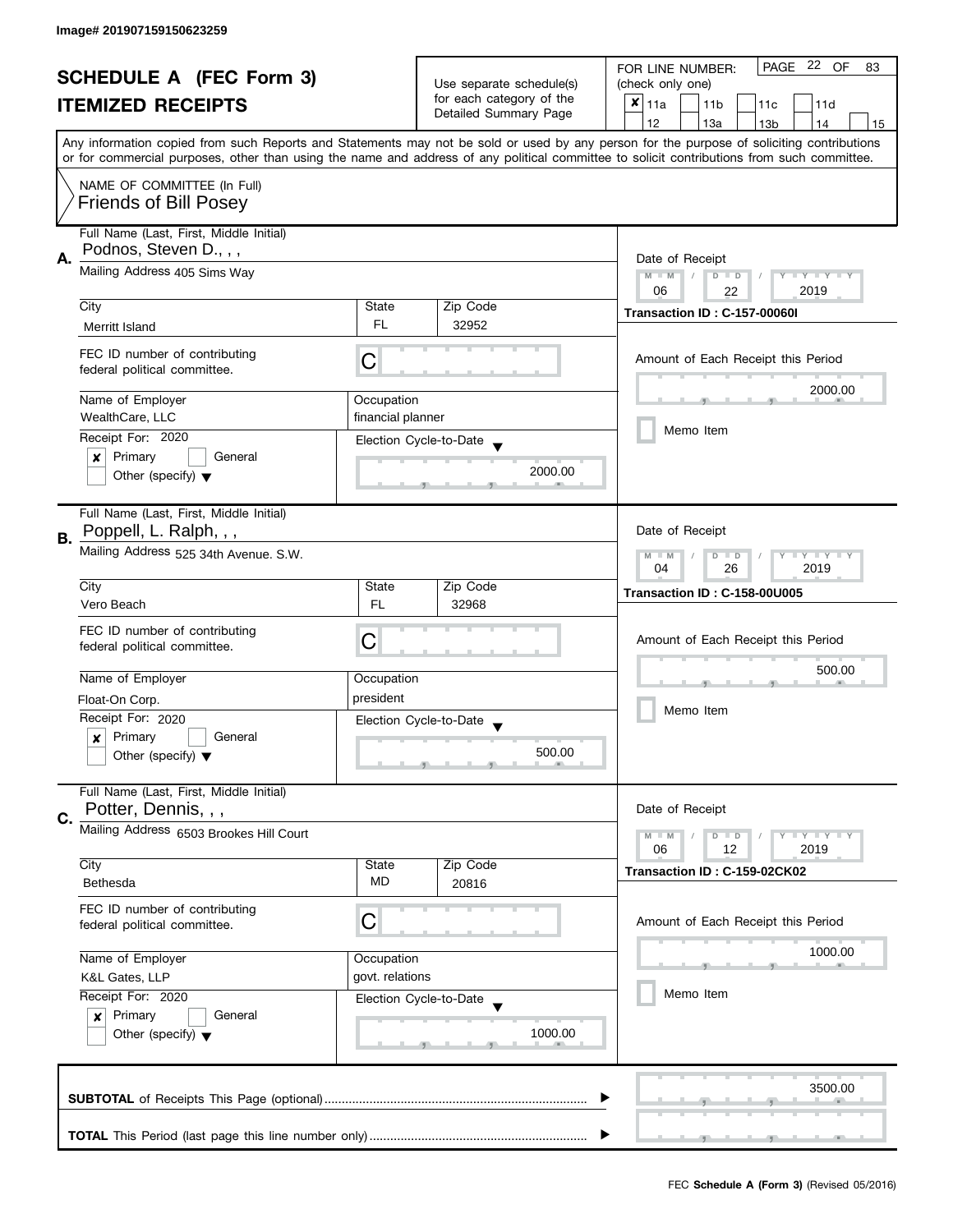| <b>SCHEDULE A (FEC Form 3)</b> |                                                               |                          | PAGE 23 OF<br>FOR LINE NUMBER:<br>83              |                                                                                                                                            |  |
|--------------------------------|---------------------------------------------------------------|--------------------------|---------------------------------------------------|--------------------------------------------------------------------------------------------------------------------------------------------|--|
|                                |                                                               | Use separate schedule(s) | (check only one)                                  |                                                                                                                                            |  |
|                                | <b>ITEMIZED RECEIPTS</b>                                      |                          | for each category of the<br>Detailed Summary Page | $x _{11a}$<br>11 <sub>b</sub><br>11 <sub>c</sub><br>11d                                                                                    |  |
|                                |                                                               |                          |                                                   | 12<br>13a<br>13 <sub>b</sub><br>14<br>15                                                                                                   |  |
|                                |                                                               |                          |                                                   | Any information copied from such Reports and Statements may not be sold or used by any person for the purpose of soliciting contributions  |  |
|                                |                                                               |                          |                                                   | or for commercial purposes, other than using the name and address of any political committee to solicit contributions from such committee. |  |
|                                | NAME OF COMMITTEE (In Full)                                   |                          |                                                   |                                                                                                                                            |  |
|                                | <b>Friends of Bill Posey</b>                                  |                          |                                                   |                                                                                                                                            |  |
|                                | Full Name (Last, First, Middle Initial)                       |                          |                                                   |                                                                                                                                            |  |
|                                | Powshok, Andrew W.,,,                                         |                          |                                                   |                                                                                                                                            |  |
| А.                             | Mailing Address 3460 Heild Road                               |                          |                                                   | Date of Receipt<br>$M - M$<br>$D$ $D$<br>Y FY FY FY                                                                                        |  |
|                                |                                                               |                          |                                                   | 06<br>2019<br>22                                                                                                                           |  |
|                                | City                                                          | State                    | Zip Code                                          | Transaction ID: C-160-01EG05                                                                                                               |  |
|                                | West Melbourne                                                | <b>FL</b>                | 32904                                             |                                                                                                                                            |  |
|                                |                                                               |                          |                                                   |                                                                                                                                            |  |
|                                | FEC ID number of contributing<br>federal political committee. | C                        |                                                   | Amount of Each Receipt this Period                                                                                                         |  |
|                                |                                                               |                          |                                                   | 500.00                                                                                                                                     |  |
|                                | Name of Employer                                              | Occupation               |                                                   |                                                                                                                                            |  |
|                                | <b>AAL Land Surveying Services</b>                            | land surveyor            |                                                   |                                                                                                                                            |  |
|                                | Receipt For: 2020                                             |                          | Election Cycle-to-Date                            | Memo Item                                                                                                                                  |  |
|                                | Primary<br>General<br>x                                       |                          |                                                   |                                                                                                                                            |  |
|                                | Other (specify) $\blacktriangledown$                          |                          | 500.00                                            |                                                                                                                                            |  |
|                                |                                                               |                          |                                                   |                                                                                                                                            |  |
|                                | Full Name (Last, First, Middle Initial)                       |                          |                                                   |                                                                                                                                            |  |
| В.                             | Puff, Robert C., , ,                                          |                          |                                                   | Date of Receipt                                                                                                                            |  |
|                                | Mailing Address 321 Palmetto Point                            |                          |                                                   | $Y = Y = Y$<br>$M - M$<br>$D$ $D$                                                                                                          |  |
|                                |                                                               | 15<br>2019<br>05         |                                                   |                                                                                                                                            |  |
|                                | City                                                          | State                    | Zip Code                                          | <b>Transaction ID: C-162-014508</b>                                                                                                        |  |
|                                | Vero Beach                                                    | <b>FL</b>                | 32963                                             |                                                                                                                                            |  |
|                                | FEC ID number of contributing                                 |                          |                                                   |                                                                                                                                            |  |
|                                | federal political committee.                                  | С                        |                                                   | Amount of Each Receipt this Period                                                                                                         |  |
|                                | Name of Employer                                              |                          |                                                   | 1000.00                                                                                                                                    |  |
|                                |                                                               | Occupation<br>retired    |                                                   |                                                                                                                                            |  |
|                                | n/a                                                           |                          |                                                   | Memo Item                                                                                                                                  |  |
|                                | Receipt For: 2020                                             |                          | Election Cycle-to-Date                            |                                                                                                                                            |  |
|                                | Primary<br>General<br>x                                       |                          | 1000.00                                           |                                                                                                                                            |  |
|                                | Other (specify) $\blacktriangledown$                          |                          |                                                   |                                                                                                                                            |  |
|                                | Full Name (Last, First, Middle Initial)                       |                          |                                                   |                                                                                                                                            |  |
|                                | Sadhwani, Deepti, , ,                                         |                          |                                                   | Date of Receipt                                                                                                                            |  |
| C.                             | Mailing Address 1840 Bayview Court                            |                          |                                                   | $Y = Y = Y$<br>$M - M$<br>$D$ $D$                                                                                                          |  |
|                                |                                                               |                          |                                                   | 2019<br>04<br>26                                                                                                                           |  |
|                                | City                                                          | State                    | Zip Code                                          | Transaction ID: C-165-01mt07                                                                                                               |  |
|                                | Vero Beach                                                    | FL                       | 32963                                             |                                                                                                                                            |  |
|                                | FEC ID number of contributing                                 |                          |                                                   |                                                                                                                                            |  |
|                                | federal political committee.                                  | C                        |                                                   | Amount of Each Receipt this Period                                                                                                         |  |
|                                |                                                               |                          |                                                   | 1000.00                                                                                                                                    |  |
|                                | Name of Employer                                              | Occupation               |                                                   |                                                                                                                                            |  |
|                                | <b>Quality Health Care</b>                                    | physician                |                                                   |                                                                                                                                            |  |
|                                | Receipt For: 2020                                             |                          | Election Cycle-to-Date                            | Memo Item                                                                                                                                  |  |
|                                | Primary<br>General<br>$\boldsymbol{x}$                        |                          |                                                   |                                                                                                                                            |  |
|                                | Other (specify) $\blacktriangledown$                          |                          | 1000.00                                           |                                                                                                                                            |  |
|                                |                                                               |                          |                                                   |                                                                                                                                            |  |
|                                |                                                               |                          |                                                   |                                                                                                                                            |  |
|                                |                                                               |                          |                                                   | 2500.00                                                                                                                                    |  |
|                                |                                                               |                          |                                                   |                                                                                                                                            |  |
|                                |                                                               |                          |                                                   |                                                                                                                                            |  |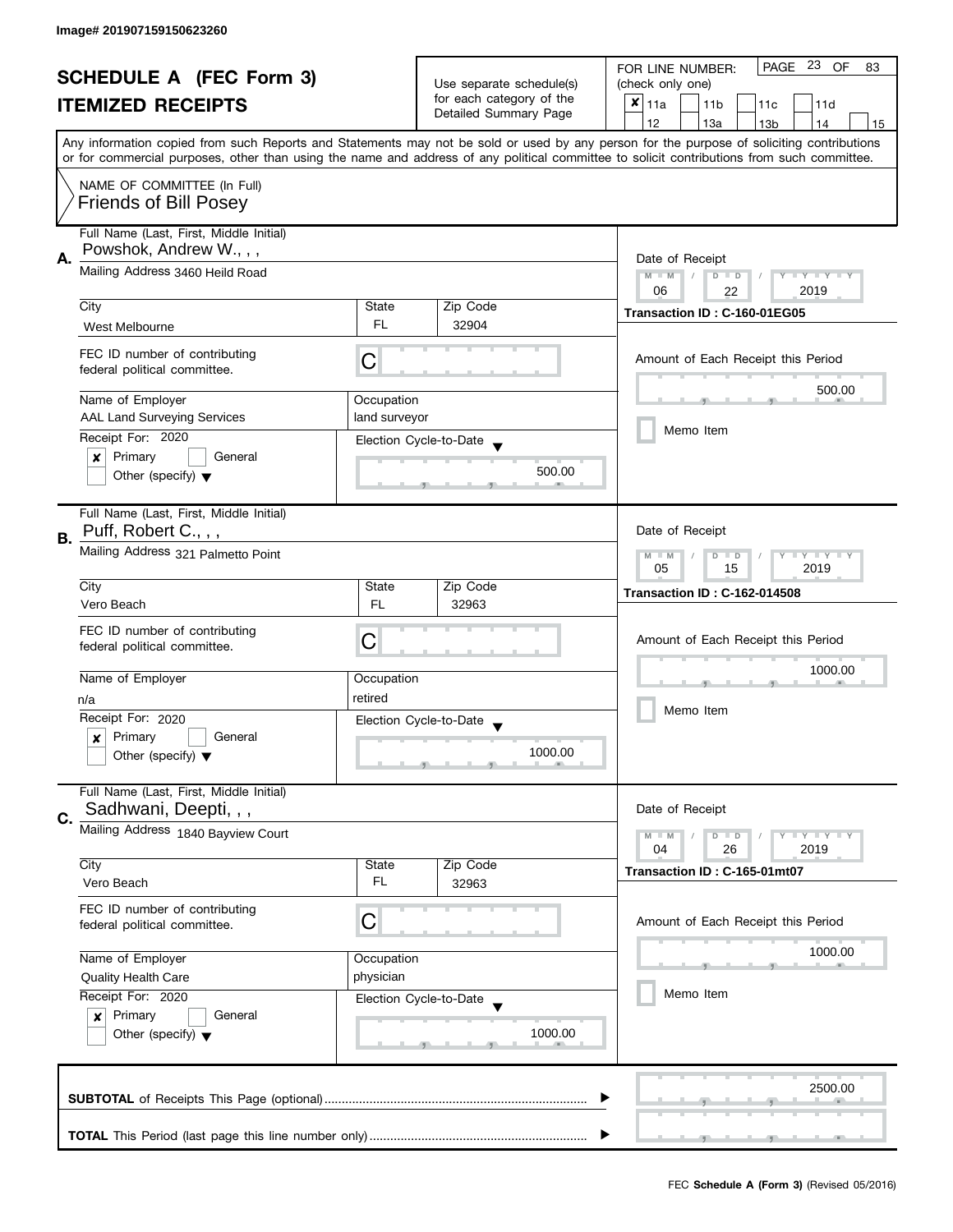| <b>SCHEDULE A (FEC Form 3)</b> |                                                                        |                 | PAGE 24 OF<br>FOR LINE NUMBER:<br>83 |                                                                                                                                            |
|--------------------------------|------------------------------------------------------------------------|-----------------|--------------------------------------|--------------------------------------------------------------------------------------------------------------------------------------------|
|                                |                                                                        |                 | Use separate schedule(s)             | (check only one)                                                                                                                           |
|                                | <b>ITEMIZED RECEIPTS</b>                                               |                 | for each category of the             | $x _{11a}$<br>11 <sub>b</sub><br>11c<br>11d                                                                                                |
|                                |                                                                        |                 | Detailed Summary Page                | 12<br>13a<br>14<br>13 <sub>b</sub><br>15                                                                                                   |
|                                |                                                                        |                 |                                      | Any information copied from such Reports and Statements may not be sold or used by any person for the purpose of soliciting contributions  |
|                                |                                                                        |                 |                                      | or for commercial purposes, other than using the name and address of any political committee to solicit contributions from such committee. |
|                                | NAME OF COMMITTEE (In Full)                                            |                 |                                      |                                                                                                                                            |
|                                | <b>Friends of Bill Posey</b>                                           |                 |                                      |                                                                                                                                            |
|                                |                                                                        |                 |                                      |                                                                                                                                            |
|                                | Full Name (Last, First, Middle Initial)                                |                 |                                      |                                                                                                                                            |
|                                | Sansom, Dixie, , ,                                                     |                 |                                      |                                                                                                                                            |
| А.                             | Mailing Address P. O. Box 98                                           |                 |                                      | Date of Receipt                                                                                                                            |
|                                |                                                                        |                 |                                      | $M - M$<br>Y I Y I Y I Y<br>$D$ $D$<br>05<br>2019<br>28                                                                                    |
|                                | City                                                                   | State           | Zip Code                             |                                                                                                                                            |
|                                |                                                                        | FL.             | 32923                                | Transaction ID: C-167-00YG05                                                                                                               |
|                                | Cocoa                                                                  |                 |                                      |                                                                                                                                            |
|                                | FEC ID number of contributing                                          |                 |                                      | Amount of Each Receipt this Period                                                                                                         |
|                                | federal political committee.                                           | С               |                                      |                                                                                                                                            |
|                                |                                                                        |                 |                                      | 1000.00                                                                                                                                    |
|                                | Name of Employer                                                       | Occupation      |                                      |                                                                                                                                            |
|                                | Dixie Sansom Consulting                                                | consultant      |                                      | Memo Item                                                                                                                                  |
|                                | Receipt For: 2020                                                      |                 | Election Cycle-to-Date               |                                                                                                                                            |
|                                | Primary<br>General<br>×                                                |                 |                                      |                                                                                                                                            |
|                                | Other (specify) $\blacktriangledown$                                   |                 | 1000.00                              |                                                                                                                                            |
|                                |                                                                        |                 |                                      |                                                                                                                                            |
|                                | Full Name (Last, First, Middle Initial)                                |                 |                                      |                                                                                                                                            |
| <b>B.</b>                      | Sansom, Jerry H.,,,                                                    |                 |                                      | Date of Receipt                                                                                                                            |
|                                | Mailing Address P.O. Box 98                                            |                 |                                      | Y LY LY                                                                                                                                    |
|                                |                                                                        |                 |                                      | $M - M$<br>$D$ $D$<br>28<br>2019<br>05                                                                                                     |
|                                | City                                                                   | State           | Zip Code                             |                                                                                                                                            |
|                                | Cocoa                                                                  | <b>FL</b>       | 32923                                | Transaction ID: C-168-000L0D                                                                                                               |
|                                |                                                                        |                 |                                      |                                                                                                                                            |
|                                | FEC ID number of contributing                                          | C               |                                      | Amount of Each Receipt this Period                                                                                                         |
|                                | federal political committee.                                           |                 |                                      |                                                                                                                                            |
|                                | Name of Employer                                                       | Occupation      |                                      | 1000.00                                                                                                                                    |
|                                |                                                                        |                 |                                      |                                                                                                                                            |
|                                | self-employed                                                          | govt. relations |                                      | Memo Item                                                                                                                                  |
|                                | Receipt For: 2020                                                      |                 | Election Cycle-to-Date               |                                                                                                                                            |
|                                | Primary<br>General<br>$\boldsymbol{x}$                                 |                 |                                      |                                                                                                                                            |
|                                | Other (specify) $\blacktriangledown$                                   |                 | 1000.00                              |                                                                                                                                            |
|                                |                                                                        |                 |                                      |                                                                                                                                            |
|                                | Full Name (Last, First, Middle Initial)                                |                 |                                      |                                                                                                                                            |
| C.                             | Sapp, Judson, , ,                                                      |                 |                                      | Date of Receipt                                                                                                                            |
|                                | Mailing Address 3099 Doctors Lake Drive                                |                 |                                      | $M - M$<br>$Y \perp Y \perp Y$<br>$D$ $D$                                                                                                  |
|                                |                                                                        |                 |                                      | 05<br>2019<br>10                                                                                                                           |
|                                | City                                                                   | State           | Zip Code                             | Transaction ID: C-169-02RO01                                                                                                               |
|                                | Orange Park                                                            | FL              | 32073                                |                                                                                                                                            |
|                                | FEC ID number of contributing                                          |                 |                                      |                                                                                                                                            |
|                                | federal political committee.                                           | С               |                                      | Amount of Each Receipt this Period                                                                                                         |
|                                |                                                                        |                 |                                      |                                                                                                                                            |
|                                | Name of Employer                                                       | Occupation      |                                      | 2800.00                                                                                                                                    |
|                                | W.J. Sapp Railroad Contractor                                          | railroad exec.  |                                      |                                                                                                                                            |
|                                | Receipt For: 2020<br>Election Cycle-to-Date<br>Primary<br>General<br>x |                 |                                      | Memo Item                                                                                                                                  |
|                                |                                                                        |                 |                                      |                                                                                                                                            |
|                                | Other (specify) $\blacktriangledown$                                   |                 | 2800.00                              |                                                                                                                                            |
|                                |                                                                        |                 |                                      |                                                                                                                                            |
|                                |                                                                        |                 |                                      |                                                                                                                                            |
|                                |                                                                        |                 |                                      | 4800.00                                                                                                                                    |
|                                |                                                                        |                 |                                      |                                                                                                                                            |
|                                |                                                                        |                 |                                      |                                                                                                                                            |
|                                |                                                                        |                 |                                      |                                                                                                                                            |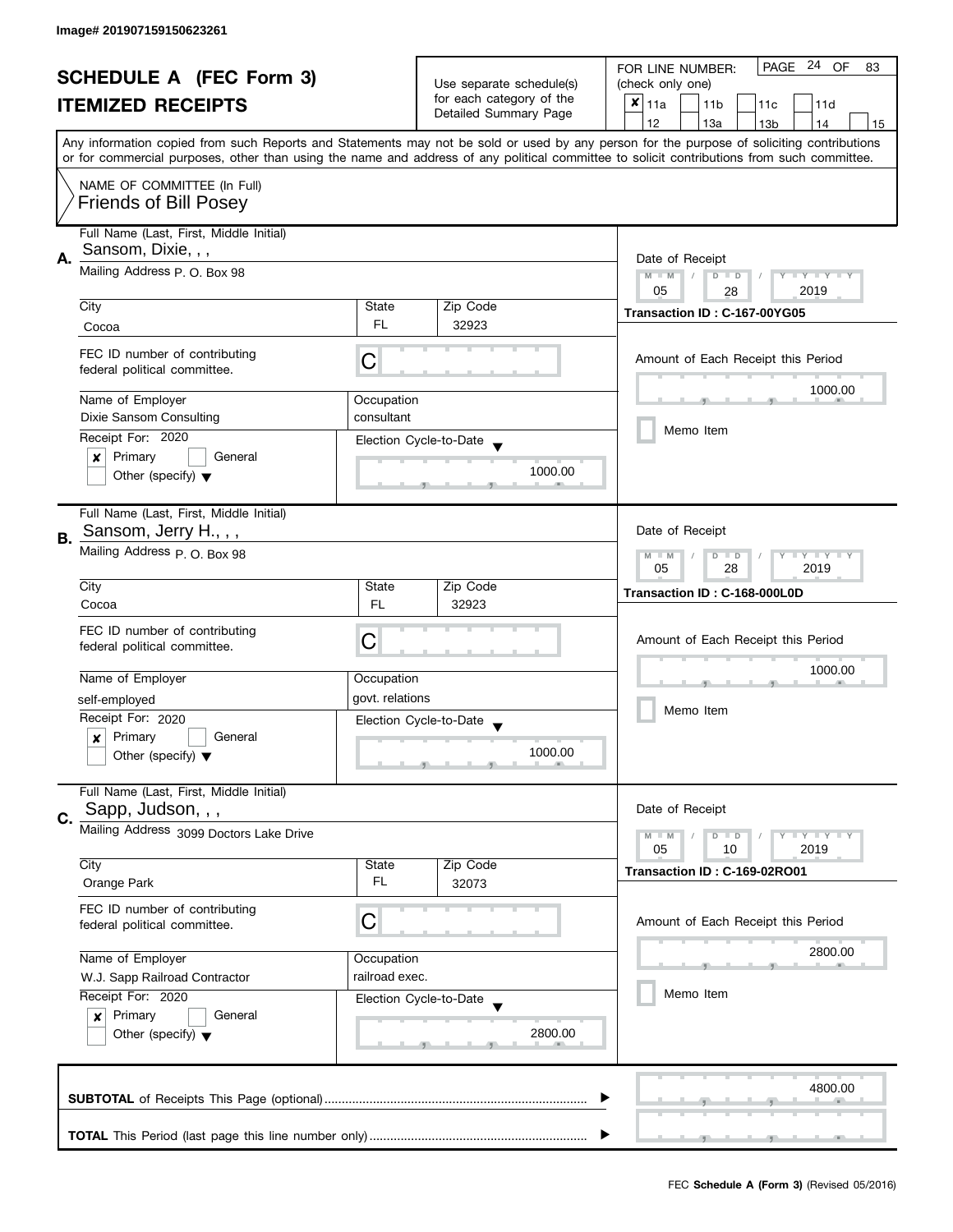|                                                               | <b>SCHEDULE A (FEC Form 3)</b>          |                          |                          | PAGE 25 OF<br>FOR LINE NUMBER:<br>83                                                                                                       |
|---------------------------------------------------------------|-----------------------------------------|--------------------------|--------------------------|--------------------------------------------------------------------------------------------------------------------------------------------|
|                                                               |                                         | Use separate schedule(s) | (check only one)         |                                                                                                                                            |
|                                                               | <b>ITEMIZED RECEIPTS</b>                |                          | for each category of the | $x _{11a}$<br>11 <sub>b</sub><br>11c<br>11d                                                                                                |
|                                                               |                                         |                          | Detailed Summary Page    | 12<br>13a<br>13 <sub>b</sub><br>14<br>15                                                                                                   |
|                                                               |                                         |                          |                          | Any information copied from such Reports and Statements may not be sold or used by any person for the purpose of soliciting contributions  |
|                                                               |                                         |                          |                          | or for commercial purposes, other than using the name and address of any political committee to solicit contributions from such committee. |
|                                                               | NAME OF COMMITTEE (In Full)             |                          |                          |                                                                                                                                            |
|                                                               | <b>Friends of Bill Posey</b>            |                          |                          |                                                                                                                                            |
|                                                               |                                         |                          |                          |                                                                                                                                            |
| Full Name (Last, First, Middle Initial)<br>Sexton, Chris, , , |                                         |                          |                          |                                                                                                                                            |
| Α.                                                            |                                         | Date of Receipt          |                          |                                                                                                                                            |
|                                                               | Mailing Address P. O. Box 2187          |                          |                          | $M - M$<br>$D$ $D$<br>Y I Y I Y I Y                                                                                                        |
|                                                               | City                                    | State                    | Zip Code                 | 04<br>2019<br>26                                                                                                                           |
|                                                               |                                         | FL.                      |                          | Transaction ID: C-173-02L402                                                                                                               |
|                                                               | Vero Beach                              |                          | 32961                    |                                                                                                                                            |
|                                                               | FEC ID number of contributing           | C                        |                          | Amount of Each Receipt this Period                                                                                                         |
|                                                               | federal political committee.            |                          |                          |                                                                                                                                            |
|                                                               | Name of Employer                        | Occupation               |                          | 1000.00                                                                                                                                    |
|                                                               | n/a                                     | retired                  |                          |                                                                                                                                            |
|                                                               | Receipt For: 2020                       |                          |                          | Memo Item                                                                                                                                  |
|                                                               | Primary<br>General<br>×                 |                          | Election Cycle-to-Date   |                                                                                                                                            |
|                                                               | Other (specify) $\blacktriangledown$    |                          | 1000.00                  |                                                                                                                                            |
|                                                               |                                         |                          |                          |                                                                                                                                            |
|                                                               | Full Name (Last, First, Middle Initial) |                          |                          |                                                                                                                                            |
| В.                                                            | Shah, Mahesh, , ,                       |                          |                          | Date of Receipt                                                                                                                            |
|                                                               | Mailing Address 1620 Shilp Point Lane   |                          |                          | $\mathbf{y}$ $\mathbf{y}$<br>$M - M$<br>Y<br>$D$ $D$                                                                                       |
|                                                               |                                         |                          |                          | 28<br>2019<br>06                                                                                                                           |
|                                                               | City                                    | State                    | Zip Code                 | Transaction ID: C-174-00AF08                                                                                                               |
|                                                               | Merritt Island                          | <b>FL</b>                | 32952                    |                                                                                                                                            |
|                                                               | FEC ID number of contributing           |                          |                          |                                                                                                                                            |
|                                                               | federal political committee.            | C                        |                          | Amount of Each Receipt this Period                                                                                                         |
|                                                               |                                         |                          |                          | 1000.00                                                                                                                                    |
|                                                               | Name of Employer                        | Occupation               |                          |                                                                                                                                            |
|                                                               | Southeast Petro Dist.                   | president                |                          | Memo Item                                                                                                                                  |
|                                                               | Receipt For: 2020                       |                          | Election Cycle-to-Date   |                                                                                                                                            |
|                                                               | Primary<br>General<br>x                 |                          | 1000.00                  |                                                                                                                                            |
|                                                               | Other (specify) $\blacktriangledown$    |                          |                          |                                                                                                                                            |
|                                                               | Full Name (Last, First, Middle Initial) |                          |                          |                                                                                                                                            |
|                                                               | Shoemate, Charles R., , ,               |                          |                          | Date of Receipt                                                                                                                            |
| C.                                                            | Mailing Address 180 Loggerhead Point    |                          |                          | $M - M$<br>$Y - Y - Y$<br>$D$ $D$                                                                                                          |
|                                                               |                                         |                          |                          | 05<br>2019<br>15                                                                                                                           |
|                                                               | City                                    | State                    | Zip Code                 | Transaction ID: C-175-02RP01                                                                                                               |
|                                                               | Vero Beach                              | FL                       | 32963                    |                                                                                                                                            |
|                                                               | FEC ID number of contributing           |                          |                          |                                                                                                                                            |
|                                                               | federal political committee.            | С                        |                          | Amount of Each Receipt this Period                                                                                                         |
|                                                               |                                         |                          |                          | 2000.00                                                                                                                                    |
|                                                               | Name of Employer                        | Occupation               |                          |                                                                                                                                            |
|                                                               | retired<br>n/a                          |                          |                          |                                                                                                                                            |
|                                                               | Receipt For: 2020                       |                          | Election Cycle-to-Date   | Memo Item                                                                                                                                  |
|                                                               | Primary<br>General<br>x                 |                          |                          |                                                                                                                                            |
|                                                               | Other (specify) $\blacktriangledown$    |                          | 2000.00                  |                                                                                                                                            |
|                                                               |                                         |                          |                          |                                                                                                                                            |
|                                                               |                                         |                          |                          | 4000.00                                                                                                                                    |
|                                                               |                                         |                          |                          |                                                                                                                                            |
|                                                               |                                         |                          |                          |                                                                                                                                            |
|                                                               |                                         |                          |                          |                                                                                                                                            |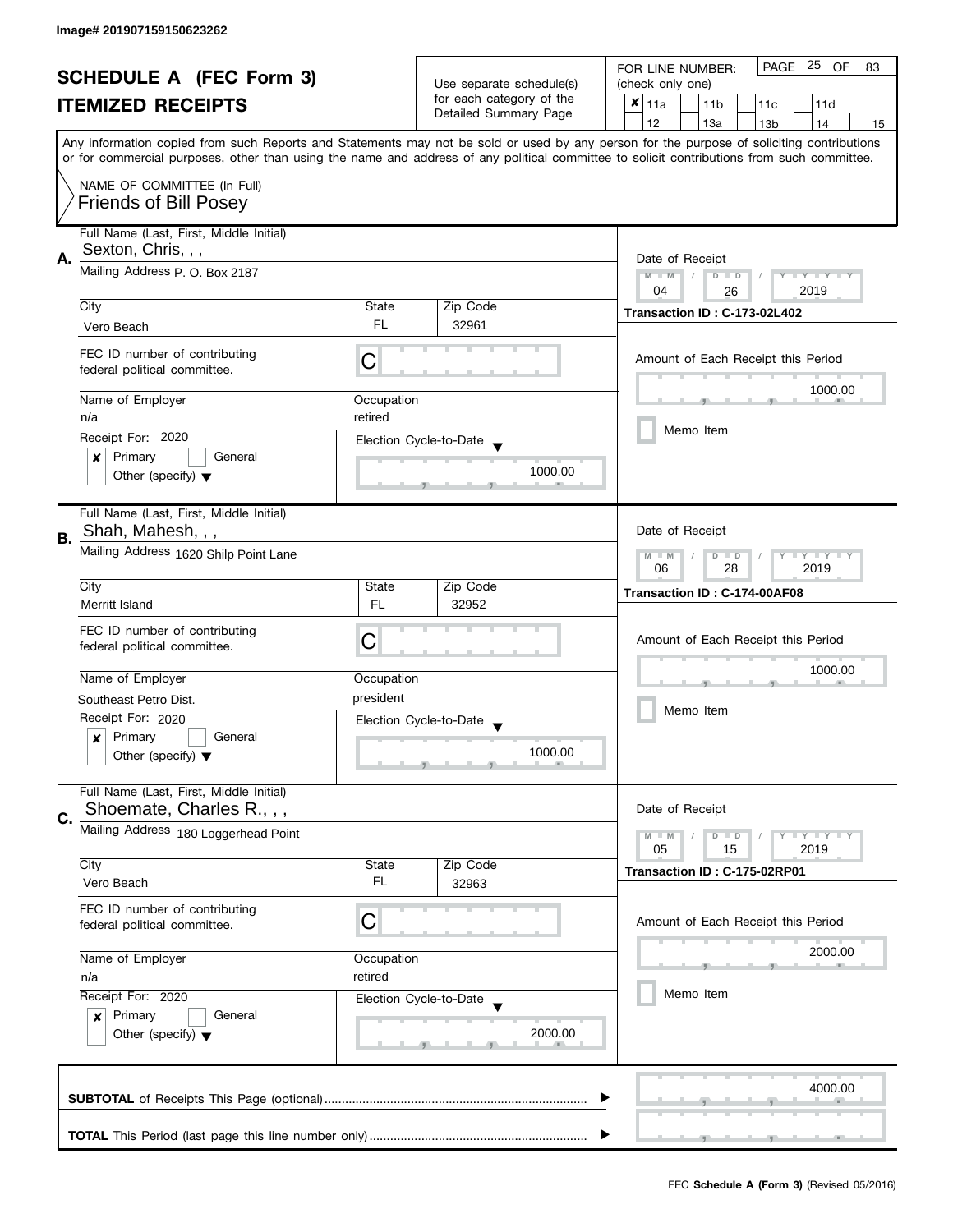| <b>SCHEDULE A (FEC Form 3)</b> |                                                               |                          | PAGE 26 OF<br>FOR LINE NUMBER:<br>83               |                                                                                                                                            |
|--------------------------------|---------------------------------------------------------------|--------------------------|----------------------------------------------------|--------------------------------------------------------------------------------------------------------------------------------------------|
|                                |                                                               | Use separate schedule(s) | (check only one)                                   |                                                                                                                                            |
|                                | <b>ITEMIZED RECEIPTS</b>                                      |                          | for each category of the                           | $\boldsymbol{x}$<br>11a<br>11 <sub>b</sub><br>11c<br>11d                                                                                   |
|                                |                                                               |                          | Detailed Summary Page                              | 12<br>13a<br>13 <sub>b</sub><br>14<br>15                                                                                                   |
|                                |                                                               |                          |                                                    | Any information copied from such Reports and Statements may not be sold or used by any person for the purpose of soliciting contributions  |
|                                |                                                               |                          |                                                    | or for commercial purposes, other than using the name and address of any political committee to solicit contributions from such committee. |
|                                |                                                               |                          |                                                    |                                                                                                                                            |
|                                | NAME OF COMMITTEE (In Full)                                   |                          |                                                    |                                                                                                                                            |
|                                | <b>Friends of Bill Posey</b>                                  |                          |                                                    |                                                                                                                                            |
|                                | Full Name (Last, First, Middle Initial)                       |                          |                                                    |                                                                                                                                            |
|                                | Spain, David W., , ,                                          |                          |                                                    |                                                                                                                                            |
| А.                             | Mailing Address 25 W. Point Drive                             | Date of Receipt          |                                                    |                                                                                                                                            |
|                                |                                                               |                          |                                                    | $M - M$<br>$D$ $D$<br>Y I Y I Y I Y<br>2019<br>06<br>03                                                                                    |
|                                | City                                                          | State                    | Zip Code                                           |                                                                                                                                            |
|                                | Cocoa Beach                                                   | FL                       | 32931                                              | Transaction ID: C-180-005c08                                                                                                               |
|                                |                                                               |                          |                                                    |                                                                                                                                            |
|                                | FEC ID number of contributing                                 | C                        |                                                    | Amount of Each Receipt this Period                                                                                                         |
|                                | federal political committee.                                  |                          |                                                    |                                                                                                                                            |
|                                | Name of Employer                                              | Occupation               |                                                    | 500.00                                                                                                                                     |
|                                | Cocoa Beach Resorts, Inc.                                     | hotelier                 |                                                    |                                                                                                                                            |
|                                | Receipt For: 2020                                             |                          |                                                    | Memo Item                                                                                                                                  |
|                                | Primary<br>General<br>×                                       |                          | Election Cycle-to-Date                             |                                                                                                                                            |
|                                | Other (specify) $\blacktriangledown$                          |                          | 500.00                                             |                                                                                                                                            |
|                                |                                                               |                          |                                                    |                                                                                                                                            |
|                                | Full Name (Last, First, Middle Initial)                       |                          |                                                    |                                                                                                                                            |
|                                | Storey, Michael M., , ,                                       |                          |                                                    | Date of Receipt                                                                                                                            |
| В.                             | Mailing Address 4370 Stillwater Drive                         |                          |                                                    |                                                                                                                                            |
|                                |                                                               |                          |                                                    | <b>LY LY LY</b><br>$M - M$<br>$D$ $D$<br>28<br>2019<br>05                                                                                  |
|                                | City                                                          | State                    | Zip Code                                           |                                                                                                                                            |
|                                | Merritt Island                                                | <b>FL</b>                | 32952                                              | Transaction ID: C-186-00Q90E                                                                                                               |
|                                |                                                               |                          |                                                    |                                                                                                                                            |
|                                | FEC ID number of contributing<br>federal political committee. | C                        |                                                    | Amount of Each Receipt this Period                                                                                                         |
|                                |                                                               |                          |                                                    |                                                                                                                                            |
|                                | Name of Employer                                              | Occupation               |                                                    | 2800.00                                                                                                                                    |
|                                | n/a                                                           | retired                  |                                                    |                                                                                                                                            |
|                                | Receipt For: 2020                                             |                          | Election Cycle-to-Date<br>$\overline{\phantom{a}}$ | Memo Item                                                                                                                                  |
|                                | Primary<br>General<br>x                                       |                          |                                                    |                                                                                                                                            |
|                                | Other (specify) $\blacktriangledown$                          |                          | 2800.00                                            |                                                                                                                                            |
|                                |                                                               |                          |                                                    |                                                                                                                                            |
|                                | Full Name (Last, First, Middle Initial)                       |                          |                                                    |                                                                                                                                            |
| C.                             | Stork, Robert W., , ,                                         |                          |                                                    | Date of Receipt                                                                                                                            |
|                                | Mailing Address 2900 59th Avenue                              |                          |                                                    | <b>LEY LEY LEY</b><br>$M - M$<br>$D$ $D$                                                                                                   |
|                                |                                                               |                          |                                                    | 04<br>26<br>2019                                                                                                                           |
|                                | City                                                          | State                    | Zip Code                                           | Transaction ID: C-187-01L50C                                                                                                               |
|                                | Vero Beach                                                    | FL                       | 32966                                              |                                                                                                                                            |
|                                | FEC ID number of contributing                                 |                          |                                                    |                                                                                                                                            |
|                                | federal political committee.                                  | С                        |                                                    | Amount of Each Receipt this Period                                                                                                         |
|                                | Name of Employer                                              |                          |                                                    | 2800.00                                                                                                                                    |
|                                | n/a                                                           | Occupation<br>retired    |                                                    |                                                                                                                                            |
|                                |                                                               |                          |                                                    | Memo Item                                                                                                                                  |
|                                | Receipt For: 2020<br>Primary<br>General                       |                          | Election Cycle-to-Date                             |                                                                                                                                            |
|                                | x<br>Other (specify) $\blacktriangledown$                     |                          | 2800.00                                            |                                                                                                                                            |
|                                |                                                               |                          |                                                    |                                                                                                                                            |
|                                |                                                               |                          |                                                    |                                                                                                                                            |
|                                |                                                               |                          |                                                    | 6100.00                                                                                                                                    |
|                                |                                                               |                          |                                                    |                                                                                                                                            |
|                                |                                                               |                          |                                                    |                                                                                                                                            |
|                                |                                                               |                          |                                                    |                                                                                                                                            |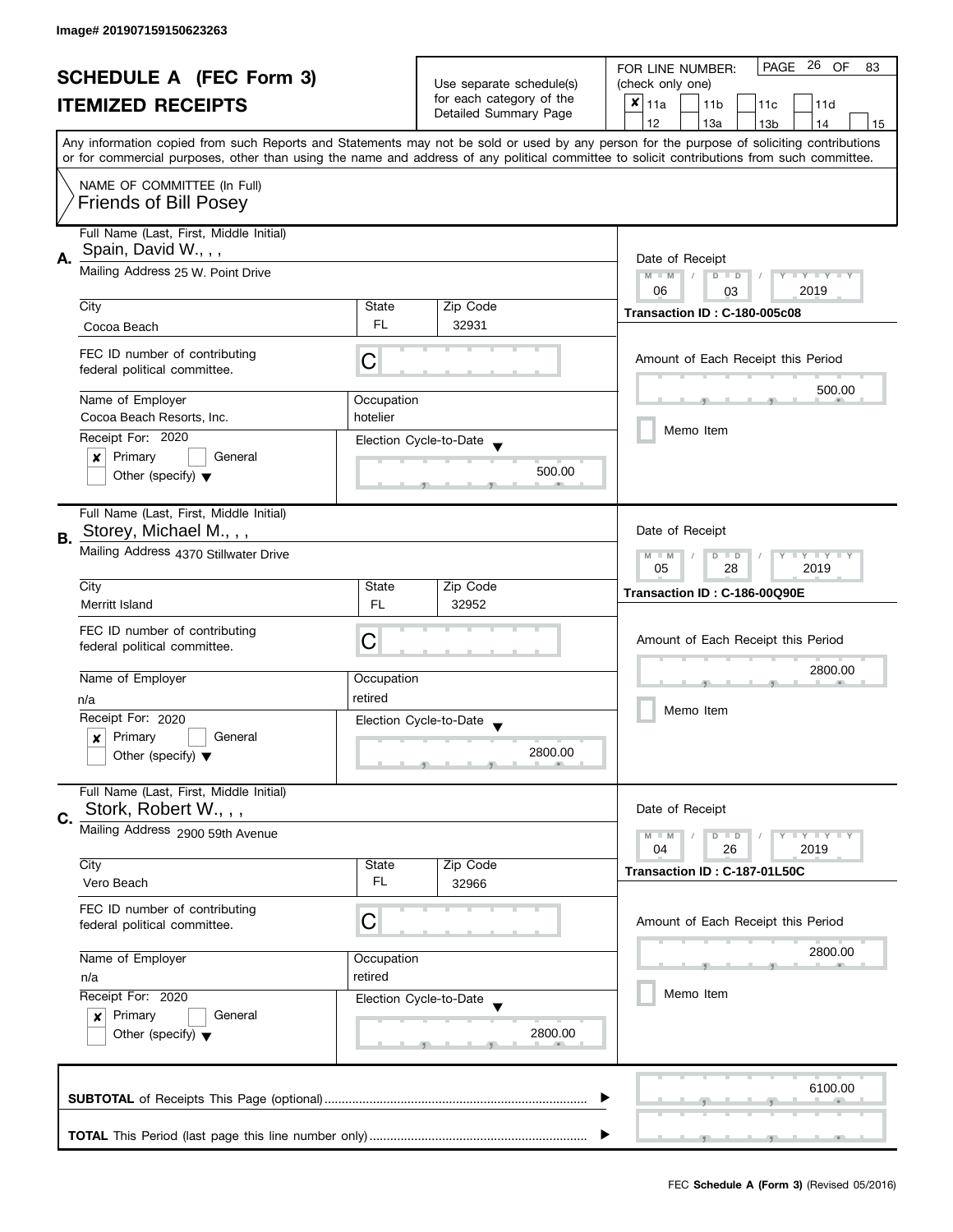| <b>SCHEDULE A (FEC Form 3)</b> |                                                                  |                 | PAGE 27 OF<br>FOR LINE NUMBER:<br>83              |                                                                                                                                            |  |
|--------------------------------|------------------------------------------------------------------|-----------------|---------------------------------------------------|--------------------------------------------------------------------------------------------------------------------------------------------|--|
|                                | <b>ITEMIZED RECEIPTS</b>                                         |                 | Use separate schedule(s)                          | (check only one)                                                                                                                           |  |
|                                |                                                                  |                 | for each category of the<br>Detailed Summary Page | $x _{11a}$<br>11 <sub>b</sub><br>11c<br>11d                                                                                                |  |
|                                |                                                                  |                 |                                                   | 12<br>13a<br>13 <sub>b</sub><br>14<br>15                                                                                                   |  |
|                                |                                                                  |                 |                                                   | Any information copied from such Reports and Statements may not be sold or used by any person for the purpose of soliciting contributions  |  |
|                                |                                                                  |                 |                                                   | or for commercial purposes, other than using the name and address of any political committee to solicit contributions from such committee. |  |
| NAME OF COMMITTEE (In Full)    |                                                                  |                 |                                                   |                                                                                                                                            |  |
|                                | <b>Friends of Bill Posey</b>                                     |                 |                                                   |                                                                                                                                            |  |
|                                |                                                                  |                 |                                                   |                                                                                                                                            |  |
|                                | Full Name (Last, First, Middle Initial)                          |                 |                                                   |                                                                                                                                            |  |
| А.                             | Sullivan, Patricia Beth, , ,                                     | Date of Receipt |                                                   |                                                                                                                                            |  |
|                                | Mailing Address 187 Mabry Street                                 |                 |                                                   | $M - M$<br>Y I Y I Y I Y<br>$D$ $D$                                                                                                        |  |
|                                |                                                                  |                 |                                                   | 2019<br>04<br>26                                                                                                                           |  |
|                                | City                                                             | State           | Zip Code                                          | Transaction ID: C-189-02RH01                                                                                                               |  |
|                                | Sebastian                                                        | FL.             | 32958                                             |                                                                                                                                            |  |
|                                | FEC ID number of contributing                                    |                 |                                                   |                                                                                                                                            |  |
|                                | federal political committee.                                     | С               |                                                   | Amount of Each Receipt this Period                                                                                                         |  |
|                                |                                                                  |                 |                                                   | 1000.00                                                                                                                                    |  |
|                                | Name of Employer                                                 | Occupation      |                                                   |                                                                                                                                            |  |
|                                | n/a                                                              | retired         |                                                   | Memo Item                                                                                                                                  |  |
|                                | Receipt For: 2020                                                |                 | Election Cycle-to-Date                            |                                                                                                                                            |  |
|                                | Primary<br>General<br>×                                          |                 |                                                   |                                                                                                                                            |  |
|                                | Other (specify) $\blacktriangledown$                             |                 | 1000.00                                           |                                                                                                                                            |  |
|                                |                                                                  |                 |                                                   |                                                                                                                                            |  |
|                                | Full Name (Last, First, Middle Initial)                          |                 |                                                   |                                                                                                                                            |  |
| В.                             | Swistock, Deborah J.,,,                                          |                 |                                                   | Date of Receipt                                                                                                                            |  |
|                                | Mailing Address 283 River Drive                                  |                 |                                                   | $T - Y = T - Y$<br>$M - M$<br>$D$ $D$                                                                                                      |  |
|                                |                                                                  |                 |                                                   | 28<br>2019<br>05                                                                                                                           |  |
|                                | City                                                             | State           | Zip Code                                          | Transaction ID: C-191-02C902                                                                                                               |  |
|                                | Tequesta                                                         | FL.             | 33469                                             |                                                                                                                                            |  |
|                                | FEC ID number of contributing                                    |                 |                                                   |                                                                                                                                            |  |
|                                | federal political committee.                                     | С               |                                                   | Amount of Each Receipt this Period                                                                                                         |  |
|                                |                                                                  |                 |                                                   | 1000.00                                                                                                                                    |  |
|                                | Name of Employer                                                 | Occupation      |                                                   |                                                                                                                                            |  |
|                                |                                                                  |                 |                                                   | Memo Item                                                                                                                                  |  |
|                                | Receipt For: 2020                                                |                 | Election Cycle-to-Date<br>$\blacktriangledown$    |                                                                                                                                            |  |
|                                | Primary<br>General<br>x                                          |                 |                                                   |                                                                                                                                            |  |
|                                | Other (specify) $\blacktriangledown$                             |                 | 1000.00                                           |                                                                                                                                            |  |
|                                |                                                                  |                 |                                                   |                                                                                                                                            |  |
|                                | Full Name (Last, First, Middle Initial)<br>Swistock, James W.,,, |                 |                                                   | Date of Receipt                                                                                                                            |  |
| C.                             |                                                                  |                 |                                                   |                                                                                                                                            |  |
|                                | Mailing Address 283 River Drive                                  |                 |                                                   | <b>LYLY LY</b><br>$M - M$<br>$D$ $D$                                                                                                       |  |
|                                | City                                                             | State           | Zip Code                                          | 05<br>28<br>2019                                                                                                                           |  |
|                                | Tequesta                                                         | FL              | 33469                                             | Transaction ID: C-192-01Uc05                                                                                                               |  |
|                                |                                                                  |                 |                                                   |                                                                                                                                            |  |
|                                | FEC ID number of contributing                                    | С               |                                                   | Amount of Each Receipt this Period                                                                                                         |  |
|                                | federal political committee.                                     |                 |                                                   |                                                                                                                                            |  |
|                                | Name of Employer<br>Occupation                                   |                 |                                                   | 1000.00                                                                                                                                    |  |
|                                | self-employed                                                    | investor        |                                                   |                                                                                                                                            |  |
|                                | Receipt For: 2020                                                |                 | Election Cycle-to-Date                            | Memo Item                                                                                                                                  |  |
|                                | Primary<br>General<br>$\mathbf{x}$                               |                 |                                                   |                                                                                                                                            |  |
|                                | Other (specify) $\blacktriangledown$                             |                 | 1000.00                                           |                                                                                                                                            |  |
|                                |                                                                  |                 |                                                   |                                                                                                                                            |  |
|                                |                                                                  |                 |                                                   |                                                                                                                                            |  |
|                                |                                                                  |                 |                                                   | 3000.00                                                                                                                                    |  |
|                                |                                                                  |                 |                                                   |                                                                                                                                            |  |
|                                |                                                                  |                 |                                                   |                                                                                                                                            |  |
|                                |                                                                  |                 |                                                   |                                                                                                                                            |  |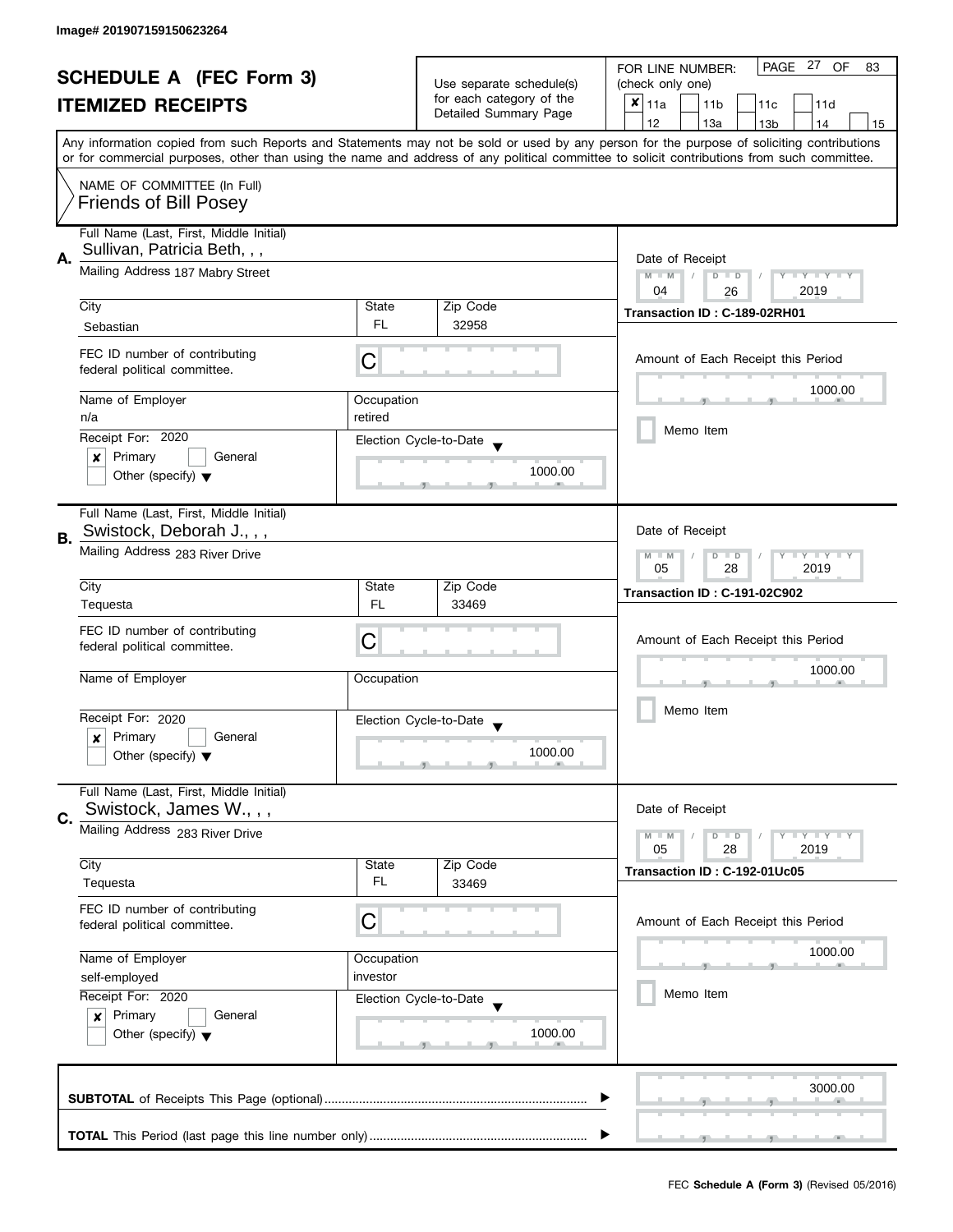| <b>SCHEDULE A (FEC Form 3)</b>       |                                             | Use separate schedule(s) | PAGE 28<br>OF<br>FOR LINE NUMBER:<br>83           |                                                                                                                                            |  |
|--------------------------------------|---------------------------------------------|--------------------------|---------------------------------------------------|--------------------------------------------------------------------------------------------------------------------------------------------|--|
|                                      |                                             |                          | (check only one)                                  |                                                                                                                                            |  |
| <b>ITEMIZED RECEIPTS</b>             |                                             |                          | for each category of the<br>Detailed Summary Page | $x _{11a}$<br>11 <sub>b</sub><br>11c<br>11d                                                                                                |  |
|                                      |                                             |                          |                                                   | 12<br>13a<br>13 <sub>b</sub><br>14<br>15                                                                                                   |  |
|                                      |                                             |                          |                                                   | Any information copied from such Reports and Statements may not be sold or used by any person for the purpose of soliciting contributions  |  |
|                                      |                                             |                          |                                                   | or for commercial purposes, other than using the name and address of any political committee to solicit contributions from such committee. |  |
|                                      | NAME OF COMMITTEE (In Full)                 |                          |                                                   |                                                                                                                                            |  |
| <b>Friends of Bill Posey</b>         |                                             |                          |                                                   |                                                                                                                                            |  |
|                                      |                                             |                          |                                                   |                                                                                                                                            |  |
|                                      | Full Name (Last, First, Middle Initial)     |                          |                                                   |                                                                                                                                            |  |
| Talbott, Leah Kathryn, , ,           |                                             |                          |                                                   |                                                                                                                                            |  |
| А.                                   | Mailing Address 1863 Bradshaw Blvd.         | Date of Receipt          |                                                   |                                                                                                                                            |  |
|                                      |                                             |                          |                                                   | $M - M$<br>$D$ $D$<br>Y I Y I Y I Y<br>$\sqrt{2}$<br>04<br>2019                                                                            |  |
| City                                 |                                             | State                    | Zip Code                                          | 12                                                                                                                                         |  |
|                                      |                                             | <b>TN</b>                | 38506                                             | Transaction ID: C-193-02RA01                                                                                                               |  |
| Cookeville                           |                                             |                          |                                                   |                                                                                                                                            |  |
|                                      | FEC ID number of contributing               |                          |                                                   | Amount of Each Receipt this Period                                                                                                         |  |
| federal political committee.         |                                             | С                        |                                                   |                                                                                                                                            |  |
|                                      |                                             |                          |                                                   | 2800.00                                                                                                                                    |  |
| Name of Employer                     |                                             | Occupation               |                                                   |                                                                                                                                            |  |
| <b>Fitzgerald Glider Kits</b>        |                                             | manufacturing            |                                                   | Memo Item                                                                                                                                  |  |
| Receipt For: 2020                    |                                             |                          | Election Cycle-to-Date                            |                                                                                                                                            |  |
| Primary<br>×                         | General                                     |                          |                                                   |                                                                                                                                            |  |
| Other (specify) $\blacktriangledown$ |                                             |                          | 5000.00                                           |                                                                                                                                            |  |
|                                      |                                             |                          |                                                   |                                                                                                                                            |  |
|                                      | Full Name (Last, First, Middle Initial)     |                          |                                                   |                                                                                                                                            |  |
|                                      | Talbott, Leah Kathryn, , ,                  |                          |                                                   | Date of Receipt                                                                                                                            |  |
| В.                                   | Mailing Address 1863 Bradshaw Blvd.         |                          |                                                   |                                                                                                                                            |  |
|                                      |                                             |                          |                                                   | Y LY LY<br>$M - M$<br>D<br>$\Box$<br>12<br>2019<br>04                                                                                      |  |
| City                                 |                                             | State                    | Zip Code                                          |                                                                                                                                            |  |
| Cookeville                           |                                             | TN                       | 38506                                             | Transaction ID: C-194-02RA02                                                                                                               |  |
|                                      |                                             |                          |                                                   |                                                                                                                                            |  |
|                                      | FEC ID number of contributing               |                          |                                                   | Amount of Each Receipt this Period                                                                                                         |  |
| federal political committee.         |                                             | C                        |                                                   |                                                                                                                                            |  |
|                                      |                                             |                          |                                                   | 2200.00                                                                                                                                    |  |
| Name of Employer                     |                                             | Occupation               |                                                   |                                                                                                                                            |  |
| <b>Fitzgerald Glider Kits</b>        |                                             | manufacturing            |                                                   | Memo Item                                                                                                                                  |  |
| Receipt For: 2020                    |                                             |                          | Election Cycle-to-Date                            |                                                                                                                                            |  |
| Primary                              | x<br>General                                |                          |                                                   |                                                                                                                                            |  |
| Other (specify) $\blacktriangledown$ |                                             |                          | 5000.00                                           |                                                                                                                                            |  |
|                                      |                                             |                          |                                                   |                                                                                                                                            |  |
|                                      | Full Name (Last, First, Middle Initial)     |                          |                                                   |                                                                                                                                            |  |
| Teetz, Linda L., , ,<br>C.           |                                             |                          |                                                   | Date of Receipt                                                                                                                            |  |
|                                      | Mailing Address 1280 Olde Doubloon Drive    |                          |                                                   | $M - M$<br>$\bot$ $\gamma$ $\bot$ $\gamma$ $\bot$ $\gamma$<br>$D$ $D$                                                                      |  |
|                                      |                                             |                          |                                                   | 04<br>17<br>2019                                                                                                                           |  |
| City                                 |                                             | State                    | Zip Code                                          | Transaction ID: C-195-00BF0L                                                                                                               |  |
| Vero Beach                           |                                             | FL                       | 32963                                             |                                                                                                                                            |  |
|                                      |                                             |                          |                                                   |                                                                                                                                            |  |
| federal political committee.         | FEC ID number of contributing               | С                        |                                                   | Amount of Each Receipt this Period                                                                                                         |  |
|                                      |                                             |                          |                                                   |                                                                                                                                            |  |
| Name of Employer                     |                                             | Occupation               |                                                   | 1000.00                                                                                                                                    |  |
| n/a                                  |                                             | retired                  |                                                   |                                                                                                                                            |  |
|                                      | Receipt For: 2020<br>Election Cycle-to-Date |                          |                                                   | Memo Item                                                                                                                                  |  |
|                                      |                                             |                          |                                                   |                                                                                                                                            |  |
| Primary<br>$\boldsymbol{x}$          | General                                     |                          |                                                   |                                                                                                                                            |  |
| Other (specify) $\blacktriangledown$ |                                             |                          | 1000.00                                           |                                                                                                                                            |  |
|                                      |                                             |                          |                                                   |                                                                                                                                            |  |
|                                      |                                             |                          |                                                   |                                                                                                                                            |  |
|                                      |                                             |                          |                                                   | 6000.00                                                                                                                                    |  |
|                                      |                                             |                          |                                                   |                                                                                                                                            |  |
|                                      |                                             |                          |                                                   |                                                                                                                                            |  |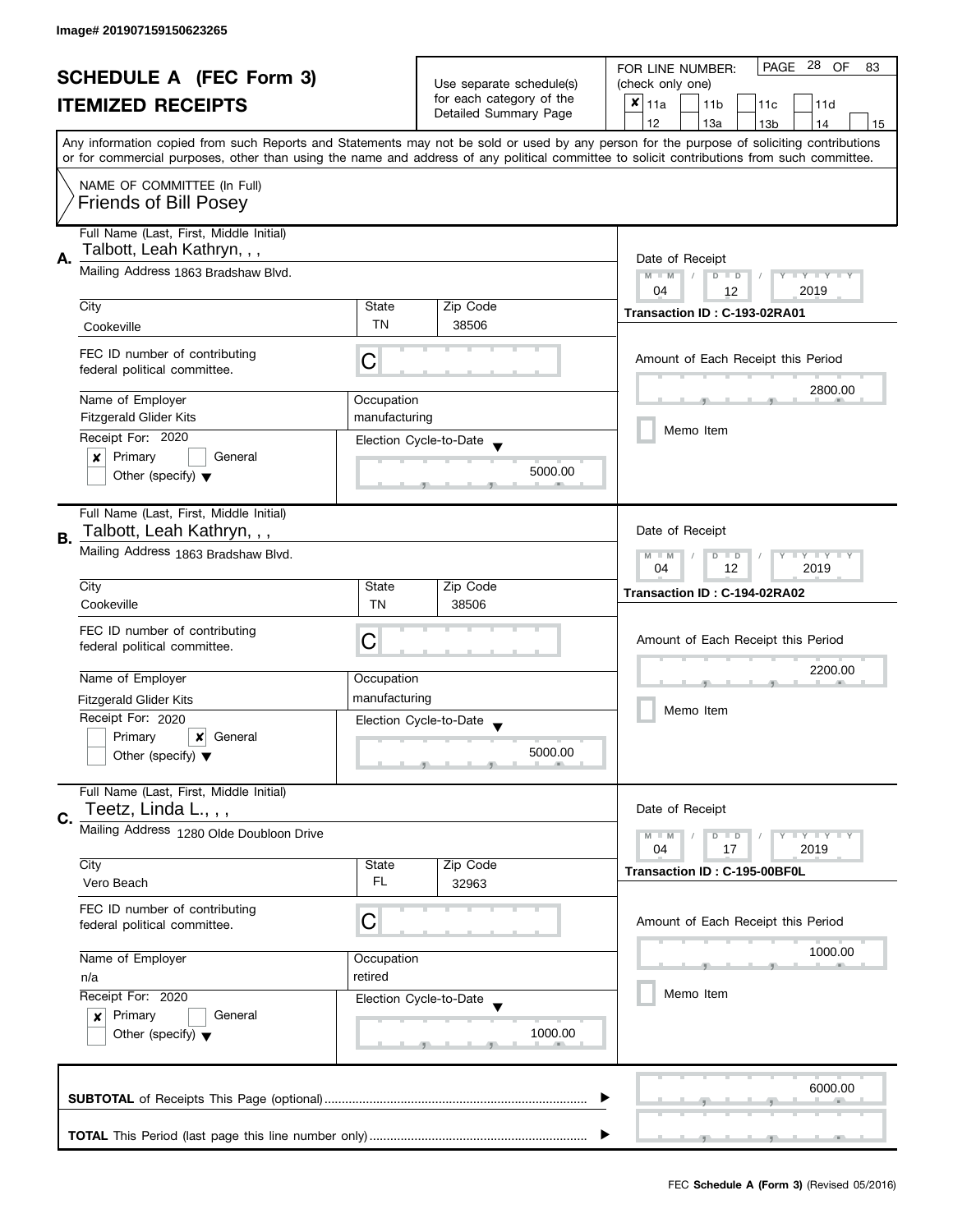| <b>SCHEDULE A (FEC Form 3)</b><br><b>ITEMIZED RECEIPTS</b> |                                                                                                                                                  |                          | PAGE 29 OF<br>FOR LINE NUMBER:<br>83        |                                                                                                                                            |
|------------------------------------------------------------|--------------------------------------------------------------------------------------------------------------------------------------------------|--------------------------|---------------------------------------------|--------------------------------------------------------------------------------------------------------------------------------------------|
|                                                            |                                                                                                                                                  | Use separate schedule(s) | (check only one)                            |                                                                                                                                            |
|                                                            |                                                                                                                                                  | for each category of the | $x _{11a}$<br>11 <sub>b</sub><br>11c<br>11d |                                                                                                                                            |
|                                                            |                                                                                                                                                  |                          | Detailed Summary Page                       | 12<br>13a<br>13 <sub>b</sub><br>14<br>15                                                                                                   |
|                                                            | Any information copied from such Reports and Statements may not be sold or used by any person for the purpose of soliciting contributions        |                          |                                             |                                                                                                                                            |
|                                                            |                                                                                                                                                  |                          |                                             | or for commercial purposes, other than using the name and address of any political committee to solicit contributions from such committee. |
|                                                            | NAME OF COMMITTEE (In Full)<br><b>Friends of Bill Posey</b>                                                                                      |                          |                                             |                                                                                                                                            |
|                                                            | Full Name (Last, First, Middle Initial)                                                                                                          |                          |                                             |                                                                                                                                            |
|                                                            | Tohl, Janet, , ,<br>Mailing Address 2514 Apollo Drive                                                                                            |                          |                                             |                                                                                                                                            |
| А.                                                         |                                                                                                                                                  |                          |                                             | Date of Receipt                                                                                                                            |
|                                                            |                                                                                                                                                  |                          |                                             | $M - M$<br>$D$ $D$<br>Y TY TY TY<br>05<br>2019<br>28                                                                                       |
|                                                            | City                                                                                                                                             | State                    | Zip Code                                    |                                                                                                                                            |
|                                                            | Los Angeles                                                                                                                                      | CA                       | 90046                                       | Transaction ID: C-197-028j06                                                                                                               |
|                                                            |                                                                                                                                                  |                          |                                             |                                                                                                                                            |
|                                                            | FEC ID number of contributing<br>federal political committee.                                                                                    | C                        |                                             | Amount of Each Receipt this Period                                                                                                         |
|                                                            | Name of Employer                                                                                                                                 | Occupation               |                                             | 2800.00                                                                                                                                    |
|                                                            | n/a                                                                                                                                              | retired                  |                                             |                                                                                                                                            |
|                                                            | Receipt For: 2020                                                                                                                                |                          | Election Cycle-to-Date                      | Memo Item                                                                                                                                  |
|                                                            | Primary<br>General<br>x                                                                                                                          |                          |                                             |                                                                                                                                            |
|                                                            | Other (specify) $\blacktriangledown$                                                                                                             |                          | 2800.00                                     |                                                                                                                                            |
|                                                            |                                                                                                                                                  |                          |                                             |                                                                                                                                            |
|                                                            | Full Name (Last, First, Middle Initial)                                                                                                          |                          |                                             |                                                                                                                                            |
|                                                            | Turner, Joseph Calvin, , ,                                                                                                                       |                          |                                             | Date of Receipt                                                                                                                            |
| В.                                                         | Mailing Address 1863 Bradshaw Blvd.                                                                                                              |                          |                                             | Y LY LY<br>$M - M$<br>D<br>$\Box$<br>12<br>2019<br>04                                                                                      |
|                                                            | City                                                                                                                                             | Zip Code<br>State        |                                             |                                                                                                                                            |
|                                                            | Cookeville                                                                                                                                       | TN                       | 38506                                       | Transaction ID: C-199-02R901                                                                                                               |
|                                                            |                                                                                                                                                  |                          |                                             |                                                                                                                                            |
|                                                            | FEC ID number of contributing                                                                                                                    | C                        |                                             | Amount of Each Receipt this Period                                                                                                         |
|                                                            | federal political committee.                                                                                                                     |                          |                                             |                                                                                                                                            |
|                                                            | Name of Employer                                                                                                                                 | Occupation               |                                             | 2800.00                                                                                                                                    |
|                                                            |                                                                                                                                                  |                          |                                             |                                                                                                                                            |
|                                                            | Receipt For: 2020                                                                                                                                |                          | Election Cycle-to-Date                      | Memo Item                                                                                                                                  |
|                                                            | Primary<br>General<br>x                                                                                                                          |                          |                                             |                                                                                                                                            |
|                                                            | Other (specify) $\blacktriangledown$                                                                                                             |                          | 5000.00                                     |                                                                                                                                            |
|                                                            |                                                                                                                                                  |                          |                                             |                                                                                                                                            |
|                                                            | Full Name (Last, First, Middle Initial)                                                                                                          |                          |                                             |                                                                                                                                            |
| C.                                                         | Turner, Joseph Calvin, , ,                                                                                                                       |                          |                                             | Date of Receipt                                                                                                                            |
|                                                            | Mailing Address 1863 Bradshaw Blvd.                                                                                                              |                          |                                             | $Y \perp Y \perp Y$<br>$M - M$<br>$D$ $D$                                                                                                  |
|                                                            |                                                                                                                                                  |                          |                                             | 12<br>2019<br>04                                                                                                                           |
|                                                            | City                                                                                                                                             | State                    | Zip Code                                    | Transaction ID: C-200-02R902                                                                                                               |
|                                                            | Cookeville                                                                                                                                       | TN                       | 38506                                       |                                                                                                                                            |
|                                                            | FEC ID number of contributing                                                                                                                    |                          |                                             |                                                                                                                                            |
|                                                            | federal political committee.                                                                                                                     | C                        |                                             | Amount of Each Receipt this Period                                                                                                         |
|                                                            | Name of Employer<br>Occupation<br>Receipt For: 2020<br>Election Cycle-to-Date<br>Primary<br>x<br>General<br>Other (specify) $\blacktriangledown$ |                          |                                             | 2200.00                                                                                                                                    |
|                                                            |                                                                                                                                                  |                          |                                             |                                                                                                                                            |
|                                                            |                                                                                                                                                  |                          |                                             |                                                                                                                                            |
|                                                            |                                                                                                                                                  |                          |                                             | Memo Item                                                                                                                                  |
|                                                            |                                                                                                                                                  |                          |                                             |                                                                                                                                            |
|                                                            |                                                                                                                                                  |                          | 5000.00                                     |                                                                                                                                            |
|                                                            |                                                                                                                                                  |                          |                                             |                                                                                                                                            |
|                                                            |                                                                                                                                                  |                          |                                             |                                                                                                                                            |
|                                                            |                                                                                                                                                  |                          |                                             | 7800.00                                                                                                                                    |
|                                                            |                                                                                                                                                  |                          |                                             |                                                                                                                                            |
|                                                            |                                                                                                                                                  |                          |                                             |                                                                                                                                            |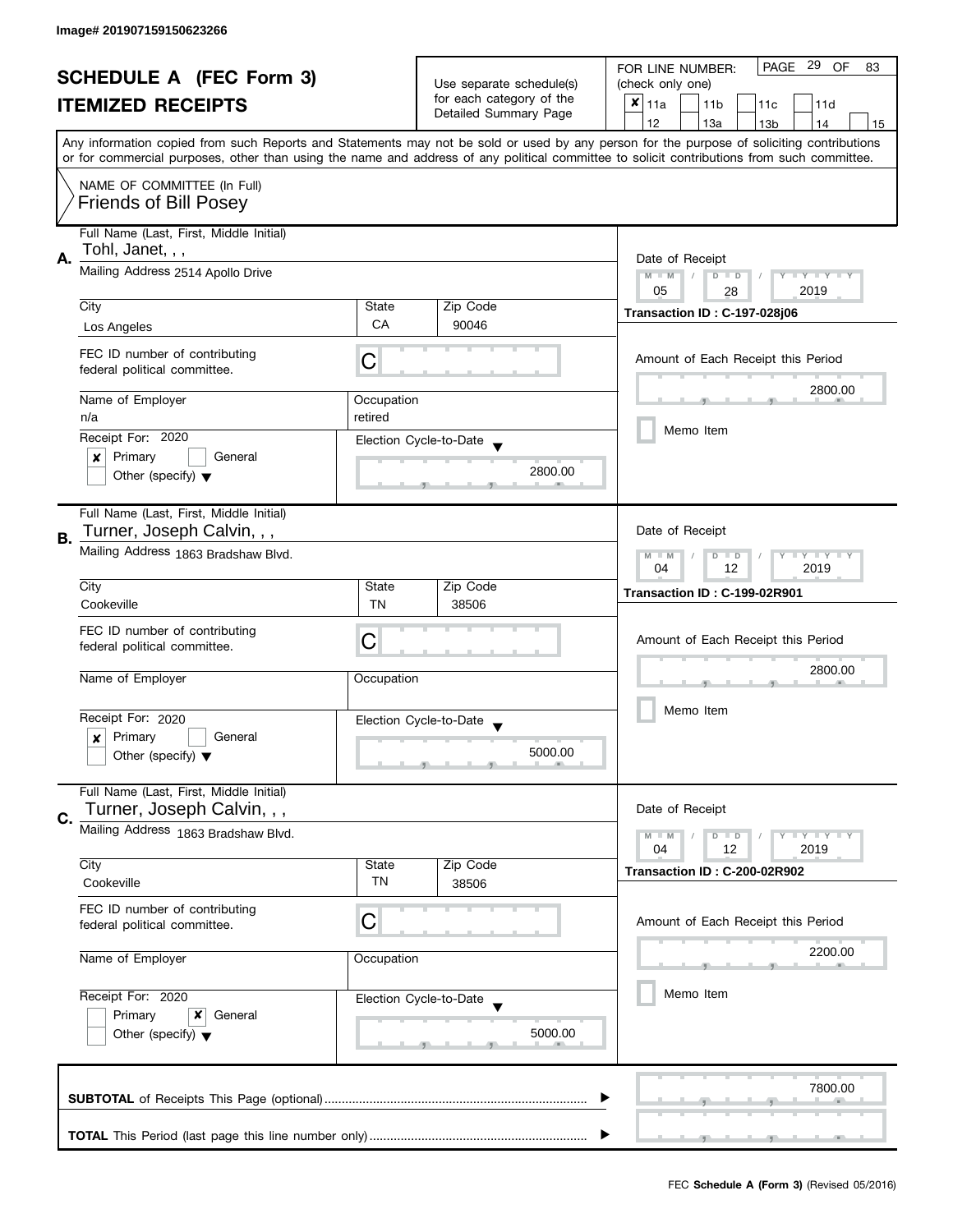|    | <b>SCHEDULE A (FEC Form 3)</b>                                        |                                                                          |                                                   | PAGE 30 OF<br>FOR LINE NUMBER:<br>83                                                                                                                                                                                                                                                    |  |  |
|----|-----------------------------------------------------------------------|--------------------------------------------------------------------------|---------------------------------------------------|-----------------------------------------------------------------------------------------------------------------------------------------------------------------------------------------------------------------------------------------------------------------------------------------|--|--|
|    |                                                                       | Use separate schedule(s)                                                 | (check only one)                                  |                                                                                                                                                                                                                                                                                         |  |  |
|    | <b>ITEMIZED RECEIPTS</b>                                              |                                                                          | for each category of the<br>Detailed Summary Page | $x _{11a}$<br>11 <sub>b</sub><br>11c<br>11d                                                                                                                                                                                                                                             |  |  |
|    |                                                                       |                                                                          |                                                   | 12<br>13a<br>13 <sub>b</sub><br>14<br>15                                                                                                                                                                                                                                                |  |  |
|    |                                                                       |                                                                          |                                                   | Any information copied from such Reports and Statements may not be sold or used by any person for the purpose of soliciting contributions<br>or for commercial purposes, other than using the name and address of any political committee to solicit contributions from such committee. |  |  |
|    |                                                                       |                                                                          |                                                   |                                                                                                                                                                                                                                                                                         |  |  |
|    | NAME OF COMMITTEE (In Full)<br><b>Friends of Bill Posey</b>           |                                                                          |                                                   |                                                                                                                                                                                                                                                                                         |  |  |
|    |                                                                       |                                                                          |                                                   |                                                                                                                                                                                                                                                                                         |  |  |
|    | Full Name (Last, First, Middle Initial)<br>Underwood, James W., , ,   |                                                                          |                                                   |                                                                                                                                                                                                                                                                                         |  |  |
| Α. | Mailing Address 4770 Seminole Trail                                   | Date of Receipt                                                          |                                                   |                                                                                                                                                                                                                                                                                         |  |  |
|    |                                                                       |                                                                          |                                                   | $M - M$<br>$D$ $D$<br>Y I Y I Y I Y<br>06<br>2019                                                                                                                                                                                                                                       |  |  |
|    | City                                                                  | State                                                                    | Zip Code                                          | 22                                                                                                                                                                                                                                                                                      |  |  |
|    | Merritt Island                                                        | FL.                                                                      | 32953                                             | Transaction ID: C-201-02ID02                                                                                                                                                                                                                                                            |  |  |
|    |                                                                       |                                                                          |                                                   |                                                                                                                                                                                                                                                                                         |  |  |
|    | FEC ID number of contributing<br>federal political committee.         | C                                                                        |                                                   | Amount of Each Receipt this Period                                                                                                                                                                                                                                                      |  |  |
|    | Name of Employer                                                      | Occupation                                                               |                                                   | 250.00                                                                                                                                                                                                                                                                                  |  |  |
|    | n/a                                                                   | retired                                                                  |                                                   |                                                                                                                                                                                                                                                                                         |  |  |
|    | Receipt For: 2020                                                     |                                                                          | Election Cycle-to-Date                            | Memo Item                                                                                                                                                                                                                                                                               |  |  |
|    | Primary<br>General<br>×                                               |                                                                          |                                                   |                                                                                                                                                                                                                                                                                         |  |  |
|    | Other (specify) $\blacktriangledown$                                  |                                                                          | 250.00                                            |                                                                                                                                                                                                                                                                                         |  |  |
|    |                                                                       |                                                                          |                                                   |                                                                                                                                                                                                                                                                                         |  |  |
|    | Full Name (Last, First, Middle Initial)                               |                                                                          |                                                   |                                                                                                                                                                                                                                                                                         |  |  |
| В. | Weldon, David J., , ,                                                 |                                                                          |                                                   | Date of Receipt                                                                                                                                                                                                                                                                         |  |  |
|    | Mailing Address 365 Newport Drive                                     | $\mathbf{y}$ $\mathbf{y}$<br>$M - M$<br>$D$ $D$<br>Ÿ<br>22<br>2019<br>06 |                                                   |                                                                                                                                                                                                                                                                                         |  |  |
|    | City                                                                  | State                                                                    | Zip Code                                          | Transaction ID: C-210-01Th09                                                                                                                                                                                                                                                            |  |  |
|    | Indialantic                                                           | <b>FL</b>                                                                | 32903                                             |                                                                                                                                                                                                                                                                                         |  |  |
|    | FEC ID number of contributing                                         |                                                                          |                                                   |                                                                                                                                                                                                                                                                                         |  |  |
|    | federal political committee.                                          | С                                                                        |                                                   | Amount of Each Receipt this Period                                                                                                                                                                                                                                                      |  |  |
|    |                                                                       |                                                                          |                                                   | 1000.00                                                                                                                                                                                                                                                                                 |  |  |
|    | Name of Employer                                                      | Occupation                                                               |                                                   |                                                                                                                                                                                                                                                                                         |  |  |
|    | <b>Health First</b>                                                   | physician                                                                |                                                   | Memo Item                                                                                                                                                                                                                                                                               |  |  |
|    | Receipt For: 2020                                                     |                                                                          | Election Cycle-to-Date                            |                                                                                                                                                                                                                                                                                         |  |  |
|    | Primary<br>General<br>x<br>Other (specify) $\blacktriangledown$       |                                                                          | 1000.00                                           |                                                                                                                                                                                                                                                                                         |  |  |
|    |                                                                       |                                                                          |                                                   |                                                                                                                                                                                                                                                                                         |  |  |
|    | Full Name (Last, First, Middle Initial)                               |                                                                          |                                                   |                                                                                                                                                                                                                                                                                         |  |  |
|    | Wilfong, David, , ,                                                   |                                                                          |                                                   | Date of Receipt                                                                                                                                                                                                                                                                         |  |  |
| C. | Mailing Address 2194 Spring Creek Circle, N.E.                        |                                                                          |                                                   | $Y \perp Y \perp Y$<br>$M - M$<br>$D$ $D$                                                                                                                                                                                                                                               |  |  |
|    |                                                                       |                                                                          |                                                   | 05<br>20<br>2019                                                                                                                                                                                                                                                                        |  |  |
|    | City                                                                  | State                                                                    | Zip Code                                          | Transaction ID: C-212-01k604                                                                                                                                                                                                                                                            |  |  |
|    | Palm Bay                                                              | FL                                                                       | 32905                                             |                                                                                                                                                                                                                                                                                         |  |  |
|    | FEC ID number of contributing                                         |                                                                          |                                                   |                                                                                                                                                                                                                                                                                         |  |  |
|    | federal political committee.                                          | С                                                                        |                                                   | Amount of Each Receipt this Period                                                                                                                                                                                                                                                      |  |  |
|    | Name of Employer<br>Occupation<br>retired<br>n/a<br>Receipt For: 2020 |                                                                          |                                                   | 500.00                                                                                                                                                                                                                                                                                  |  |  |
|    |                                                                       |                                                                          |                                                   |                                                                                                                                                                                                                                                                                         |  |  |
|    |                                                                       |                                                                          |                                                   | Memo Item                                                                                                                                                                                                                                                                               |  |  |
|    | Primary<br>General<br>x                                               |                                                                          | Election Cycle-to-Date                            |                                                                                                                                                                                                                                                                                         |  |  |
|    | Other (specify) $\blacktriangledown$                                  |                                                                          | 500.00                                            |                                                                                                                                                                                                                                                                                         |  |  |
|    |                                                                       |                                                                          |                                                   |                                                                                                                                                                                                                                                                                         |  |  |
|    |                                                                       |                                                                          |                                                   |                                                                                                                                                                                                                                                                                         |  |  |
|    |                                                                       |                                                                          |                                                   | 1750.00                                                                                                                                                                                                                                                                                 |  |  |
|    |                                                                       |                                                                          |                                                   |                                                                                                                                                                                                                                                                                         |  |  |
|    |                                                                       |                                                                          |                                                   |                                                                                                                                                                                                                                                                                         |  |  |
|    |                                                                       |                                                                          |                                                   |                                                                                                                                                                                                                                                                                         |  |  |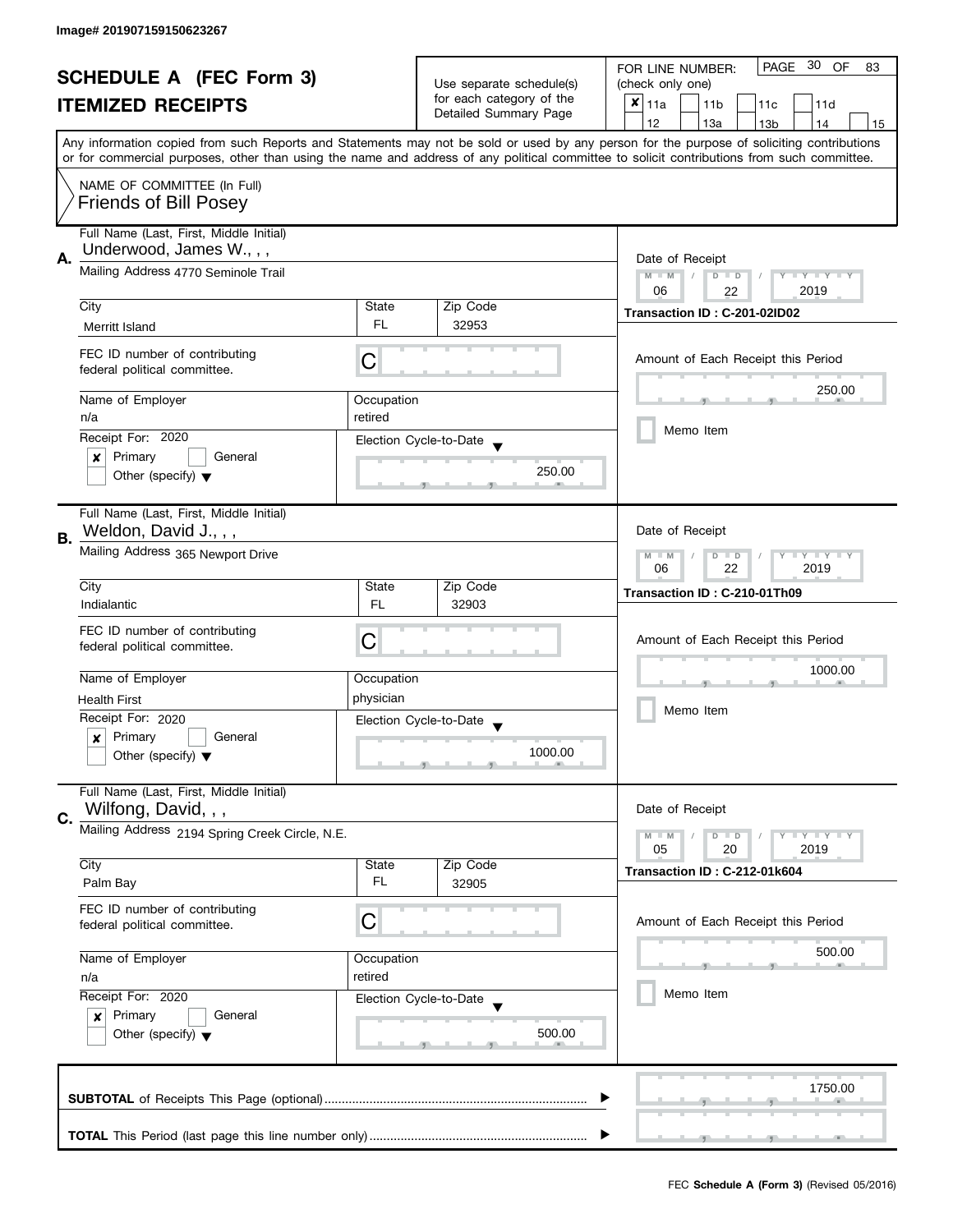| <b>SCHEDULE A (FEC Form 3)</b> |                                                                                                                                        | Use separate schedule(s)<br>for each category of the                  | PAGE 31 OF<br>FOR LINE NUMBER:<br>83<br>(check only one) |                                                                                                                                                                                                                                                                                         |
|--------------------------------|----------------------------------------------------------------------------------------------------------------------------------------|-----------------------------------------------------------------------|----------------------------------------------------------|-----------------------------------------------------------------------------------------------------------------------------------------------------------------------------------------------------------------------------------------------------------------------------------------|
|                                | <b>ITEMIZED RECEIPTS</b>                                                                                                               |                                                                       | Detailed Summary Page                                    | $x _{11a}$<br>11 <sub>b</sub><br>11c<br>11d                                                                                                                                                                                                                                             |
|                                |                                                                                                                                        |                                                                       |                                                          | 12<br>13a<br>13 <sub>b</sub><br>14<br>15                                                                                                                                                                                                                                                |
|                                |                                                                                                                                        |                                                                       |                                                          | Any information copied from such Reports and Statements may not be sold or used by any person for the purpose of soliciting contributions<br>or for commercial purposes, other than using the name and address of any political committee to solicit contributions from such committee. |
|                                | NAME OF COMMITTEE (In Full)<br><b>Friends of Bill Posey</b>                                                                            |                                                                       |                                                          |                                                                                                                                                                                                                                                                                         |
| А.                             | Full Name (Last, First, Middle Initial)<br>Wilfong, Joyce, , ,                                                                         |                                                                       |                                                          | Date of Receipt                                                                                                                                                                                                                                                                         |
|                                | Mailing Address 2194 Spring Creek Circle, N.E.                                                                                         | $M - M$<br>$\sqrt{2}$<br>$D$ $D$<br>Y I Y I Y I Y<br>05<br>2019<br>20 |                                                          |                                                                                                                                                                                                                                                                                         |
|                                | City                                                                                                                                   | State                                                                 | Zip Code                                                 | Transaction ID: C-213-02CE02                                                                                                                                                                                                                                                            |
|                                | Palm Bay                                                                                                                               | <b>FL</b>                                                             | 32905                                                    |                                                                                                                                                                                                                                                                                         |
|                                | FEC ID number of contributing<br>federal political committee.                                                                          | С                                                                     |                                                          | Amount of Each Receipt this Period                                                                                                                                                                                                                                                      |
|                                | Name of Employer                                                                                                                       | Occupation                                                            |                                                          | 500.00                                                                                                                                                                                                                                                                                  |
|                                | n/a                                                                                                                                    | retired                                                               |                                                          |                                                                                                                                                                                                                                                                                         |
|                                | Receipt For: 2020                                                                                                                      |                                                                       | Election Cycle-to-Date                                   | Memo Item                                                                                                                                                                                                                                                                               |
|                                | Primary<br>General<br>×                                                                                                                |                                                                       |                                                          |                                                                                                                                                                                                                                                                                         |
|                                | Other (specify) $\blacktriangledown$                                                                                                   |                                                                       | 500.00                                                   |                                                                                                                                                                                                                                                                                         |
| В.                             | Full Name (Last, First, Middle Initial)<br>Zudans, John V., , ,                                                                        |                                                                       |                                                          | Date of Receipt                                                                                                                                                                                                                                                                         |
|                                | Mailing Address 3845 Indian River Drive, E.                                                                                            | $Y = Y + Y$<br>$M - M$<br>D<br>$\Box$<br>2019<br>05<br>02             |                                                          |                                                                                                                                                                                                                                                                                         |
|                                | City                                                                                                                                   | State                                                                 | Zip Code                                                 | Transaction ID: C-215-00Wt0A                                                                                                                                                                                                                                                            |
|                                | Vero Beach                                                                                                                             | <b>FL</b>                                                             | 32963                                                    |                                                                                                                                                                                                                                                                                         |
|                                | FEC ID number of contributing<br>federal political committee.                                                                          | С                                                                     |                                                          | Amount of Each Receipt this Period                                                                                                                                                                                                                                                      |
|                                | Name of Employer                                                                                                                       | Occupation                                                            |                                                          | 1000.00                                                                                                                                                                                                                                                                                 |
|                                | Florida Eye Institute                                                                                                                  | physician                                                             |                                                          |                                                                                                                                                                                                                                                                                         |
|                                | Receipt For: 2020                                                                                                                      |                                                                       | Election Cycle-to-Date                                   | Memo Item                                                                                                                                                                                                                                                                               |
|                                | Primary<br>General<br>x                                                                                                                |                                                                       |                                                          |                                                                                                                                                                                                                                                                                         |
|                                | Other (specify) $\blacktriangledown$                                                                                                   |                                                                       | 1000.00                                                  |                                                                                                                                                                                                                                                                                         |
|                                | Full Name (Last, First, Middle Initial)                                                                                                |                                                                       |                                                          | Date of Receipt                                                                                                                                                                                                                                                                         |
| C.                             | <b>Mailing Address</b>                                                                                                                 |                                                                       |                                                          | YY                                                                                                                                                                                                                                                                                      |
|                                | City                                                                                                                                   | State                                                                 | Zip Code                                                 |                                                                                                                                                                                                                                                                                         |
|                                | FEC ID number of contributing<br>federal political committee.                                                                          | C                                                                     |                                                          | Amount of Each Receipt this Period                                                                                                                                                                                                                                                      |
|                                | Name of Employer<br>Occupation<br>Receipt For:<br>Election Cycle-to-Date<br>Primary<br>General<br>Other (specify) $\blacktriangledown$ |                                                                       |                                                          |                                                                                                                                                                                                                                                                                         |
|                                |                                                                                                                                        |                                                                       |                                                          | Memo Item                                                                                                                                                                                                                                                                               |
|                                |                                                                                                                                        |                                                                       |                                                          |                                                                                                                                                                                                                                                                                         |
|                                |                                                                                                                                        |                                                                       | <b>JULI</b>                                              |                                                                                                                                                                                                                                                                                         |
|                                |                                                                                                                                        |                                                                       |                                                          | 1500.00                                                                                                                                                                                                                                                                                 |
|                                |                                                                                                                                        |                                                                       |                                                          | 115095.00                                                                                                                                                                                                                                                                               |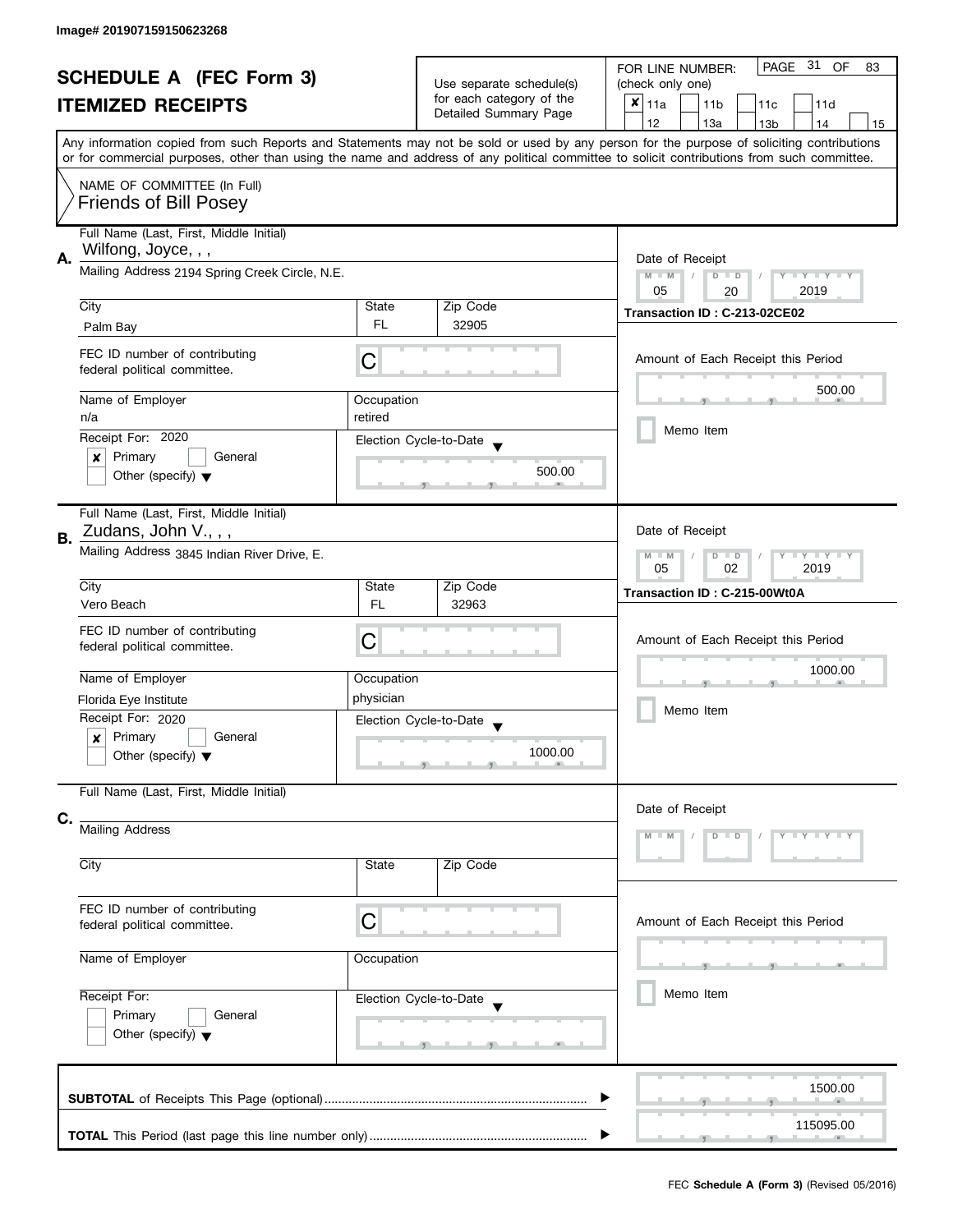| <b>SCHEDULE A (FEC Form 3)</b> |                                                                                                          |            |                                                   | PAGE 32 OF<br>FOR LINE NUMBER:<br>83                                                                                                                                                                                                                                                    |  |  |
|--------------------------------|----------------------------------------------------------------------------------------------------------|------------|---------------------------------------------------|-----------------------------------------------------------------------------------------------------------------------------------------------------------------------------------------------------------------------------------------------------------------------------------------|--|--|
|                                |                                                                                                          |            | Use separate schedule(s)                          | (check only one)                                                                                                                                                                                                                                                                        |  |  |
|                                | <b>ITEMIZED RECEIPTS</b>                                                                                 |            | for each category of the<br>Detailed Summary Page | $x _{11c}$<br>11a<br>11 <sub>b</sub><br>11d                                                                                                                                                                                                                                             |  |  |
|                                |                                                                                                          |            |                                                   | 12<br>13a<br>13 <sub>b</sub><br>14<br>15                                                                                                                                                                                                                                                |  |  |
|                                |                                                                                                          |            |                                                   | Any information copied from such Reports and Statements may not be sold or used by any person for the purpose of soliciting contributions<br>or for commercial purposes, other than using the name and address of any political committee to solicit contributions from such committee. |  |  |
|                                | NAME OF COMMITTEE (In Full)                                                                              |            |                                                   |                                                                                                                                                                                                                                                                                         |  |  |
|                                | <b>Friends of Bill Posey</b>                                                                             |            |                                                   |                                                                                                                                                                                                                                                                                         |  |  |
|                                | Full Name (Last, First, Middle Initial)<br>AAJ PAC<br>Α.<br>Mailing Address 777 6th St., N.W., #200      |            |                                                   |                                                                                                                                                                                                                                                                                         |  |  |
|                                |                                                                                                          |            |                                                   | Date of Receipt<br>$M - M$<br>$D$ $D$<br>Y TY TY TY<br>06<br>2019                                                                                                                                                                                                                       |  |  |
|                                | City                                                                                                     | State      | Zip Code                                          | 28                                                                                                                                                                                                                                                                                      |  |  |
|                                | Washington                                                                                               | DC         | 20001                                             | Transaction ID: C-2-02R102                                                                                                                                                                                                                                                              |  |  |
|                                | FEC ID number of contributing<br>federal political committee.                                            | C          | C00024521                                         | Amount of Each Receipt this Period                                                                                                                                                                                                                                                      |  |  |
|                                |                                                                                                          |            |                                                   | 1000.00                                                                                                                                                                                                                                                                                 |  |  |
|                                | Name of Employer                                                                                         | Occupation |                                                   |                                                                                                                                                                                                                                                                                         |  |  |
|                                | Receipt For: 2020                                                                                        |            |                                                   | Memo Item                                                                                                                                                                                                                                                                               |  |  |
|                                | Primary<br>General<br>x                                                                                  |            | Election Cycle-to-Date                            |                                                                                                                                                                                                                                                                                         |  |  |
|                                | Other (specify) $\blacktriangledown$                                                                     |            | 2000.00                                           |                                                                                                                                                                                                                                                                                         |  |  |
|                                |                                                                                                          |            |                                                   |                                                                                                                                                                                                                                                                                         |  |  |
|                                | Full Name (Last, First, Middle Initial)<br>American Academy of Ophthalmology PAC                         |            |                                                   | Date of Receipt                                                                                                                                                                                                                                                                         |  |  |
| В.                             | Mailing Address 655 Beach Street                                                                         |            |                                                   | Y LY LY<br>$M - M$<br>$D$ $D$                                                                                                                                                                                                                                                           |  |  |
|                                |                                                                                                          |            |                                                   | 23<br>2019<br>05                                                                                                                                                                                                                                                                        |  |  |
|                                | City                                                                                                     | State      | Zip Code                                          | Transaction ID: C-6-00Jo0H                                                                                                                                                                                                                                                              |  |  |
|                                | San Francisco                                                                                            | CA         | 94109                                             |                                                                                                                                                                                                                                                                                         |  |  |
|                                | FEC ID number of contributing                                                                            | C          | C00196246                                         | Amount of Each Receipt this Period                                                                                                                                                                                                                                                      |  |  |
|                                | federal political committee.                                                                             |            |                                                   |                                                                                                                                                                                                                                                                                         |  |  |
|                                | Name of Employer                                                                                         | Occupation |                                                   | 1000.00                                                                                                                                                                                                                                                                                 |  |  |
|                                |                                                                                                          |            |                                                   | Memo Item                                                                                                                                                                                                                                                                               |  |  |
|                                | Receipt For: 2020                                                                                        |            | Election Cycle-to-Date                            |                                                                                                                                                                                                                                                                                         |  |  |
|                                | Primary<br>General<br>x                                                                                  |            | 1000.00                                           |                                                                                                                                                                                                                                                                                         |  |  |
|                                | Other (specify) $\blacktriangledown$                                                                     |            |                                                   |                                                                                                                                                                                                                                                                                         |  |  |
|                                | Full Name (Last, First, Middle Initial)                                                                  |            |                                                   |                                                                                                                                                                                                                                                                                         |  |  |
| C.                             | American Assn. of Orthopeadic Surgeons PAC                                                               |            |                                                   | Date of Receipt                                                                                                                                                                                                                                                                         |  |  |
|                                | Mailing Address 317 Massachussetts Avenue, N.E.                                                          |            |                                                   | $Y + Y$<br>$M - M$<br>$D$ $D$<br>05<br>29<br>2019                                                                                                                                                                                                                                       |  |  |
|                                | City                                                                                                     | State      | Zip Code                                          | Transaction ID: C-7-00Qe05                                                                                                                                                                                                                                                              |  |  |
|                                | Washington                                                                                               | DC         | 20002                                             |                                                                                                                                                                                                                                                                                         |  |  |
|                                | FEC ID number of contributing                                                                            |            |                                                   |                                                                                                                                                                                                                                                                                         |  |  |
|                                | federal political committee.                                                                             | C          | C00343137                                         | Amount of Each Receipt this Period                                                                                                                                                                                                                                                      |  |  |
|                                | Name of Employer<br>Occupation<br>Receipt For: 2020<br>Election Cycle-to-Date<br>Primary<br>General<br>x |            |                                                   | 1500.00                                                                                                                                                                                                                                                                                 |  |  |
|                                |                                                                                                          |            |                                                   |                                                                                                                                                                                                                                                                                         |  |  |
|                                |                                                                                                          |            |                                                   | Memo Item                                                                                                                                                                                                                                                                               |  |  |
|                                |                                                                                                          |            |                                                   |                                                                                                                                                                                                                                                                                         |  |  |
|                                | Other (specify) $\blacktriangledown$                                                                     |            | 1500.00                                           |                                                                                                                                                                                                                                                                                         |  |  |
|                                |                                                                                                          |            |                                                   |                                                                                                                                                                                                                                                                                         |  |  |
|                                |                                                                                                          |            |                                                   | 3500.00                                                                                                                                                                                                                                                                                 |  |  |
|                                |                                                                                                          |            |                                                   |                                                                                                                                                                                                                                                                                         |  |  |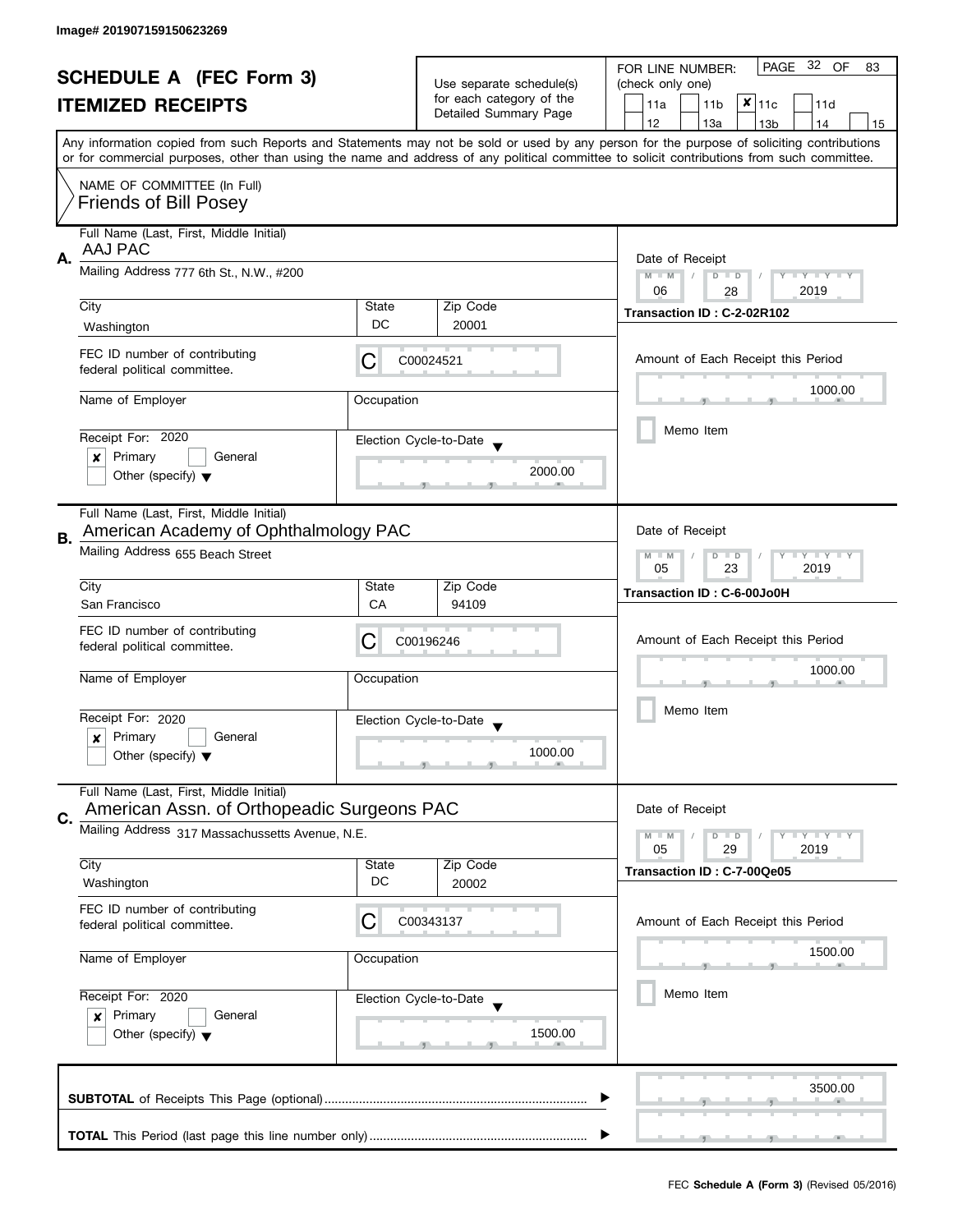| <b>SCHEDULE A (FEC Form 3)</b><br><b>ITEMIZED RECEIPTS</b> |                                                                                       |                                                                   | PAGE 33 OF<br>FOR LINE NUMBER:<br>83        |                                                                                                                                                                                                                                                                                         |  |
|------------------------------------------------------------|---------------------------------------------------------------------------------------|-------------------------------------------------------------------|---------------------------------------------|-----------------------------------------------------------------------------------------------------------------------------------------------------------------------------------------------------------------------------------------------------------------------------------------|--|
|                                                            |                                                                                       | Use separate schedule(s)                                          | (check only one)                            |                                                                                                                                                                                                                                                                                         |  |
|                                                            |                                                                                       | for each category of the                                          | $x _{11c}$<br>11a<br>11 <sub>b</sub><br>11d |                                                                                                                                                                                                                                                                                         |  |
|                                                            |                                                                                       |                                                                   | Detailed Summary Page                       | 12<br>13a<br>13 <sub>b</sub><br>14<br>15                                                                                                                                                                                                                                                |  |
|                                                            |                                                                                       |                                                                   |                                             | Any information copied from such Reports and Statements may not be sold or used by any person for the purpose of soliciting contributions<br>or for commercial purposes, other than using the name and address of any political committee to solicit contributions from such committee. |  |
|                                                            | NAME OF COMMITTEE (In Full)<br><b>Friends of Bill Posey</b>                           |                                                                   |                                             |                                                                                                                                                                                                                                                                                         |  |
|                                                            | Full Name (Last, First, Middle Initial)<br>American Financial Services Assoc. PAC     |                                                                   |                                             |                                                                                                                                                                                                                                                                                         |  |
| Α.                                                         | Mailing Address 919 18th Street, N.W., #300                                           | Date of Receipt<br>$M - M$<br>Y TY TY TY<br>$D$ $D$<br>2019<br>06 |                                             |                                                                                                                                                                                                                                                                                         |  |
|                                                            | City                                                                                  | State                                                             | Zip Code                                    | 28                                                                                                                                                                                                                                                                                      |  |
|                                                            | Washington                                                                            | DC                                                                | 20006                                       | Transaction ID: C-8-01GT0L                                                                                                                                                                                                                                                              |  |
|                                                            | FEC ID number of contributing<br>federal political committee.                         | С                                                                 | C00038604                                   | Amount of Each Receipt this Period                                                                                                                                                                                                                                                      |  |
|                                                            | Name of Employer                                                                      | Occupation                                                        |                                             | 1000.00                                                                                                                                                                                                                                                                                 |  |
|                                                            |                                                                                       |                                                                   |                                             | Memo Item                                                                                                                                                                                                                                                                               |  |
|                                                            | Receipt For: 2020                                                                     |                                                                   | Election Cycle-to-Date                      |                                                                                                                                                                                                                                                                                         |  |
|                                                            | Primary<br>General<br>×<br>Other (specify) $\blacktriangledown$                       |                                                                   | 1000.00                                     |                                                                                                                                                                                                                                                                                         |  |
|                                                            |                                                                                       |                                                                   |                                             |                                                                                                                                                                                                                                                                                         |  |
| В.                                                         | Full Name (Last, First, Middle Initial)<br>American Society of Anesthesiologists PAC  |                                                                   |                                             | Date of Receipt                                                                                                                                                                                                                                                                         |  |
|                                                            | Mailing Address 1061 American Lane                                                    |                                                                   |                                             | $Y = Y + Y$<br>$M - M$<br>$D$ $D$<br>T<br>06<br>2019<br>05                                                                                                                                                                                                                              |  |
|                                                            | City                                                                                  | State                                                             | Zip Code                                    | Transaction ID: C-9-00AQ0L                                                                                                                                                                                                                                                              |  |
|                                                            | Schaumburg                                                                            | IL                                                                | 60173                                       |                                                                                                                                                                                                                                                                                         |  |
|                                                            | FEC ID number of contributing<br>federal political committee.                         | C                                                                 | C00255752                                   | Amount of Each Receipt this Period                                                                                                                                                                                                                                                      |  |
|                                                            | Name of Employer                                                                      | Occupation                                                        |                                             | 5000.00                                                                                                                                                                                                                                                                                 |  |
|                                                            | Receipt For: 2020                                                                     |                                                                   | Election Cycle-to-Date                      | Memo Item                                                                                                                                                                                                                                                                               |  |
|                                                            | Primary<br>General<br>x                                                               |                                                                   | $\blacktriangledown$                        |                                                                                                                                                                                                                                                                                         |  |
|                                                            | Other (specify) $\blacktriangledown$                                                  |                                                                   | 5000.00                                     |                                                                                                                                                                                                                                                                                         |  |
|                                                            | Full Name (Last, First, Middle Initial)<br>Blue Origin, LLC PAC                       |                                                                   |                                             |                                                                                                                                                                                                                                                                                         |  |
| C.                                                         |                                                                                       |                                                                   |                                             | Date of Receipt                                                                                                                                                                                                                                                                         |  |
|                                                            | Mailing Address 21218 76th Avenue, S.                                                 |                                                                   |                                             | $Y = Y = Y$<br>$M - M$<br>$D$ $D$<br>05<br>29<br>2019                                                                                                                                                                                                                                   |  |
|                                                            | City                                                                                  | State                                                             | Zip Code                                    | Transaction ID: C-26-01tA05                                                                                                                                                                                                                                                             |  |
|                                                            | Kent                                                                                  | <b>WA</b>                                                         | 98032                                       |                                                                                                                                                                                                                                                                                         |  |
|                                                            | FEC ID number of contributing<br>federal political committee.                         | С                                                                 | C00557793                                   | Amount of Each Receipt this Period                                                                                                                                                                                                                                                      |  |
|                                                            | Name of Employer                                                                      | Occupation                                                        |                                             | 1000.00                                                                                                                                                                                                                                                                                 |  |
|                                                            | Receipt For: 2020<br>Election Cycle-to-Date<br>Primary<br>General<br>$\boldsymbol{x}$ |                                                                   |                                             | Memo Item                                                                                                                                                                                                                                                                               |  |
|                                                            |                                                                                       |                                                                   |                                             |                                                                                                                                                                                                                                                                                         |  |
|                                                            | Other (specify) $\blacktriangledown$                                                  |                                                                   | 1000.00                                     |                                                                                                                                                                                                                                                                                         |  |
|                                                            |                                                                                       |                                                                   |                                             |                                                                                                                                                                                                                                                                                         |  |
|                                                            |                                                                                       |                                                                   |                                             | 7000.00                                                                                                                                                                                                                                                                                 |  |
|                                                            |                                                                                       |                                                                   |                                             |                                                                                                                                                                                                                                                                                         |  |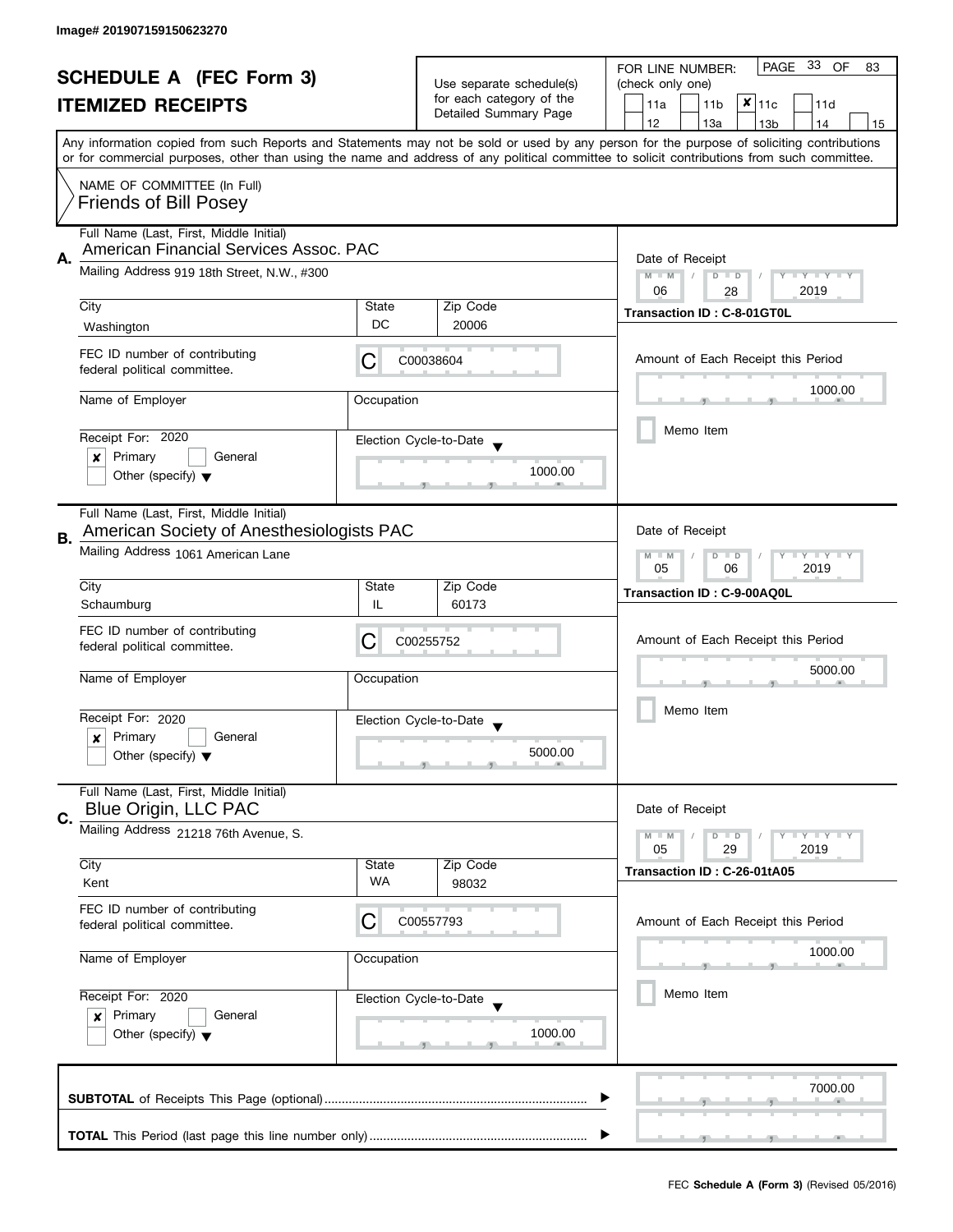| <b>SCHEDULE A (FEC Form 3)</b> |                                                                                      |                                     | Use separate schedule(s)                          | PAGE 34 OF<br>FOR LINE NUMBER:<br>83                                                                                                       |  |  |  |  |
|--------------------------------|--------------------------------------------------------------------------------------|-------------------------------------|---------------------------------------------------|--------------------------------------------------------------------------------------------------------------------------------------------|--|--|--|--|
|                                |                                                                                      |                                     |                                                   | (check only one)                                                                                                                           |  |  |  |  |
|                                | <b>ITEMIZED RECEIPTS</b>                                                             |                                     | for each category of the<br>Detailed Summary Page | $x _{11c}$<br>11a<br>11 <sub>b</sub><br>11d                                                                                                |  |  |  |  |
|                                |                                                                                      |                                     |                                                   | 12<br>13a<br>13 <sub>b</sub><br>14<br>15                                                                                                   |  |  |  |  |
|                                |                                                                                      |                                     |                                                   | Any information copied from such Reports and Statements may not be sold or used by any person for the purpose of soliciting contributions  |  |  |  |  |
|                                |                                                                                      |                                     |                                                   | or for commercial purposes, other than using the name and address of any political committee to solicit contributions from such committee. |  |  |  |  |
|                                | NAME OF COMMITTEE (In Full)                                                          |                                     |                                                   |                                                                                                                                            |  |  |  |  |
|                                | <b>Friends of Bill Posey</b>                                                         |                                     |                                                   |                                                                                                                                            |  |  |  |  |
|                                |                                                                                      |                                     |                                                   |                                                                                                                                            |  |  |  |  |
|                                | Full Name (Last, First, Middle Initial)                                              |                                     |                                                   |                                                                                                                                            |  |  |  |  |
| Α.                             | The Boeing Company PAC                                                               | Date of Receipt                     |                                                   |                                                                                                                                            |  |  |  |  |
|                                | Mailing Address 929 Long Bridge Drive                                                | $M - M$<br>Y I Y I Y I Y<br>$D$ $D$ |                                                   |                                                                                                                                            |  |  |  |  |
|                                |                                                                                      | 04<br>2019<br>26                    |                                                   |                                                                                                                                            |  |  |  |  |
|                                | City<br>State                                                                        |                                     | Zip Code                                          | Transaction ID: C-27-00Uv0E                                                                                                                |  |  |  |  |
|                                | Arlington                                                                            | <b>VA</b>                           | 22202                                             |                                                                                                                                            |  |  |  |  |
|                                |                                                                                      |                                     |                                                   |                                                                                                                                            |  |  |  |  |
|                                | FEC ID number of contributing                                                        | С                                   | C00142711                                         | Amount of Each Receipt this Period                                                                                                         |  |  |  |  |
|                                | federal political committee.                                                         |                                     |                                                   |                                                                                                                                            |  |  |  |  |
|                                | Name of Employer                                                                     | Occupation                          |                                                   | 1000.00                                                                                                                                    |  |  |  |  |
|                                |                                                                                      |                                     |                                                   |                                                                                                                                            |  |  |  |  |
|                                | Receipt For: 2020                                                                    |                                     | Election Cycle-to-Date                            | Memo Item                                                                                                                                  |  |  |  |  |
|                                | Primary<br>General<br>x                                                              |                                     |                                                   |                                                                                                                                            |  |  |  |  |
|                                | Other (specify) $\blacktriangledown$                                                 |                                     | 1000.00                                           |                                                                                                                                            |  |  |  |  |
|                                |                                                                                      |                                     |                                                   |                                                                                                                                            |  |  |  |  |
|                                | Full Name (Last, First, Middle Initial)                                              |                                     |                                                   |                                                                                                                                            |  |  |  |  |
|                                | CME Group, Inc. PAC                                                                  |                                     |                                                   | Date of Receipt                                                                                                                            |  |  |  |  |
| В.                             | Mailing Address 20 S. Wacker Drive                                                   |                                     |                                                   | $\mathbf{y}$ $\mathbf{y}$<br>$M - M$<br>Ÿ<br>D<br>$\Box$                                                                                   |  |  |  |  |
|                                |                                                                                      | 12<br>2019<br>06                    |                                                   |                                                                                                                                            |  |  |  |  |
|                                | City                                                                                 | State                               | Zip Code                                          | Transaction ID: C-35-01VO06                                                                                                                |  |  |  |  |
|                                | Chicago                                                                              | IL                                  | 60606                                             |                                                                                                                                            |  |  |  |  |
|                                | FEC ID number of contributing                                                        |                                     |                                                   |                                                                                                                                            |  |  |  |  |
|                                | С<br>C00076299<br>federal political committee.                                       |                                     |                                                   | Amount of Each Receipt this Period                                                                                                         |  |  |  |  |
|                                |                                                                                      |                                     |                                                   | 1000.00                                                                                                                                    |  |  |  |  |
|                                | Name of Employer                                                                     | Occupation                          |                                                   |                                                                                                                                            |  |  |  |  |
|                                | Receipt For: 2020<br>Primary<br>General<br>x<br>Other (specify) $\blacktriangledown$ |                                     |                                                   | Memo Item                                                                                                                                  |  |  |  |  |
|                                |                                                                                      |                                     | Election Cycle-to-Date                            |                                                                                                                                            |  |  |  |  |
|                                |                                                                                      |                                     |                                                   |                                                                                                                                            |  |  |  |  |
|                                |                                                                                      |                                     | 1000.00                                           |                                                                                                                                            |  |  |  |  |
|                                |                                                                                      |                                     |                                                   |                                                                                                                                            |  |  |  |  |
|                                | Full Name (Last, First, Middle Initial)<br>Employees of Northrop Grumman Corp. PAC   | Date of Receipt                     |                                                   |                                                                                                                                            |  |  |  |  |
| C.                             |                                                                                      |                                     |                                                   |                                                                                                                                            |  |  |  |  |
|                                | Mailing Address 2980 Fairview Park Drive                                             |                                     |                                                   | $Y \perp Y \perp Y$<br>$M - M$<br>$D$ $D$<br>05<br>29<br>2019                                                                              |  |  |  |  |
|                                | City                                                                                 | State                               | Zip Code                                          |                                                                                                                                            |  |  |  |  |
|                                | <b>Falls Church</b>                                                                  | VA                                  | 22042                                             | Transaction ID: C-68-00Ts0R                                                                                                                |  |  |  |  |
|                                |                                                                                      |                                     |                                                   |                                                                                                                                            |  |  |  |  |
|                                | FEC ID number of contributing<br>С<br>federal political committee.                   |                                     | C00088591                                         | Amount of Each Receipt this Period                                                                                                         |  |  |  |  |
|                                |                                                                                      |                                     |                                                   |                                                                                                                                            |  |  |  |  |
|                                | Name of Employer                                                                     | Occupation                          |                                                   | 5000.00                                                                                                                                    |  |  |  |  |
|                                |                                                                                      |                                     |                                                   |                                                                                                                                            |  |  |  |  |
|                                | Receipt For: 2020                                                                    |                                     | Election Cycle-to-Date                            | Memo Item                                                                                                                                  |  |  |  |  |
|                                | Primary<br>General<br>x                                                              |                                     |                                                   |                                                                                                                                            |  |  |  |  |
|                                | Other (specify) $\blacktriangledown$                                                 |                                     | 10000.00                                          |                                                                                                                                            |  |  |  |  |
|                                |                                                                                      |                                     |                                                   |                                                                                                                                            |  |  |  |  |
|                                |                                                                                      |                                     |                                                   |                                                                                                                                            |  |  |  |  |
| 7000.00                        |                                                                                      |                                     |                                                   |                                                                                                                                            |  |  |  |  |
|                                |                                                                                      |                                     |                                                   |                                                                                                                                            |  |  |  |  |
|                                |                                                                                      |                                     |                                                   |                                                                                                                                            |  |  |  |  |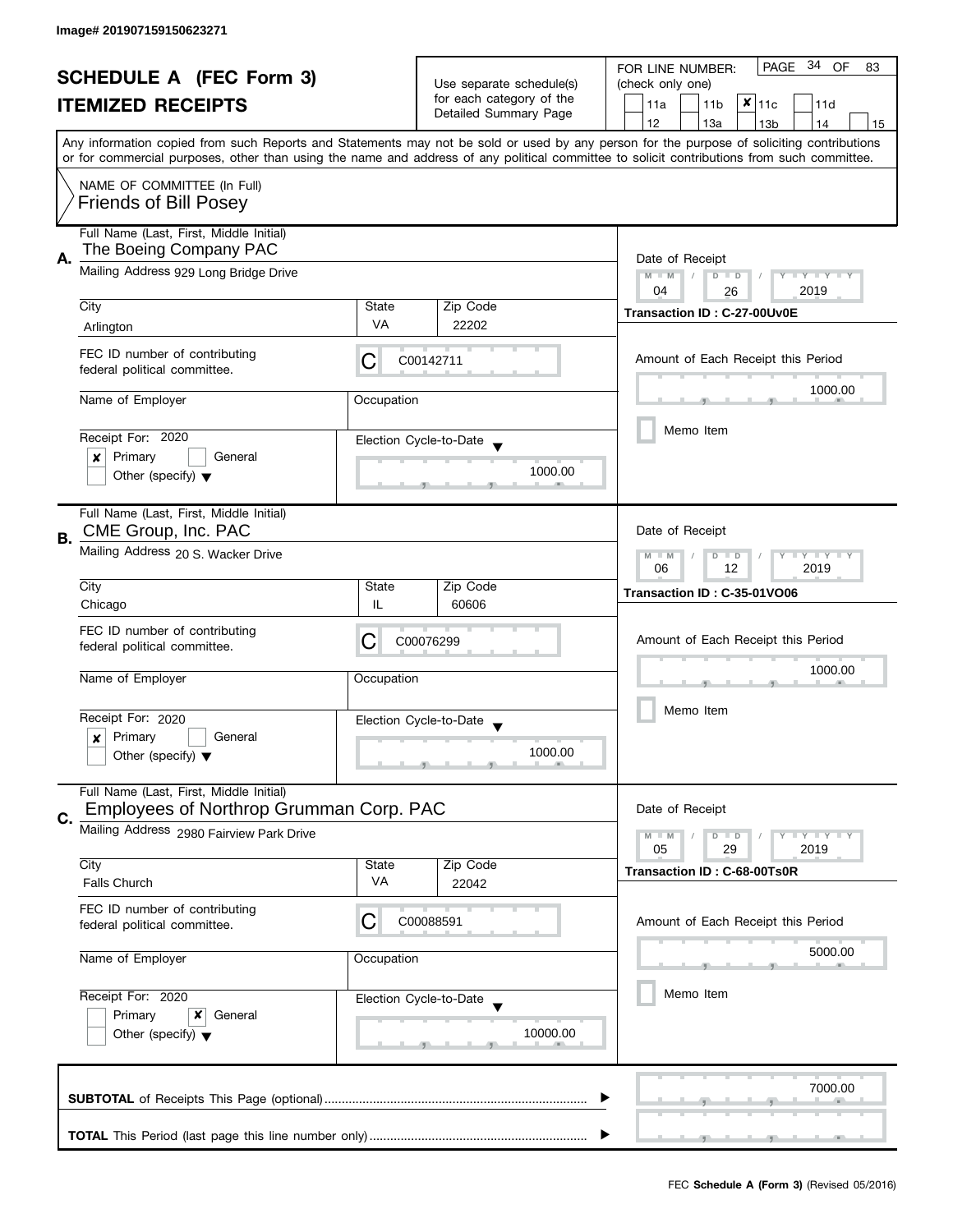| <b>SCHEDULE A (FEC Form 3)</b> |                                                                      |                                                                                                                                           |                                                      | PAGE 35 OF<br>FOR LINE NUMBER:<br>83                                                                                                       |  |  |  |
|--------------------------------|----------------------------------------------------------------------|-------------------------------------------------------------------------------------------------------------------------------------------|------------------------------------------------------|--------------------------------------------------------------------------------------------------------------------------------------------|--|--|--|
|                                |                                                                      |                                                                                                                                           | Use separate schedule(s)<br>for each category of the | (check only one)                                                                                                                           |  |  |  |
| <b>ITEMIZED RECEIPTS</b>       |                                                                      | $x _{11c}$<br>11a<br>11 <sub>b</sub><br>11d                                                                                               |                                                      |                                                                                                                                            |  |  |  |
|                                |                                                                      |                                                                                                                                           | Detailed Summary Page                                | 12<br>13a<br>13 <sub>b</sub><br>14<br>15                                                                                                   |  |  |  |
|                                |                                                                      | Any information copied from such Reports and Statements may not be sold or used by any person for the purpose of soliciting contributions |                                                      |                                                                                                                                            |  |  |  |
|                                |                                                                      |                                                                                                                                           |                                                      | or for commercial purposes, other than using the name and address of any political committee to solicit contributions from such committee. |  |  |  |
|                                | NAME OF COMMITTEE (In Full)<br><b>Friends of Bill Posey</b>          |                                                                                                                                           |                                                      |                                                                                                                                            |  |  |  |
|                                | Full Name (Last, First, Middle Initial)                              |                                                                                                                                           |                                                      |                                                                                                                                            |  |  |  |
| А.                             | Ernst & Young PAC                                                    | Date of Receipt                                                                                                                           |                                                      |                                                                                                                                            |  |  |  |
|                                | Mailing Address 1101 New York Avenue, N.W.                           | Y TY TY TY<br>$M - M$<br>$D$ $D$                                                                                                          |                                                      |                                                                                                                                            |  |  |  |
|                                | City                                                                 | State                                                                                                                                     | Zip Code                                             | 2019<br>06<br>05                                                                                                                           |  |  |  |
|                                | Washington                                                           | DC                                                                                                                                        | 20005                                                | Transaction ID: C-69-00iN0L                                                                                                                |  |  |  |
|                                |                                                                      |                                                                                                                                           |                                                      |                                                                                                                                            |  |  |  |
|                                | FEC ID number of contributing<br>federal political committee.        | С                                                                                                                                         | C00227744                                            | Amount of Each Receipt this Period                                                                                                         |  |  |  |
|                                | Name of Employer                                                     | Occupation                                                                                                                                |                                                      | 2500.00                                                                                                                                    |  |  |  |
|                                | Receipt For: 2020                                                    |                                                                                                                                           |                                                      | Memo Item                                                                                                                                  |  |  |  |
|                                | Election Cycle-to-Date<br>Primary<br>General<br>×                    |                                                                                                                                           |                                                      |                                                                                                                                            |  |  |  |
|                                | Other (specify) $\blacktriangledown$                                 |                                                                                                                                           | 2500.00                                              |                                                                                                                                            |  |  |  |
|                                | Full Name (Last, First, Middle Initial)                              |                                                                                                                                           |                                                      |                                                                                                                                            |  |  |  |
| В.                             | Experian North America, Inc. PAC                                     |                                                                                                                                           |                                                      | Date of Receipt                                                                                                                            |  |  |  |
|                                | Mailing Address 475 Anton Blvd.                                      |                                                                                                                                           |                                                      | $T - Y = T - Y$<br>$M - M$<br>$D$ $D$<br>05<br>2019<br>06                                                                                  |  |  |  |
|                                | City                                                                 | State                                                                                                                                     | Zip Code                                             | Transaction ID: C-72-00Xe07                                                                                                                |  |  |  |
|                                | Costa Mesa                                                           | CA                                                                                                                                        | 92626                                                |                                                                                                                                            |  |  |  |
|                                | FEC ID number of contributing                                        |                                                                                                                                           |                                                      |                                                                                                                                            |  |  |  |
|                                | federal political committee.                                         | C                                                                                                                                         | C00379768                                            | Amount of Each Receipt this Period                                                                                                         |  |  |  |
|                                |                                                                      |                                                                                                                                           |                                                      | 2000.00                                                                                                                                    |  |  |  |
|                                | Name of Employer                                                     | Occupation                                                                                                                                |                                                      |                                                                                                                                            |  |  |  |
|                                |                                                                      |                                                                                                                                           |                                                      | Memo Item                                                                                                                                  |  |  |  |
|                                | Receipt For: 2020                                                    |                                                                                                                                           | Election Cycle-to-Date<br>$\blacktriangledown$       |                                                                                                                                            |  |  |  |
|                                | Primary<br>General<br>x                                              |                                                                                                                                           | 2000.00                                              |                                                                                                                                            |  |  |  |
|                                | Other (specify) $\blacktriangledown$                                 |                                                                                                                                           |                                                      |                                                                                                                                            |  |  |  |
|                                | Full Name (Last, First, Middle Initial)<br><b>House Freedom Fund</b> |                                                                                                                                           |                                                      | Date of Receipt                                                                                                                            |  |  |  |
| C.                             | Mailing Address P. O. Box 1948                                       |                                                                                                                                           |                                                      |                                                                                                                                            |  |  |  |
|                                |                                                                      |                                                                                                                                           |                                                      | <b>LY LY LY</b><br>$M - M$<br>$D$ $D$<br>04<br>26<br>2019                                                                                  |  |  |  |
|                                | City                                                                 | State                                                                                                                                     | Zip Code                                             | Transaction ID: C-98-02C00H                                                                                                                |  |  |  |
|                                | Alexandria                                                           | VA                                                                                                                                        | 22313                                                |                                                                                                                                            |  |  |  |
|                                | FEC ID number of contributing<br>federal political committee.        | С                                                                                                                                         | C00552851                                            | Amount of Each Receipt this Period                                                                                                         |  |  |  |
|                                |                                                                      |                                                                                                                                           |                                                      |                                                                                                                                            |  |  |  |
|                                | Name of Employer<br>Occupation<br>Receipt For: 2020                  |                                                                                                                                           |                                                      | 251.00                                                                                                                                     |  |  |  |
|                                |                                                                      |                                                                                                                                           | Election Cycle-to-Date                               | $\pmb{\times}$<br>Memo Item                                                                                                                |  |  |  |
|                                | Primary<br>General<br>$\mathsf{x}$                                   |                                                                                                                                           |                                                      |                                                                                                                                            |  |  |  |
|                                | Other (specify) $\blacktriangledown$                                 |                                                                                                                                           | 4295.00                                              | earmarks received                                                                                                                          |  |  |  |
| 4500.00                        |                                                                      |                                                                                                                                           |                                                      |                                                                                                                                            |  |  |  |
|                                |                                                                      |                                                                                                                                           |                                                      |                                                                                                                                            |  |  |  |
|                                |                                                                      |                                                                                                                                           |                                                      |                                                                                                                                            |  |  |  |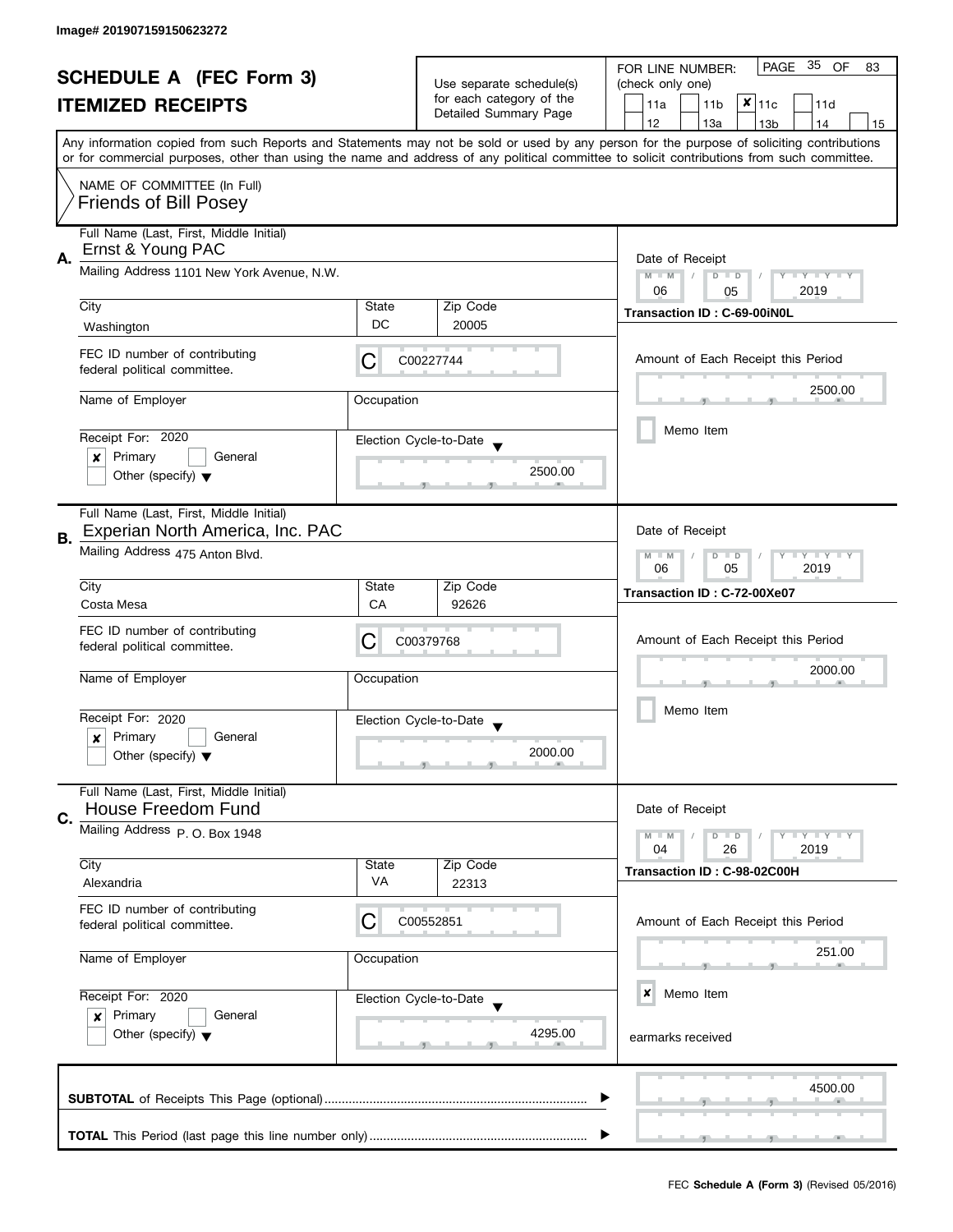| <b>SCHEDULE A (FEC Form 3)</b><br><b>ITEMIZED RECEIPTS</b>                                                                                                                                                                                                                              |                                                               | Use separate schedule(s)<br>for each category of the | PAGE<br>- 36<br>OF<br>FOR LINE NUMBER:<br>83      |                                                                       |  |  |  |  |  |
|-----------------------------------------------------------------------------------------------------------------------------------------------------------------------------------------------------------------------------------------------------------------------------------------|---------------------------------------------------------------|------------------------------------------------------|---------------------------------------------------|-----------------------------------------------------------------------|--|--|--|--|--|
|                                                                                                                                                                                                                                                                                         |                                                               |                                                      | (check only one)                                  |                                                                       |  |  |  |  |  |
|                                                                                                                                                                                                                                                                                         |                                                               |                                                      | $x _{11c}$<br>11a<br>11 <sub>b</sub><br>11d       |                                                                       |  |  |  |  |  |
|                                                                                                                                                                                                                                                                                         |                                                               |                                                      | Detailed Summary Page                             | 12<br>13a<br>13 <sub>b</sub><br>14<br>15                              |  |  |  |  |  |
|                                                                                                                                                                                                                                                                                         |                                                               |                                                      |                                                   |                                                                       |  |  |  |  |  |
| Any information copied from such Reports and Statements may not be sold or used by any person for the purpose of soliciting contributions<br>or for commercial purposes, other than using the name and address of any political committee to solicit contributions from such committee. |                                                               |                                                      |                                                   |                                                                       |  |  |  |  |  |
|                                                                                                                                                                                                                                                                                         |                                                               |                                                      |                                                   |                                                                       |  |  |  |  |  |
|                                                                                                                                                                                                                                                                                         | NAME OF COMMITTEE (In Full)                                   |                                                      |                                                   |                                                                       |  |  |  |  |  |
|                                                                                                                                                                                                                                                                                         | <b>Friends of Bill Posey</b>                                  |                                                      |                                                   |                                                                       |  |  |  |  |  |
|                                                                                                                                                                                                                                                                                         |                                                               |                                                      |                                                   |                                                                       |  |  |  |  |  |
|                                                                                                                                                                                                                                                                                         | Full Name (Last, First, Middle Initial)<br>House Freedom Fund |                                                      |                                                   |                                                                       |  |  |  |  |  |
| Α.                                                                                                                                                                                                                                                                                      |                                                               | Date of Receipt                                      |                                                   |                                                                       |  |  |  |  |  |
|                                                                                                                                                                                                                                                                                         | Mailing Address P. O. Box 1948                                |                                                      |                                                   | $M - M$<br>$D$ $D$<br>Y FY FY FY<br>$\sqrt{2}$                        |  |  |  |  |  |
|                                                                                                                                                                                                                                                                                         |                                                               |                                                      | 06<br>2019<br>07                                  |                                                                       |  |  |  |  |  |
|                                                                                                                                                                                                                                                                                         | City                                                          | State                                                | Zip Code                                          | Transaction ID: C-99-02C00I                                           |  |  |  |  |  |
|                                                                                                                                                                                                                                                                                         | Alexandria                                                    | <b>VA</b>                                            | 22313                                             |                                                                       |  |  |  |  |  |
|                                                                                                                                                                                                                                                                                         |                                                               |                                                      |                                                   |                                                                       |  |  |  |  |  |
|                                                                                                                                                                                                                                                                                         | FEC ID number of contributing<br>federal political committee. | C                                                    | C00552851                                         | Amount of Each Receipt this Period                                    |  |  |  |  |  |
|                                                                                                                                                                                                                                                                                         |                                                               |                                                      |                                                   |                                                                       |  |  |  |  |  |
|                                                                                                                                                                                                                                                                                         | Name of Employer                                              | Occupation                                           |                                                   | 10.00                                                                 |  |  |  |  |  |
|                                                                                                                                                                                                                                                                                         |                                                               |                                                      |                                                   |                                                                       |  |  |  |  |  |
|                                                                                                                                                                                                                                                                                         | Receipt For: 2020                                             |                                                      |                                                   | ×<br>Memo Item                                                        |  |  |  |  |  |
|                                                                                                                                                                                                                                                                                         |                                                               |                                                      | Election Cycle-to-Date                            |                                                                       |  |  |  |  |  |
|                                                                                                                                                                                                                                                                                         | Primary<br>General<br>×                                       |                                                      | 4295.00                                           |                                                                       |  |  |  |  |  |
|                                                                                                                                                                                                                                                                                         | Other (specify) $\blacktriangledown$                          |                                                      |                                                   | earmarks received                                                     |  |  |  |  |  |
|                                                                                                                                                                                                                                                                                         |                                                               |                                                      |                                                   |                                                                       |  |  |  |  |  |
|                                                                                                                                                                                                                                                                                         | Full Name (Last, First, Middle Initial)                       |                                                      |                                                   |                                                                       |  |  |  |  |  |
| В.                                                                                                                                                                                                                                                                                      | House Freedom Fund                                            |                                                      |                                                   | Date of Receipt                                                       |  |  |  |  |  |
|                                                                                                                                                                                                                                                                                         | Mailing Address P. O. Box 1948                                |                                                      |                                                   | <b>LYLYLY</b><br>$M - M$<br>D<br>$\Box$                               |  |  |  |  |  |
|                                                                                                                                                                                                                                                                                         |                                                               |                                                      |                                                   | 2019<br>06<br>10                                                      |  |  |  |  |  |
|                                                                                                                                                                                                                                                                                         | City                                                          | State                                                | Zip Code                                          | Transaction ID: C-100-02C00J                                          |  |  |  |  |  |
|                                                                                                                                                                                                                                                                                         | Alexandria                                                    | VA                                                   | 22313                                             |                                                                       |  |  |  |  |  |
|                                                                                                                                                                                                                                                                                         |                                                               |                                                      |                                                   |                                                                       |  |  |  |  |  |
|                                                                                                                                                                                                                                                                                         | FEC ID number of contributing                                 | С                                                    | C00552851                                         | Amount of Each Receipt this Period                                    |  |  |  |  |  |
|                                                                                                                                                                                                                                                                                         | federal political committee.                                  |                                                      |                                                   |                                                                       |  |  |  |  |  |
|                                                                                                                                                                                                                                                                                         | Name of Employer<br>Occupation<br>Receipt For: 2020           |                                                      |                                                   | 25.00                                                                 |  |  |  |  |  |
|                                                                                                                                                                                                                                                                                         |                                                               |                                                      |                                                   |                                                                       |  |  |  |  |  |
|                                                                                                                                                                                                                                                                                         |                                                               |                                                      |                                                   | Memo Item<br>×                                                        |  |  |  |  |  |
|                                                                                                                                                                                                                                                                                         |                                                               |                                                      | Election Cycle-to-Date<br>$\overline{\mathbf{v}}$ |                                                                       |  |  |  |  |  |
|                                                                                                                                                                                                                                                                                         | Primary<br>General<br>x                                       |                                                      |                                                   |                                                                       |  |  |  |  |  |
|                                                                                                                                                                                                                                                                                         | Other (specify) $\blacktriangledown$                          |                                                      | 4295.00                                           | earmarks recieved                                                     |  |  |  |  |  |
|                                                                                                                                                                                                                                                                                         |                                                               |                                                      |                                                   |                                                                       |  |  |  |  |  |
|                                                                                                                                                                                                                                                                                         | Full Name (Last, First, Middle Initial)                       |                                                      |                                                   |                                                                       |  |  |  |  |  |
| C.                                                                                                                                                                                                                                                                                      | <b>House Freedom Fund</b>                                     |                                                      |                                                   | Date of Receipt                                                       |  |  |  |  |  |
|                                                                                                                                                                                                                                                                                         | Mailing Address P. O. Box 1948                                |                                                      |                                                   | $\bot$ $\gamma$ $\bot$ $\gamma$ $\bot$ $\gamma$<br>$M - M$<br>$D$ $D$ |  |  |  |  |  |
|                                                                                                                                                                                                                                                                                         |                                                               |                                                      |                                                   | 06<br>27<br>2019                                                      |  |  |  |  |  |
|                                                                                                                                                                                                                                                                                         | City                                                          | State                                                | Zip Code                                          | Transaction ID: C-101-02C00K                                          |  |  |  |  |  |
|                                                                                                                                                                                                                                                                                         | Alexandria                                                    | VA                                                   | 22313                                             |                                                                       |  |  |  |  |  |
|                                                                                                                                                                                                                                                                                         | FEC ID number of contributing                                 |                                                      |                                                   |                                                                       |  |  |  |  |  |
|                                                                                                                                                                                                                                                                                         | federal political committee.                                  | С                                                    | C00552851                                         | Amount of Each Receipt this Period                                    |  |  |  |  |  |
|                                                                                                                                                                                                                                                                                         |                                                               |                                                      |                                                   |                                                                       |  |  |  |  |  |
|                                                                                                                                                                                                                                                                                         | Name of Employer<br>Occupation                                |                                                      |                                                   | 1000.00                                                               |  |  |  |  |  |
|                                                                                                                                                                                                                                                                                         |                                                               |                                                      |                                                   |                                                                       |  |  |  |  |  |
|                                                                                                                                                                                                                                                                                         |                                                               |                                                      |                                                   | ×<br>Memo Item                                                        |  |  |  |  |  |
|                                                                                                                                                                                                                                                                                         | Receipt For: 2020<br>Election Cycle-to-Date                   |                                                      |                                                   |                                                                       |  |  |  |  |  |
|                                                                                                                                                                                                                                                                                         | Primary<br>General<br>$\boldsymbol{x}$                        |                                                      |                                                   |                                                                       |  |  |  |  |  |
|                                                                                                                                                                                                                                                                                         | Other (specify) $\blacktriangledown$                          |                                                      | 4295.00                                           | earmarks received                                                     |  |  |  |  |  |
|                                                                                                                                                                                                                                                                                         |                                                               |                                                      |                                                   |                                                                       |  |  |  |  |  |
|                                                                                                                                                                                                                                                                                         |                                                               |                                                      |                                                   |                                                                       |  |  |  |  |  |
|                                                                                                                                                                                                                                                                                         | 0.00                                                          |                                                      |                                                   |                                                                       |  |  |  |  |  |
|                                                                                                                                                                                                                                                                                         |                                                               |                                                      |                                                   |                                                                       |  |  |  |  |  |
|                                                                                                                                                                                                                                                                                         |                                                               |                                                      |                                                   |                                                                       |  |  |  |  |  |
|                                                                                                                                                                                                                                                                                         |                                                               |                                                      |                                                   |                                                                       |  |  |  |  |  |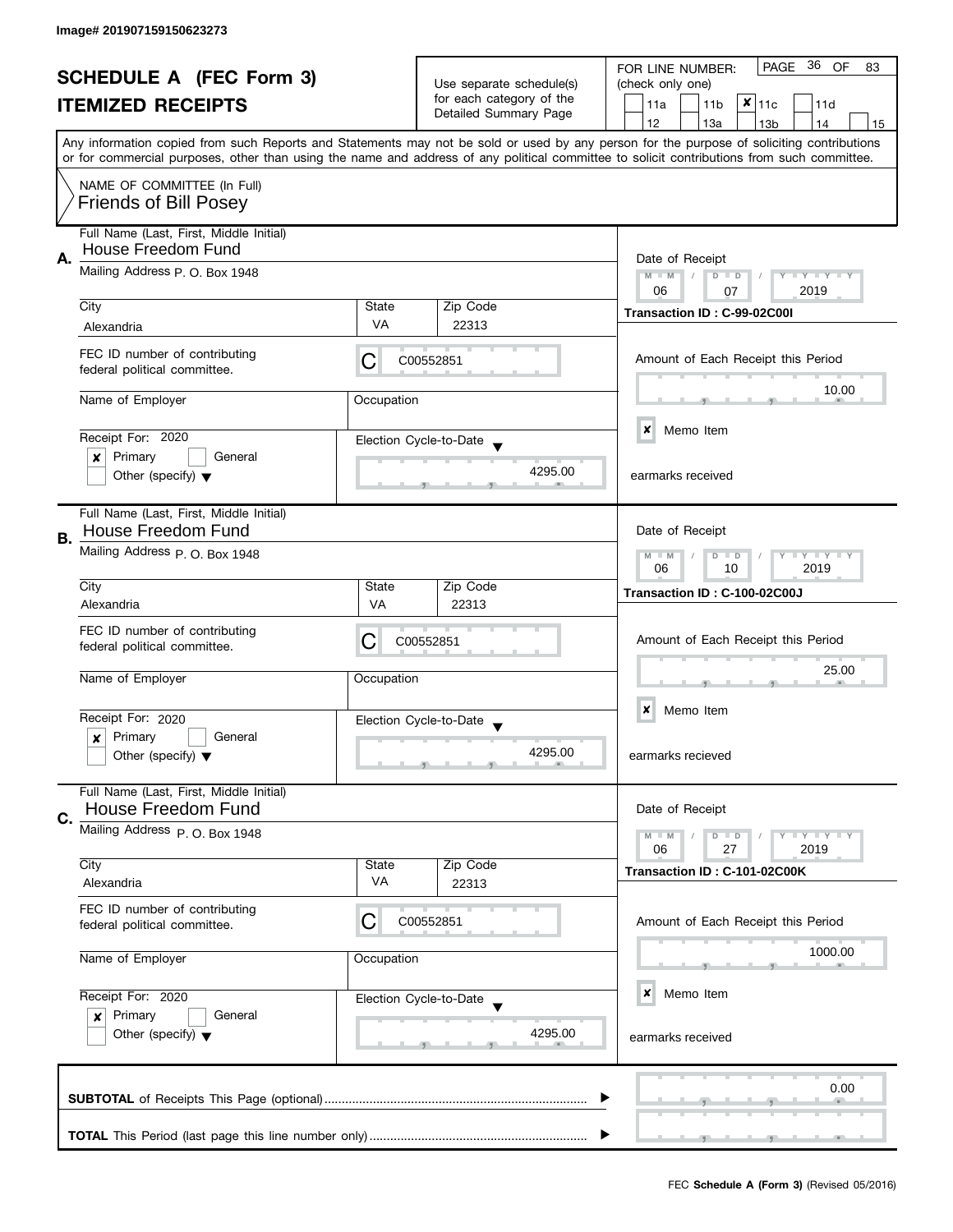|                                                            |                                                                                      |                          | PAGE 37<br>OF<br>FOR LINE NUMBER:<br>83 |                                                                                                                                                                                                                                                                                         |  |
|------------------------------------------------------------|--------------------------------------------------------------------------------------|--------------------------|-----------------------------------------|-----------------------------------------------------------------------------------------------------------------------------------------------------------------------------------------------------------------------------------------------------------------------------------------|--|
| <b>SCHEDULE A (FEC Form 3)</b><br><b>ITEMIZED RECEIPTS</b> |                                                                                      | Use separate schedule(s) | (check only one)                        |                                                                                                                                                                                                                                                                                         |  |
|                                                            |                                                                                      |                          | for each category of the                | $x _{11c}$<br>11a<br>11 <sub>b</sub><br>11d                                                                                                                                                                                                                                             |  |
|                                                            |                                                                                      |                          | Detailed Summary Page                   | 12<br>13a<br>13 <sub>b</sub><br>14<br>15                                                                                                                                                                                                                                                |  |
|                                                            |                                                                                      |                          |                                         | Any information copied from such Reports and Statements may not be sold or used by any person for the purpose of soliciting contributions<br>or for commercial purposes, other than using the name and address of any political committee to solicit contributions from such committee. |  |
|                                                            | NAME OF COMMITTEE (In Full)<br><b>Friends of Bill Posey</b>                          |                          |                                         |                                                                                                                                                                                                                                                                                         |  |
|                                                            | Full Name (Last, First, Middle Initial)<br><b>Independent Community Bankers PAC</b>  |                          |                                         |                                                                                                                                                                                                                                                                                         |  |
| Α.                                                         | Mailing Address 1615 L Street, N.W., #900                                            |                          |                                         | Date of Receipt<br>$M - M$<br>Y I Y I Y I Y<br>$D$ $D$<br>06<br>2019<br>28                                                                                                                                                                                                              |  |
|                                                            | City                                                                                 | State                    | Zip Code                                | Transaction ID: C-104-00qJ0G                                                                                                                                                                                                                                                            |  |
|                                                            | Washington                                                                           | DC                       | 20036                                   |                                                                                                                                                                                                                                                                                         |  |
|                                                            | FEC ID number of contributing<br>federal political committee.                        | С                        | C00032698                               | Amount of Each Receipt this Period                                                                                                                                                                                                                                                      |  |
|                                                            | Name of Employer                                                                     | Occupation               |                                         | 1000.00                                                                                                                                                                                                                                                                                 |  |
|                                                            | Receipt For: 2020<br>Primary<br>General<br>x                                         |                          | Election Cycle-to-Date                  | Memo Item                                                                                                                                                                                                                                                                               |  |
|                                                            | Other (specify) $\blacktriangledown$                                                 |                          | 1000.00                                 |                                                                                                                                                                                                                                                                                         |  |
| В.                                                         | Full Name (Last, First, Middle Initial)<br>Ind. Ins. Agents & Brokers of America PAC |                          |                                         | Date of Receipt                                                                                                                                                                                                                                                                         |  |
|                                                            | Mailing Address 20 F Street, N.W., #610                                              |                          |                                         |                                                                                                                                                                                                                                                                                         |  |
|                                                            | City<br>Washington                                                                   | State<br>DC              | Zip Code<br>20001                       | Transaction ID: C-105-004z0L                                                                                                                                                                                                                                                            |  |
|                                                            | FEC ID number of contributing<br>federal political committee.                        | С                        | C00022343                               | Amount of Each Receipt this Period                                                                                                                                                                                                                                                      |  |
|                                                            | Name of Employer                                                                     | Occupation               |                                         | 1000.00                                                                                                                                                                                                                                                                                 |  |
|                                                            | Receipt For: 2020                                                                    |                          | Election Cycle-to-Date                  | Memo Item                                                                                                                                                                                                                                                                               |  |
|                                                            | Primary<br>General<br>x                                                              |                          |                                         |                                                                                                                                                                                                                                                                                         |  |
|                                                            | Other (specify) $\blacktriangledown$                                                 |                          | 1000.00                                 |                                                                                                                                                                                                                                                                                         |  |
|                                                            | Full Name (Last, First, Middle Initial)<br>Intl. Premium Cigar & Pipe Retailers PAC  |                          |                                         | Date of Receipt                                                                                                                                                                                                                                                                         |  |
| C.                                                         | Mailing Address P. O. Box 335                                                        |                          |                                         | $Y \perp Y \perp Y$<br>$M - M$<br>$D$ $D$<br>2019<br>06<br>12                                                                                                                                                                                                                           |  |
|                                                            | City                                                                                 | State                    | Zip Code                                | Transaction ID: C-106-01EO0E                                                                                                                                                                                                                                                            |  |
|                                                            | Crownsville                                                                          | MD                       | 21032                                   |                                                                                                                                                                                                                                                                                         |  |
|                                                            | FEC ID number of contributing<br>federal political committee.                        | С                        | C00450239                               | Amount of Each Receipt this Period                                                                                                                                                                                                                                                      |  |
|                                                            | Name of Employer                                                                     | Occupation               |                                         | 1000.00                                                                                                                                                                                                                                                                                 |  |
| Receipt For: 2020                                          |                                                                                      |                          | Election Cycle-to-Date                  | Memo Item                                                                                                                                                                                                                                                                               |  |
|                                                            | Primary<br>General<br>$\boldsymbol{x}$                                               |                          |                                         |                                                                                                                                                                                                                                                                                         |  |
|                                                            | Other (specify) $\blacktriangledown$                                                 |                          | 1255.00                                 |                                                                                                                                                                                                                                                                                         |  |
|                                                            |                                                                                      |                          |                                         | 3000.00                                                                                                                                                                                                                                                                                 |  |
|                                                            |                                                                                      |                          |                                         |                                                                                                                                                                                                                                                                                         |  |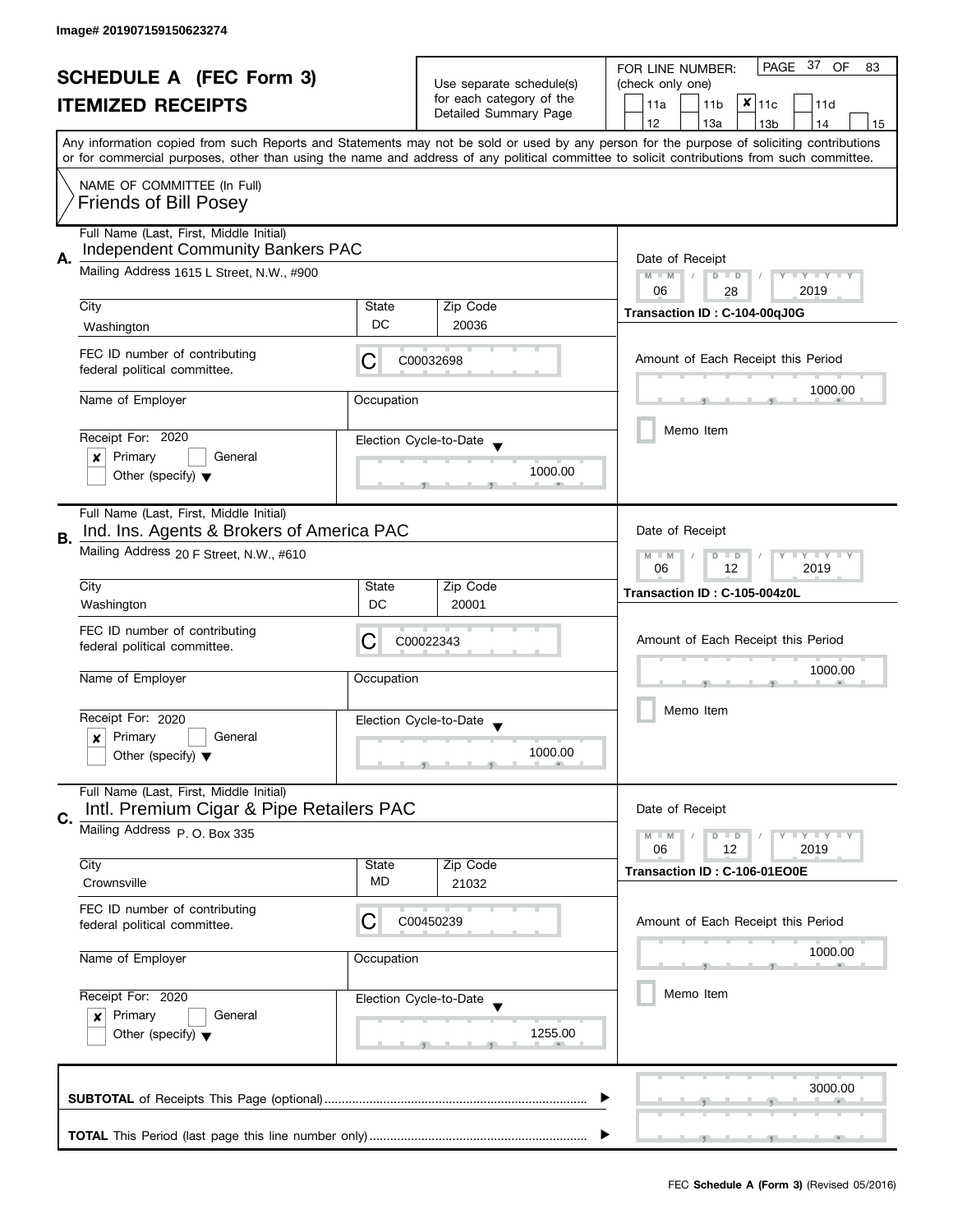|                                                            |                                                               |                               | PAGE 38 OF<br>FOR LINE NUMBER:<br>83 |                                                                                                                                            |  |  |  |
|------------------------------------------------------------|---------------------------------------------------------------|-------------------------------|--------------------------------------|--------------------------------------------------------------------------------------------------------------------------------------------|--|--|--|
| <b>SCHEDULE A (FEC Form 3)</b><br><b>ITEMIZED RECEIPTS</b> |                                                               |                               | Use separate schedule(s)             | (check only one)                                                                                                                           |  |  |  |
|                                                            |                                                               |                               | for each category of the             | $x _{11c}$<br>11a<br>11 <sub>b</sub><br>11d                                                                                                |  |  |  |
|                                                            |                                                               |                               | Detailed Summary Page                | 12<br>13a<br>13 <sub>b</sub><br>14<br>15                                                                                                   |  |  |  |
|                                                            |                                                               |                               |                                      | Any information copied from such Reports and Statements may not be sold or used by any person for the purpose of soliciting contributions  |  |  |  |
|                                                            |                                                               |                               |                                      | or for commercial purposes, other than using the name and address of any political committee to solicit contributions from such committee. |  |  |  |
|                                                            | NAME OF COMMITTEE (In Full)                                   |                               |                                      |                                                                                                                                            |  |  |  |
|                                                            | <b>Friends of Bill Posey</b>                                  |                               |                                      |                                                                                                                                            |  |  |  |
|                                                            |                                                               |                               |                                      |                                                                                                                                            |  |  |  |
|                                                            | Full Name (Last, First, Middle Initial)                       |                               |                                      |                                                                                                                                            |  |  |  |
| А.                                                         | Intl. Premium Cigar & Pipe Retailers PAC                      | Date of Receipt               |                                      |                                                                                                                                            |  |  |  |
|                                                            | Mailing Address P. O. Box 335                                 |                               |                                      | $M - M$<br>Y TY TY TY<br>$D$ $D$                                                                                                           |  |  |  |
|                                                            |                                                               |                               |                                      | 06<br>2019<br>11                                                                                                                           |  |  |  |
|                                                            | City                                                          | State                         | Zip Code                             | Transaction ID: C-107-01EO0F                                                                                                               |  |  |  |
|                                                            | Crownsville                                                   | MD.                           | 21032                                |                                                                                                                                            |  |  |  |
|                                                            | FEC ID number of contributing                                 |                               |                                      |                                                                                                                                            |  |  |  |
|                                                            | federal political committee.                                  | C                             | C00450239                            | Amount of Each Receipt this Period                                                                                                         |  |  |  |
|                                                            |                                                               |                               |                                      | 255.00                                                                                                                                     |  |  |  |
|                                                            | Name of Employer                                              | Occupation                    |                                      |                                                                                                                                            |  |  |  |
|                                                            |                                                               |                               |                                      | Memo Item                                                                                                                                  |  |  |  |
|                                                            | Receipt For: 2020                                             |                               | Election Cycle-to-Date               | * In-Kind-> cigars                                                                                                                         |  |  |  |
|                                                            | Primary<br>General<br>x                                       |                               |                                      |                                                                                                                                            |  |  |  |
|                                                            | Other (specify) $\blacktriangledown$                          |                               | 1255.00                              |                                                                                                                                            |  |  |  |
|                                                            |                                                               |                               |                                      |                                                                                                                                            |  |  |  |
|                                                            | Full Name (Last, First, Middle Initial)                       |                               |                                      |                                                                                                                                            |  |  |  |
| В.                                                         | <b>Investment Company Institute PAC</b>                       |                               |                                      | Date of Receipt                                                                                                                            |  |  |  |
|                                                            | Mailing Address 1401 H Street, N.W., #1200                    | Y LY LY<br>$M - M$<br>$D$ $D$ |                                      |                                                                                                                                            |  |  |  |
|                                                            |                                                               | 28<br>2019<br>06              |                                      |                                                                                                                                            |  |  |  |
|                                                            | City                                                          | State                         | Zip Code                             | Transaction ID: C-108-00VV0I                                                                                                               |  |  |  |
|                                                            | Washington                                                    | DC                            | 20005                                |                                                                                                                                            |  |  |  |
|                                                            | FEC ID number of contributing                                 |                               |                                      |                                                                                                                                            |  |  |  |
|                                                            | federal political committee.                                  | C                             | C00105981                            | Amount of Each Receipt this Period                                                                                                         |  |  |  |
|                                                            |                                                               |                               |                                      | 1000.00                                                                                                                                    |  |  |  |
|                                                            | Name of Employer                                              | Occupation                    |                                      |                                                                                                                                            |  |  |  |
|                                                            |                                                               |                               |                                      | Memo Item                                                                                                                                  |  |  |  |
|                                                            | Receipt For: 2020                                             |                               | Election Cycle-to-Date               |                                                                                                                                            |  |  |  |
|                                                            | Primary<br>General<br>x                                       |                               | 1000.00                              |                                                                                                                                            |  |  |  |
|                                                            | Other (specify) $\blacktriangledown$                          |                               |                                      |                                                                                                                                            |  |  |  |
|                                                            | Full Name (Last, First, Middle Initial)                       |                               |                                      |                                                                                                                                            |  |  |  |
|                                                            | JM Family Enterprises, Inc. PAC                               |                               |                                      | Date of Receipt                                                                                                                            |  |  |  |
| C.                                                         | Mailing Address 100 Jim Moran Blvd.                           |                               |                                      |                                                                                                                                            |  |  |  |
|                                                            |                                                               |                               |                                      | $Y \perp Y \perp Y$<br>$M - M$<br>$D$ $D$<br>05<br>23<br>2019                                                                              |  |  |  |
|                                                            | City                                                          | State                         | Zip Code                             |                                                                                                                                            |  |  |  |
|                                                            | Deerfield Beach                                               | FL.                           | 33442                                | Transaction ID: C-110-00JU0E                                                                                                               |  |  |  |
|                                                            |                                                               |                               |                                      |                                                                                                                                            |  |  |  |
|                                                            | FEC ID number of contributing<br>federal political committee. | C                             | C00240911                            | Amount of Each Receipt this Period                                                                                                         |  |  |  |
|                                                            |                                                               |                               |                                      |                                                                                                                                            |  |  |  |
|                                                            | Name of Employer                                              | Occupation                    |                                      | 1000.00                                                                                                                                    |  |  |  |
|                                                            |                                                               |                               |                                      |                                                                                                                                            |  |  |  |
| Receipt For: 2020                                          |                                                               |                               | Election Cycle-to-Date               | Memo Item                                                                                                                                  |  |  |  |
|                                                            | Primary<br>General<br>x                                       |                               |                                      |                                                                                                                                            |  |  |  |
|                                                            | Other (specify) $\blacktriangledown$                          |                               | 2500.00                              |                                                                                                                                            |  |  |  |
|                                                            |                                                               |                               |                                      |                                                                                                                                            |  |  |  |
|                                                            |                                                               |                               |                                      |                                                                                                                                            |  |  |  |
|                                                            |                                                               |                               |                                      | 2255.00                                                                                                                                    |  |  |  |
|                                                            |                                                               |                               |                                      |                                                                                                                                            |  |  |  |
|                                                            |                                                               |                               |                                      |                                                                                                                                            |  |  |  |
|                                                            |                                                               |                               |                                      |                                                                                                                                            |  |  |  |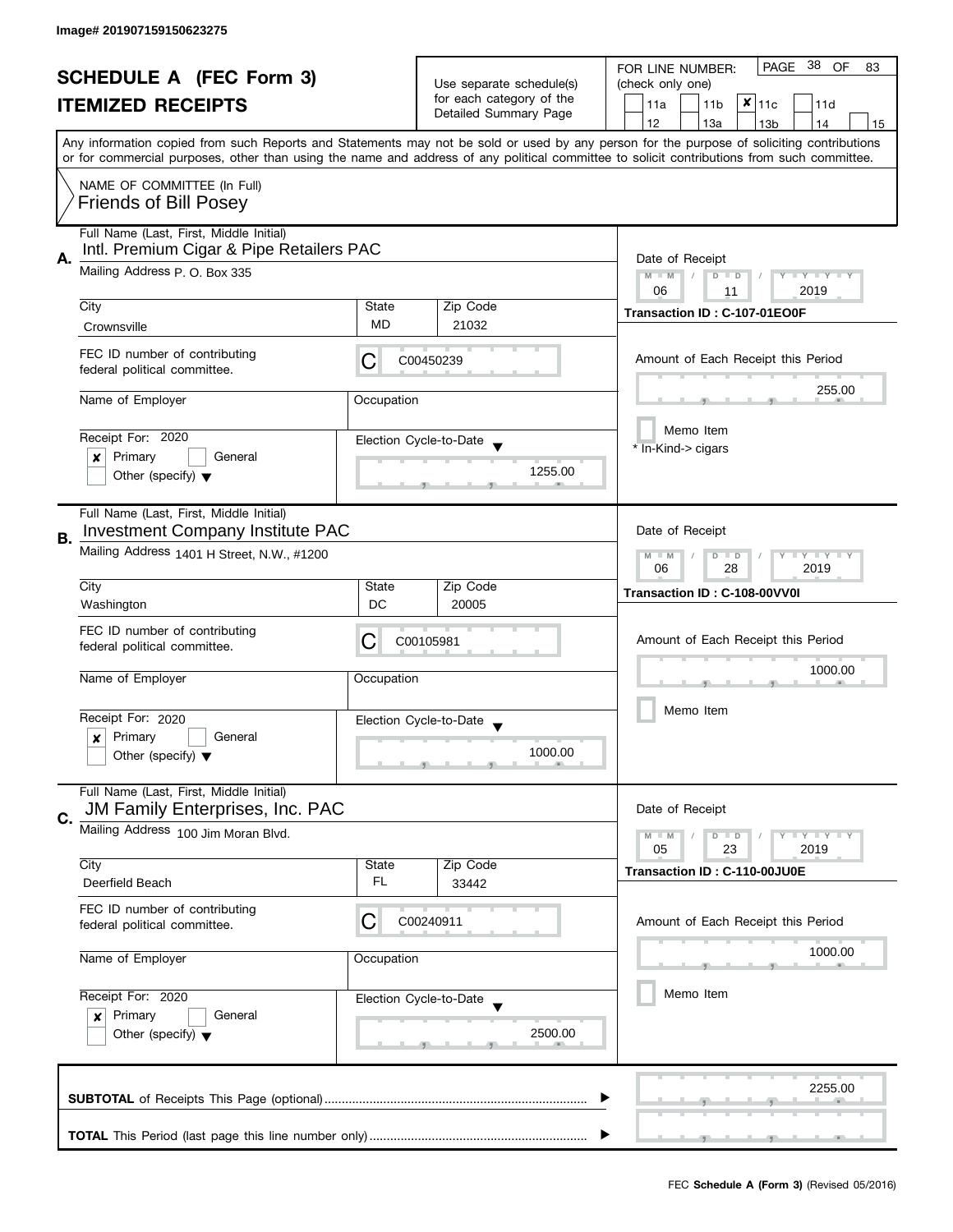| <b>SCHEDULE A (FEC Form 3)</b><br><b>ITEMIZED RECEIPTS</b> |                                                                                 | Use separate schedule(s)                                  | PAGE 39<br>OF<br>FOR LINE NUMBER:<br>83<br>(check only one) |                                                                                                                                                                                       |  |
|------------------------------------------------------------|---------------------------------------------------------------------------------|-----------------------------------------------------------|-------------------------------------------------------------|---------------------------------------------------------------------------------------------------------------------------------------------------------------------------------------|--|
|                                                            |                                                                                 |                                                           | for each category of the<br>Detailed Summary Page           | $x _{11c}$<br>11a<br>11 <sub>b</sub><br>11d                                                                                                                                           |  |
|                                                            |                                                                                 |                                                           |                                                             | 12<br>13a<br>13 <sub>b</sub><br>14<br>15<br>Any information copied from such Reports and Statements may not be sold or used by any person for the purpose of soliciting contributions |  |
|                                                            | NAME OF COMMITTEE (In Full)<br><b>Friends of Bill Posey</b>                     |                                                           |                                                             | or for commercial purposes, other than using the name and address of any political committee to solicit contributions from such committee.                                            |  |
|                                                            | Full Name (Last, First, Middle Initial)<br>K&L Gates, LLP PAC                   |                                                           |                                                             |                                                                                                                                                                                       |  |
| А.                                                         | Mailing Address 1601 K Street, N.W.                                             |                                                           |                                                             | Date of Receipt<br>Y TY TY TY<br>$M - M$<br>$D$ $D$<br>05<br>2019<br>23                                                                                                               |  |
|                                                            | City<br>Washington                                                              | State<br>DC                                               | Zip Code<br>20006                                           | Transaction ID: C-115-01cJ08                                                                                                                                                          |  |
|                                                            | FEC ID number of contributing<br>federal political committee.                   | С                                                         | C00213173                                                   | Amount of Each Receipt this Period                                                                                                                                                    |  |
|                                                            | Name of Employer                                                                | Occupation                                                |                                                             | 1000.00                                                                                                                                                                               |  |
|                                                            | Receipt For: 2020<br>Primary<br>General<br>×                                    |                                                           | Election Cycle-to-Date                                      | Memo Item                                                                                                                                                                             |  |
|                                                            | Other (specify) $\blacktriangledown$                                            |                                                           | 1000.00                                                     |                                                                                                                                                                                       |  |
| В.                                                         | Full Name (Last, First, Middle Initial)<br>Liberty Mutual Insurance Company PAC |                                                           |                                                             | Date of Receipt                                                                                                                                                                       |  |
|                                                            | Mailing Address 175 Berkeley Street                                             | <b>LY LY LY</b><br>$M - M$<br>$D$ $D$<br>13<br>2019<br>05 |                                                             |                                                                                                                                                                                       |  |
|                                                            | City<br><b>Boston</b>                                                           | State<br>MA                                               | Zip Code<br>02117                                           | Transaction ID: C-118-00W90A                                                                                                                                                          |  |
|                                                            | FEC ID number of contributing<br>federal political committee.                   | C                                                         | C00171843                                                   | Amount of Each Receipt this Period                                                                                                                                                    |  |
|                                                            | Name of Employer                                                                | Occupation                                                |                                                             | 1000.00                                                                                                                                                                               |  |
|                                                            | Receipt For: 2020<br>Primary<br>General<br>x                                    |                                                           | Election Cycle-to-Date                                      | Memo Item                                                                                                                                                                             |  |
|                                                            | Other (specify) $\blacktriangledown$                                            |                                                           | 2000.00                                                     |                                                                                                                                                                                       |  |
| C.                                                         | Full Name (Last, First, Middle Initial)<br>Liberty Mutual Insurance Company PAC |                                                           |                                                             | Date of Receipt                                                                                                                                                                       |  |
|                                                            | Mailing Address 175 Berkeley Street                                             |                                                           |                                                             | $M - M$<br>$Y \perp Y \perp Y$<br>$D$ $D$<br>06<br>12<br>2019                                                                                                                         |  |
|                                                            | City<br><b>Boston</b>                                                           | State<br>МA                                               | Zip Code<br>02117                                           | Transaction ID: C-119-00W90B                                                                                                                                                          |  |
|                                                            | FEC ID number of contributing<br>federal political committee.                   | С                                                         | C00171843                                                   | Amount of Each Receipt this Period                                                                                                                                                    |  |
|                                                            | Name of Employer<br>Occupation<br>Receipt For: 2020<br>Primary<br>General<br>x  |                                                           |                                                             | 1000.00                                                                                                                                                                               |  |
|                                                            |                                                                                 |                                                           | Election Cycle-to-Date                                      | Memo Item                                                                                                                                                                             |  |
|                                                            | Other (specify) $\blacktriangledown$                                            |                                                           | 2000.00                                                     |                                                                                                                                                                                       |  |
|                                                            |                                                                                 |                                                           |                                                             | 3000.00                                                                                                                                                                               |  |
|                                                            |                                                                                 |                                                           |                                                             |                                                                                                                                                                                       |  |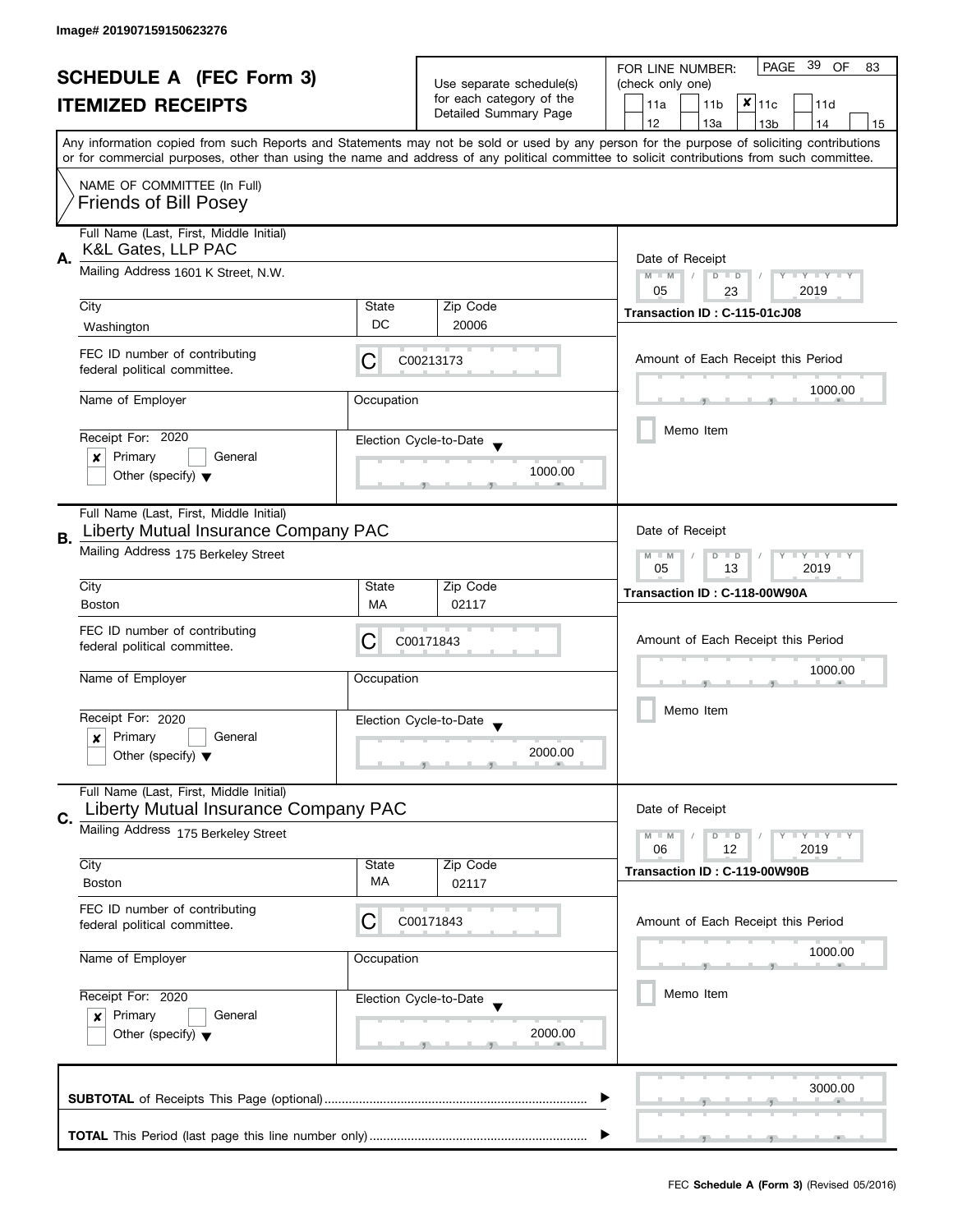| <b>SCHEDULE A (FEC Form 3)</b> |                                                                                |                                                      | 40<br><b>PAGE</b><br>OF<br>FOR LINE NUMBER:<br>83                                                                                                                                                                                                                                       |                                             |  |  |
|--------------------------------|--------------------------------------------------------------------------------|------------------------------------------------------|-----------------------------------------------------------------------------------------------------------------------------------------------------------------------------------------------------------------------------------------------------------------------------------------|---------------------------------------------|--|--|
|                                |                                                                                | Use separate schedule(s)<br>for each category of the | (check only one)                                                                                                                                                                                                                                                                        |                                             |  |  |
|                                | <b>ITEMIZED RECEIPTS</b>                                                       |                                                      | Detailed Summary Page                                                                                                                                                                                                                                                                   | $x _{11c}$<br>11a<br>11 <sub>b</sub><br>11d |  |  |
|                                |                                                                                |                                                      |                                                                                                                                                                                                                                                                                         | 12<br>13a<br>14<br>13 <sub>b</sub><br>15    |  |  |
|                                |                                                                                |                                                      | Any information copied from such Reports and Statements may not be sold or used by any person for the purpose of soliciting contributions<br>or for commercial purposes, other than using the name and address of any political committee to solicit contributions from such committee. |                                             |  |  |
|                                | NAME OF COMMITTEE (In Full)                                                    |                                                      |                                                                                                                                                                                                                                                                                         |                                             |  |  |
|                                | <b>Friends of Bill Posey</b>                                                   |                                                      |                                                                                                                                                                                                                                                                                         |                                             |  |  |
|                                | Full Name (Last, First, Middle Initial)                                        |                                                      |                                                                                                                                                                                                                                                                                         |                                             |  |  |
|                                | Lockheed Martin Corp. Employees' PAC                                           |                                                      |                                                                                                                                                                                                                                                                                         |                                             |  |  |
| Α.                             | Mailing Address 2121 Crystal Drive, #100                                       | Date of Receipt<br>Y TY TY TY<br>$M - M$<br>$D$ $D$  |                                                                                                                                                                                                                                                                                         |                                             |  |  |
|                                |                                                                                |                                                      |                                                                                                                                                                                                                                                                                         | 04<br>2019<br>26                            |  |  |
|                                | City                                                                           | State                                                | Zip Code                                                                                                                                                                                                                                                                                | Transaction ID: C-122-00Th0f                |  |  |
|                                | Arlington                                                                      | VA                                                   | 22202                                                                                                                                                                                                                                                                                   |                                             |  |  |
|                                | FEC ID number of contributing                                                  |                                                      |                                                                                                                                                                                                                                                                                         |                                             |  |  |
|                                | federal political committee.                                                   | С                                                    | C00303024                                                                                                                                                                                                                                                                               | Amount of Each Receipt this Period          |  |  |
|                                |                                                                                |                                                      |                                                                                                                                                                                                                                                                                         | 1000.00                                     |  |  |
|                                | Name of Employer                                                               | Occupation                                           |                                                                                                                                                                                                                                                                                         |                                             |  |  |
|                                |                                                                                |                                                      |                                                                                                                                                                                                                                                                                         | Memo Item                                   |  |  |
|                                | Receipt For: 2020<br>Primary<br>General                                        |                                                      | Election Cycle-to-Date                                                                                                                                                                                                                                                                  |                                             |  |  |
|                                | ×<br>Other (specify) $\blacktriangledown$                                      |                                                      | 2000.00                                                                                                                                                                                                                                                                                 |                                             |  |  |
|                                |                                                                                |                                                      |                                                                                                                                                                                                                                                                                         |                                             |  |  |
|                                | Full Name (Last, First, Middle Initial)                                        |                                                      |                                                                                                                                                                                                                                                                                         |                                             |  |  |
| В.                             | Lockheed Martin Corp. Employees' PAC                                           |                                                      |                                                                                                                                                                                                                                                                                         | Date of Receipt                             |  |  |
|                                | Mailing Address 2121 Crystal Drive, #100                                       | Y LY LY<br>$M - M$<br>$D$ $D$                        |                                                                                                                                                                                                                                                                                         |                                             |  |  |
|                                |                                                                                | 2019<br>06<br>07                                     |                                                                                                                                                                                                                                                                                         |                                             |  |  |
|                                | City                                                                           | State                                                | Zip Code                                                                                                                                                                                                                                                                                | Transaction ID: C-123-00Th0g                |  |  |
|                                | Arlington                                                                      | VA                                                   | 22202                                                                                                                                                                                                                                                                                   |                                             |  |  |
|                                | FEC ID number of contributing                                                  | C                                                    | C00303024                                                                                                                                                                                                                                                                               | Amount of Each Receipt this Period          |  |  |
|                                | federal political committee.                                                   |                                                      |                                                                                                                                                                                                                                                                                         |                                             |  |  |
|                                | Name of Employer                                                               | Occupation                                           |                                                                                                                                                                                                                                                                                         | 1000.00                                     |  |  |
|                                |                                                                                |                                                      |                                                                                                                                                                                                                                                                                         |                                             |  |  |
|                                | Receipt For: 2020                                                              |                                                      | Election Cycle-to-Date                                                                                                                                                                                                                                                                  | Memo Item                                   |  |  |
|                                | Primary<br>General<br>x                                                        |                                                      |                                                                                                                                                                                                                                                                                         |                                             |  |  |
|                                | Other (specify) $\blacktriangledown$                                           |                                                      | 2000.00                                                                                                                                                                                                                                                                                 |                                             |  |  |
|                                | Full Name (Last, First, Middle Initial)                                        |                                                      |                                                                                                                                                                                                                                                                                         |                                             |  |  |
|                                | <b>Mark Meadows for Congress</b>                                               |                                                      |                                                                                                                                                                                                                                                                                         | Date of Receipt                             |  |  |
| C.                             | Mailing Address P.O. Box 811                                                   |                                                      |                                                                                                                                                                                                                                                                                         | $M - M$<br>T Y T Y T Y<br>$D$ $D$           |  |  |
|                                |                                                                                |                                                      |                                                                                                                                                                                                                                                                                         | 06<br>27<br>2019                            |  |  |
|                                | City                                                                           | State                                                | Zip Code                                                                                                                                                                                                                                                                                | Transaction ID: C-133-02Rm01                |  |  |
|                                | Hendersonville                                                                 | <b>NC</b>                                            | 28793                                                                                                                                                                                                                                                                                   |                                             |  |  |
|                                | FEC ID number of contributing                                                  | С                                                    | C00503094                                                                                                                                                                                                                                                                               |                                             |  |  |
|                                | federal political committee.                                                   |                                                      |                                                                                                                                                                                                                                                                                         | Amount of Each Receipt this Period          |  |  |
|                                | Name of Employer                                                               | Occupation                                           |                                                                                                                                                                                                                                                                                         | 1000.00                                     |  |  |
|                                |                                                                                |                                                      |                                                                                                                                                                                                                                                                                         |                                             |  |  |
| Receipt For: 2020              |                                                                                |                                                      | Election Cycle-to-Date                                                                                                                                                                                                                                                                  | Memo Item                                   |  |  |
|                                | Primary<br>General<br>$\boldsymbol{x}$<br>Other (specify) $\blacktriangledown$ |                                                      |                                                                                                                                                                                                                                                                                         | Earmarked-> House Freedom rcvd, 051319      |  |  |
|                                |                                                                                |                                                      | 1000.00                                                                                                                                                                                                                                                                                 |                                             |  |  |
|                                |                                                                                |                                                      |                                                                                                                                                                                                                                                                                         |                                             |  |  |
|                                |                                                                                |                                                      |                                                                                                                                                                                                                                                                                         |                                             |  |  |
|                                |                                                                                |                                                      |                                                                                                                                                                                                                                                                                         | 3000.00                                     |  |  |
|                                |                                                                                |                                                      |                                                                                                                                                                                                                                                                                         |                                             |  |  |
|                                |                                                                                |                                                      |                                                                                                                                                                                                                                                                                         |                                             |  |  |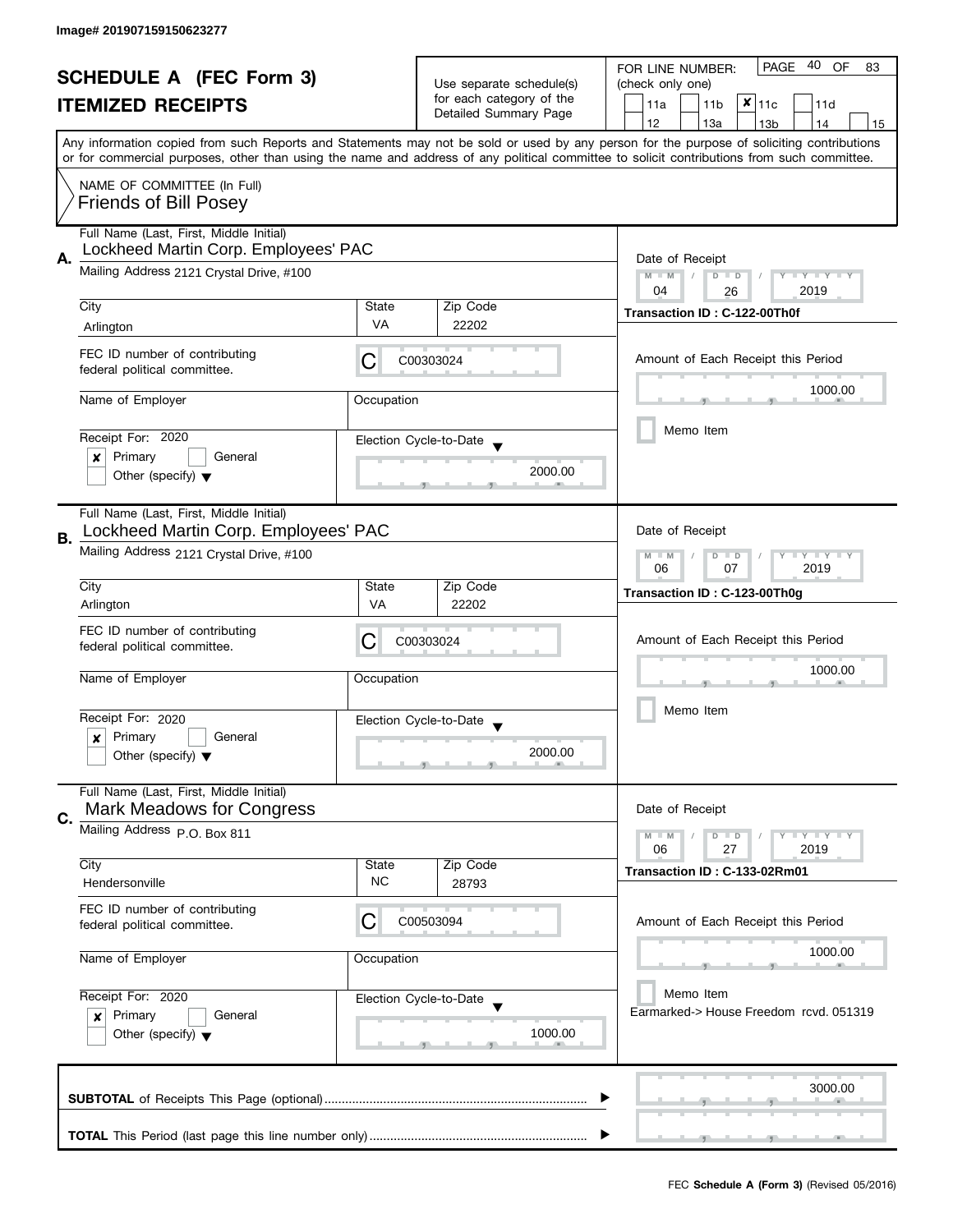| <b>SCHEDULE A (FEC Form 3)</b><br><b>ITEMIZED RECEIPTS</b> |                                                               |                                                            | 41<br>PAGE<br>OF<br>FOR LINE NUMBER:<br>83     |                                                                                                                                                                                                                                                                                         |  |  |
|------------------------------------------------------------|---------------------------------------------------------------|------------------------------------------------------------|------------------------------------------------|-----------------------------------------------------------------------------------------------------------------------------------------------------------------------------------------------------------------------------------------------------------------------------------------|--|--|
|                                                            |                                                               |                                                            | Use separate schedule(s)                       | (check only one)                                                                                                                                                                                                                                                                        |  |  |
|                                                            |                                                               |                                                            | for each category of the                       | $x _{11c}$<br>11a<br>11 <sub>b</sub><br>11d                                                                                                                                                                                                                                             |  |  |
|                                                            |                                                               |                                                            | Detailed Summary Page                          | 12<br>13a<br>13 <sub>b</sub><br>14<br>15                                                                                                                                                                                                                                                |  |  |
|                                                            |                                                               |                                                            |                                                | Any information copied from such Reports and Statements may not be sold or used by any person for the purpose of soliciting contributions<br>or for commercial purposes, other than using the name and address of any political committee to solicit contributions from such committee. |  |  |
|                                                            | NAME OF COMMITTEE (In Full)                                   |                                                            |                                                |                                                                                                                                                                                                                                                                                         |  |  |
|                                                            | <b>Friends of Bill Posey</b>                                  |                                                            |                                                |                                                                                                                                                                                                                                                                                         |  |  |
|                                                            | Full Name (Last, First, Middle Initial)                       |                                                            |                                                |                                                                                                                                                                                                                                                                                         |  |  |
|                                                            | National Air Traffic Controllers Assn. PAC                    |                                                            |                                                |                                                                                                                                                                                                                                                                                         |  |  |
| Α.                                                         | Mailing Address 1325 Massachusetts Avenue, N.W.               |                                                            |                                                | Date of Receipt<br>$M - M$<br>Y TY TY TY<br>$D$ $D$                                                                                                                                                                                                                                     |  |  |
|                                                            |                                                               |                                                            |                                                | 2019<br>06<br>10                                                                                                                                                                                                                                                                        |  |  |
|                                                            | City                                                          | State                                                      | Zip Code                                       | Transaction ID: C-143-00W60L                                                                                                                                                                                                                                                            |  |  |
|                                                            | Washington                                                    | DC                                                         | 20005                                          |                                                                                                                                                                                                                                                                                         |  |  |
|                                                            | FEC ID number of contributing<br>federal political committee. | С                                                          | C00238725                                      | Amount of Each Receipt this Period                                                                                                                                                                                                                                                      |  |  |
|                                                            | Name of Employer                                              | Occupation                                                 |                                                | 1000.00                                                                                                                                                                                                                                                                                 |  |  |
|                                                            |                                                               |                                                            |                                                |                                                                                                                                                                                                                                                                                         |  |  |
|                                                            | Receipt For: 2020                                             |                                                            | Election Cycle-to-Date                         | Memo Item                                                                                                                                                                                                                                                                               |  |  |
|                                                            | Primary<br>General<br>x                                       |                                                            |                                                |                                                                                                                                                                                                                                                                                         |  |  |
|                                                            | Other (specify) $\blacktriangledown$                          |                                                            | 1000.00                                        |                                                                                                                                                                                                                                                                                         |  |  |
|                                                            | Full Name (Last, First, Middle Initial)                       |                                                            |                                                |                                                                                                                                                                                                                                                                                         |  |  |
| В.                                                         | National Assoc. of Mortgage Brokers PAC                       |                                                            |                                                | Date of Receipt                                                                                                                                                                                                                                                                         |  |  |
|                                                            | Mailing Address 601 Pennsylvania Avenue, N.W.S Bld            | $Y = Y = Y$<br>$M - M$<br>т<br>$D$ $D$<br>13<br>2019<br>05 |                                                |                                                                                                                                                                                                                                                                                         |  |  |
|                                                            | City                                                          | State                                                      | Zip Code                                       | Transaction ID: C-144-01Rm0E                                                                                                                                                                                                                                                            |  |  |
|                                                            | Washington                                                    | DC                                                         | 20004                                          |                                                                                                                                                                                                                                                                                         |  |  |
|                                                            | FEC ID number of contributing                                 | C                                                          | C00254201                                      | Amount of Each Receipt this Period                                                                                                                                                                                                                                                      |  |  |
|                                                            | federal political committee.                                  |                                                            |                                                |                                                                                                                                                                                                                                                                                         |  |  |
|                                                            | Name of Employer                                              | Occupation                                                 |                                                | 1000.00                                                                                                                                                                                                                                                                                 |  |  |
|                                                            |                                                               |                                                            |                                                | Memo Item                                                                                                                                                                                                                                                                               |  |  |
|                                                            | Receipt For: 2020                                             |                                                            | Election Cycle-to-Date<br>$\blacktriangledown$ |                                                                                                                                                                                                                                                                                         |  |  |
|                                                            | Primary<br>General<br>×                                       |                                                            | 1000.00                                        |                                                                                                                                                                                                                                                                                         |  |  |
|                                                            | Other (specify) $\blacktriangledown$                          |                                                            |                                                |                                                                                                                                                                                                                                                                                         |  |  |
|                                                            | Full Name (Last, First, Middle Initial)                       |                                                            |                                                |                                                                                                                                                                                                                                                                                         |  |  |
| C.                                                         | National Multifamily Housing Council PAC                      |                                                            |                                                | Date of Receipt                                                                                                                                                                                                                                                                         |  |  |
|                                                            | Mailing Address 1775 Eye Street N.W., #1100                   |                                                            |                                                | <b>LEY LEY LEY</b><br>$M - M$<br>$D$ $D$                                                                                                                                                                                                                                                |  |  |
|                                                            |                                                               |                                                            |                                                | 06<br>05<br>2019                                                                                                                                                                                                                                                                        |  |  |
|                                                            | City<br>Washington                                            | State<br>DC                                                | Zip Code                                       | Transaction ID: C-145-02RV01                                                                                                                                                                                                                                                            |  |  |
|                                                            |                                                               |                                                            | 20006                                          |                                                                                                                                                                                                                                                                                         |  |  |
|                                                            | FEC ID number of contributing<br>federal political committee. | C                                                          | C00130773                                      | Amount of Each Receipt this Period                                                                                                                                                                                                                                                      |  |  |
|                                                            | Name of Employer                                              |                                                            |                                                | 1000.00                                                                                                                                                                                                                                                                                 |  |  |
|                                                            |                                                               | Occupation                                                 |                                                |                                                                                                                                                                                                                                                                                         |  |  |
|                                                            | Receipt For: 2020                                             |                                                            | Election Cycle-to-Date                         | Memo Item                                                                                                                                                                                                                                                                               |  |  |
|                                                            | Primary<br>General<br>x                                       |                                                            |                                                |                                                                                                                                                                                                                                                                                         |  |  |
|                                                            | Other (specify) $\blacktriangledown$                          |                                                            | 1000.00                                        |                                                                                                                                                                                                                                                                                         |  |  |
|                                                            |                                                               |                                                            |                                                |                                                                                                                                                                                                                                                                                         |  |  |
|                                                            |                                                               |                                                            |                                                | 3000.00                                                                                                                                                                                                                                                                                 |  |  |
|                                                            |                                                               |                                                            |                                                |                                                                                                                                                                                                                                                                                         |  |  |
|                                                            |                                                               |                                                            |                                                |                                                                                                                                                                                                                                                                                         |  |  |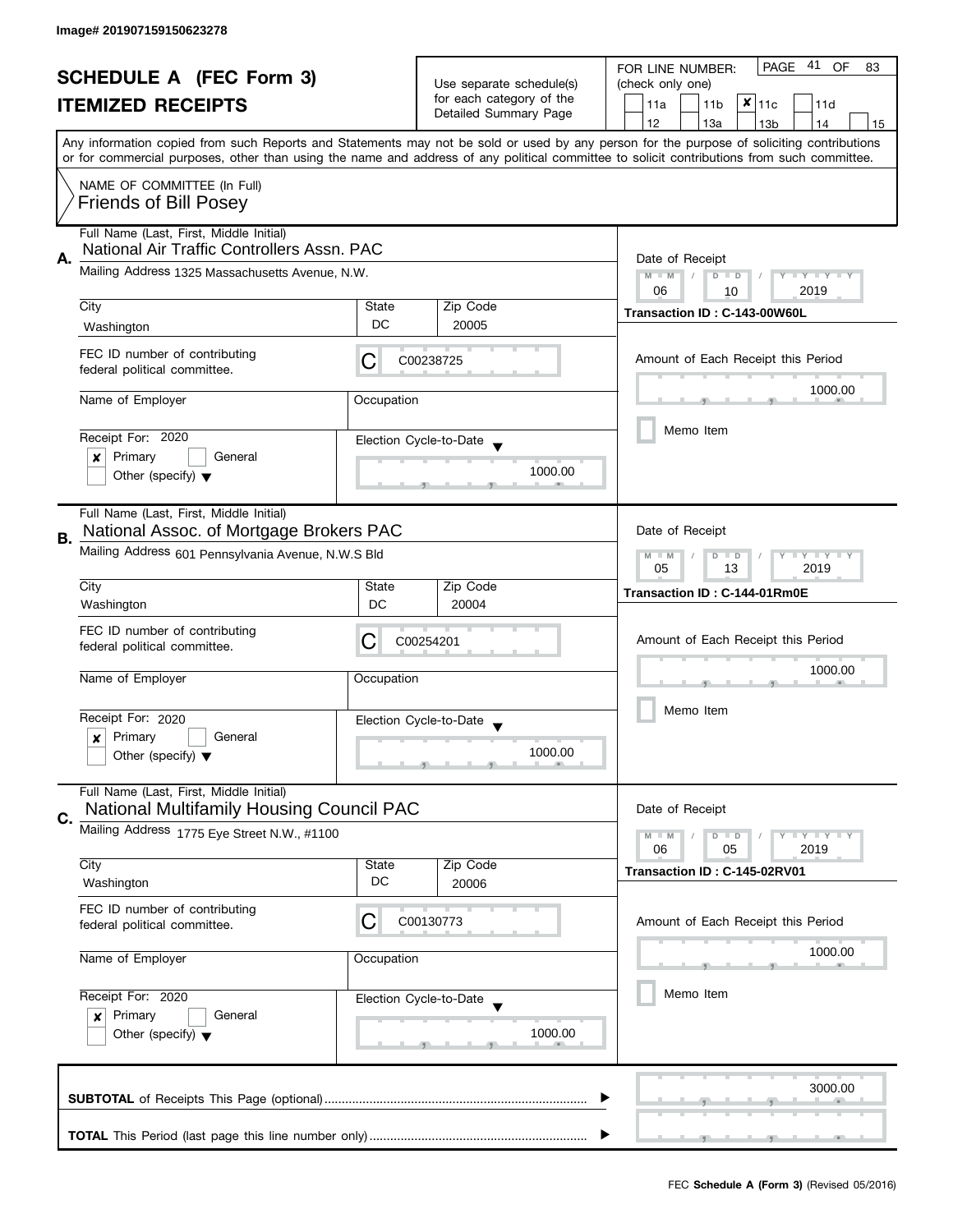| <b>SCHEDULE A (FEC Form 3)</b><br><b>ITEMIZED RECEIPTS</b> |                                                                                        |                                                            | 42 OF<br>PAGE<br>FOR LINE NUMBER:<br>83           |                                                                                                                                                                                                                                                                                         |  |  |
|------------------------------------------------------------|----------------------------------------------------------------------------------------|------------------------------------------------------------|---------------------------------------------------|-----------------------------------------------------------------------------------------------------------------------------------------------------------------------------------------------------------------------------------------------------------------------------------------|--|--|
|                                                            |                                                                                        |                                                            | Use separate schedule(s)                          | (check only one)                                                                                                                                                                                                                                                                        |  |  |
|                                                            |                                                                                        |                                                            | for each category of the<br>Detailed Summary Page | $x _{11c}$<br>11a<br>11 <sub>b</sub><br>11d                                                                                                                                                                                                                                             |  |  |
|                                                            |                                                                                        |                                                            |                                                   | 12<br>13a<br>13 <sub>b</sub><br>14<br>15                                                                                                                                                                                                                                                |  |  |
|                                                            |                                                                                        |                                                            |                                                   | Any information copied from such Reports and Statements may not be sold or used by any person for the purpose of soliciting contributions<br>or for commercial purposes, other than using the name and address of any political committee to solicit contributions from such committee. |  |  |
|                                                            | NAME OF COMMITTEE (In Full)<br><b>Friends of Bill Posey</b>                            |                                                            |                                                   |                                                                                                                                                                                                                                                                                         |  |  |
|                                                            | Full Name (Last, First, Middle Initial)<br>NextEra Energy, Inc. PAC                    |                                                            |                                                   |                                                                                                                                                                                                                                                                                         |  |  |
| Α.                                                         | Mailing Address 801 Pennsylvania Avenue, N.W., #22                                     |                                                            |                                                   | Date of Receipt<br>$M - M$<br>Y I Y I Y I Y<br>$D$ $D$<br>2019<br>06<br>12                                                                                                                                                                                                              |  |  |
|                                                            | City                                                                                   | State                                                      | Zip Code                                          |                                                                                                                                                                                                                                                                                         |  |  |
|                                                            | Washington                                                                             | DC                                                         | 20004                                             | Transaction ID: C-147-01Ue0C                                                                                                                                                                                                                                                            |  |  |
|                                                            | FEC ID number of contributing<br>federal political committee.                          | С                                                          | C00064774                                         | Amount of Each Receipt this Period                                                                                                                                                                                                                                                      |  |  |
|                                                            | Name of Employer                                                                       | Occupation                                                 |                                                   | 1000.00                                                                                                                                                                                                                                                                                 |  |  |
|                                                            |                                                                                        |                                                            |                                                   |                                                                                                                                                                                                                                                                                         |  |  |
|                                                            | Receipt For: 2020                                                                      |                                                            | Election Cycle-to-Date                            | Memo Item                                                                                                                                                                                                                                                                               |  |  |
|                                                            | Primary<br>General<br>×                                                                |                                                            |                                                   |                                                                                                                                                                                                                                                                                         |  |  |
|                                                            | Other (specify) $\blacktriangledown$                                                   |                                                            | 2000.00                                           |                                                                                                                                                                                                                                                                                         |  |  |
|                                                            | Full Name (Last, First, Middle Initial)<br><b>Small Business Investor Alliance PAC</b> |                                                            |                                                   | Date of Receipt                                                                                                                                                                                                                                                                         |  |  |
| В.                                                         | Mailing Address 1100 H Street, N.W., #610                                              | $Y = Y + Y$<br>$M - M$<br>$D$ $D$<br>T<br>28<br>2019<br>06 |                                                   |                                                                                                                                                                                                                                                                                         |  |  |
|                                                            | City                                                                                   | State                                                      | Zip Code                                          | <b>Transaction ID: C-178-02E102</b>                                                                                                                                                                                                                                                     |  |  |
|                                                            | Washington                                                                             | DC                                                         | 20005                                             |                                                                                                                                                                                                                                                                                         |  |  |
|                                                            | FEC ID number of contributing<br>federal political committee.                          | C                                                          | C00109991                                         | Amount of Each Receipt this Period                                                                                                                                                                                                                                                      |  |  |
|                                                            | Name of Employer                                                                       | Occupation                                                 |                                                   | 2500.00                                                                                                                                                                                                                                                                                 |  |  |
|                                                            | Receipt For: 2020                                                                      |                                                            | Election Cycle-to-Date                            | Memo Item                                                                                                                                                                                                                                                                               |  |  |
|                                                            | Primary<br>General<br>x                                                                |                                                            | $\blacktriangledown$                              |                                                                                                                                                                                                                                                                                         |  |  |
|                                                            | Other (specify) $\blacktriangledown$                                                   |                                                            | 2500.00                                           |                                                                                                                                                                                                                                                                                         |  |  |
|                                                            | Full Name (Last, First, Middle Initial)<br>Space Exploration Technologies Corp. PAC    |                                                            |                                                   | Date of Receipt                                                                                                                                                                                                                                                                         |  |  |
| C.                                                         | Mailing Address 1155 F. Street, N.W., #475                                             |                                                            |                                                   | $Y = Y + Y$                                                                                                                                                                                                                                                                             |  |  |
|                                                            |                                                                                        |                                                            |                                                   | $M - M$<br>$D$ $D$<br>05<br>29<br>2019                                                                                                                                                                                                                                                  |  |  |
|                                                            | City                                                                                   | State                                                      | Zip Code                                          | Transaction ID: C-179-01Sc0G                                                                                                                                                                                                                                                            |  |  |
|                                                            | Washington                                                                             | DC                                                         | 20005                                             |                                                                                                                                                                                                                                                                                         |  |  |
|                                                            | FEC ID number of contributing<br>federal political committee.                          | С                                                          | C00411116                                         | Amount of Each Receipt this Period                                                                                                                                                                                                                                                      |  |  |
|                                                            | Name of Employer<br>Occupation<br>Receipt For: 2020                                    |                                                            |                                                   | 1000.00                                                                                                                                                                                                                                                                                 |  |  |
|                                                            |                                                                                        |                                                            | Election Cycle-to-Date                            | Memo Item                                                                                                                                                                                                                                                                               |  |  |
|                                                            | Primary<br>General<br>$\boldsymbol{x}$                                                 |                                                            |                                                   |                                                                                                                                                                                                                                                                                         |  |  |
|                                                            | Other (specify) $\blacktriangledown$                                                   |                                                            | 1000.00                                           |                                                                                                                                                                                                                                                                                         |  |  |
|                                                            |                                                                                        |                                                            |                                                   | 4500.00                                                                                                                                                                                                                                                                                 |  |  |
|                                                            |                                                                                        |                                                            |                                                   |                                                                                                                                                                                                                                                                                         |  |  |
|                                                            |                                                                                        |                                                            |                                                   |                                                                                                                                                                                                                                                                                         |  |  |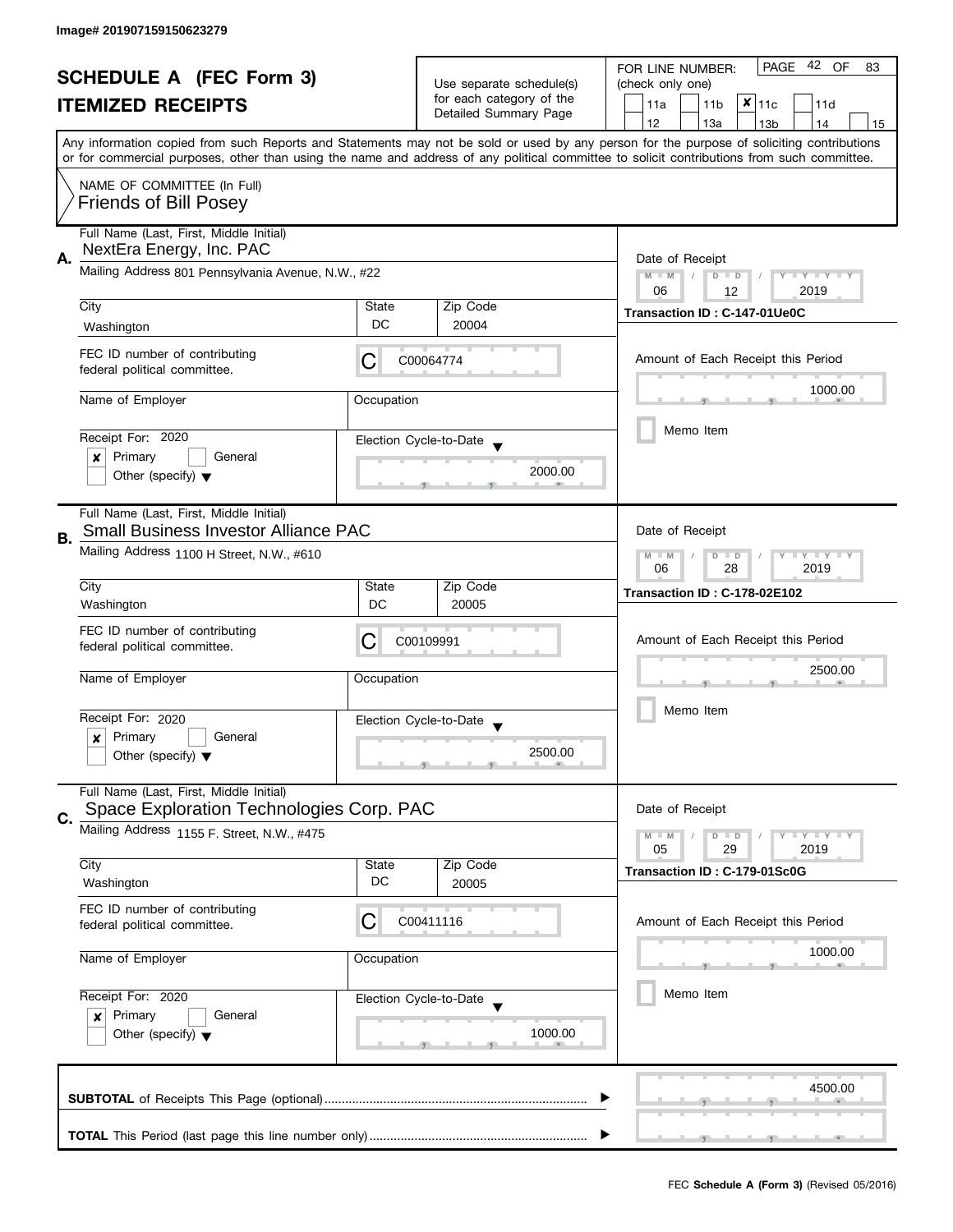| <b>SCHEDULE A (FEC Form 3)</b> |                                                                                  |                                                                              | Use separate schedule(s)<br>for each category of the | 43<br><b>PAGE</b><br>OF<br>FOR LINE NUMBER:<br>83<br>(check only one)                                                                                                                                                                                                                   |  |  |
|--------------------------------|----------------------------------------------------------------------------------|------------------------------------------------------------------------------|------------------------------------------------------|-----------------------------------------------------------------------------------------------------------------------------------------------------------------------------------------------------------------------------------------------------------------------------------------|--|--|
|                                | <b>ITEMIZED RECEIPTS</b>                                                         |                                                                              | Detailed Summary Page                                | $x _{11c}$<br>11a<br>11 <sub>b</sub><br>11d                                                                                                                                                                                                                                             |  |  |
|                                |                                                                                  |                                                                              |                                                      | 12<br>13a<br>13 <sub>b</sub><br>14<br>15                                                                                                                                                                                                                                                |  |  |
|                                |                                                                                  |                                                                              |                                                      | Any information copied from such Reports and Statements may not be sold or used by any person for the purpose of soliciting contributions<br>or for commercial purposes, other than using the name and address of any political committee to solicit contributions from such committee. |  |  |
|                                | NAME OF COMMITTEE (In Full)<br><b>Friends of Bill Posey</b>                      |                                                                              |                                                      |                                                                                                                                                                                                                                                                                         |  |  |
| А.                             | Full Name (Last, First, Middle Initial)<br>Speed PAC                             | Date of Receipt                                                              |                                                      |                                                                                                                                                                                                                                                                                         |  |  |
|                                | Mailing Address P. O. Box 2875                                                   |                                                                              |                                                      | $M - M$<br>$D$ $D$<br>Y TY TY TY<br>04<br>2019<br>12                                                                                                                                                                                                                                    |  |  |
|                                | City                                                                             | State                                                                        | Zip Code                                             | <b>Transaction ID: C-182-022Q03</b>                                                                                                                                                                                                                                                     |  |  |
|                                | Daytona Beach                                                                    | FL.                                                                          | 32120                                                |                                                                                                                                                                                                                                                                                         |  |  |
|                                | FEC ID number of contributing<br>federal political committee.                    | C                                                                            | C00571042                                            | Amount of Each Receipt this Period                                                                                                                                                                                                                                                      |  |  |
|                                | Name of Employer                                                                 | Occupation                                                                   |                                                      | 5000.00                                                                                                                                                                                                                                                                                 |  |  |
|                                |                                                                                  |                                                                              |                                                      |                                                                                                                                                                                                                                                                                         |  |  |
|                                | Receipt For: 2020                                                                |                                                                              | Election Cycle-to-Date                               | Memo Item                                                                                                                                                                                                                                                                               |  |  |
|                                | Primary<br>General<br>x                                                          |                                                                              |                                                      |                                                                                                                                                                                                                                                                                         |  |  |
|                                | Other (specify) $\blacktriangledown$                                             |                                                                              | 5000.00                                              |                                                                                                                                                                                                                                                                                         |  |  |
| В.                             | Full Name (Last, First, Middle Initial)<br>United Technologies Corpororation PAC | Date of Receipt                                                              |                                                      |                                                                                                                                                                                                                                                                                         |  |  |
|                                | Mailing Address 1101 Pennsylvania Ave., N.W., 10th                               | $\mathbf{y}$ $\mathbf{y}$<br>$M - M$<br>Y<br>D<br>$\Box$<br>07<br>2019<br>06 |                                                      |                                                                                                                                                                                                                                                                                         |  |  |
|                                | City                                                                             | State                                                                        | Zip Code                                             | Transaction ID: C-203-01EP05                                                                                                                                                                                                                                                            |  |  |
|                                | Washington                                                                       | DC                                                                           | 20004                                                |                                                                                                                                                                                                                                                                                         |  |  |
|                                | FEC ID number of contributing<br>federal political committee.                    | C                                                                            | C00035683                                            | Amount of Each Receipt this Period                                                                                                                                                                                                                                                      |  |  |
|                                | Name of Employer                                                                 | Occupation                                                                   |                                                      | 1000.00                                                                                                                                                                                                                                                                                 |  |  |
|                                | Receipt For: 2020                                                                |                                                                              | Election Cycle-to-Date                               | Memo Item                                                                                                                                                                                                                                                                               |  |  |
|                                | Primary<br>General<br>x                                                          |                                                                              |                                                      |                                                                                                                                                                                                                                                                                         |  |  |
|                                | Other (specify) $\blacktriangledown$                                             |                                                                              | 2000.00                                              |                                                                                                                                                                                                                                                                                         |  |  |
| C.                             | Full Name (Last, First, Middle Initial)                                          |                                                                              |                                                      | Date of Receipt                                                                                                                                                                                                                                                                         |  |  |
|                                | <b>Mailing Address</b>                                                           |                                                                              |                                                      |                                                                                                                                                                                                                                                                                         |  |  |
|                                | City                                                                             | State                                                                        | Zip Code                                             |                                                                                                                                                                                                                                                                                         |  |  |
|                                | FEC ID number of contributing<br>federal political committee.                    | C                                                                            |                                                      | Amount of Each Receipt this Period                                                                                                                                                                                                                                                      |  |  |
|                                | Name of Employer                                                                 | Occupation                                                                   |                                                      |                                                                                                                                                                                                                                                                                         |  |  |
|                                | Receipt For:                                                                     |                                                                              | Election Cycle-to-Date                               | Memo Item                                                                                                                                                                                                                                                                               |  |  |
| Primary<br>General             |                                                                                  |                                                                              |                                                      |                                                                                                                                                                                                                                                                                         |  |  |
|                                | Other (specify) $\blacktriangledown$                                             |                                                                              |                                                      |                                                                                                                                                                                                                                                                                         |  |  |
|                                |                                                                                  |                                                                              |                                                      | 6000.00                                                                                                                                                                                                                                                                                 |  |  |
|                                |                                                                                  |                                                                              |                                                      | 46755.00                                                                                                                                                                                                                                                                                |  |  |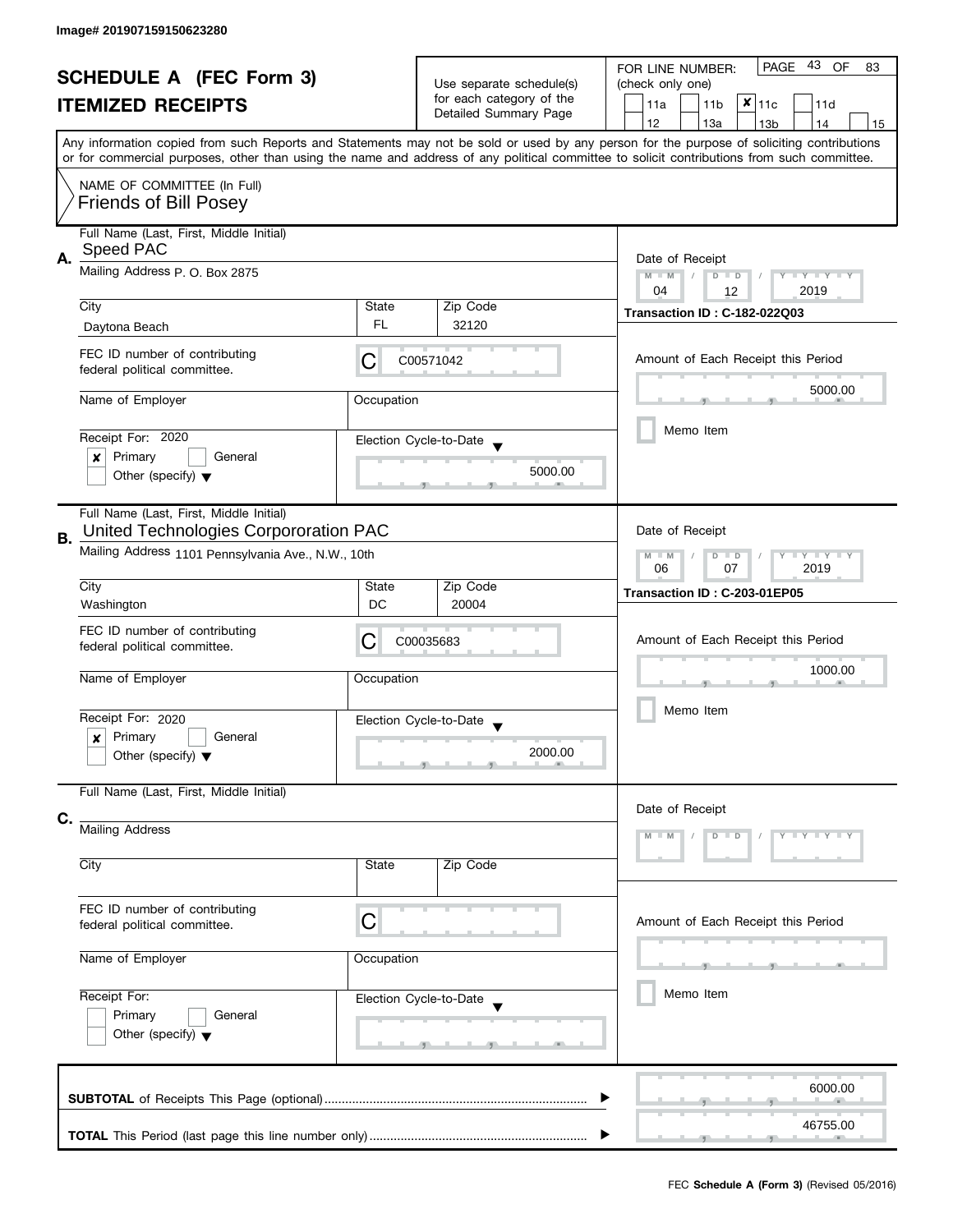| <b>SCHEDULE A (FEC Form 3)</b><br><b>ITEMIZED RECEIPTS</b> |                                                                                                                                                                                                                                                                                         | Use separate schedule(s)                              | PAGE 44 OF<br>FOR LINE NUMBER:<br>83<br>(check only one) |                                                                         |  |
|------------------------------------------------------------|-----------------------------------------------------------------------------------------------------------------------------------------------------------------------------------------------------------------------------------------------------------------------------------------|-------------------------------------------------------|----------------------------------------------------------|-------------------------------------------------------------------------|--|
|                                                            |                                                                                                                                                                                                                                                                                         | for each category of the                              | 11a<br>11 <sub>b</sub><br>11c<br>11d                     |                                                                         |  |
|                                                            |                                                                                                                                                                                                                                                                                         |                                                       | Detailed Summary Page                                    | $\mathbf{x}$   $\frac{15}{15}$<br>12<br>13a<br>13 <sub>b</sub><br>14    |  |
|                                                            | Any information copied from such Reports and Statements may not be sold or used by any person for the purpose of soliciting contributions<br>or for commercial purposes, other than using the name and address of any political committee to solicit contributions from such committee. |                                                       |                                                          |                                                                         |  |
|                                                            |                                                                                                                                                                                                                                                                                         |                                                       |                                                          |                                                                         |  |
|                                                            | NAME OF COMMITTEE (In Full)<br><b>Friends of Bill Posey</b>                                                                                                                                                                                                                             |                                                       |                                                          |                                                                         |  |
|                                                            | Full Name (Last, First, Middle Initial)<br>Bank of Tampa                                                                                                                                                                                                                                |                                                       |                                                          |                                                                         |  |
| А.                                                         | Mailing Address P. O. Box 1                                                                                                                                                                                                                                                             |                                                       |                                                          | Date of Receipt<br>$M - M$<br>$D$ $D$<br>Y TY TY TY<br>2019<br>04<br>30 |  |
|                                                            | City                                                                                                                                                                                                                                                                                    | State                                                 | Zip Code                                                 | Transaction ID: C-20-004y1u                                             |  |
|                                                            | Tampa                                                                                                                                                                                                                                                                                   | FL.                                                   | 33601                                                    |                                                                         |  |
|                                                            | FEC ID number of contributing<br>federal political committee.                                                                                                                                                                                                                           | C                                                     |                                                          | Amount of Each Receipt this Period                                      |  |
|                                                            | Name of Employer                                                                                                                                                                                                                                                                        | Occupation                                            |                                                          | 102.52                                                                  |  |
|                                                            |                                                                                                                                                                                                                                                                                         |                                                       |                                                          |                                                                         |  |
|                                                            | Receipt For: 2020                                                                                                                                                                                                                                                                       |                                                       | Election Cycle-to-Date                                   | Memo Item                                                               |  |
|                                                            | Primary<br>General<br>$\boldsymbol{x}$                                                                                                                                                                                                                                                  |                                                       |                                                          |                                                                         |  |
|                                                            | Other (specify) $\blacktriangledown$                                                                                                                                                                                                                                                    |                                                       | 812.17                                                   |                                                                         |  |
|                                                            | Full Name (Last, First, Middle Initial)<br>Bank of Tampa                                                                                                                                                                                                                                |                                                       |                                                          | Date of Receipt                                                         |  |
| В.                                                         | Mailing Address P.O. Box 1                                                                                                                                                                                                                                                              |                                                       |                                                          |                                                                         |  |
|                                                            |                                                                                                                                                                                                                                                                                         | Y LY LY<br>$M - M$<br>D<br>$\Box$<br>05<br>31<br>2019 |                                                          |                                                                         |  |
|                                                            | City                                                                                                                                                                                                                                                                                    | State                                                 | Zip Code                                                 | Transaction ID: C-21-004y1v                                             |  |
|                                                            | Tampa                                                                                                                                                                                                                                                                                   | <b>FL</b>                                             | 33601                                                    |                                                                         |  |
|                                                            | FEC ID number of contributing                                                                                                                                                                                                                                                           | C                                                     |                                                          |                                                                         |  |
|                                                            | federal political committee.                                                                                                                                                                                                                                                            |                                                       |                                                          | Amount of Each Receipt this Period                                      |  |
|                                                            | Name of Employer                                                                                                                                                                                                                                                                        | Occupation                                            |                                                          | 99.36                                                                   |  |
|                                                            |                                                                                                                                                                                                                                                                                         |                                                       |                                                          | Memo Item                                                               |  |
|                                                            | Receipt For: 2020                                                                                                                                                                                                                                                                       |                                                       | Election Cycle-to-Date                                   |                                                                         |  |
|                                                            | Primary<br>General<br>x<br>Other (specify) $\blacktriangledown$                                                                                                                                                                                                                         |                                                       | 812.17                                                   |                                                                         |  |
|                                                            |                                                                                                                                                                                                                                                                                         |                                                       |                                                          |                                                                         |  |
|                                                            | Full Name (Last, First, Middle Initial)<br><b>Bank of Tampa</b>                                                                                                                                                                                                                         |                                                       |                                                          | Date of Receipt                                                         |  |
| C.                                                         | Mailing Address P.O. Box 1                                                                                                                                                                                                                                                              |                                                       |                                                          | $M - M$<br>$Y \perp Y \perp Y$                                          |  |
|                                                            |                                                                                                                                                                                                                                                                                         |                                                       |                                                          | $D$ $D$<br>06<br>28<br>2019                                             |  |
|                                                            | City                                                                                                                                                                                                                                                                                    | State                                                 | Zip Code                                                 | Transaction ID: C-22-004y1w                                             |  |
|                                                            | Tampa                                                                                                                                                                                                                                                                                   | FL                                                    | 33601                                                    |                                                                         |  |
|                                                            | FEC ID number of contributing<br>federal political committee.                                                                                                                                                                                                                           | С                                                     |                                                          | Amount of Each Receipt this Period                                      |  |
|                                                            |                                                                                                                                                                                                                                                                                         | Occupation                                            |                                                          | 89.78                                                                   |  |
|                                                            | Name of Employer                                                                                                                                                                                                                                                                        |                                                       |                                                          |                                                                         |  |
| Receipt For: 2020                                          |                                                                                                                                                                                                                                                                                         |                                                       | Election Cycle-to-Date                                   | Memo Item                                                               |  |
|                                                            | Primary<br>General<br>$\boldsymbol{x}$                                                                                                                                                                                                                                                  |                                                       |                                                          |                                                                         |  |
|                                                            | Other (specify) $\blacktriangledown$                                                                                                                                                                                                                                                    |                                                       | 812.17                                                   |                                                                         |  |
|                                                            |                                                                                                                                                                                                                                                                                         |                                                       |                                                          | 291.66                                                                  |  |
|                                                            |                                                                                                                                                                                                                                                                                         |                                                       |                                                          |                                                                         |  |
|                                                            |                                                                                                                                                                                                                                                                                         |                                                       |                                                          | 291.66                                                                  |  |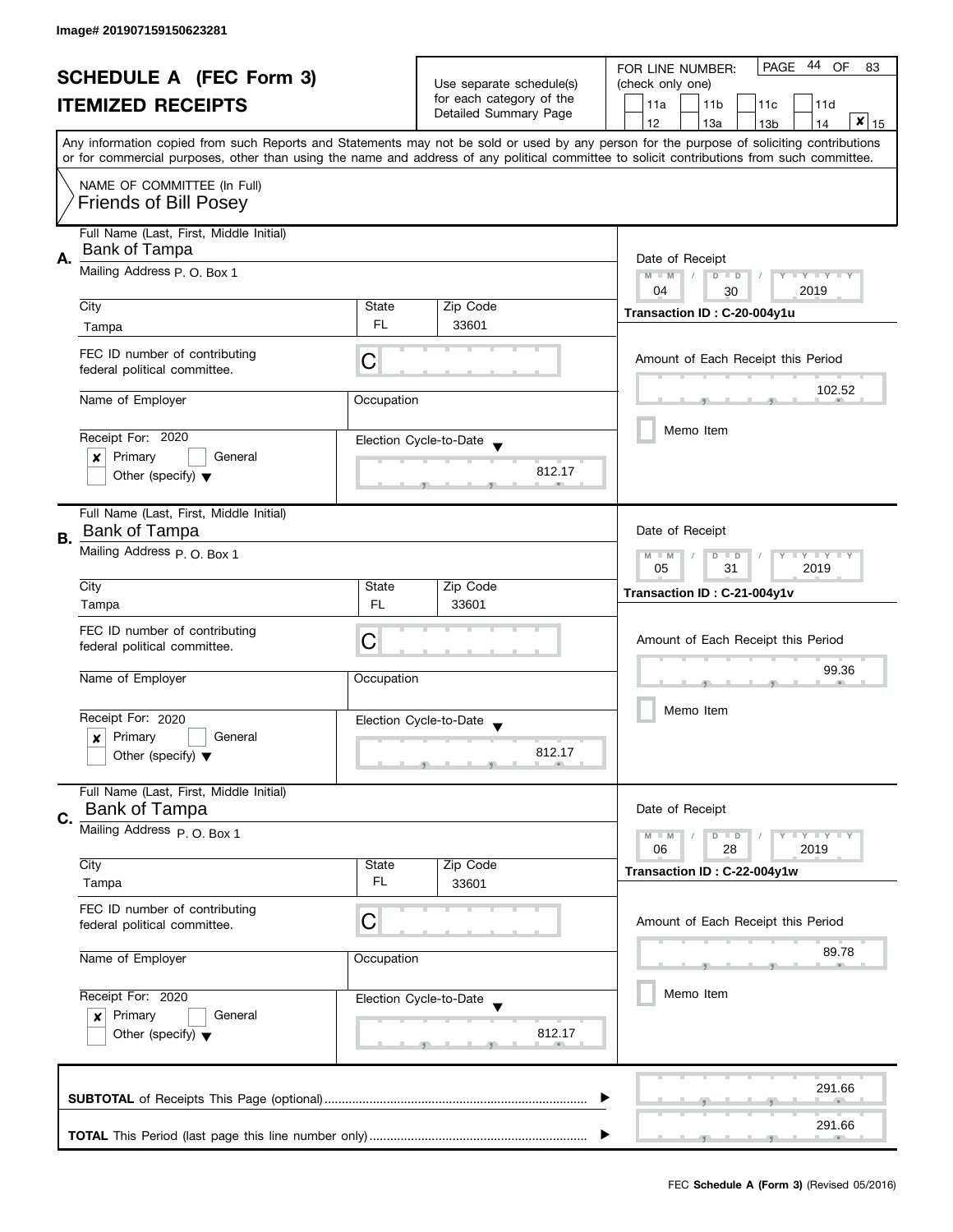|           | <b>SCHEDULE B (FEC Form 3)</b><br><b>ITEMIZED DISBURSEMENTS</b><br>Any information copied from such Reports and Statements may not be sold or used by any person for the purpose of soliciting contributions<br>or for commercial purposes, other than using the name and address of any political committee to solicit contributions from such committee. |                                                                                           | Use separate schedule(s)<br>for each category of the<br>Detailed Summary Page |                   | 83<br>PAGE 45<br>OF<br>FOR LINE NUMBER:<br>(check only one)<br>$\pmb{\times}$<br>17<br>18<br>19a<br>19b<br>20 <sub>b</sub><br>20 <sub>c</sub><br>21<br>20a |
|-----------|------------------------------------------------------------------------------------------------------------------------------------------------------------------------------------------------------------------------------------------------------------------------------------------------------------------------------------------------------------|-------------------------------------------------------------------------------------------|-------------------------------------------------------------------------------|-------------------|------------------------------------------------------------------------------------------------------------------------------------------------------------|
|           | NAME OF COMMITTEE (In Full)<br><b>Friends of Bill Posey</b>                                                                                                                                                                                                                                                                                                |                                                                                           |                                                                               |                   |                                                                                                                                                            |
|           | Full Name (Last, First, Middle Initial)<br>A. AT&T Mobility<br>Mailing Address P. O. Box 6463                                                                                                                                                                                                                                                              | Date of Disbursement<br>$M - M$<br>$T$ $Y$ $T$ $Y$ $T$ $Y$<br>$D$ $D$<br>04<br>23<br>2019 |                                                                               |                   |                                                                                                                                                            |
|           | State<br>City<br>IL.<br><b>Carol Stream</b><br>Purpose of Disbursement<br>telephone                                                                                                                                                                                                                                                                        |                                                                                           | Zip Code<br>60197                                                             |                   | <b>FEC Identification Number</b><br>Ĉ                                                                                                                      |
|           | Candidate Name<br>Disbursement For: 2020<br>Office Sought:<br>House<br>Senate                                                                                                                                                                                                                                                                              | Primary                                                                                   | General                                                                       | Category/<br>Type | Amount of Each Disbursement this Period<br>692.32<br>a.<br>and the<br>$-$<br>$-9-$                                                                         |
|           | x<br>President<br>District:<br>State:<br>Full Name (Last, First, Middle Initial)                                                                                                                                                                                                                                                                           | Other (specify) $\blacktriangledown$                                                      |                                                                               |                   | Transaction ID: D11-00Hr2A<br>Memo Item                                                                                                                    |
| <b>B.</b> | <b>AT&amp;T Mobility</b><br>Mailing Address P. O. Box 6463                                                                                                                                                                                                                                                                                                 |                                                                                           |                                                                               |                   | Date of Disbursement<br>$Y$ $Y$ $Y$<br>$D$ $D$<br>M<br>$-M$<br>Y<br>$\mathsf{Y}$<br>2019<br>23<br>05                                                       |
|           | City<br>State<br>Carol Stream<br>Purpose of Disbursement<br>telephone                                                                                                                                                                                                                                                                                      | IL                                                                                        | Zip Code<br>60197                                                             |                   | <b>FEC Identification Number</b><br>С                                                                                                                      |
|           | Candidate Name<br>Disbursement For:<br>Office Sought:<br>House<br>Senate<br>x<br>President                                                                                                                                                                                                                                                                 | Primary<br>Other (specify) $\blacktriangledown$                                           | 2020<br>General                                                               | Category/<br>Type | Amount of Each Disbursement this Period<br>659.76<br>$-1$<br>Transaction ID: D12-00Hr2B<br>Memo Item                                                       |
|           | State:<br>District:<br>Full Name (Last, First, Middle Initial)<br>c. AT&T Mobility<br>Mailing Address P.O. Box 6463                                                                                                                                                                                                                                        |                                                                                           |                                                                               |                   | Date of Disbursement<br>$Y + Y + Y$<br>M<br>D D<br>M<br>21<br>2019<br>06                                                                                   |
|           | City<br>Carol Stream<br>Purpose of Disbursement<br>telephone<br>Candidate Name                                                                                                                                                                                                                                                                             | State<br>IL.                                                                              | Zip Code<br>60197                                                             | Category/<br>Type | FEC Identification Number<br>С<br>Amount of Each Disbursement this Period                                                                                  |
|           | Office Sought:<br>Disbursement For: 2020<br>House<br>Senate<br>×<br>President<br>State:<br>District:                                                                                                                                                                                                                                                       | Primary<br>Other (specify)                                                                | General                                                                       |                   | 628.50<br>$-1$<br>Transaction ID: D13-00Hr2C<br>Memo Item                                                                                                  |
|           |                                                                                                                                                                                                                                                                                                                                                            | 1980.58                                                                                   |                                                                               |                   |                                                                                                                                                            |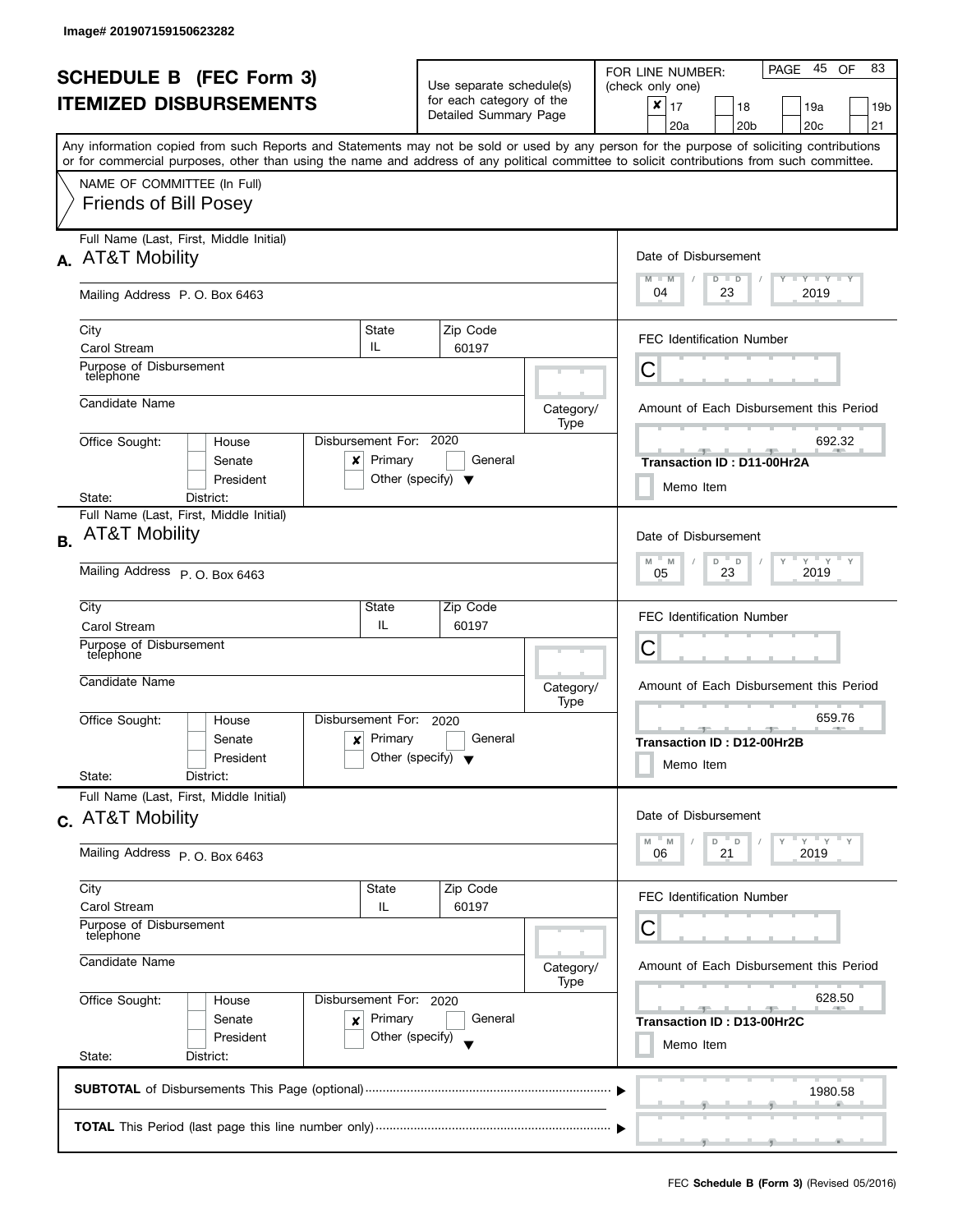|           | <b>SCHEDULE B (FEC Form 3)</b><br><b>ITEMIZED DISBURSEMENTS</b><br>Any information copied from such Reports and Statements may not be sold or used by any person for the purpose of soliciting contributions<br>or for commercial purposes, other than using the name and address of any political committee to solicit contributions from such committee. |                                                      | Use separate schedule(s)<br>for each category of the<br>Detailed Summary Page |                   | 46 OF<br>83<br>PAGE<br>FOR LINE NUMBER:<br>(check only one)<br>$\pmb{\times}$<br>17<br>18<br>19a<br>19 <sub>b</sub><br>20 <sub>b</sub><br>20 <sub>c</sub><br>21<br>20a |
|-----------|------------------------------------------------------------------------------------------------------------------------------------------------------------------------------------------------------------------------------------------------------------------------------------------------------------------------------------------------------------|------------------------------------------------------|-------------------------------------------------------------------------------|-------------------|------------------------------------------------------------------------------------------------------------------------------------------------------------------------|
|           | NAME OF COMMITTEE (In Full)<br><b>Friends of Bill Posey</b>                                                                                                                                                                                                                                                                                                |                                                      |                                                                               |                   |                                                                                                                                                                        |
|           | Full Name (Last, First, Middle Initial)<br>A. Atlantic Pack N Parcel<br>Mailing Address 870 N. Miramar Avenue                                                                                                                                                                                                                                              |                                                      |                                                                               |                   | Date of Disbursement<br>$M - M$<br>$Y + Y + Y + Y$<br>$D$ $D$<br>05<br>23<br>2019                                                                                      |
|           | City<br>Indialantic<br>Purpose of Disbursement                                                                                                                                                                                                                                                                                                             | State<br>FL.                                         | Zip Code<br>32903                                                             |                   | <b>FEC Identification Number</b>                                                                                                                                       |
|           | delivery<br>Candidate Name                                                                                                                                                                                                                                                                                                                                 |                                                      |                                                                               | Category/<br>Type | С<br>Amount of Each Disbursement this Period                                                                                                                           |
|           | Office Sought:<br>House<br>Senate<br>x<br>President<br>State:<br>District:                                                                                                                                                                                                                                                                                 | Disbursement For: 2020<br>Primary                    | General<br>Other (specify) $\blacktriangledown$                               |                   | 70.00<br><b>ALL ADV</b><br>一<br>Transaction ID: D31-02BR08<br>Memo Item                                                                                                |
| <b>B.</b> | Full Name (Last, First, Middle Initial)<br><b>Barclays</b><br>Mailing Address P. O. Box 13337                                                                                                                                                                                                                                                              |                                                      |                                                                               |                   | Date of Disbursement<br>$Y$ $Y$ $Y$<br>д<br>M<br>D<br>Y<br>Y<br>M<br>$\Box$<br>2019<br>02<br>04                                                                        |
|           | City<br>Philadelphia<br>Purpose of Disbursement<br>credit card payment                                                                                                                                                                                                                                                                                     | State<br><b>PA</b>                                   | Zip Code<br>19110                                                             |                   | FEC Identification Number<br>С                                                                                                                                         |
|           | Candidate Name<br>Office Sought:<br>House<br>Senate<br>x<br>President<br>State:<br>District:                                                                                                                                                                                                                                                               | Disbursement For:<br>Primary                         | 2020<br>General<br>Other (specify) $\blacktriangledown$                       | Category/<br>Type | Amount of Each Disbursement this Period<br>2216.79<br>$-9$<br>Transaction ID: D42-02KU0B<br>Memo Item                                                                  |
|           | Full Name (Last, First, Middle Initial)<br>c. JetBlue Airways<br>Mailing Address 118-29 Queens Blvd.                                                                                                                                                                                                                                                       |                                                      |                                                                               |                   | Date of Disbursement<br>"ү "ү "ү<br>M<br>- M<br>D<br>$\mathsf D$<br>02<br>25<br>2019                                                                                   |
|           | City<br><b>State</b><br>Zip Code<br><b>Forest Hills</b><br>NY<br>11375<br>Purpose of Disbursement<br>transportation<br>Candidate Name                                                                                                                                                                                                                      |                                                      |                                                                               | Category/<br>Type | FEC Identification Number<br>С<br>Amount of Each Disbursement this Period                                                                                              |
|           | Office Sought:<br>House<br>Senate<br>x<br>President<br>State:<br>District:                                                                                                                                                                                                                                                                                 | Disbursement For: 2020<br>Primary<br>Other (specify) | General                                                                       |                   | 295.13<br>$-1$<br><b>Transaction ID: D2-01Ma2O</b><br><b>Credit Card Item</b><br>×<br>Memo Item                                                                        |
|           |                                                                                                                                                                                                                                                                                                                                                            | 2286.79                                              |                                                                               |                   |                                                                                                                                                                        |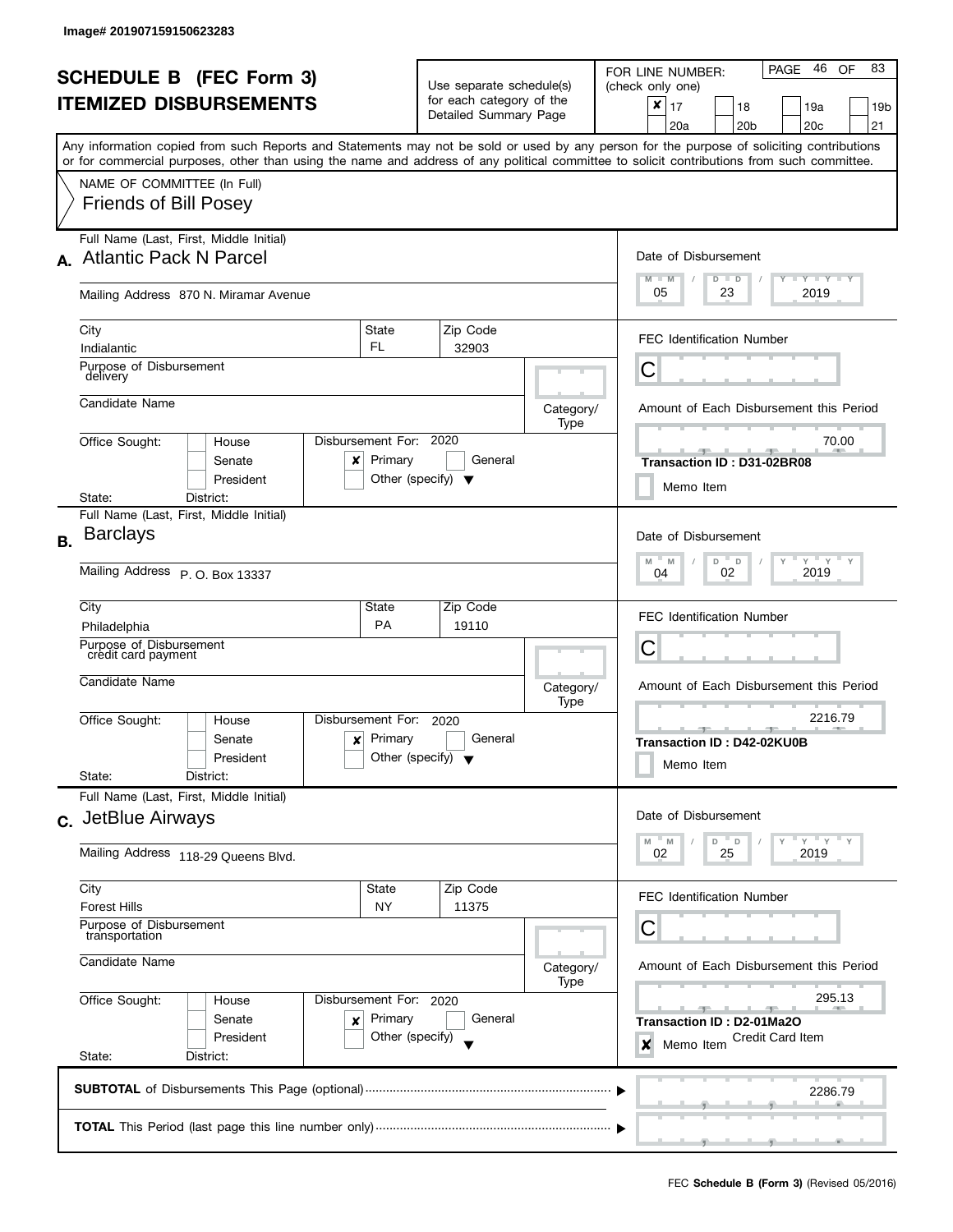|           | <b>SCHEDULE B (FEC Form 3)</b><br><b>ITEMIZED DISBURSEMENTS</b>                                                                                                                                                                                                                                                                                        |                                                                                                                   | Use separate schedule(s)<br>for each category of the<br>Detailed Summary Page |                   | 83<br>PAGE 47<br>OF<br>FOR LINE NUMBER:<br>(check only one)<br>$\pmb{\times}$<br>17<br>18<br>19a<br>19b<br>20 <sub>b</sub><br>20 <sub>c</sub><br>21<br>20a |
|-----------|--------------------------------------------------------------------------------------------------------------------------------------------------------------------------------------------------------------------------------------------------------------------------------------------------------------------------------------------------------|-------------------------------------------------------------------------------------------------------------------|-------------------------------------------------------------------------------|-------------------|------------------------------------------------------------------------------------------------------------------------------------------------------------|
|           | Any information copied from such Reports and Statements may not be sold or used by any person for the purpose of soliciting contributions<br>or for commercial purposes, other than using the name and address of any political committee to solicit contributions from such committee.<br>NAME OF COMMITTEE (In Full)<br><b>Friends of Bill Posey</b> |                                                                                                                   |                                                                               |                   |                                                                                                                                                            |
|           | Full Name (Last, First, Middle Initial)<br>A. JetBlue Airways                                                                                                                                                                                                                                                                                          | Date of Disbursement<br>$M - M$<br>$\bot$ $\gamma$ $\bot$ $\gamma$ $\bot$ $\gamma$<br>$D$ $D$<br>02<br>25<br>2019 |                                                                               |                   |                                                                                                                                                            |
|           | Mailing Address 118-29 Queens Blvd.<br>City<br><b>Forest Hills</b>                                                                                                                                                                                                                                                                                     | State<br><b>NY</b>                                                                                                | Zip Code<br>11375                                                             |                   | <b>FEC Identification Number</b>                                                                                                                           |
|           | Purpose of Disbursement<br>transportation<br>Candidate Name                                                                                                                                                                                                                                                                                            |                                                                                                                   |                                                                               | Category/<br>Type | Ĉ<br>Amount of Each Disbursement this Period                                                                                                               |
|           | Disbursement For: 2020<br>Office Sought:<br>House<br>Senate<br>x<br>President<br>District:<br>State:                                                                                                                                                                                                                                                   | Primary<br>Other (specify) $\blacktriangledown$                                                                   | General                                                                       |                   | 138.30<br><b>Transaction ID: D3-01Ma2P</b><br><b>Credit Card Item</b><br>$\boldsymbol{x}$<br>Memo Item                                                     |
| <b>B.</b> | Full Name (Last, First, Middle Initial)<br>JetBlue Airways<br>Mailing Address 118-29 Queens Blvd.                                                                                                                                                                                                                                                      |                                                                                                                   |                                                                               |                   | Date of Disbursement<br>$Y$ $Y$ $Y$<br>M<br>D<br>Y<br>M<br>D<br>2019<br>08<br>03                                                                           |
|           | City<br><b>Forest Hills</b><br>Purpose of Disbursement<br>transportation                                                                                                                                                                                                                                                                               | State<br><b>NY</b>                                                                                                | Zip Code<br>11375                                                             |                   | <b>FEC Identification Number</b><br>С                                                                                                                      |
|           | Candidate Name<br>Disbursement For:<br>Office Sought:<br>House<br>Senate<br>x<br>President<br>State:<br>District:                                                                                                                                                                                                                                      | Primary<br>Other (specify) $\blacktriangledown$                                                                   | 2020<br>General                                                               | Category/<br>Type | Amount of Each Disbursement this Period<br>254.30<br>Transaction ID: D4-01Ma2Q<br>Memo Item Credit Card Item<br>$\boldsymbol{x}$                           |
|           | Full Name (Last, First, Middle Initial)<br>c. JetBlue Airways<br>Mailing Address 118-29 Queens Blvd.                                                                                                                                                                                                                                                   |                                                                                                                   |                                                                               |                   | Date of Disbursement<br>" ү " ү " ү<br>M<br>$- M$<br>D<br>$\mathsf D$<br>21<br>2019<br>03                                                                  |
|           | City<br>State<br>Zip Code<br><b>Forest Hills</b><br>NY<br>11375<br>Purpose of Disbursement<br>transportation<br>Candidate Name                                                                                                                                                                                                                         |                                                                                                                   |                                                                               | Category/<br>Type | FEC Identification Number<br>С<br>Amount of Each Disbursement this Period                                                                                  |
|           | Office Sought:<br>Disbursement For: 2020<br>House<br>Senate<br>×<br>President<br>State:<br>District:                                                                                                                                                                                                                                                   | Primary<br>Other (specify)                                                                                        | General                                                                       |                   | 312.30<br>Transaction ID: D5-01Ma2R<br><b>Credit Card Item</b><br>Memo Item<br>×                                                                           |
|           |                                                                                                                                                                                                                                                                                                                                                        | 0.00                                                                                                              |                                                                               |                   |                                                                                                                                                            |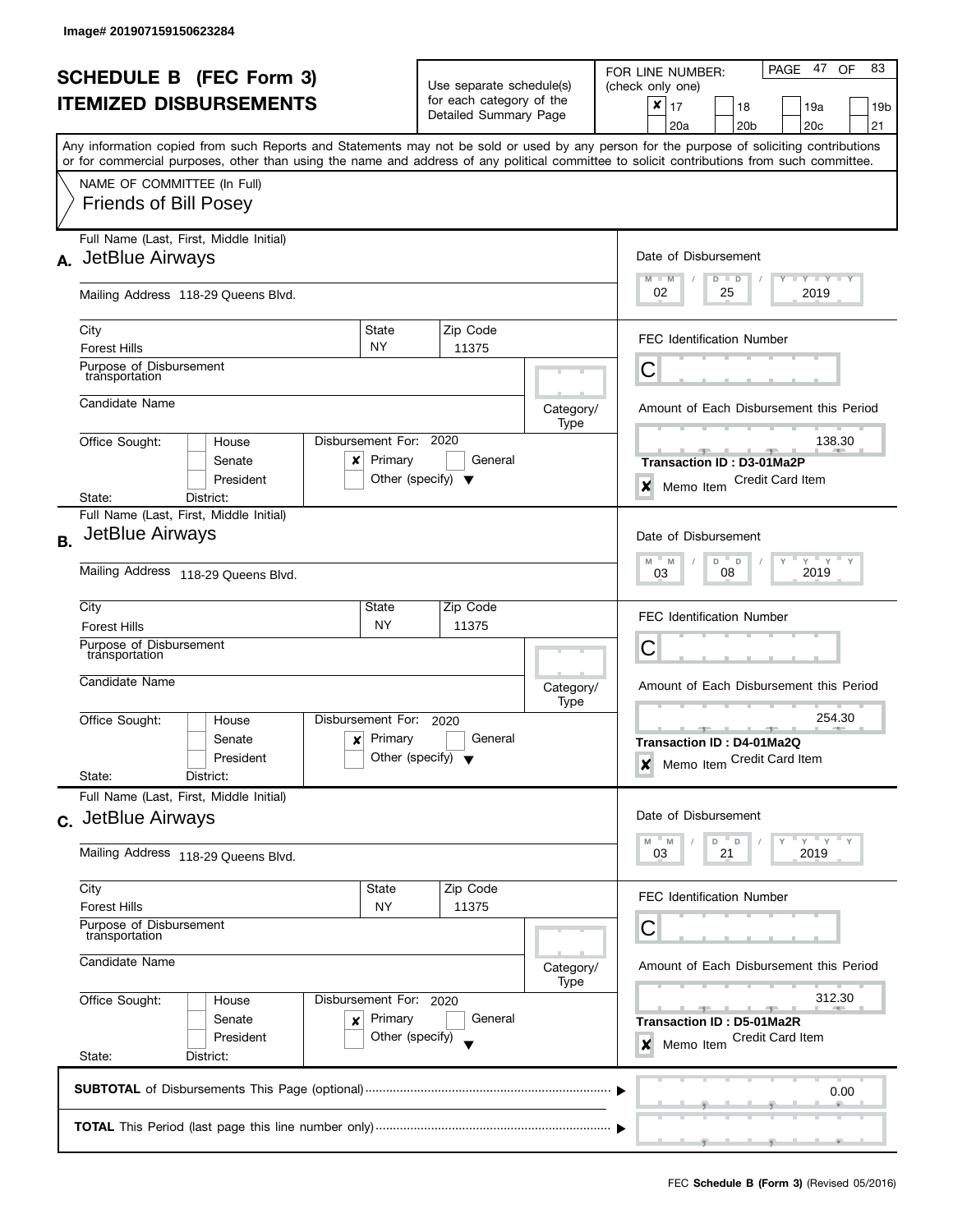|                                                                 |                                                                                                                                                                                                                                                                                         |                                                                    |                                      |                             | PAGE 48<br>83<br>OF<br>FOR LINE NUMBER:                                        |  |  |
|-----------------------------------------------------------------|-----------------------------------------------------------------------------------------------------------------------------------------------------------------------------------------------------------------------------------------------------------------------------------------|--------------------------------------------------------------------|--------------------------------------|-----------------------------|--------------------------------------------------------------------------------|--|--|
| <b>SCHEDULE B (FEC Form 3)</b><br><b>ITEMIZED DISBURSEMENTS</b> |                                                                                                                                                                                                                                                                                         |                                                                    | Use separate schedule(s)             |                             | (check only one)                                                               |  |  |
|                                                                 |                                                                                                                                                                                                                                                                                         | for each category of the<br>Detailed Summary Page                  |                                      | X<br>17<br>18<br>19a<br>19b |                                                                                |  |  |
|                                                                 |                                                                                                                                                                                                                                                                                         |                                                                    |                                      |                             | 20 <sub>b</sub><br>20c<br>21<br>20a                                            |  |  |
|                                                                 | Any information copied from such Reports and Statements may not be sold or used by any person for the purpose of soliciting contributions<br>or for commercial purposes, other than using the name and address of any political committee to solicit contributions from such committee. |                                                                    |                                      |                             |                                                                                |  |  |
|                                                                 | NAME OF COMMITTEE (In Full)                                                                                                                                                                                                                                                             |                                                                    |                                      |                             |                                                                                |  |  |
|                                                                 | <b>Friends of Bill Posey</b>                                                                                                                                                                                                                                                            |                                                                    |                                      |                             |                                                                                |  |  |
|                                                                 | Full Name (Last, First, Middle Initial)                                                                                                                                                                                                                                                 |                                                                    |                                      |                             |                                                                                |  |  |
|                                                                 | A. JetBlue Airways                                                                                                                                                                                                                                                                      |                                                                    |                                      |                             | Date of Disbursement                                                           |  |  |
|                                                                 | Mailing Address 118-29 Queens Blvd.                                                                                                                                                                                                                                                     |                                                                    |                                      |                             | Y Y FY FY<br>$M - M$<br>$D$ $D$<br>03<br>21<br>2019                            |  |  |
|                                                                 | City                                                                                                                                                                                                                                                                                    | State                                                              | Zip Code                             |                             | <b>FEC Identification Number</b>                                               |  |  |
|                                                                 | <b>Forest Hills</b>                                                                                                                                                                                                                                                                     | <b>NY</b>                                                          | 11375                                |                             |                                                                                |  |  |
|                                                                 | Purpose of Disbursement<br>transportation                                                                                                                                                                                                                                               |                                                                    |                                      |                             | С                                                                              |  |  |
|                                                                 | Candidate Name                                                                                                                                                                                                                                                                          |                                                                    |                                      | Category/<br>Type           | Amount of Each Disbursement this Period                                        |  |  |
|                                                                 | Office Sought:<br>House                                                                                                                                                                                                                                                                 | Disbursement For:                                                  | 2020                                 |                             | 299.30                                                                         |  |  |
|                                                                 | Senate<br>x                                                                                                                                                                                                                                                                             | Primary                                                            | General                              |                             | <b>Transaction ID: D6-01Ma2S</b>                                               |  |  |
|                                                                 | President                                                                                                                                                                                                                                                                               |                                                                    | Other (specify) $\blacktriangledown$ |                             | <b>Credit Card Item</b><br>X<br>Memo Item                                      |  |  |
|                                                                 | District:<br>State:                                                                                                                                                                                                                                                                     |                                                                    |                                      |                             |                                                                                |  |  |
|                                                                 | Full Name (Last, First, Middle Initial)<br>JetBlue Airways                                                                                                                                                                                                                              |                                                                    |                                      |                             | Date of Disbursement                                                           |  |  |
| <b>B.</b>                                                       |                                                                                                                                                                                                                                                                                         |                                                                    |                                      |                             |                                                                                |  |  |
|                                                                 | Mailing Address 118-29 Queens Blvd.                                                                                                                                                                                                                                                     | $Y = Y - Y$<br>M<br>D<br>$\mathsf D$<br>Y<br>M<br>2019<br>23<br>03 |                                      |                             |                                                                                |  |  |
|                                                                 | City                                                                                                                                                                                                                                                                                    | State                                                              | Zip Code                             |                             |                                                                                |  |  |
|                                                                 | <b>Forest Hills</b>                                                                                                                                                                                                                                                                     | <b>NY</b>                                                          | 11375                                |                             | <b>FEC Identification Number</b>                                               |  |  |
|                                                                 | Purpose of Disbursement<br>transportation                                                                                                                                                                                                                                               |                                                                    |                                      |                             | С                                                                              |  |  |
|                                                                 | Candidate Name                                                                                                                                                                                                                                                                          |                                                                    |                                      | Category/                   | Amount of Each Disbursement this Period                                        |  |  |
|                                                                 | Office Sought:<br>House                                                                                                                                                                                                                                                                 | Disbursement For:                                                  | 2020                                 | Type                        | 212.30                                                                         |  |  |
|                                                                 | Senate<br>x                                                                                                                                                                                                                                                                             | Primary                                                            | General                              |                             | Transaction ID: D7-01Ma2T                                                      |  |  |
|                                                                 | President                                                                                                                                                                                                                                                                               |                                                                    | Other (specify) $\blacktriangledown$ |                             | Memo Item Credit Card Item<br>$\boldsymbol{x}$                                 |  |  |
|                                                                 | State:<br>District:                                                                                                                                                                                                                                                                     |                                                                    |                                      |                             |                                                                                |  |  |
|                                                                 | Full Name (Last, First, Middle Initial)<br>c. JetBlue Airways                                                                                                                                                                                                                           |                                                                    |                                      |                             | Date of Disbursement                                                           |  |  |
|                                                                 |                                                                                                                                                                                                                                                                                         |                                                                    |                                      |                             | $\mathsf{Y}$ $\mathsf{Y}$ $\mathsf{Y}$ $\mathsf{Y}$<br>M<br>" M<br>D<br>$^-$ D |  |  |
|                                                                 | Mailing Address 118-29 Queens Blvd.                                                                                                                                                                                                                                                     |                                                                    |                                      |                             | 03<br>23<br>2019                                                               |  |  |
|                                                                 | City                                                                                                                                                                                                                                                                                    | State                                                              | Zip Code                             |                             | FEC Identification Number                                                      |  |  |
|                                                                 | <b>Forest Hills</b><br>Purpose of Disbursement                                                                                                                                                                                                                                          | NY                                                                 | 11375                                |                             |                                                                                |  |  |
| transportation<br>Candidate Name                                |                                                                                                                                                                                                                                                                                         |                                                                    |                                      |                             | С                                                                              |  |  |
|                                                                 |                                                                                                                                                                                                                                                                                         |                                                                    |                                      | Category/<br>Type           | Amount of Each Disbursement this Period                                        |  |  |
| Office Sought:<br>Disbursement For: 2020<br>House               |                                                                                                                                                                                                                                                                                         |                                                                    |                                      | 312.30                      |                                                                                |  |  |
| Primary<br>Senate<br>×                                          |                                                                                                                                                                                                                                                                                         |                                                                    | General                              |                             | Transaction ID: D8-01Ma2U                                                      |  |  |
|                                                                 | President                                                                                                                                                                                                                                                                               | Other (specify)                                                    |                                      |                             | Credit Card Item<br>Memo Item<br>×                                             |  |  |
|                                                                 | State:<br>District:                                                                                                                                                                                                                                                                     |                                                                    |                                      |                             |                                                                                |  |  |
|                                                                 |                                                                                                                                                                                                                                                                                         |                                                                    |                                      |                             | 0.00                                                                           |  |  |
|                                                                 |                                                                                                                                                                                                                                                                                         |                                                                    |                                      |                             |                                                                                |  |  |
|                                                                 |                                                                                                                                                                                                                                                                                         |                                                                    |                                      |                             |                                                                                |  |  |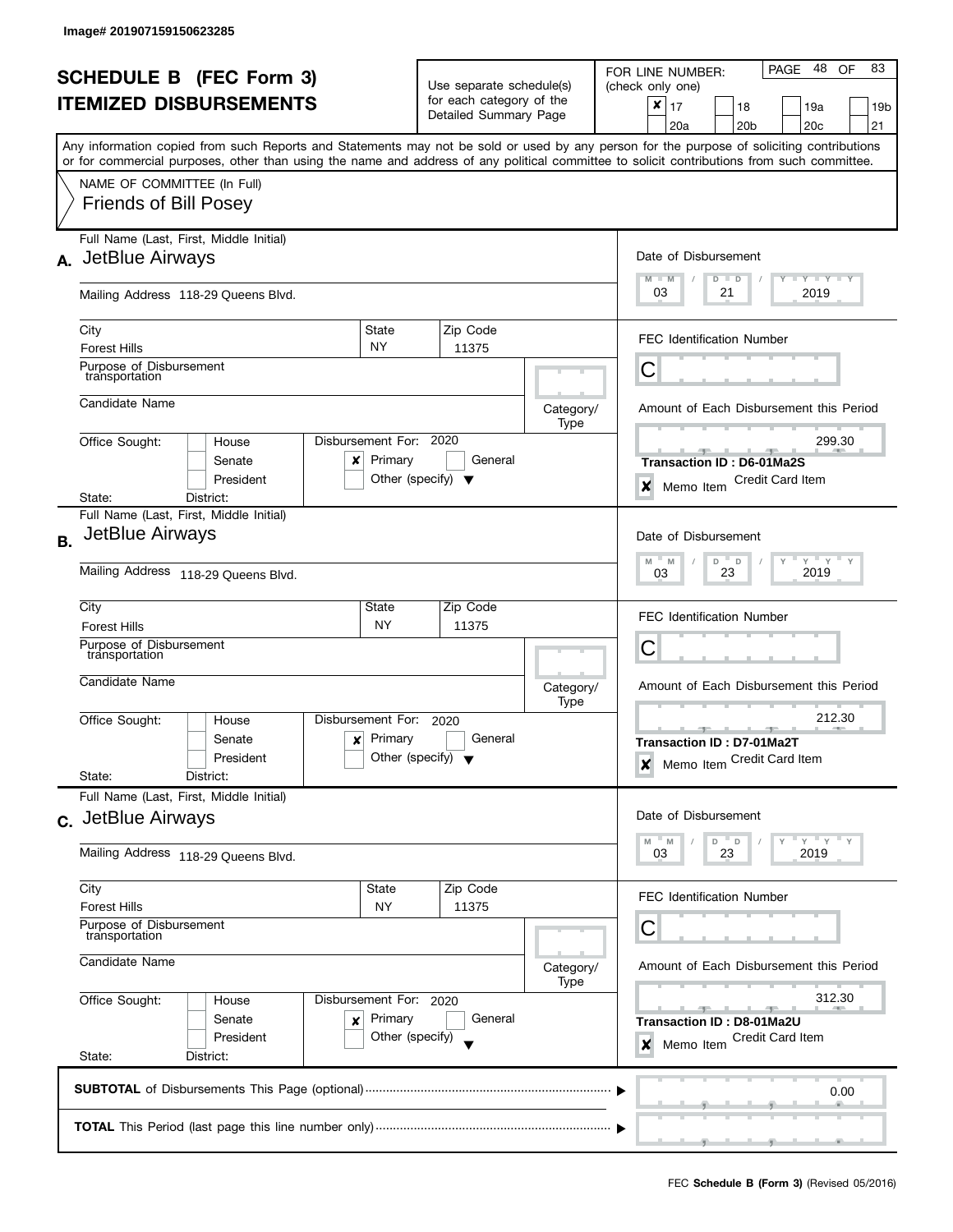| <b>SCHEDULE B (FEC Form 3)</b><br><b>ITEMIZED DISBURSEMENTS</b> |                                                                                                                                                                                                                                                                                         |                                                                     | Use separate schedule(s)<br>for each category of the |                            | - 49<br>83<br>OF<br>PAGE<br>FOR LINE NUMBER:<br>(check only one)               |
|-----------------------------------------------------------------|-----------------------------------------------------------------------------------------------------------------------------------------------------------------------------------------------------------------------------------------------------------------------------------------|---------------------------------------------------------------------|------------------------------------------------------|----------------------------|--------------------------------------------------------------------------------|
|                                                                 |                                                                                                                                                                                                                                                                                         |                                                                     | Detailed Summary Page                                |                            | ×<br>17<br>18<br>19a<br>19b<br>20 <sub>b</sub><br>20 <sub>c</sub><br>21<br>20a |
|                                                                 | Any information copied from such Reports and Statements may not be sold or used by any person for the purpose of soliciting contributions<br>or for commercial purposes, other than using the name and address of any political committee to solicit contributions from such committee. |                                                                     |                                                      |                            |                                                                                |
|                                                                 | NAME OF COMMITTEE (In Full)<br><b>Friends of Bill Posey</b>                                                                                                                                                                                                                             |                                                                     |                                                      |                            |                                                                                |
|                                                                 | Full Name (Last, First, Middle Initial)                                                                                                                                                                                                                                                 |                                                                     |                                                      |                            |                                                                                |
| А.                                                              | <b>Republican Congressional Spouses</b>                                                                                                                                                                                                                                                 |                                                                     |                                                      |                            | Date of Disbursement<br>$T$ $Y$ $T$ $Y$ $T$ $Y$<br>$M - M$<br>$D$ $D$          |
|                                                                 | Mailing Address 2336 S. Queen Street                                                                                                                                                                                                                                                    |                                                                     |                                                      |                            | 03<br>27<br>2019                                                               |
|                                                                 | City                                                                                                                                                                                                                                                                                    | State<br><b>VA</b>                                                  | Zip Code                                             |                            | <b>FEC Identification Number</b>                                               |
|                                                                 | Arlington<br>Purpose of Disbursement<br>lunch event                                                                                                                                                                                                                                     |                                                                     | 22202                                                |                            | С                                                                              |
|                                                                 | Candidate Name                                                                                                                                                                                                                                                                          |                                                                     |                                                      | Category/                  | Amount of Each Disbursement this Period                                        |
|                                                                 | Disbursement For:<br>Office Sought:<br>House                                                                                                                                                                                                                                            |                                                                     | 2020                                                 | Type                       | 30.00                                                                          |
|                                                                 | Senate<br>x<br>President                                                                                                                                                                                                                                                                | Primary<br>Other (specify) $\blacktriangledown$                     | General                                              |                            | Transaction ID: D14-00YO1A<br><b>Credit Card Item</b><br>×<br>Memo Item        |
|                                                                 | State:<br>District:                                                                                                                                                                                                                                                                     |                                                                     |                                                      |                            |                                                                                |
| <b>B.</b>                                                       | Full Name (Last, First, Middle Initial)<br><b>Singh Car Service</b>                                                                                                                                                                                                                     |                                                                     |                                                      |                            | Date of Disbursement                                                           |
|                                                                 | Mailing Address 10640 John Ayres Drive                                                                                                                                                                                                                                                  | $Y$ $Y$ $Y$<br>$M$ $-$<br>D<br>$\Box$<br>Y<br>M<br>2019<br>07<br>03 |                                                      |                            |                                                                                |
|                                                                 | City                                                                                                                                                                                                                                                                                    | State                                                               | Zip Code                                             |                            | <b>FEC Identification Number</b>                                               |
|                                                                 | Fairfax<br>Purpose of Disbursement                                                                                                                                                                                                                                                      | <b>VA</b>                                                           | 22032                                                |                            |                                                                                |
|                                                                 | transportation                                                                                                                                                                                                                                                                          |                                                                     |                                                      |                            | С                                                                              |
|                                                                 | Candidate Name                                                                                                                                                                                                                                                                          |                                                                     |                                                      | Category/<br>Type          | Amount of Each Disbursement this Period                                        |
|                                                                 | Disbursement For:<br>Office Sought:<br>House                                                                                                                                                                                                                                            |                                                                     | 2020                                                 |                            | 30.00<br>$-1-$                                                                 |
|                                                                 | Senate<br>x<br>President<br>State:<br>District:                                                                                                                                                                                                                                         | Primary<br>Other (specify) $\blacktriangledown$                     | General                                              |                            | Transaction ID: D16-01HU0s<br>Memo Item Credit Card Item<br>$\boldsymbol{x}$   |
|                                                                 | Full Name (Last, First, Middle Initial)                                                                                                                                                                                                                                                 |                                                                     |                                                      |                            |                                                                                |
|                                                                 | c. Barclays                                                                                                                                                                                                                                                                             |                                                                     |                                                      |                            | Date of Disbursement                                                           |
|                                                                 | Mailing Address P.O. Box 13337                                                                                                                                                                                                                                                          |                                                                     |                                                      |                            | $Y$ $Y$<br>$\overline{a}$<br>M<br>- M<br>D<br>2019<br>05<br>07                 |
|                                                                 | City<br>Philadelphia                                                                                                                                                                                                                                                                    | State<br><b>PA</b>                                                  | Zip Code<br>19110                                    |                            | FEC Identification Number                                                      |
|                                                                 | Purpose of Disbursement<br>credit card payment                                                                                                                                                                                                                                          |                                                                     |                                                      |                            | С                                                                              |
|                                                                 | Candidate Name                                                                                                                                                                                                                                                                          |                                                                     |                                                      | Category/<br>Type          | Amount of Each Disbursement this Period                                        |
|                                                                 | Office Sought:<br>Disbursement For: 2020<br>House<br>Primary                                                                                                                                                                                                                            |                                                                     |                                                      |                            | 1354.21                                                                        |
|                                                                 | Senate<br>×<br>President                                                                                                                                                                                                                                                                | General<br>Other (specify)                                          |                                                      | Transaction ID: D43-02KU0C |                                                                                |
|                                                                 | State:<br>District:                                                                                                                                                                                                                                                                     |                                                                     |                                                      |                            | Memo Item                                                                      |
|                                                                 |                                                                                                                                                                                                                                                                                         |                                                                     |                                                      |                            | 1354.21                                                                        |
|                                                                 |                                                                                                                                                                                                                                                                                         |                                                                     |                                                      |                            |                                                                                |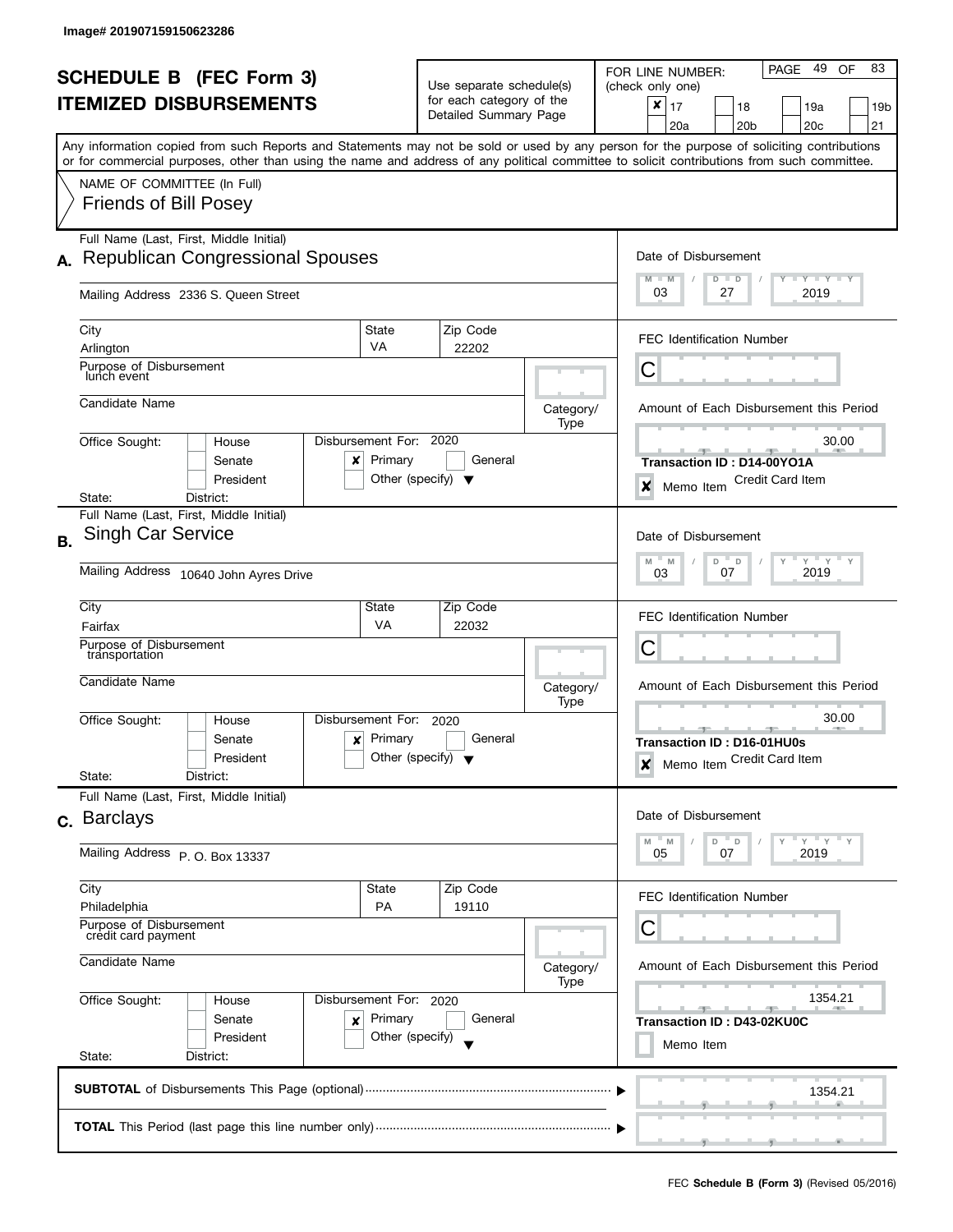|                                                                 |                                                                                                                                            |                                                |                          | PAGE 50<br>83<br>OF<br>FOR LINE NUMBER: |                                                         |  |
|-----------------------------------------------------------------|--------------------------------------------------------------------------------------------------------------------------------------------|------------------------------------------------|--------------------------|-----------------------------------------|---------------------------------------------------------|--|
| <b>SCHEDULE B</b> (FEC Form 3)<br><b>ITEMIZED DISBURSEMENTS</b> |                                                                                                                                            |                                                | Use separate schedule(s) |                                         | (check only one)                                        |  |
|                                                                 |                                                                                                                                            |                                                | for each category of the |                                         | ×<br>17<br>18<br>19a<br>19b                             |  |
|                                                                 |                                                                                                                                            |                                                | Detailed Summary Page    |                                         | 20a<br>20 <sub>b</sub><br>20c<br>21                     |  |
|                                                                 | Any information copied from such Reports and Statements may not be sold or used by any person for the purpose of soliciting contributions  |                                                |                          |                                         |                                                         |  |
|                                                                 | or for commercial purposes, other than using the name and address of any political committee to solicit contributions from such committee. |                                                |                          |                                         |                                                         |  |
|                                                                 | NAME OF COMMITTEE (In Full)                                                                                                                |                                                |                          |                                         |                                                         |  |
|                                                                 | <b>Friends of Bill Posey</b>                                                                                                               |                                                |                          |                                         |                                                         |  |
|                                                                 |                                                                                                                                            |                                                |                          |                                         |                                                         |  |
|                                                                 | Full Name (Last, First, Middle Initial)                                                                                                    |                                                |                          |                                         |                                                         |  |
|                                                                 | A. JetBlue Airways                                                                                                                         |                                                |                          |                                         | Date of Disbursement                                    |  |
|                                                                 | Mailing Address 118-29 Queens Blvd.                                                                                                        |                                                |                          |                                         | Y TY TY TY<br>$M - M$<br>$D$ $D$<br>04<br>2019<br>01    |  |
|                                                                 |                                                                                                                                            |                                                |                          |                                         |                                                         |  |
|                                                                 | City                                                                                                                                       | State                                          | Zip Code                 |                                         |                                                         |  |
|                                                                 | <b>Forest Hills</b>                                                                                                                        | NY.                                            | 11375                    |                                         | <b>FEC Identification Number</b>                        |  |
|                                                                 | Purpose of Disbursement<br>transportation                                                                                                  |                                                |                          |                                         | С                                                       |  |
|                                                                 |                                                                                                                                            |                                                |                          |                                         |                                                         |  |
|                                                                 | Candidate Name                                                                                                                             |                                                |                          | Category/                               | Amount of Each Disbursement this Period                 |  |
|                                                                 | Office Sought:<br>House                                                                                                                    | Disbursement For:                              | 2020                     | Type                                    | 322.62                                                  |  |
|                                                                 | Senate<br>x                                                                                                                                | Primary                                        | General                  |                                         | Transaction ID: D6-01Ma2V                               |  |
|                                                                 | President                                                                                                                                  | Other (specify) $\blacktriangledown$           |                          |                                         | <b>Credit Card Item</b>                                 |  |
|                                                                 | District:<br>State:                                                                                                                        |                                                |                          |                                         | ×<br>Memo Item                                          |  |
|                                                                 | Full Name (Last, First, Middle Initial)                                                                                                    |                                                |                          |                                         |                                                         |  |
| <b>B.</b>                                                       | JetBlue Airways                                                                                                                            |                                                |                          |                                         | Date of Disbursement                                    |  |
|                                                                 |                                                                                                                                            | $Y$ $Y$ $Y$<br>Y<br>M<br>D<br>$\mathsf D$<br>M |                          |                                         |                                                         |  |
|                                                                 | Mailing Address 118-29 Queens Blvd.                                                                                                        | 2019<br>05<br>04                               |                          |                                         |                                                         |  |
|                                                                 | City                                                                                                                                       | State                                          | Zip Code                 |                                         |                                                         |  |
|                                                                 | <b>Forest Hills</b>                                                                                                                        | <b>NY</b>                                      | 11375                    |                                         | <b>FEC Identification Number</b>                        |  |
|                                                                 | Purpose of Disbursement                                                                                                                    | С                                              |                          |                                         |                                                         |  |
|                                                                 | transportation                                                                                                                             |                                                |                          |                                         |                                                         |  |
|                                                                 | Candidate Name                                                                                                                             |                                                |                          | Category/                               | Amount of Each Disbursement this Period                 |  |
|                                                                 |                                                                                                                                            | Disbursement For:                              | 2020                     | Type                                    | 467.30                                                  |  |
|                                                                 | Office Sought:<br>House<br>Senate<br>x                                                                                                     | Primary                                        | General                  |                                         | $-1$                                                    |  |
|                                                                 | President                                                                                                                                  | Other (specify) $\blacktriangledown$           |                          |                                         | Transaction ID: D7-01Ma2W<br>Memo Item Credit Card Item |  |
|                                                                 | State:<br>District:                                                                                                                        |                                                |                          |                                         | $\boldsymbol{x}$                                        |  |
|                                                                 | Full Name (Last, First, Middle Initial)                                                                                                    |                                                |                          |                                         |                                                         |  |
|                                                                 | c. JetBlue Airways                                                                                                                         |                                                |                          |                                         | Date of Disbursement                                    |  |
|                                                                 |                                                                                                                                            |                                                |                          |                                         | Y<br>$-Y$<br>D<br>D<br>M<br>- M                         |  |
|                                                                 | Mailing Address 118-29 Queens Blvd.                                                                                                        |                                                |                          |                                         | 05<br>2019<br>04                                        |  |
|                                                                 | City                                                                                                                                       | <b>State</b>                                   | Zip Code                 |                                         |                                                         |  |
|                                                                 | <b>Forest Hills</b>                                                                                                                        | NY                                             | 11375                    |                                         | <b>FEC Identification Number</b>                        |  |
|                                                                 | Purpose of Disbursement                                                                                                                    |                                                |                          |                                         | С                                                       |  |
|                                                                 | transportation                                                                                                                             |                                                |                          |                                         |                                                         |  |
|                                                                 | Candidate Name<br>Office Sought:<br>Disbursement For: 2020<br>House<br>Senate<br>Primary<br>×<br>President<br>Other (specify)              |                                                |                          | Category/                               | Amount of Each Disbursement this Period                 |  |
|                                                                 |                                                                                                                                            |                                                |                          | Type                                    |                                                         |  |
|                                                                 |                                                                                                                                            |                                                |                          |                                         | 212.30                                                  |  |
|                                                                 |                                                                                                                                            |                                                | General                  |                                         | Transaction ID: D8-01Ma2X<br>Credit Card Item           |  |
|                                                                 | State:<br>District:                                                                                                                        |                                                |                          | Memo Item<br>×                          |                                                         |  |
|                                                                 |                                                                                                                                            |                                                |                          |                                         |                                                         |  |
|                                                                 |                                                                                                                                            |                                                | 0.00                     |                                         |                                                         |  |
|                                                                 |                                                                                                                                            |                                                |                          |                                         |                                                         |  |
|                                                                 |                                                                                                                                            |                                                |                          |                                         |                                                         |  |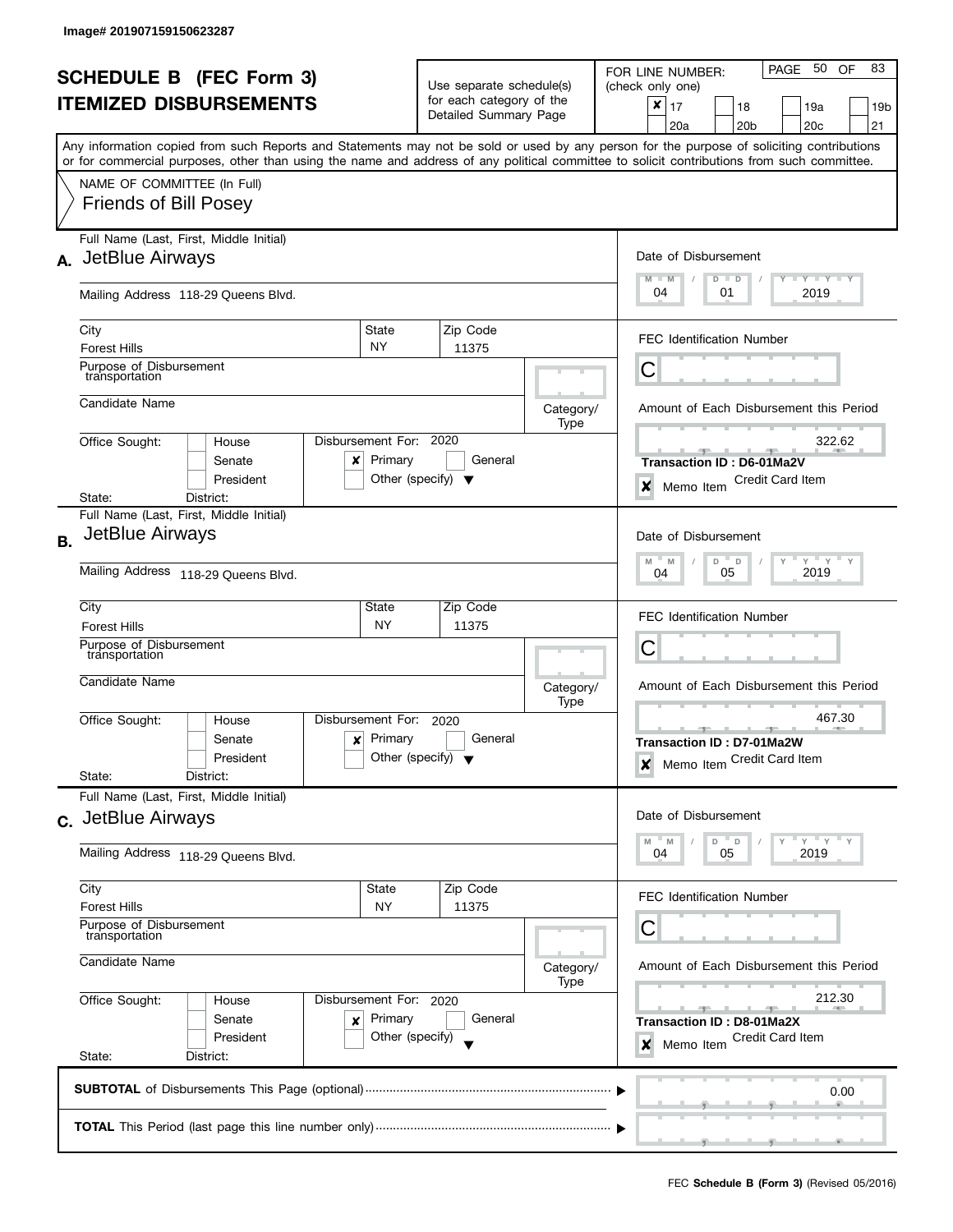| <b>SCHEDULE B (FEC Form 3)</b> |                                                                                                                                            |                                                                |                                                      |                   | PAGE 51<br>83<br><b>OF</b><br>FOR LINE NUMBER:                    |  |  |
|--------------------------------|--------------------------------------------------------------------------------------------------------------------------------------------|----------------------------------------------------------------|------------------------------------------------------|-------------------|-------------------------------------------------------------------|--|--|
| <b>ITEMIZED DISBURSEMENTS</b>  |                                                                                                                                            |                                                                | Use separate schedule(s)<br>for each category of the |                   | (check only one)<br>$\pmb{\times}$                                |  |  |
|                                |                                                                                                                                            |                                                                | Detailed Summary Page                                |                   | 17<br>18<br>19a<br>19b<br>21<br>20a<br>20 <sub>b</sub><br>20c     |  |  |
|                                | Any information copied from such Reports and Statements may not be sold or used by any person for the purpose of soliciting contributions  |                                                                |                                                      |                   |                                                                   |  |  |
|                                | or for commercial purposes, other than using the name and address of any political committee to solicit contributions from such committee. |                                                                |                                                      |                   |                                                                   |  |  |
|                                | NAME OF COMMITTEE (In Full)<br><b>Friends of Bill Posey</b>                                                                                |                                                                |                                                      |                   |                                                                   |  |  |
|                                | Full Name (Last, First, Middle Initial)                                                                                                    |                                                                |                                                      |                   |                                                                   |  |  |
| A.                             | Omni Hotles & Resort                                                                                                                       |                                                                |                                                      |                   | Date of Disbursement                                              |  |  |
|                                | Mailing Address 100 S. 12th Street                                                                                                         |                                                                |                                                      |                   | $T - Y$ $T - Y$ $T - Y$<br>$M - M$<br>$D$ $D$<br>04<br>11<br>2019 |  |  |
|                                | City                                                                                                                                       | State                                                          | Zip Code                                             |                   | <b>FEC Identification Number</b>                                  |  |  |
|                                | Richmond                                                                                                                                   | <b>VA</b>                                                      | 23219                                                |                   |                                                                   |  |  |
|                                | Purpose of Disbursement<br>parking                                                                                                         |                                                                |                                                      |                   | С                                                                 |  |  |
|                                | Candidate Name                                                                                                                             |                                                                |                                                      | Category/         | Amount of Each Disbursement this Period                           |  |  |
|                                | House                                                                                                                                      | Disbursement For: 2020                                         |                                                      | Type              | 10.00                                                             |  |  |
|                                | Office Sought:<br>Senate<br>x                                                                                                              | Primary                                                        | General                                              |                   | Transaction ID: D9-02R802                                         |  |  |
|                                | President                                                                                                                                  |                                                                | Other (specify) $\blacktriangledown$                 |                   | <b>Credit Card Item</b><br>$\boldsymbol{x}$<br>Memo Item          |  |  |
|                                | District:<br>State:                                                                                                                        |                                                                |                                                      |                   |                                                                   |  |  |
| <b>B.</b>                      | Full Name (Last, First, Middle Initial)<br><b>Singh Car Service</b>                                                                        |                                                                |                                                      |                   | Date of Disbursement                                              |  |  |
|                                | Mailing Address 10640 John Ayres Drive                                                                                                     | $Y$ $Y$<br>M<br>D<br>$\mathsf D$<br>Υ<br>M<br>2019<br>16<br>04 |                                                      |                   |                                                                   |  |  |
|                                |                                                                                                                                            |                                                                |                                                      |                   |                                                                   |  |  |
|                                | City                                                                                                                                       | State                                                          | Zip Code                                             |                   | <b>FEC Identification Number</b>                                  |  |  |
|                                | Fairfax<br>Purpose of Disbursement                                                                                                         | <b>VA</b>                                                      | 22032                                                |                   | C                                                                 |  |  |
|                                | transportation                                                                                                                             |                                                                |                                                      |                   |                                                                   |  |  |
|                                | Candidate Name                                                                                                                             |                                                                |                                                      | Category/<br>Type | Amount of Each Disbursement this Period                           |  |  |
|                                | Office Sought:<br>House                                                                                                                    | Disbursement For:                                              | 2020                                                 |                   | 40.00<br>$\overline{\phantom{a}}$                                 |  |  |
|                                | Senate<br>x                                                                                                                                | Primary                                                        | General                                              |                   | Transaction ID: D11-01HU0t                                        |  |  |
|                                | President<br>State:<br>District:                                                                                                           |                                                                | Other (specify) $\blacktriangledown$                 |                   | Memo Item Credit Card Item<br>$\boldsymbol{x}$                    |  |  |
|                                | Full Name (Last, First, Middle Initial)                                                                                                    |                                                                |                                                      |                   |                                                                   |  |  |
|                                | c. UBER                                                                                                                                    |                                                                |                                                      |                   | Date of Disbursement                                              |  |  |
|                                | Mailing Address 800 Market Street, 7th Floor                                                                                               |                                                                |                                                      |                   | $Y = Y$<br>$^{\circ}$ D<br>M<br>" M<br>D<br>2019<br>03<br>28      |  |  |
|                                |                                                                                                                                            |                                                                |                                                      |                   |                                                                   |  |  |
|                                | City<br>San Francisco                                                                                                                      | State<br>CA                                                    | Zip Code<br>94102                                    |                   | <b>FEC Identification Number</b>                                  |  |  |
|                                | Purpose of Disbursement                                                                                                                    |                                                                |                                                      |                   | С                                                                 |  |  |
|                                | transportation                                                                                                                             |                                                                |                                                      |                   |                                                                   |  |  |
|                                | Candidate Name                                                                                                                             |                                                                |                                                      | Category/<br>Type | Amount of Each Disbursement this Period                           |  |  |
|                                | Office Sought:<br>Disbursement For: 2020<br>House<br>Senate<br>Primary<br>×                                                                |                                                                |                                                      |                   | 20.00                                                             |  |  |
|                                |                                                                                                                                            |                                                                | General                                              |                   | $-1$<br>Transaction ID: D13-01kP11                                |  |  |
|                                | President                                                                                                                                  | Other (specify)                                                |                                                      |                   | Credit Card Item<br>Memo Item<br>×                                |  |  |
|                                | State:<br>District:                                                                                                                        |                                                                |                                                      |                   |                                                                   |  |  |
|                                |                                                                                                                                            |                                                                |                                                      |                   | 0.00                                                              |  |  |
|                                |                                                                                                                                            |                                                                |                                                      |                   |                                                                   |  |  |
|                                |                                                                                                                                            |                                                                |                                                      |                   |                                                                   |  |  |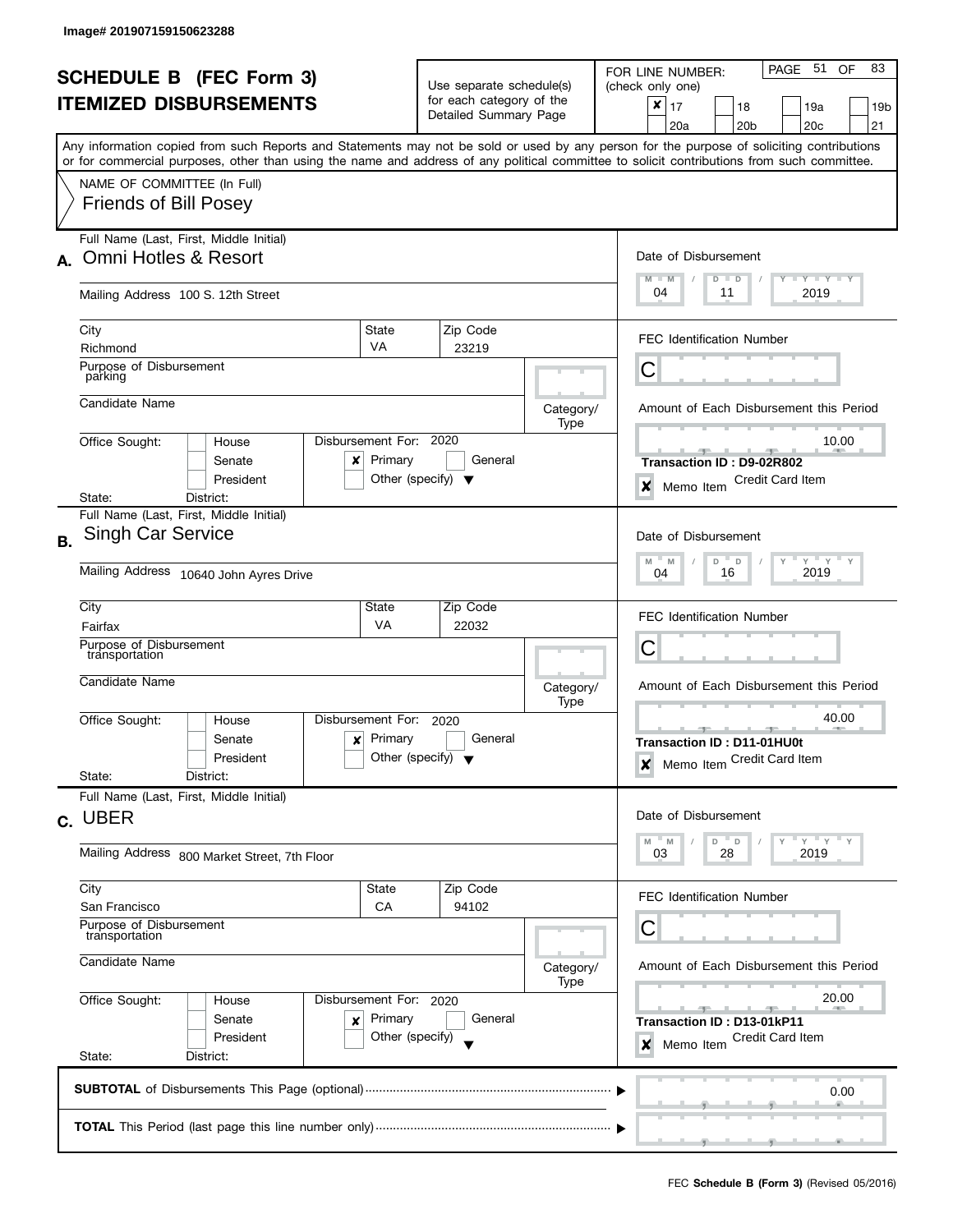|                                                                 |                                                                                                                                            |                                                 |                                                                              |                       |           | PAGE 52 OF<br>83<br>FOR LINE NUMBER:                   |
|-----------------------------------------------------------------|--------------------------------------------------------------------------------------------------------------------------------------------|-------------------------------------------------|------------------------------------------------------------------------------|-----------------------|-----------|--------------------------------------------------------|
| <b>SCHEDULE B (FEC Form 3)</b><br><b>ITEMIZED DISBURSEMENTS</b> |                                                                                                                                            |                                                 | Use separate schedule(s)<br>for each category of the                         |                       |           | (check only one)                                       |
|                                                                 |                                                                                                                                            |                                                 |                                                                              |                       |           | ×<br>17<br>18<br>19a<br>19b                            |
|                                                                 |                                                                                                                                            |                                                 |                                                                              | Detailed Summary Page |           | 20a<br>20 <sub>b</sub><br>20c<br>21                    |
|                                                                 | Any information copied from such Reports and Statements may not be sold or used by any person for the purpose of soliciting contributions  |                                                 |                                                                              |                       |           |                                                        |
|                                                                 | or for commercial purposes, other than using the name and address of any political committee to solicit contributions from such committee. |                                                 |                                                                              |                       |           |                                                        |
|                                                                 | NAME OF COMMITTEE (In Full)                                                                                                                |                                                 |                                                                              |                       |           |                                                        |
|                                                                 | <b>Friends of Bill Posey</b>                                                                                                               |                                                 |                                                                              |                       |           |                                                        |
|                                                                 | Full Name (Last, First, Middle Initial)                                                                                                    |                                                 |                                                                              |                       |           |                                                        |
| А.                                                              | <b>UBER</b>                                                                                                                                |                                                 |                                                                              |                       |           | Date of Disbursement                                   |
|                                                                 |                                                                                                                                            |                                                 |                                                                              |                       |           | Y TY TY TY<br>$M - M$<br>$D$ $D$                       |
|                                                                 | Mailing Address 800 Market Street, 7th Floor                                                                                               |                                                 |                                                                              |                       |           | 03<br>28<br>2019                                       |
|                                                                 |                                                                                                                                            |                                                 |                                                                              |                       |           |                                                        |
|                                                                 | City<br>San Francisco                                                                                                                      | State<br>CA                                     |                                                                              | Zip Code<br>94102     |           | <b>FEC Identification Number</b>                       |
|                                                                 | Purpose of Disbursement                                                                                                                    |                                                 |                                                                              |                       |           | С                                                      |
|                                                                 | transportation                                                                                                                             |                                                 |                                                                              |                       |           |                                                        |
|                                                                 | Candidate Name                                                                                                                             |                                                 |                                                                              |                       | Category/ | Amount of Each Disbursement this Period                |
|                                                                 |                                                                                                                                            |                                                 |                                                                              |                       | Type      |                                                        |
|                                                                 | Office Sought:<br>House                                                                                                                    | Disbursement For:                               |                                                                              | 2020                  |           | 26.33                                                  |
|                                                                 | Senate<br>x<br>President                                                                                                                   | Primary<br>Other (specify) $\blacktriangledown$ |                                                                              | General               |           | Transaction ID: D14-01kP12<br><b>Credit Card Item</b>  |
|                                                                 | State:<br>District:                                                                                                                        |                                                 |                                                                              |                       |           | ×<br>Memo Item                                         |
|                                                                 | Full Name (Last, First, Middle Initial)                                                                                                    |                                                 |                                                                              |                       |           |                                                        |
| В.                                                              | <b>UBER</b>                                                                                                                                |                                                 |                                                                              |                       |           | Date of Disbursement                                   |
|                                                                 |                                                                                                                                            | $Y$ $Y$ $Y$<br>Y<br>M<br>D<br>$\mathsf D$<br>M  |                                                                              |                       |           |                                                        |
|                                                                 | Mailing Address 800 Market Street, 7th Floor                                                                                               | 2019<br>10<br>04                                |                                                                              |                       |           |                                                        |
|                                                                 | City                                                                                                                                       | State                                           |                                                                              | Zip Code              |           |                                                        |
|                                                                 | San Francisco                                                                                                                              | CA                                              |                                                                              | 94102                 |           | <b>FEC Identification Number</b>                       |
|                                                                 | Purpose of Disbursement<br>transportation                                                                                                  |                                                 |                                                                              |                       |           | С                                                      |
|                                                                 |                                                                                                                                            |                                                 | Category/<br>Type<br>2020<br>General<br>Other (specify) $\blacktriangledown$ |                       |           |                                                        |
|                                                                 | Candidate Name                                                                                                                             |                                                 |                                                                              |                       |           | Amount of Each Disbursement this Period                |
|                                                                 | Office Sought:<br>House                                                                                                                    | Disbursement For:                               |                                                                              |                       |           | 14.51                                                  |
|                                                                 | Senate<br>x                                                                                                                                | Primary                                         |                                                                              |                       |           | Transaction ID: D15-01kP13                             |
|                                                                 | President                                                                                                                                  |                                                 |                                                                              |                       |           | Memo Item Credit Card Item<br>$\boldsymbol{x}$         |
|                                                                 | State:<br>District:                                                                                                                        |                                                 |                                                                              |                       |           |                                                        |
|                                                                 | Full Name (Last, First, Middle Initial)                                                                                                    |                                                 |                                                                              |                       |           |                                                        |
|                                                                 | c. Barclays                                                                                                                                |                                                 |                                                                              |                       |           | Date of Disbursement                                   |
|                                                                 | Mailing Address P. O. Box 13337                                                                                                            |                                                 |                                                                              |                       |           | Y<br><u>"γ</u><br>D<br>D<br>M<br>M<br>2019<br>06<br>06 |
|                                                                 |                                                                                                                                            |                                                 |                                                                              |                       |           |                                                        |
|                                                                 | City                                                                                                                                       | <b>State</b>                                    |                                                                              | Zip Code              |           | <b>FEC Identification Number</b>                       |
|                                                                 | Philadelphia<br>Purpose of Disbursement                                                                                                    | PA                                              |                                                                              | 19110                 |           |                                                        |
| credit card payment                                             |                                                                                                                                            |                                                 |                                                                              |                       |           | С                                                      |
|                                                                 | Candidate Name                                                                                                                             |                                                 |                                                                              |                       | Category/ | Amount of Each Disbursement this Period                |
|                                                                 |                                                                                                                                            |                                                 |                                                                              |                       | Type      |                                                        |
| Office Sought:<br>House                                         |                                                                                                                                            | Disbursement For: 2020                          |                                                                              |                       |           | 1886.60                                                |
|                                                                 | Senate<br>Primary<br>×                                                                                                                     |                                                 |                                                                              | General               |           | Transaction ID: D44-02KU0D                             |
|                                                                 | President                                                                                                                                  | Other (specify)                                 |                                                                              |                       |           | Memo Item                                              |
|                                                                 | State:<br>District:                                                                                                                        |                                                 |                                                                              |                       |           |                                                        |
|                                                                 |                                                                                                                                            | 1886.60                                         |                                                                              |                       |           |                                                        |
|                                                                 |                                                                                                                                            |                                                 |                                                                              |                       |           |                                                        |
|                                                                 |                                                                                                                                            |                                                 |                                                                              |                       |           |                                                        |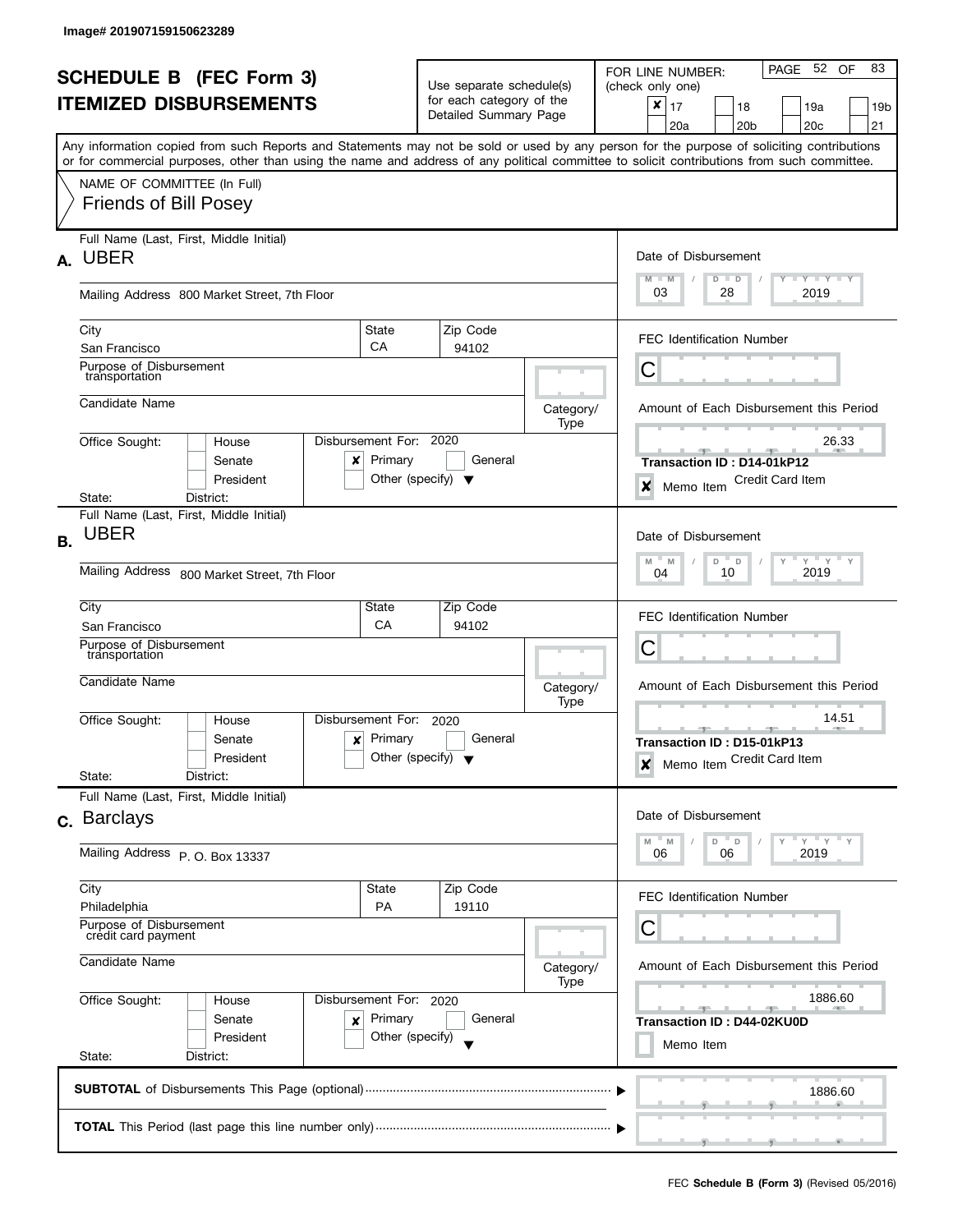|                                                     |                                                                                                                                            |                              |                                      |                   | PAGE 53 OF<br>83                                                                                                                          |  |  |
|-----------------------------------------------------|--------------------------------------------------------------------------------------------------------------------------------------------|------------------------------|--------------------------------------|-------------------|-------------------------------------------------------------------------------------------------------------------------------------------|--|--|
| <b>SCHEDULE B (FEC Form 3)</b>                      |                                                                                                                                            |                              | Use separate schedule(s)             |                   | FOR LINE NUMBER:<br>(check only one)                                                                                                      |  |  |
|                                                     | <b>ITEMIZED DISBURSEMENTS</b>                                                                                                              |                              | for each category of the             |                   | $\boldsymbol{x}$<br>17<br>18<br>19a<br>19b                                                                                                |  |  |
|                                                     |                                                                                                                                            |                              | Detailed Summary Page                |                   | 21<br>20a<br>20 <sub>b</sub><br>20 <sub>c</sub>                                                                                           |  |  |
|                                                     |                                                                                                                                            |                              |                                      |                   | Any information copied from such Reports and Statements may not be sold or used by any person for the purpose of soliciting contributions |  |  |
|                                                     | or for commercial purposes, other than using the name and address of any political committee to solicit contributions from such committee. |                              |                                      |                   |                                                                                                                                           |  |  |
|                                                     | NAME OF COMMITTEE (In Full)                                                                                                                |                              |                                      |                   |                                                                                                                                           |  |  |
|                                                     | <b>Friends of Bill Posey</b>                                                                                                               |                              |                                      |                   |                                                                                                                                           |  |  |
|                                                     | Full Name (Last, First, Middle Initial)                                                                                                    |                              |                                      |                   |                                                                                                                                           |  |  |
| А.                                                  | The Congressional Club                                                                                                                     |                              |                                      |                   | Date of Disbursement                                                                                                                      |  |  |
|                                                     |                                                                                                                                            |                              |                                      |                   | $T - Y = T - Y$<br>$M - M$<br>$D$ $D$                                                                                                     |  |  |
|                                                     | Mailing Address 2001 New Hampshire Avenue, N.W.                                                                                            |                              |                                      |                   | 05<br>01<br>2019                                                                                                                          |  |  |
|                                                     | City                                                                                                                                       | State                        | Zip Code                             |                   |                                                                                                                                           |  |  |
|                                                     | Washington                                                                                                                                 | DC                           | 20009                                |                   | <b>FEC Identification Number</b>                                                                                                          |  |  |
|                                                     | Purpose of Disbursement                                                                                                                    |                              |                                      |                   | С                                                                                                                                         |  |  |
|                                                     | event supplies                                                                                                                             |                              |                                      |                   |                                                                                                                                           |  |  |
|                                                     | Candidate Name                                                                                                                             |                              |                                      | Category/         | Amount of Each Disbursement this Period                                                                                                   |  |  |
|                                                     |                                                                                                                                            |                              |                                      | Type              |                                                                                                                                           |  |  |
|                                                     | Office Sought:<br>House<br>Senate<br>×                                                                                                     | Disbursement For:<br>Primary | 2020<br>General                      |                   | 286.00                                                                                                                                    |  |  |
|                                                     | President                                                                                                                                  |                              | Other (specify) $\blacktriangledown$ |                   | Transaction ID: D3-00YP1U<br><b>Credit Card Item</b>                                                                                      |  |  |
|                                                     | State:<br>District:                                                                                                                        |                              |                                      |                   | ×<br>Memo Item                                                                                                                            |  |  |
|                                                     | Full Name (Last, First, Middle Initial)                                                                                                    |                              |                                      |                   |                                                                                                                                           |  |  |
| Β.                                                  | The Congressional Club                                                                                                                     |                              |                                      |                   | Date of Disbursement                                                                                                                      |  |  |
|                                                     | Mailing Address                                                                                                                            |                              |                                      |                   | $Y$ $Y$ $Y$<br>Υ<br>M<br>D<br>D<br>M<br>2019<br>01                                                                                        |  |  |
|                                                     | 2001 New Hampshire Avenue, N.W.                                                                                                            | 05                           |                                      |                   |                                                                                                                                           |  |  |
|                                                     | City                                                                                                                                       | State                        | Zip Code                             |                   | <b>FEC Identification Number</b>                                                                                                          |  |  |
|                                                     | Washington                                                                                                                                 |                              |                                      |                   |                                                                                                                                           |  |  |
|                                                     | Purpose of Disbursement<br>event supplies                                                                                                  |                              |                                      |                   | С                                                                                                                                         |  |  |
|                                                     | Candidate Name                                                                                                                             |                              |                                      |                   |                                                                                                                                           |  |  |
|                                                     |                                                                                                                                            |                              |                                      | Category/<br>Type | Amount of Each Disbursement this Period                                                                                                   |  |  |
|                                                     | Office Sought:<br>House                                                                                                                    | Disbursement For:            | 2020                                 |                   | 64.00                                                                                                                                     |  |  |
|                                                     | Senate<br>×                                                                                                                                | Primary                      | General                              |                   | <b>COLLECTIVE</b><br>Transaction ID: D4-00YP1V                                                                                            |  |  |
|                                                     | President                                                                                                                                  |                              | Other (specify) $\blacktriangledown$ |                   | Memo Item Credit Card Item<br>X                                                                                                           |  |  |
|                                                     | State:<br>District:                                                                                                                        |                              |                                      |                   |                                                                                                                                           |  |  |
|                                                     | Full Name (Last, First, Middle Initial)                                                                                                    |                              |                                      |                   | Date of Disbursement                                                                                                                      |  |  |
| C.                                                  | The Congressional Club                                                                                                                     |                              |                                      |                   |                                                                                                                                           |  |  |
|                                                     | Mailing Address 2001 New Hampshire Avenue, N.W.                                                                                            |                              |                                      |                   | $-Y$<br>D<br>D<br>Y<br>M<br>M<br>2019<br>05<br>01                                                                                         |  |  |
|                                                     |                                                                                                                                            |                              |                                      |                   |                                                                                                                                           |  |  |
|                                                     | City                                                                                                                                       | State                        | Zip Code                             |                   | <b>FEC Identification Number</b>                                                                                                          |  |  |
|                                                     | Washington<br>Purpose of Disbursement                                                                                                      | DC                           | 20009                                |                   |                                                                                                                                           |  |  |
|                                                     | event supplies                                                                                                                             |                              |                                      |                   | С                                                                                                                                         |  |  |
|                                                     | Candidate Name                                                                                                                             |                              |                                      | Category/         | Amount of Each Disbursement this Period                                                                                                   |  |  |
|                                                     |                                                                                                                                            |                              |                                      | Type              |                                                                                                                                           |  |  |
|                                                     | Office Sought:<br>House                                                                                                                    | Disbursement For: 2020       |                                      |                   | 34.00                                                                                                                                     |  |  |
|                                                     | Senate<br>×                                                                                                                                | Primary                      | General                              |                   | Transaction ID: D5-00YP1W                                                                                                                 |  |  |
| President<br>Other (specify)<br>State:<br>District: |                                                                                                                                            |                              |                                      |                   | Credit Card Item<br>Memo Item<br>×                                                                                                        |  |  |
|                                                     |                                                                                                                                            |                              |                                      |                   |                                                                                                                                           |  |  |
|                                                     |                                                                                                                                            | 0.00                         |                                      |                   |                                                                                                                                           |  |  |
|                                                     |                                                                                                                                            |                              |                                      |                   |                                                                                                                                           |  |  |
|                                                     |                                                                                                                                            |                              |                                      |                   |                                                                                                                                           |  |  |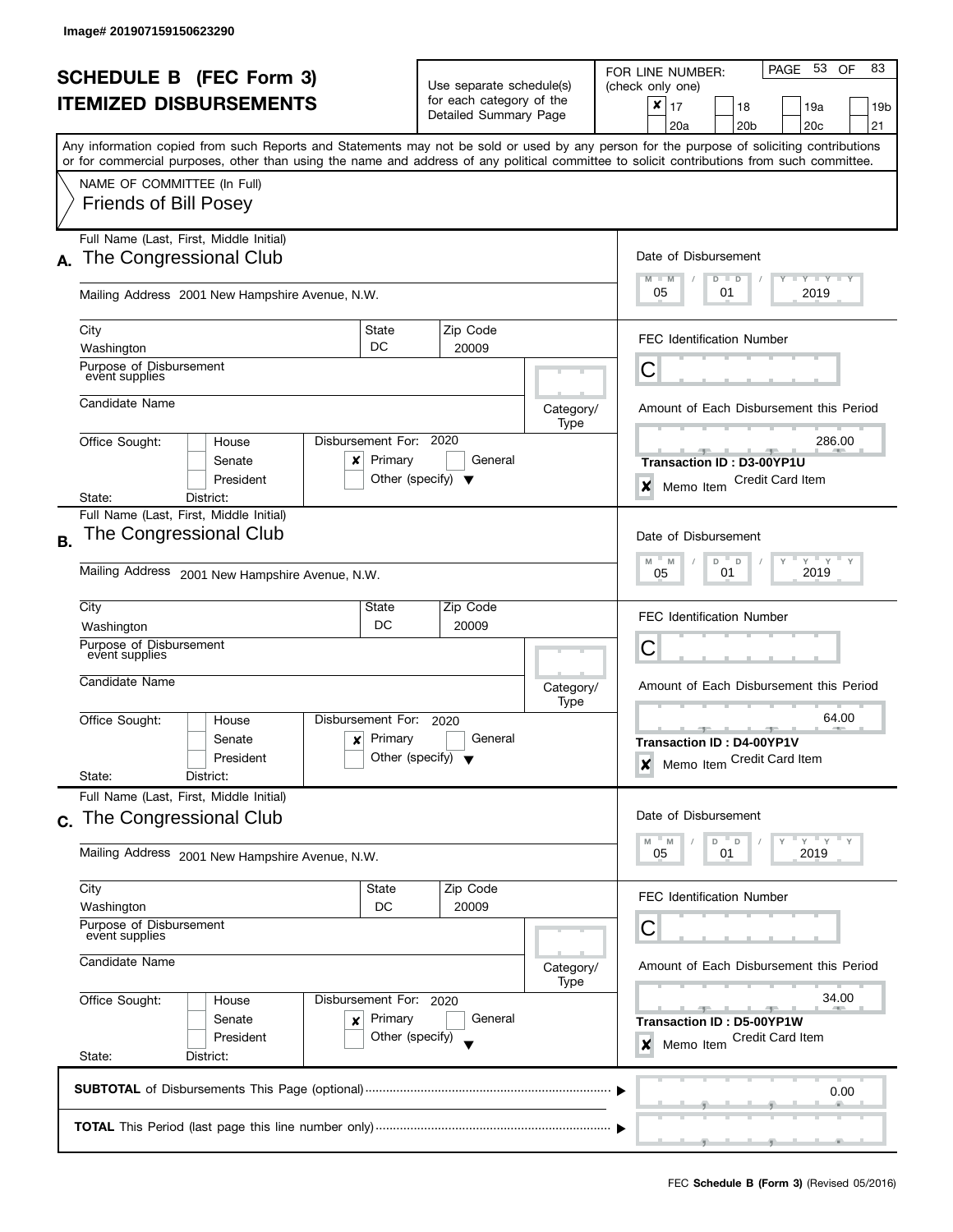|                                |                                                                                                                                                                                                                                                                                         |                                                                |                                                   |                   | PAGE 54<br>83<br>OF<br>FOR LINE NUMBER:                   |  |  |
|--------------------------------|-----------------------------------------------------------------------------------------------------------------------------------------------------------------------------------------------------------------------------------------------------------------------------------------|----------------------------------------------------------------|---------------------------------------------------|-------------------|-----------------------------------------------------------|--|--|
| <b>SCHEDULE B (FEC Form 3)</b> |                                                                                                                                                                                                                                                                                         |                                                                | Use separate schedule(s)                          |                   | (check only one)                                          |  |  |
|                                | <b>ITEMIZED DISBURSEMENTS</b>                                                                                                                                                                                                                                                           |                                                                | for each category of the<br>Detailed Summary Page |                   | ×<br>17<br>18<br>19a<br>19b                               |  |  |
|                                |                                                                                                                                                                                                                                                                                         |                                                                |                                                   |                   | 20 <sub>b</sub><br>20 <sub>c</sub><br>21<br>20a           |  |  |
|                                | Any information copied from such Reports and Statements may not be sold or used by any person for the purpose of soliciting contributions<br>or for commercial purposes, other than using the name and address of any political committee to solicit contributions from such committee. |                                                                |                                                   |                   |                                                           |  |  |
|                                | NAME OF COMMITTEE (In Full)                                                                                                                                                                                                                                                             |                                                                |                                                   |                   |                                                           |  |  |
|                                | <b>Friends of Bill Posey</b>                                                                                                                                                                                                                                                            |                                                                |                                                   |                   |                                                           |  |  |
|                                | Full Name (Last, First, Middle Initial)                                                                                                                                                                                                                                                 |                                                                |                                                   |                   |                                                           |  |  |
| A.                             | <b>Hilton Hotels &amp; Resorts</b>                                                                                                                                                                                                                                                      |                                                                |                                                   |                   | Date of Disbursement<br>Y TY TY TY<br>$M - M$             |  |  |
|                                | Mailing Address 1919 Connecticut Avenue, N.W.                                                                                                                                                                                                                                           |                                                                |                                                   |                   | $D$ $D$<br>05<br>18<br>2019                               |  |  |
|                                | City                                                                                                                                                                                                                                                                                    | State                                                          | Zip Code                                          |                   | <b>FEC Identification Number</b>                          |  |  |
|                                | Washington                                                                                                                                                                                                                                                                              | DC                                                             | 20009                                             |                   |                                                           |  |  |
|                                | Purpose of Disbursement<br>parking                                                                                                                                                                                                                                                      |                                                                |                                                   |                   | С                                                         |  |  |
|                                | Candidate Name                                                                                                                                                                                                                                                                          |                                                                |                                                   | Category/<br>Type | Amount of Each Disbursement this Period                   |  |  |
|                                | Disbursement For:<br>Office Sought:<br>House                                                                                                                                                                                                                                            |                                                                | 2020                                              |                   | 15.00                                                     |  |  |
|                                | Senate<br>x                                                                                                                                                                                                                                                                             | Primary                                                        | General                                           |                   | Transaction ID: D10-01yu07                                |  |  |
|                                | President                                                                                                                                                                                                                                                                               | Other (specify) $\blacktriangledown$                           |                                                   |                   | <b>Credit Card Item</b><br>×<br>Memo Item                 |  |  |
|                                | District:<br>State:<br>Full Name (Last, First, Middle Initial)                                                                                                                                                                                                                          |                                                                |                                                   |                   |                                                           |  |  |
|                                | <b>Hilton Hotels &amp; Resorts</b>                                                                                                                                                                                                                                                      |                                                                |                                                   |                   | Date of Disbursement                                      |  |  |
| В.                             |                                                                                                                                                                                                                                                                                         |                                                                |                                                   |                   |                                                           |  |  |
|                                | Mailing Address 1919 Connecticut Avenue, N.W.                                                                                                                                                                                                                                           | $Y$ $Y$<br>M<br>D<br>$\mathsf D$<br>Y<br>M<br>2019<br>11<br>05 |                                                   |                   |                                                           |  |  |
|                                | City                                                                                                                                                                                                                                                                                    | State                                                          | Zip Code                                          |                   | <b>FEC Identification Number</b>                          |  |  |
|                                | DC<br>Washington                                                                                                                                                                                                                                                                        |                                                                |                                                   |                   |                                                           |  |  |
|                                | Purpose of Disbursement<br>food & beverage                                                                                                                                                                                                                                              |                                                                |                                                   |                   | С                                                         |  |  |
|                                | Candidate Name                                                                                                                                                                                                                                                                          |                                                                |                                                   | Category/         | Amount of Each Disbursement this Period                   |  |  |
|                                |                                                                                                                                                                                                                                                                                         |                                                                |                                                   | Type              |                                                           |  |  |
|                                | Disbursement For:<br>Office Sought:<br>House                                                                                                                                                                                                                                            |                                                                | 2020                                              |                   | 36.47<br>$-1$                                             |  |  |
|                                | Senate<br>x<br>President                                                                                                                                                                                                                                                                | Primary<br>Other (specify) $\blacktriangledown$                | General                                           |                   | Transaction ID: D11-01yu08                                |  |  |
|                                | State:<br>District:                                                                                                                                                                                                                                                                     |                                                                |                                                   |                   | Memo Item Credit Card Item<br>$\boldsymbol{x}$            |  |  |
|                                | Full Name (Last, First, Middle Initial)                                                                                                                                                                                                                                                 |                                                                |                                                   |                   |                                                           |  |  |
|                                | c. JetBlue Airways                                                                                                                                                                                                                                                                      |                                                                |                                                   |                   | Date of Disbursement                                      |  |  |
|                                | Mailing Address 118-29 Queens Blvd.                                                                                                                                                                                                                                                     |                                                                |                                                   |                   | $^{\circ}$ D<br>Y<br>Y<br>D<br>M<br>M<br>25<br>2019<br>04 |  |  |
|                                | City                                                                                                                                                                                                                                                                                    | State                                                          | Zip Code                                          |                   | FEC Identification Number                                 |  |  |
|                                | <b>Forest Hills</b>                                                                                                                                                                                                                                                                     | NY                                                             | 11375                                             |                   |                                                           |  |  |
|                                | Purpose of Disbursement<br>transportation                                                                                                                                                                                                                                               |                                                                |                                                   |                   | С                                                         |  |  |
|                                | Candidate Name                                                                                                                                                                                                                                                                          | Amount of Each Disbursement this Period<br>Category/           |                                                   |                   |                                                           |  |  |
|                                | Office Sought:<br>Disbursement For: 2020<br>House<br>Senate<br>Primary<br>×                                                                                                                                                                                                             |                                                                |                                                   | Type              | 45.60                                                     |  |  |
|                                |                                                                                                                                                                                                                                                                                         |                                                                | General                                           |                   | Transaction ID: D12-01Ma2Y                                |  |  |
|                                | President                                                                                                                                                                                                                                                                               | Other (specify)                                                |                                                   |                   | Credit Card Item<br>Memo Item<br>×                        |  |  |
| State:<br>District:            |                                                                                                                                                                                                                                                                                         |                                                                |                                                   |                   |                                                           |  |  |
|                                |                                                                                                                                                                                                                                                                                         |                                                                |                                                   |                   | 0.00                                                      |  |  |
|                                |                                                                                                                                                                                                                                                                                         |                                                                |                                                   |                   |                                                           |  |  |
|                                |                                                                                                                                                                                                                                                                                         |                                                                |                                                   |                   |                                                           |  |  |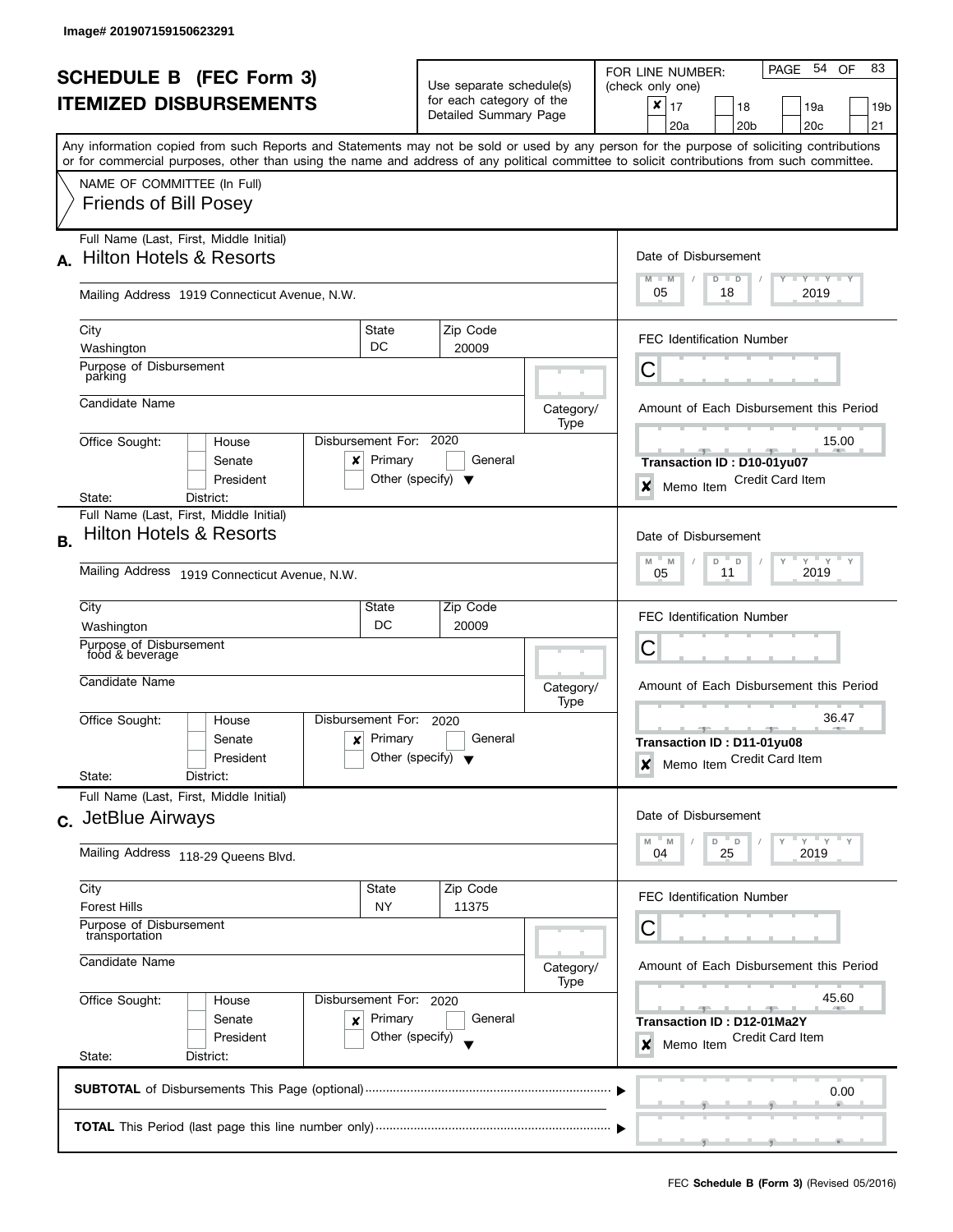|           | <b>SCHEDULE B (FEC Form 3)</b><br><b>ITEMIZED DISBURSEMENTS</b>                                                                                                                                                                                                                                                                                        |                                                 | Use separate schedule(s)<br>for each category of the<br>Detailed Summary Page |                   | 83<br>PAGE 55<br>OF<br>FOR LINE NUMBER:<br>(check only one)<br>$\pmb{\times}$<br>17<br>18<br>19a<br>19b<br>20 <sub>b</sub><br>20c<br>21<br>20a     |
|-----------|--------------------------------------------------------------------------------------------------------------------------------------------------------------------------------------------------------------------------------------------------------------------------------------------------------------------------------------------------------|-------------------------------------------------|-------------------------------------------------------------------------------|-------------------|----------------------------------------------------------------------------------------------------------------------------------------------------|
|           | Any information copied from such Reports and Statements may not be sold or used by any person for the purpose of soliciting contributions<br>or for commercial purposes, other than using the name and address of any political committee to solicit contributions from such committee.<br>NAME OF COMMITTEE (In Full)<br><b>Friends of Bill Posey</b> |                                                 |                                                                               |                   |                                                                                                                                                    |
|           | Full Name (Last, First, Middle Initial)<br>A. JetBlue Airways<br>Mailing Address 118-29 Queens Blvd.                                                                                                                                                                                                                                                   |                                                 |                                                                               |                   | Date of Disbursement<br>$M - M$<br>$\bot$ $\gamma$ $\bot$ $\gamma$ $\bot$ $\gamma$<br>$D$ $D$<br>05<br>15<br>2019                                  |
|           | City<br>State<br><b>NY</b><br><b>Forest Hills</b><br>Purpose of Disbursement<br>transportation                                                                                                                                                                                                                                                         |                                                 | Zip Code<br>11375                                                             |                   | <b>FEC Identification Number</b><br>Ĉ                                                                                                              |
|           | Candidate Name<br>Disbursement For: 2020<br>Office Sought:<br>House<br>Senate<br>x<br>President<br>District:<br>State:                                                                                                                                                                                                                                 | Primary<br>Other (specify) $\blacktriangledown$ | General                                                                       | Category/<br>Type | Amount of Each Disbursement this Period<br>198.30<br><b>Transaction ID: D13-01Ma2Z</b><br><b>Credit Card Item</b><br>$\boldsymbol{x}$<br>Memo Item |
| <b>B.</b> | Full Name (Last, First, Middle Initial)<br>JetBlue Airways<br>Mailing Address 118-29 Queens Blvd.                                                                                                                                                                                                                                                      |                                                 |                                                                               |                   | Date of Disbursement<br>$Y$ $Y$ $Y$<br>M<br>D<br>$\overline{D}$<br>Y<br>M<br>2019<br>15<br>05                                                      |
|           | City<br>State<br><b>Forest Hills</b><br>Purpose of Disbursement<br>transportation<br>Candidate Name                                                                                                                                                                                                                                                    | <b>NY</b>                                       | Zip Code<br>11375                                                             | Category/         | <b>FEC Identification Number</b><br>С<br>Amount of Each Disbursement this Period                                                                   |
|           | Disbursement For:<br>Office Sought:<br>House<br>Senate<br>x<br>President<br>State:<br>District:                                                                                                                                                                                                                                                        | Primary<br>Other (specify) $\blacktriangledown$ | 2020<br>General                                                               | Type              | 252.30<br>$-1$<br>Transaction ID: D14-01Ma2a<br>Memo Item Credit Card Item<br>$\boldsymbol{x}$                                                     |
|           | Full Name (Last, First, Middle Initial)<br>c. Singh Car Service<br>Mailing Address 10640 John Ayres Drive                                                                                                                                                                                                                                              |                                                 |                                                                               |                   | Date of Disbursement<br>" ү " ү " ү<br>M<br>$-M$<br>D D<br>04<br>30<br>2019                                                                        |
|           | City<br>State<br>Fairfax<br>Purpose of Disbursement<br>transportation<br>Candidate Name                                                                                                                                                                                                                                                                | VA                                              | Zip Code<br>22032                                                             | Category/<br>Type | FEC Identification Number<br>С<br>Amount of Each Disbursement this Period                                                                          |
|           | Office Sought:<br>Disbursement For: 2020<br>House<br>Senate<br>×<br>President<br>State:<br>District:                                                                                                                                                                                                                                                   | Primary<br>Other (specify)                      | General                                                                       |                   | 24.00<br>Transaction ID: D20-01HU0u<br>Credit Card Item<br>Memo Item<br>×                                                                          |
|           |                                                                                                                                                                                                                                                                                                                                                        |                                                 |                                                                               |                   | 0.00                                                                                                                                               |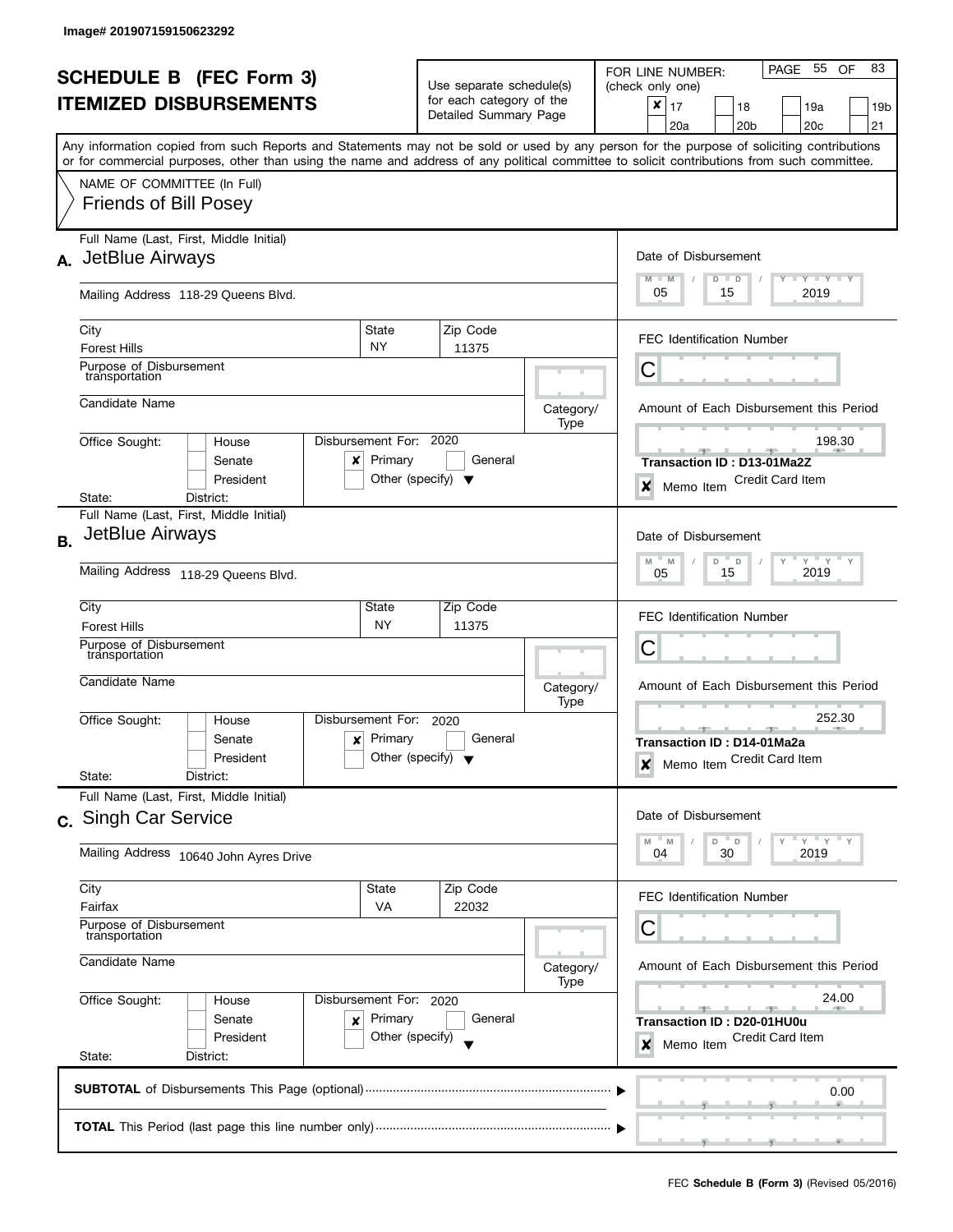|                                |                                                                                                                                                                                                                                                                                         |                                                                |                                                   |                   | PAGE 56<br>83<br>OF<br>FOR LINE NUMBER:                  |  |  |
|--------------------------------|-----------------------------------------------------------------------------------------------------------------------------------------------------------------------------------------------------------------------------------------------------------------------------------------|----------------------------------------------------------------|---------------------------------------------------|-------------------|----------------------------------------------------------|--|--|
| <b>SCHEDULE B (FEC Form 3)</b> |                                                                                                                                                                                                                                                                                         |                                                                | Use separate schedule(s)                          |                   | (check only one)                                         |  |  |
|                                | <b>ITEMIZED DISBURSEMENTS</b>                                                                                                                                                                                                                                                           |                                                                | for each category of the<br>Detailed Summary Page |                   | ×<br>17<br>18<br>19a<br>19b                              |  |  |
|                                |                                                                                                                                                                                                                                                                                         |                                                                |                                                   |                   | 20 <sub>b</sub><br>20 <sub>c</sub><br>21<br>20a          |  |  |
|                                | Any information copied from such Reports and Statements may not be sold or used by any person for the purpose of soliciting contributions<br>or for commercial purposes, other than using the name and address of any political committee to solicit contributions from such committee. |                                                                |                                                   |                   |                                                          |  |  |
|                                | NAME OF COMMITTEE (In Full)                                                                                                                                                                                                                                                             |                                                                |                                                   |                   |                                                          |  |  |
|                                | <b>Friends of Bill Posey</b>                                                                                                                                                                                                                                                            |                                                                |                                                   |                   |                                                          |  |  |
|                                | Full Name (Last, First, Middle Initial)                                                                                                                                                                                                                                                 |                                                                |                                                   |                   |                                                          |  |  |
|                                | A. Singh Car Service                                                                                                                                                                                                                                                                    |                                                                |                                                   |                   | Date of Disbursement                                     |  |  |
|                                | Mailing Address 10640 John Ayres Drive                                                                                                                                                                                                                                                  |                                                                |                                                   |                   | Y TY TY TY<br>$M - M$<br>$D$ $D$<br>05<br>2019<br>17     |  |  |
|                                | City                                                                                                                                                                                                                                                                                    | State                                                          | Zip Code                                          |                   |                                                          |  |  |
|                                | Fairfax                                                                                                                                                                                                                                                                                 | <b>VA</b>                                                      | 22032                                             |                   | <b>FEC Identification Number</b>                         |  |  |
|                                | Purpose of Disbursement<br>transportation                                                                                                                                                                                                                                               |                                                                |                                                   |                   | С                                                        |  |  |
|                                | Candidate Name                                                                                                                                                                                                                                                                          |                                                                |                                                   | Category/         | Amount of Each Disbursement this Period                  |  |  |
|                                | Office Sought:<br>House                                                                                                                                                                                                                                                                 | Disbursement For:                                              | 2020                                              | Type              | 24.00                                                    |  |  |
|                                | Senate<br>x                                                                                                                                                                                                                                                                             | Primary                                                        | General                                           |                   | Transaction ID: D21-01HU0v                               |  |  |
|                                | President                                                                                                                                                                                                                                                                               |                                                                | Other (specify) $\blacktriangledown$              |                   | <b>Credit Card Item</b><br>$\boldsymbol{x}$<br>Memo Item |  |  |
|                                | State:<br>District:                                                                                                                                                                                                                                                                     |                                                                |                                                   |                   |                                                          |  |  |
|                                | Full Name (Last, First, Middle Initial)                                                                                                                                                                                                                                                 |                                                                |                                                   |                   |                                                          |  |  |
| <b>B.</b>                      | Sodexo                                                                                                                                                                                                                                                                                  |                                                                |                                                   |                   | Date of Disbursement                                     |  |  |
|                                | Mailing Address 9801 Washingtonian Blvd.                                                                                                                                                                                                                                                | $Y$ $Y$<br>M<br>D<br>$\mathsf D$<br>Y<br>M<br>21<br>2019<br>05 |                                                   |                   |                                                          |  |  |
|                                |                                                                                                                                                                                                                                                                                         |                                                                |                                                   |                   |                                                          |  |  |
|                                | City                                                                                                                                                                                                                                                                                    | State                                                          | Zip Code                                          |                   | <b>FEC Identification Number</b>                         |  |  |
|                                | Washington<br>Purpose of Disbursement                                                                                                                                                                                                                                                   | DC                                                             | 20515                                             |                   |                                                          |  |  |
|                                | food & beverage                                                                                                                                                                                                                                                                         |                                                                |                                                   |                   | С                                                        |  |  |
|                                | Candidate Name                                                                                                                                                                                                                                                                          |                                                                |                                                   | Category/         | Amount of Each Disbursement this Period                  |  |  |
|                                |                                                                                                                                                                                                                                                                                         |                                                                |                                                   | Type              |                                                          |  |  |
|                                | Office Sought:<br>House                                                                                                                                                                                                                                                                 | Disbursement For:                                              | 2020                                              |                   | 12.41                                                    |  |  |
|                                | Senate<br>x<br>President                                                                                                                                                                                                                                                                | Primary                                                        | General<br>Other (specify) $\blacktriangledown$   |                   | Transaction ID: D23-028L0J                               |  |  |
|                                | State:<br>District:                                                                                                                                                                                                                                                                     |                                                                |                                                   |                   | Memo Item Credit Card Item<br>$\boldsymbol{x}$           |  |  |
|                                | Full Name (Last, First, Middle Initial)                                                                                                                                                                                                                                                 |                                                                |                                                   |                   |                                                          |  |  |
|                                | c. UBER                                                                                                                                                                                                                                                                                 |                                                                |                                                   |                   | Date of Disbursement                                     |  |  |
|                                |                                                                                                                                                                                                                                                                                         |                                                                |                                                   |                   | $^{\circ}$ D<br>Y<br>Y<br>D<br>M<br>'N                   |  |  |
|                                | Mailing Address 800 Market Street, 7th Floor                                                                                                                                                                                                                                            |                                                                |                                                   |                   | 2019<br>05<br>01                                         |  |  |
|                                | City                                                                                                                                                                                                                                                                                    | State                                                          | Zip Code                                          |                   | FEC Identification Number                                |  |  |
|                                | San Francisco                                                                                                                                                                                                                                                                           | CA                                                             | 94102                                             |                   |                                                          |  |  |
|                                | Purpose of Disbursement<br>transportation                                                                                                                                                                                                                                               |                                                                |                                                   |                   | С                                                        |  |  |
|                                | Candidate Name<br>Office Sought:<br>Disbursement For: 2020<br>House                                                                                                                                                                                                                     |                                                                |                                                   |                   | Amount of Each Disbursement this Period                  |  |  |
|                                |                                                                                                                                                                                                                                                                                         |                                                                |                                                   | Category/<br>Type |                                                          |  |  |
|                                |                                                                                                                                                                                                                                                                                         |                                                                |                                                   |                   | 22.59                                                    |  |  |
|                                | Senate<br>×                                                                                                                                                                                                                                                                             | Primary                                                        | General                                           |                   | Transaction ID: D24-01kP14                               |  |  |
|                                | President                                                                                                                                                                                                                                                                               | Other (specify)                                                |                                                   |                   | Credit Card Item<br>Memo Item<br>×                       |  |  |
|                                | State:<br>District:                                                                                                                                                                                                                                                                     |                                                                |                                                   |                   |                                                          |  |  |
|                                |                                                                                                                                                                                                                                                                                         |                                                                |                                                   |                   | 0.00                                                     |  |  |
|                                |                                                                                                                                                                                                                                                                                         |                                                                |                                                   |                   |                                                          |  |  |
|                                |                                                                                                                                                                                                                                                                                         |                                                                |                                                   |                   |                                                          |  |  |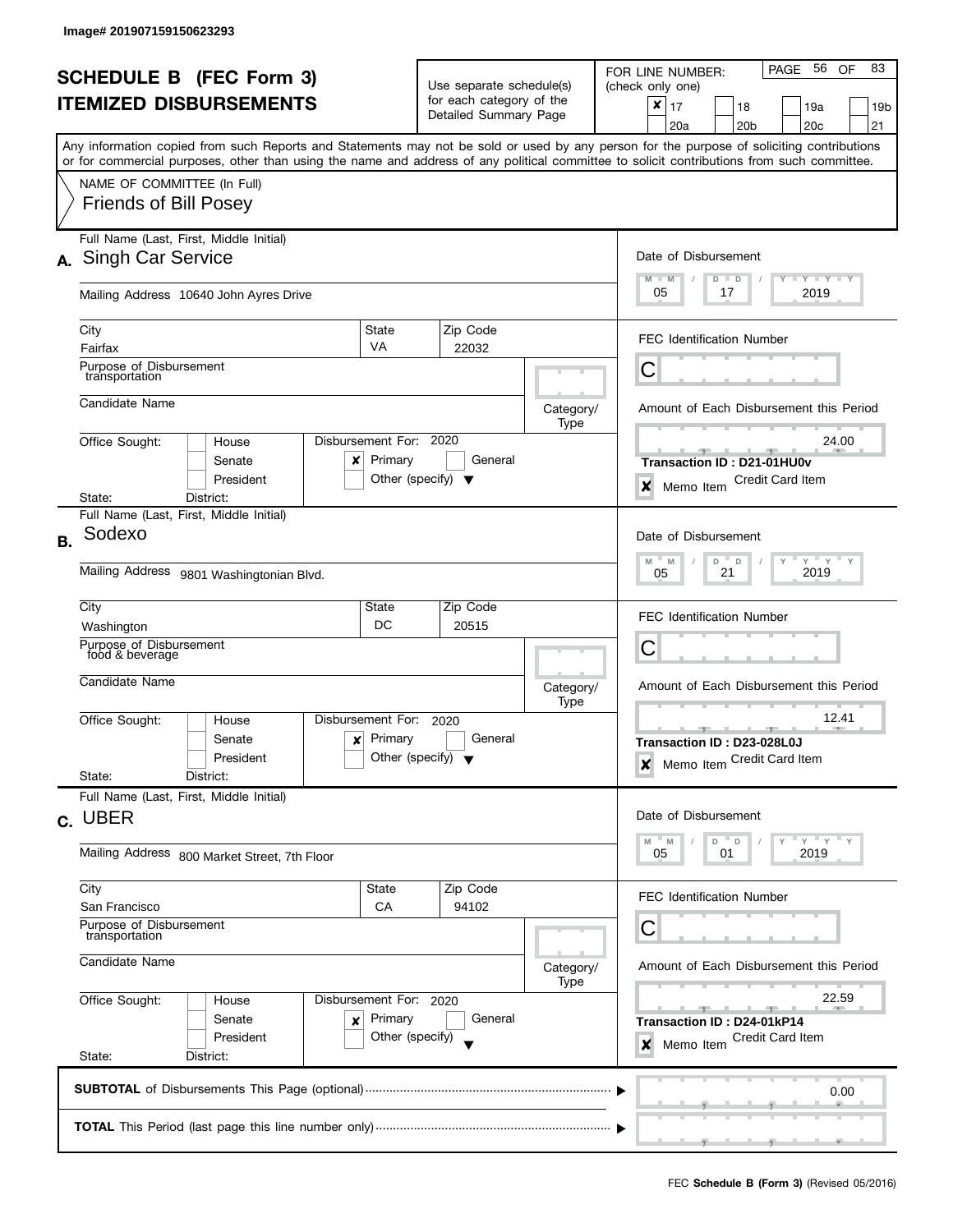| <b>SCHEDULE B (FEC Form 3)</b> |                                                                                                                                                                           |                                                          |                                                      |                   | PAGE 57<br>83<br>OF<br>FOR LINE NUMBER:                                                     |  |  |
|--------------------------------|---------------------------------------------------------------------------------------------------------------------------------------------------------------------------|----------------------------------------------------------|------------------------------------------------------|-------------------|---------------------------------------------------------------------------------------------|--|--|
| <b>ITEMIZED DISBURSEMENTS</b>  |                                                                                                                                                                           |                                                          | Use separate schedule(s)<br>for each category of the |                   | (check only one)<br>×                                                                       |  |  |
|                                |                                                                                                                                                                           |                                                          | Detailed Summary Page                                |                   | 17<br>18<br>19a<br>19b<br>20c<br>21<br>20a<br>20 <sub>b</sub>                               |  |  |
|                                | Any information copied from such Reports and Statements may not be sold or used by any person for the purpose of soliciting contributions                                 |                                                          |                                                      |                   |                                                                                             |  |  |
|                                | or for commercial purposes, other than using the name and address of any political committee to solicit contributions from such committee.<br>NAME OF COMMITTEE (In Full) |                                                          |                                                      |                   |                                                                                             |  |  |
|                                | <b>Friends of Bill Posey</b>                                                                                                                                              |                                                          |                                                      |                   |                                                                                             |  |  |
|                                | Full Name (Last, First, Middle Initial)<br>A. UBER                                                                                                                        |                                                          |                                                      |                   | Date of Disbursement                                                                        |  |  |
|                                | Mailing Address 800 Market Street, 7th Floor                                                                                                                              |                                                          |                                                      |                   | $M - M$<br>$Y + Y + Y + Y$<br>$D$ $D$<br>05<br>08<br>2019                                   |  |  |
|                                | City<br>San Francisco                                                                                                                                                     | State<br>CA                                              | Zip Code<br>94102                                    |                   | <b>FEC Identification Number</b>                                                            |  |  |
|                                | Purpose of Disbursement<br>transportation                                                                                                                                 |                                                          |                                                      |                   | С                                                                                           |  |  |
|                                | Candidate Name                                                                                                                                                            |                                                          |                                                      | Category/<br>Type | Amount of Each Disbursement this Period                                                     |  |  |
|                                | Office Sought:<br>House<br>Senate<br>x<br>President                                                                                                                       | Disbursement For: 2020<br>Primary                        | General<br>Other (specify) $\blacktriangledown$      |                   | 15.23<br>$-1$<br><b>STATISTICS</b><br>Transaction ID: D25-01kP15<br><b>Credit Card Item</b> |  |  |
|                                | District:<br>State:                                                                                                                                                       |                                                          |                                                      |                   | ×<br>Memo Item                                                                              |  |  |
| <b>B.</b>                      | Full Name (Last, First, Middle Initial)<br><b>UBER</b>                                                                                                                    |                                                          |                                                      |                   | Date of Disbursement                                                                        |  |  |
|                                | Mailing Address 800 Market Street, 7th Floor                                                                                                                              | $Y$ $Y$ $Y$<br>M<br>M<br>D<br>$\Box$<br>2019<br>05<br>10 |                                                      |                   |                                                                                             |  |  |
|                                | City<br>San Francisco                                                                                                                                                     | State<br>CA                                              | Zip Code<br>94102                                    |                   | <b>FEC Identification Number</b>                                                            |  |  |
|                                | Purpose of Disbursement<br>transportation                                                                                                                                 |                                                          |                                                      |                   | Ĉ                                                                                           |  |  |
|                                | Candidate Name                                                                                                                                                            |                                                          |                                                      | Category/         | Amount of Each Disbursement this Period                                                     |  |  |
|                                | Office Sought:<br>House                                                                                                                                                   | Disbursement For:                                        | 2020                                                 | Type              | 11.80                                                                                       |  |  |
|                                | Senate<br>x<br>President                                                                                                                                                  | Primary<br>Other (specify) $\blacktriangledown$          | General                                              |                   | Transaction ID: D26-01kP16<br>Memo Item Credit Card Item<br>X                               |  |  |
|                                | State:<br>District:<br>Full Name (Last, First, Middle Initial)                                                                                                            |                                                          |                                                      |                   |                                                                                             |  |  |
|                                | c. UBER                                                                                                                                                                   |                                                          |                                                      |                   | Date of Disbursement                                                                        |  |  |
|                                | Mailing Address 800 Market Street, 7th Floor                                                                                                                              |                                                          |                                                      |                   | $Y = Y = Y$<br>M<br>- M<br>D<br>$\Box$<br>2019<br>05<br>10                                  |  |  |
|                                | City<br>San Francisco                                                                                                                                                     | State<br>CA                                              | Zip Code<br>94102                                    |                   | <b>FEC Identification Number</b>                                                            |  |  |
|                                | Purpose of Disbursement<br>transportation                                                                                                                                 |                                                          |                                                      |                   | Ĉ                                                                                           |  |  |
|                                | Candidate Name                                                                                                                                                            |                                                          |                                                      | Category/<br>Type | Amount of Each Disbursement this Period                                                     |  |  |
|                                | Office Sought:<br>Disbursement For: 2020<br>House                                                                                                                         |                                                          |                                                      |                   | 10.93                                                                                       |  |  |
|                                | Senate<br>×<br>President                                                                                                                                                  | Primary<br>Other (specify)                               | General                                              |                   | Transaction ID: D27-01kP17<br>Credit Card Item<br>×<br>Memo Item                            |  |  |
|                                | State:<br>District:                                                                                                                                                       |                                                          |                                                      |                   |                                                                                             |  |  |
|                                |                                                                                                                                                                           |                                                          |                                                      |                   | 0.00                                                                                        |  |  |
|                                |                                                                                                                                                                           |                                                          |                                                      |                   |                                                                                             |  |  |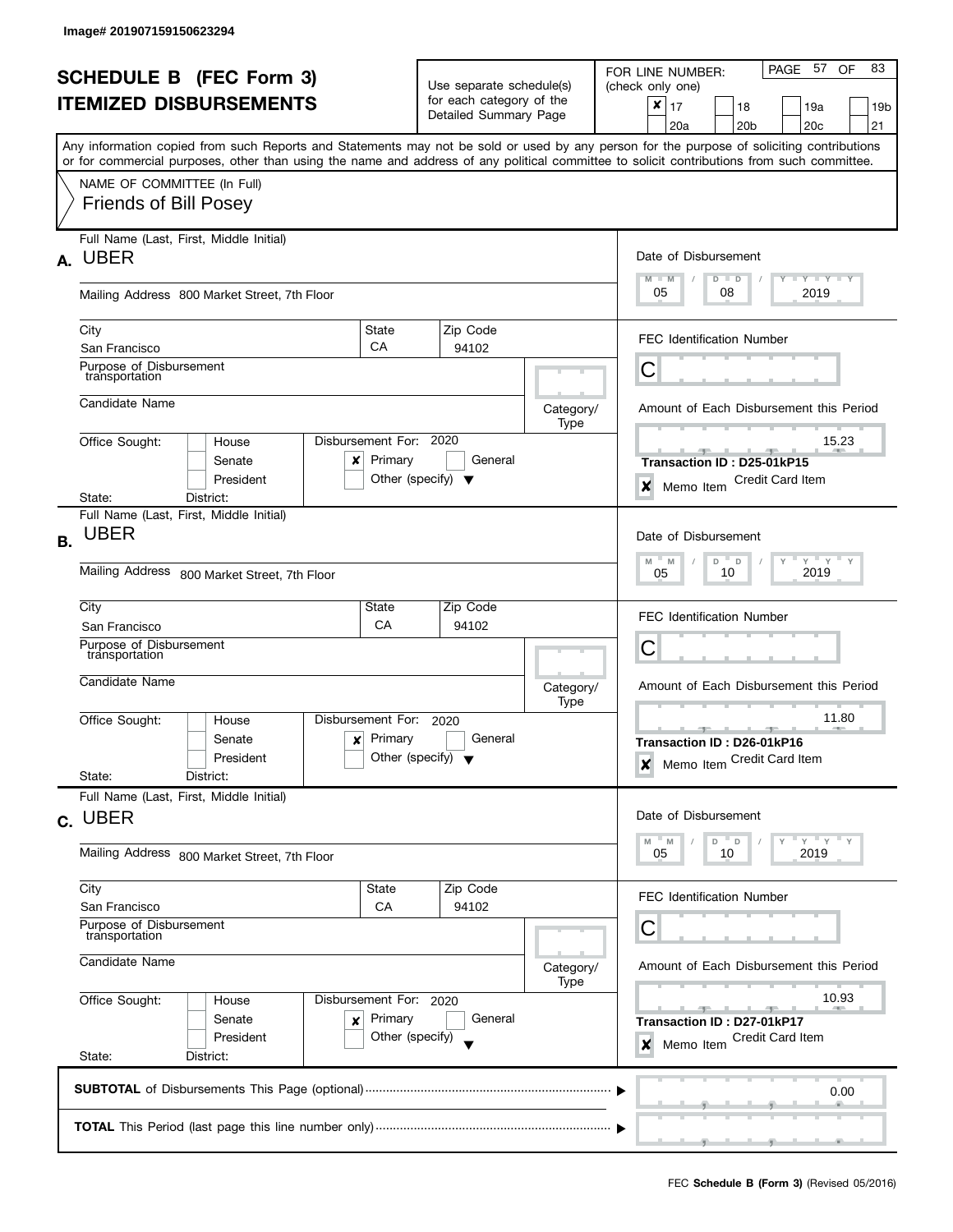ı

|                                |                                                                                                                                            |                                                           |                                                                                                              |         |                                  | PAGE 58<br>83<br>OF                                   |  |  |
|--------------------------------|--------------------------------------------------------------------------------------------------------------------------------------------|-----------------------------------------------------------|--------------------------------------------------------------------------------------------------------------|---------|----------------------------------|-------------------------------------------------------|--|--|
| <b>SCHEDULE B</b> (FEC Form 3) |                                                                                                                                            |                                                           | Use separate schedule(s)                                                                                     |         |                                  | FOR LINE NUMBER:<br>(check only one)                  |  |  |
| <b>ITEMIZED DISBURSEMENTS</b>  |                                                                                                                                            |                                                           | for each category of the                                                                                     |         |                                  | $\boldsymbol{x}$<br>17<br>18<br>19a<br>19b            |  |  |
|                                |                                                                                                                                            |                                                           | Detailed Summary Page                                                                                        |         |                                  | 20a<br>20 <sub>b</sub><br>20c<br>21                   |  |  |
|                                | Any information copied from such Reports and Statements may not be sold or used by any person for the purpose of soliciting contributions  |                                                           |                                                                                                              |         |                                  |                                                       |  |  |
|                                | or for commercial purposes, other than using the name and address of any political committee to solicit contributions from such committee. |                                                           |                                                                                                              |         |                                  |                                                       |  |  |
|                                | NAME OF COMMITTEE (In Full)                                                                                                                |                                                           |                                                                                                              |         |                                  |                                                       |  |  |
|                                | <b>Friends of Bill Posey</b>                                                                                                               |                                                           |                                                                                                              |         |                                  |                                                       |  |  |
|                                |                                                                                                                                            |                                                           |                                                                                                              |         |                                  |                                                       |  |  |
|                                | Full Name (Last, First, Middle Initial)                                                                                                    |                                                           |                                                                                                              |         |                                  |                                                       |  |  |
| А.                             | <b>UBER</b>                                                                                                                                |                                                           |                                                                                                              |         |                                  | Date of Disbursement                                  |  |  |
|                                |                                                                                                                                            |                                                           |                                                                                                              |         |                                  | Y TY TY TY<br>$M - M$<br>$D$ $D$<br>05<br>13<br>2019  |  |  |
|                                | Mailing Address 800 Market Street, 7th Floor                                                                                               |                                                           |                                                                                                              |         |                                  |                                                       |  |  |
|                                | City                                                                                                                                       | State                                                     | Zip Code                                                                                                     |         |                                  |                                                       |  |  |
|                                | San Francisco                                                                                                                              | CA                                                        | 94102                                                                                                        |         |                                  | <b>FEC Identification Number</b>                      |  |  |
|                                | Purpose of Disbursement<br>transportation                                                                                                  |                                                           |                                                                                                              |         |                                  | С                                                     |  |  |
|                                |                                                                                                                                            |                                                           |                                                                                                              |         |                                  |                                                       |  |  |
|                                | Candidate Name                                                                                                                             |                                                           |                                                                                                              |         | Category/                        | Amount of Each Disbursement this Period               |  |  |
|                                |                                                                                                                                            |                                                           |                                                                                                              |         | Type                             |                                                       |  |  |
|                                | Office Sought:<br>House<br>Senate                                                                                                          | Disbursement For:<br>Primary                              | 2020                                                                                                         | General |                                  | 25.22                                                 |  |  |
|                                | x<br>President                                                                                                                             |                                                           | Other (specify) $\blacktriangledown$                                                                         |         |                                  | Transaction ID: D28-01kP18<br><b>Credit Card Item</b> |  |  |
|                                | State:<br>District:                                                                                                                        |                                                           |                                                                                                              |         |                                  | ×<br>Memo Item                                        |  |  |
|                                | Full Name (Last, First, Middle Initial)                                                                                                    |                                                           |                                                                                                              |         |                                  |                                                       |  |  |
| <b>B.</b>                      | Brevard County Republican Exec. Comm.                                                                                                      |                                                           |                                                                                                              |         |                                  | Date of Disbursement                                  |  |  |
|                                |                                                                                                                                            | $Y$ $Y$ $Y$<br>$Y$ <sup>-1</sup><br>$D$ $D$<br>M<br>$- M$ |                                                                                                              |         |                                  |                                                       |  |  |
|                                | Mailing Address P. O. Box 410153                                                                                                           | 2019<br>20<br>05                                          |                                                                                                              |         |                                  |                                                       |  |  |
|                                | City                                                                                                                                       | State                                                     | Zip Code                                                                                                     |         |                                  |                                                       |  |  |
|                                | Melbourne                                                                                                                                  | 32941                                                     |                                                                                                              |         | <b>FEC Identification Number</b> |                                                       |  |  |
|                                | Purpose of Disbursement                                                                                                                    | FL                                                        |                                                                                                              |         |                                  | С                                                     |  |  |
|                                | event ticket                                                                                                                               |                                                           | Category/<br>Type<br>Disbursement For:<br>2020<br>Primary<br>General<br>Other (specify) $\blacktriangledown$ |         |                                  |                                                       |  |  |
|                                | Candidate Name                                                                                                                             |                                                           |                                                                                                              |         |                                  | Amount of Each Disbursement this Period               |  |  |
|                                |                                                                                                                                            |                                                           |                                                                                                              |         |                                  |                                                       |  |  |
|                                | Office Sought:<br>House                                                                                                                    |                                                           |                                                                                                              |         |                                  | 950.00<br>$-1$                                        |  |  |
|                                | Senate<br>×                                                                                                                                |                                                           |                                                                                                              |         |                                  | Transaction ID: D50-00Nv0J                            |  |  |
|                                | President<br>State:<br>District:                                                                                                           |                                                           |                                                                                                              |         |                                  | Memo Item                                             |  |  |
|                                | Full Name (Last, First, Middle Initial)                                                                                                    |                                                           |                                                                                                              |         |                                  |                                                       |  |  |
|                                | Capitol Hill Club                                                                                                                          |                                                           |                                                                                                              |         |                                  | Date of Disbursement                                  |  |  |
| C.                             |                                                                                                                                            |                                                           |                                                                                                              |         |                                  | $Y'$ Y<br>D<br>D                                      |  |  |
|                                | Mailing Address 300 First Street, S.E.                                                                                                     |                                                           |                                                                                                              |         |                                  | M<br>M<br>04<br>2019<br>04                            |  |  |
|                                |                                                                                                                                            |                                                           |                                                                                                              |         |                                  |                                                       |  |  |
|                                | City                                                                                                                                       | State                                                     | Zip Code                                                                                                     |         |                                  | <b>FEC Identification Number</b>                      |  |  |
|                                | Washington<br>Purpose of Disbursement                                                                                                      | DC                                                        | 20003                                                                                                        |         |                                  |                                                       |  |  |
|                                | food & beverage                                                                                                                            |                                                           |                                                                                                              |         |                                  | С                                                     |  |  |
|                                | Candidate Name                                                                                                                             |                                                           |                                                                                                              |         | Category/                        | Amount of Each Disbursement this Period               |  |  |
|                                |                                                                                                                                            |                                                           |                                                                                                              |         | Type                             |                                                       |  |  |
|                                | Office Sought:<br>Disbursement For: 2020<br>House<br>Senate<br>Primary<br>×                                                                |                                                           |                                                                                                              |         |                                  | 302.66<br><b>SPACE 1999</b>                           |  |  |
|                                |                                                                                                                                            |                                                           |                                                                                                              | General |                                  | Transaction ID: D73-00WL37                            |  |  |
|                                | President                                                                                                                                  | Other (specify)                                           |                                                                                                              |         |                                  | Memo Item                                             |  |  |
|                                | State:<br>District:                                                                                                                        |                                                           |                                                                                                              |         |                                  |                                                       |  |  |
|                                |                                                                                                                                            | 1252.66                                                   |                                                                                                              |         |                                  |                                                       |  |  |
|                                |                                                                                                                                            |                                                           |                                                                                                              |         |                                  |                                                       |  |  |
|                                |                                                                                                                                            |                                                           |                                                                                                              |         |                                  |                                                       |  |  |
|                                |                                                                                                                                            |                                                           |                                                                                                              |         |                                  |                                                       |  |  |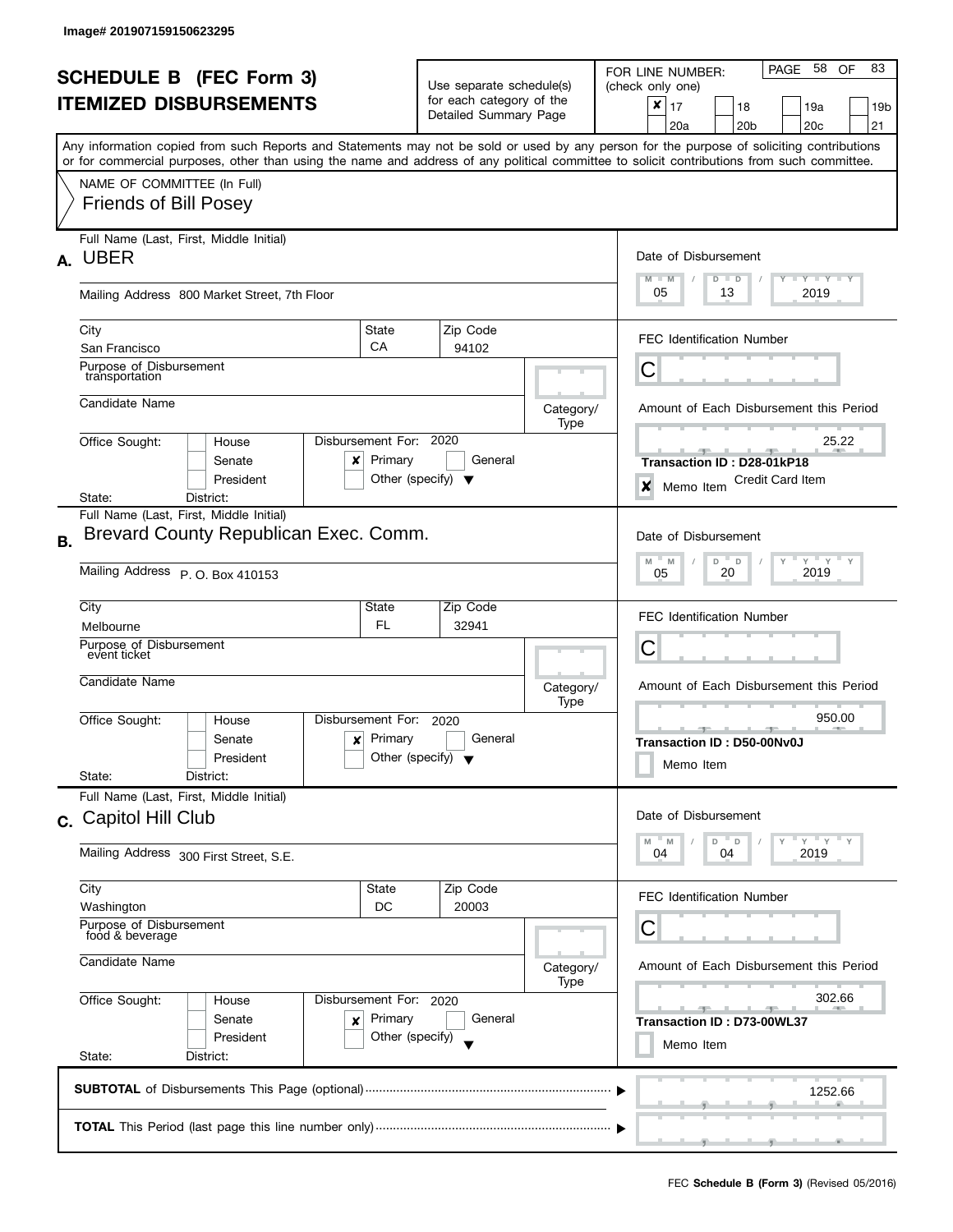|                                     |                                                                                                                                                                                                                                                                                         |                                                |                                      |                            | PAGE 59<br>83<br>OF<br>FOR LINE NUMBER:              |  |  |
|-------------------------------------|-----------------------------------------------------------------------------------------------------------------------------------------------------------------------------------------------------------------------------------------------------------------------------------------|------------------------------------------------|--------------------------------------|----------------------------|------------------------------------------------------|--|--|
| <b>SCHEDULE B (FEC Form 3)</b>      |                                                                                                                                                                                                                                                                                         |                                                | Use separate schedule(s)             |                            | (check only one)                                     |  |  |
|                                     | <b>ITEMIZED DISBURSEMENTS</b>                                                                                                                                                                                                                                                           |                                                | for each category of the             |                            | ×<br>17<br>18<br>19a<br>19b                          |  |  |
|                                     |                                                                                                                                                                                                                                                                                         |                                                | Detailed Summary Page                |                            | 20a<br>20 <sub>b</sub><br>20c<br>21                  |  |  |
|                                     | Any information copied from such Reports and Statements may not be sold or used by any person for the purpose of soliciting contributions<br>or for commercial purposes, other than using the name and address of any political committee to solicit contributions from such committee. |                                                |                                      |                            |                                                      |  |  |
|                                     | NAME OF COMMITTEE (In Full)                                                                                                                                                                                                                                                             |                                                |                                      |                            |                                                      |  |  |
|                                     | <b>Friends of Bill Posey</b>                                                                                                                                                                                                                                                            |                                                |                                      |                            |                                                      |  |  |
|                                     | Full Name (Last, First, Middle Initial)                                                                                                                                                                                                                                                 |                                                |                                      |                            |                                                      |  |  |
|                                     | A. Capitol Hill Club                                                                                                                                                                                                                                                                    |                                                |                                      |                            | Date of Disbursement                                 |  |  |
|                                     | Mailing Address 300 First Street, S.E.                                                                                                                                                                                                                                                  |                                                |                                      |                            | Y TY TY TY<br>$M - M$<br>$D$ $D$<br>04<br>04<br>2019 |  |  |
|                                     | City                                                                                                                                                                                                                                                                                    | State                                          | Zip Code                             |                            |                                                      |  |  |
|                                     | Washington                                                                                                                                                                                                                                                                              | DC                                             | 20003                                |                            | <b>FEC Identification Number</b>                     |  |  |
|                                     | Purpose of Disbursement<br>food & beverage                                                                                                                                                                                                                                              |                                                |                                      |                            | С                                                    |  |  |
|                                     | Candidate Name                                                                                                                                                                                                                                                                          |                                                |                                      | Category/                  | Amount of Each Disbursement this Period              |  |  |
|                                     |                                                                                                                                                                                                                                                                                         |                                                |                                      | Type                       |                                                      |  |  |
|                                     | Office Sought:<br>House                                                                                                                                                                                                                                                                 | Disbursement For:                              | 2020                                 |                            | 543.88                                               |  |  |
|                                     | Senate<br>x                                                                                                                                                                                                                                                                             | Primary                                        | General                              |                            | Transaction ID: D74-00WL38                           |  |  |
|                                     | President<br>State:<br>District:                                                                                                                                                                                                                                                        |                                                | Other (specify) $\blacktriangledown$ |                            | Memo Item                                            |  |  |
|                                     | Full Name (Last, First, Middle Initial)                                                                                                                                                                                                                                                 |                                                |                                      |                            |                                                      |  |  |
| <b>B.</b>                           | Capitol Hill Club                                                                                                                                                                                                                                                                       |                                                |                                      |                            | Date of Disbursement                                 |  |  |
|                                     |                                                                                                                                                                                                                                                                                         | $Y$ $Y$ $Y$<br>Y<br>M<br>D<br>$\mathsf D$<br>M |                                      |                            |                                                      |  |  |
|                                     | Mailing Address 300 First Street, S.E.                                                                                                                                                                                                                                                  | 2019<br>07<br>05                               |                                      |                            |                                                      |  |  |
|                                     | City                                                                                                                                                                                                                                                                                    | State                                          | Zip Code                             |                            |                                                      |  |  |
|                                     | Washington                                                                                                                                                                                                                                                                              | DC                                             | 20003                                |                            | <b>FEC Identification Number</b>                     |  |  |
|                                     | Purpose of Disbursement<br>food & beverage                                                                                                                                                                                                                                              |                                                |                                      |                            | С                                                    |  |  |
|                                     | Candidate Name                                                                                                                                                                                                                                                                          |                                                |                                      |                            |                                                      |  |  |
|                                     |                                                                                                                                                                                                                                                                                         |                                                |                                      | Category/<br>Type          | Amount of Each Disbursement this Period              |  |  |
|                                     | Office Sought:<br>House                                                                                                                                                                                                                                                                 | Disbursement For:                              | 2020                                 |                            | 211.17<br>$ -$                                       |  |  |
|                                     | Senate<br>x                                                                                                                                                                                                                                                                             | Primary                                        | General                              |                            | Transaction ID: D75-00WL39                           |  |  |
|                                     | President                                                                                                                                                                                                                                                                               |                                                | Other (specify) $\blacktriangledown$ |                            | Memo Item                                            |  |  |
|                                     | State:<br>District:<br>Full Name (Last, First, Middle Initial)                                                                                                                                                                                                                          |                                                |                                      |                            |                                                      |  |  |
|                                     | Capitol Hill Club                                                                                                                                                                                                                                                                       |                                                |                                      |                            | Date of Disbursement                                 |  |  |
| C.                                  |                                                                                                                                                                                                                                                                                         |                                                |                                      |                            | Y<br>$-Y$<br>D<br>M<br>M<br>D                        |  |  |
|                                     | Mailing Address 300 First Street, S.E.                                                                                                                                                                                                                                                  |                                                |                                      |                            | 23<br>2019<br>05                                     |  |  |
|                                     | City                                                                                                                                                                                                                                                                                    | <b>State</b>                                   | Zip Code                             |                            | <b>FEC Identification Number</b>                     |  |  |
|                                     | Washington                                                                                                                                                                                                                                                                              | DC                                             | 20003                                |                            |                                                      |  |  |
|                                     | Purpose of Disbursement<br>food & beverage<br>Candidate Name                                                                                                                                                                                                                            |                                                |                                      |                            | С                                                    |  |  |
|                                     |                                                                                                                                                                                                                                                                                         |                                                |                                      | Category/                  | Amount of Each Disbursement this Period              |  |  |
|                                     |                                                                                                                                                                                                                                                                                         |                                                |                                      | Type                       |                                                      |  |  |
|                                     | Office Sought:<br>Disbursement For: 2020<br>House                                                                                                                                                                                                                                       |                                                |                                      |                            | 60.58<br>$-1$                                        |  |  |
| Senate<br>Primary<br>×<br>President |                                                                                                                                                                                                                                                                                         | General                                        |                                      | Transaction ID: D76-00WL3A |                                                      |  |  |
|                                     | State:<br>District:                                                                                                                                                                                                                                                                     | Other (specify)                                |                                      |                            | Memo Item                                            |  |  |
|                                     |                                                                                                                                                                                                                                                                                         |                                                |                                      |                            |                                                      |  |  |
|                                     |                                                                                                                                                                                                                                                                                         |                                                |                                      |                            | 815.63                                               |  |  |
|                                     |                                                                                                                                                                                                                                                                                         |                                                |                                      |                            |                                                      |  |  |
|                                     |                                                                                                                                                                                                                                                                                         |                                                |                                      |                            |                                                      |  |  |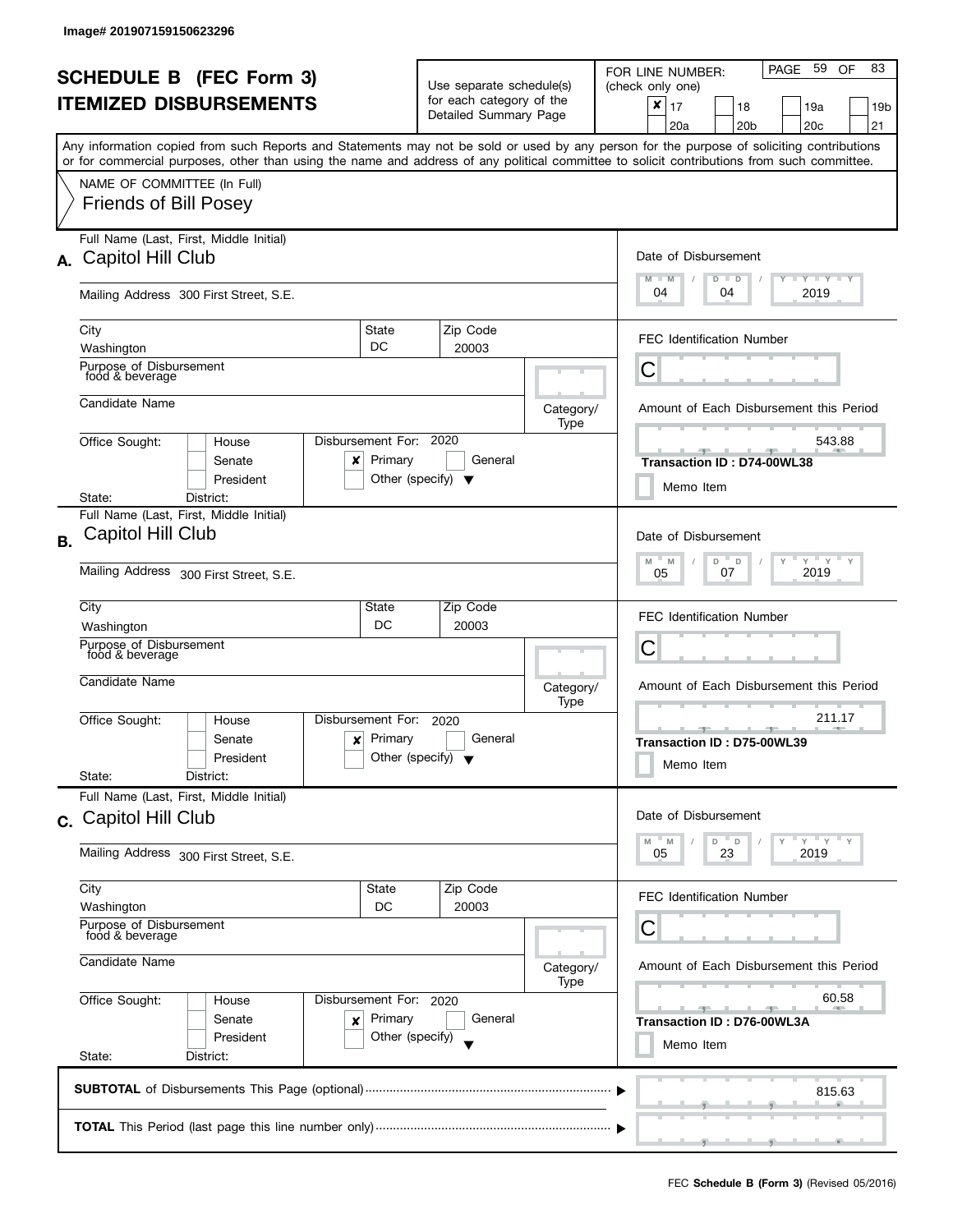|                                |                                                                                                                                            |                                                          |                                                   |                   | PAGE 60 OF<br>83<br>FOR LINE NUMBER:                                                                                                                                                                                                                                |  |  |  |
|--------------------------------|--------------------------------------------------------------------------------------------------------------------------------------------|----------------------------------------------------------|---------------------------------------------------|-------------------|---------------------------------------------------------------------------------------------------------------------------------------------------------------------------------------------------------------------------------------------------------------------|--|--|--|
| <b>SCHEDULE B (FEC Form 3)</b> |                                                                                                                                            |                                                          | Use separate schedule(s)                          |                   | (check only one)                                                                                                                                                                                                                                                    |  |  |  |
|                                | <b>ITEMIZED DISBURSEMENTS</b>                                                                                                              |                                                          | for each category of the<br>Detailed Summary Page |                   | $\boldsymbol{x}$<br>17<br>18<br>19a<br>19b                                                                                                                                                                                                                          |  |  |  |
|                                |                                                                                                                                            |                                                          |                                                   |                   | 21<br>20a<br>20 <sub>b</sub><br>20 <sub>c</sub>                                                                                                                                                                                                                     |  |  |  |
|                                | or for commercial purposes, other than using the name and address of any political committee to solicit contributions from such committee. |                                                          |                                                   |                   | Any information copied from such Reports and Statements may not be sold or used by any person for the purpose of soliciting contributions                                                                                                                           |  |  |  |
|                                |                                                                                                                                            |                                                          |                                                   |                   |                                                                                                                                                                                                                                                                     |  |  |  |
|                                | NAME OF COMMITTEE (In Full)<br><b>Friends of Bill Posey</b>                                                                                |                                                          |                                                   |                   |                                                                                                                                                                                                                                                                     |  |  |  |
|                                |                                                                                                                                            |                                                          |                                                   |                   |                                                                                                                                                                                                                                                                     |  |  |  |
|                                | Full Name (Last, First, Middle Initial)                                                                                                    |                                                          |                                                   |                   |                                                                                                                                                                                                                                                                     |  |  |  |
|                                | A. Capitol Hill Club                                                                                                                       |                                                          |                                                   |                   | Date of Disbursement                                                                                                                                                                                                                                                |  |  |  |
|                                |                                                                                                                                            |                                                          |                                                   |                   | Y Y Y Y Y<br>$M - M$<br>$D$ $D$                                                                                                                                                                                                                                     |  |  |  |
|                                | Mailing Address 300 First Street, S.E.                                                                                                     |                                                          |                                                   |                   | 06<br>06<br>2019                                                                                                                                                                                                                                                    |  |  |  |
|                                | City                                                                                                                                       | State                                                    | Zip Code                                          |                   |                                                                                                                                                                                                                                                                     |  |  |  |
|                                | Washington                                                                                                                                 | DC                                                       | 20003                                             |                   | <b>FEC Identification Number</b>                                                                                                                                                                                                                                    |  |  |  |
|                                | Purpose of Disbursement<br>food & beverage                                                                                                 |                                                          |                                                   |                   | С                                                                                                                                                                                                                                                                   |  |  |  |
|                                |                                                                                                                                            |                                                          |                                                   |                   |                                                                                                                                                                                                                                                                     |  |  |  |
|                                | Candidate Name                                                                                                                             |                                                          |                                                   | Category/<br>Type | Amount of Each Disbursement this Period                                                                                                                                                                                                                             |  |  |  |
|                                | Office Sought:<br>House                                                                                                                    | Disbursement For:                                        | 2020                                              |                   | 155.23                                                                                                                                                                                                                                                              |  |  |  |
|                                | Senate<br>x                                                                                                                                | Primary                                                  | General                                           |                   | Transaction ID: D77-00WL3B                                                                                                                                                                                                                                          |  |  |  |
|                                | President                                                                                                                                  |                                                          | Other (specify) $\blacktriangledown$              |                   | Memo Item                                                                                                                                                                                                                                                           |  |  |  |
|                                | District:<br>State:                                                                                                                        |                                                          |                                                   |                   |                                                                                                                                                                                                                                                                     |  |  |  |
|                                | Full Name (Last, First, Middle Initial)<br><b>Capitol Hill Club</b>                                                                        |                                                          |                                                   |                   |                                                                                                                                                                                                                                                                     |  |  |  |
| <b>B.</b>                      |                                                                                                                                            | Date of Disbursement                                     |                                                   |                   |                                                                                                                                                                                                                                                                     |  |  |  |
|                                | Mailing Address 300 First Street, S.E.                                                                                                     | $Y$ $Y$ $Y$<br>Y<br>M<br>M<br>D<br>D<br>2019<br>12<br>06 |                                                   |                   |                                                                                                                                                                                                                                                                     |  |  |  |
|                                |                                                                                                                                            |                                                          |                                                   |                   |                                                                                                                                                                                                                                                                     |  |  |  |
|                                | City                                                                                                                                       | State                                                    | Zip Code                                          |                   | <b>FEC Identification Number</b>                                                                                                                                                                                                                                    |  |  |  |
|                                | Washington<br>Purpose of Disbursement                                                                                                      | DC                                                       | 20003                                             |                   |                                                                                                                                                                                                                                                                     |  |  |  |
|                                | food & beverage                                                                                                                            |                                                          |                                                   |                   | С                                                                                                                                                                                                                                                                   |  |  |  |
|                                | Candidate Name                                                                                                                             |                                                          |                                                   | Category/         | Amount of Each Disbursement this Period                                                                                                                                                                                                                             |  |  |  |
|                                |                                                                                                                                            |                                                          |                                                   | Type              |                                                                                                                                                                                                                                                                     |  |  |  |
|                                | Office Sought:<br>House                                                                                                                    | Disbursement For:                                        | 2020                                              |                   | 161.38<br><b>AND IN</b>                                                                                                                                                                                                                                             |  |  |  |
|                                | Senate<br>×                                                                                                                                | Primary                                                  | General<br>Other (specify) $\blacktriangledown$   |                   | Transaction ID: D78-00WL3C                                                                                                                                                                                                                                          |  |  |  |
|                                | President<br>State:<br>District:                                                                                                           |                                                          |                                                   |                   | Memo Item                                                                                                                                                                                                                                                           |  |  |  |
|                                | Full Name (Last, First, Middle Initial)                                                                                                    |                                                          |                                                   |                   |                                                                                                                                                                                                                                                                     |  |  |  |
|                                | c. Data Targeting, Inc.                                                                                                                    |                                                          |                                                   |                   | Date of Disbursement                                                                                                                                                                                                                                                |  |  |  |
|                                |                                                                                                                                            |                                                          |                                                   |                   | $Y = Y$<br>D<br>D<br>M<br>M                                                                                                                                                                                                                                         |  |  |  |
|                                | Mailing Address 6211 N.W. 132nd Street                                                                                                     |                                                          |                                                   |                   | 06<br>18<br>2019                                                                                                                                                                                                                                                    |  |  |  |
|                                | City                                                                                                                                       | State                                                    | Zip Code                                          |                   |                                                                                                                                                                                                                                                                     |  |  |  |
|                                | Gainesville                                                                                                                                | FL                                                       | 32653                                             |                   | <b>FEC Identification Number</b>                                                                                                                                                                                                                                    |  |  |  |
|                                | Purpose of Disbursement<br>direct mail services                                                                                            |                                                          |                                                   |                   | С                                                                                                                                                                                                                                                                   |  |  |  |
|                                |                                                                                                                                            |                                                          |                                                   |                   |                                                                                                                                                                                                                                                                     |  |  |  |
|                                | Candidate Name                                                                                                                             |                                                          |                                                   | Category/<br>Type | Amount of Each Disbursement this Period                                                                                                                                                                                                                             |  |  |  |
|                                | Office Sought:<br>Disbursement For: 2020<br>House<br>Primary<br>Senate<br>×                                                                |                                                          |                                                   |                   | 7600.00                                                                                                                                                                                                                                                             |  |  |  |
|                                |                                                                                                                                            |                                                          | General                                           |                   | <u>and the state of the state of the state of the state of the state of the state of the state of the state of the state of the state of the state of the state of the state of the state of the state of the state of the state</u><br>Transaction ID: D114-00GI2O |  |  |  |
|                                | President                                                                                                                                  | Other (specify)                                          |                                                   |                   | Memo Item                                                                                                                                                                                                                                                           |  |  |  |
| State:<br>District:            |                                                                                                                                            |                                                          |                                                   |                   |                                                                                                                                                                                                                                                                     |  |  |  |
|                                |                                                                                                                                            | 7916.61                                                  |                                                   |                   |                                                                                                                                                                                                                                                                     |  |  |  |
|                                |                                                                                                                                            |                                                          |                                                   |                   |                                                                                                                                                                                                                                                                     |  |  |  |
|                                |                                                                                                                                            |                                                          |                                                   |                   |                                                                                                                                                                                                                                                                     |  |  |  |
|                                |                                                                                                                                            |                                                          |                                                   |                   |                                                                                                                                                                                                                                                                     |  |  |  |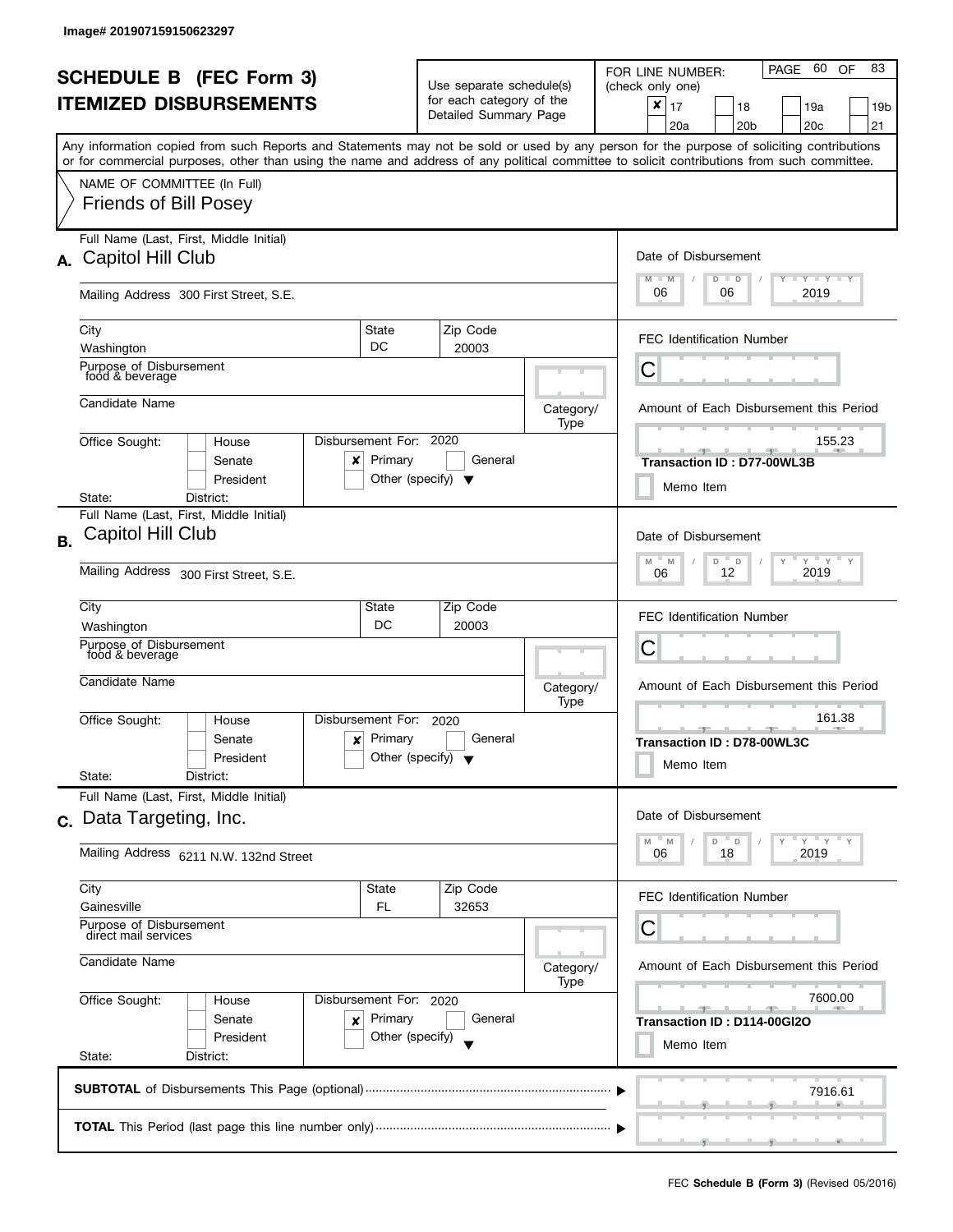|                        |                                                                                                                                            |                   |                                                      |                       |                   | PAGE 61<br>83<br>OF<br>FOR LINE NUMBER:                                                                                                                                                                                                                           |  |  |  |  |
|------------------------|--------------------------------------------------------------------------------------------------------------------------------------------|-------------------|------------------------------------------------------|-----------------------|-------------------|-------------------------------------------------------------------------------------------------------------------------------------------------------------------------------------------------------------------------------------------------------------------|--|--|--|--|
|                        | <b>SCHEDULE B (FEC Form 3)</b>                                                                                                             |                   | Use separate schedule(s)<br>for each category of the |                       |                   | (check only one)                                                                                                                                                                                                                                                  |  |  |  |  |
|                        | <b>ITEMIZED DISBURSEMENTS</b>                                                                                                              |                   |                                                      | Detailed Summary Page |                   | ×<br>17<br>18<br>19a<br>19b                                                                                                                                                                                                                                       |  |  |  |  |
|                        |                                                                                                                                            |                   |                                                      |                       |                   | 21<br>20a<br>20 <sub>b</sub><br>20c                                                                                                                                                                                                                               |  |  |  |  |
|                        | or for commercial purposes, other than using the name and address of any political committee to solicit contributions from such committee. |                   |                                                      |                       |                   | Any information copied from such Reports and Statements may not be sold or used by any person for the purpose of soliciting contributions                                                                                                                         |  |  |  |  |
|                        | NAME OF COMMITTEE (In Full)                                                                                                                |                   |                                                      |                       |                   |                                                                                                                                                                                                                                                                   |  |  |  |  |
|                        | <b>Friends of Bill Posey</b>                                                                                                               |                   |                                                      |                       |                   |                                                                                                                                                                                                                                                                   |  |  |  |  |
|                        | Full Name (Last, First, Middle Initial)                                                                                                    |                   |                                                      |                       |                   |                                                                                                                                                                                                                                                                   |  |  |  |  |
| А.                     | Kirsten Dougherty                                                                                                                          |                   |                                                      |                       |                   | Date of Disbursement<br><b>LYLYLY</b><br>$M - M$<br>$D$ $D$                                                                                                                                                                                                       |  |  |  |  |
|                        | Mailing Address 3213 Duke Street, Suite 700                                                                                                |                   |                                                      |                       |                   | 04<br>30<br>2019                                                                                                                                                                                                                                                  |  |  |  |  |
|                        | City                                                                                                                                       | State             | Zip Code                                             |                       |                   | <b>FEC Identification Number</b>                                                                                                                                                                                                                                  |  |  |  |  |
|                        | Alexandria<br>Purpose of Disbursement                                                                                                      | VA                | 22314                                                |                       |                   |                                                                                                                                                                                                                                                                   |  |  |  |  |
|                        | reimbursement                                                                                                                              |                   |                                                      |                       |                   | Ĉ                                                                                                                                                                                                                                                                 |  |  |  |  |
|                        | Candidate Name                                                                                                                             |                   |                                                      |                       | Category/<br>Type | Amount of Each Disbursement this Period                                                                                                                                                                                                                           |  |  |  |  |
|                        | Office Sought:<br>House                                                                                                                    | Disbursement For: | 2020                                                 |                       |                   | 1126.00                                                                                                                                                                                                                                                           |  |  |  |  |
|                        | Senate<br>×                                                                                                                                | Primary           |                                                      | General               |                   | Transaction ID: D116-02J004                                                                                                                                                                                                                                       |  |  |  |  |
|                        | President<br>District:<br>State:                                                                                                           |                   | Other (specify) $\blacktriangledown$                 |                       |                   | Memo Item                                                                                                                                                                                                                                                         |  |  |  |  |
|                        | Full Name (Last, First, Middle Initial)                                                                                                    |                   |                                                      |                       |                   |                                                                                                                                                                                                                                                                   |  |  |  |  |
| <b>B.</b>              | <b>Hill Country Barbecue Market</b>                                                                                                        |                   |                                                      |                       |                   | Date of Disbursement                                                                                                                                                                                                                                              |  |  |  |  |
|                        | Mailing Address 410 7th Street, N.W.                                                                                                       |                   |                                                      |                       |                   | $Y$ $Y$<br>D<br>M<br>D<br>M<br>2019<br>28<br>03                                                                                                                                                                                                                   |  |  |  |  |
|                        |                                                                                                                                            |                   |                                                      |                       |                   |                                                                                                                                                                                                                                                                   |  |  |  |  |
|                        | City<br>Washington                                                                                                                         | State<br>DC       | Zip Code<br>20004                                    |                       |                   | <b>FEC Identification Number</b>                                                                                                                                                                                                                                  |  |  |  |  |
|                        | Purpose of Disbursement                                                                                                                    |                   | Category/<br>Type<br>2020<br>General                 |                       |                   | С                                                                                                                                                                                                                                                                 |  |  |  |  |
|                        | catering                                                                                                                                   |                   |                                                      |                       |                   | Amount of Each Disbursement this Period                                                                                                                                                                                                                           |  |  |  |  |
|                        | Candidate Name                                                                                                                             |                   |                                                      |                       |                   |                                                                                                                                                                                                                                                                   |  |  |  |  |
|                        | Office Sought:<br>House                                                                                                                    | Disbursement For: |                                                      |                       |                   | 1126.00<br><b>AND IN</b><br><u>____</u>                                                                                                                                                                                                                           |  |  |  |  |
|                        | Senate<br>$\boldsymbol{x}$                                                                                                                 | Primary           |                                                      |                       |                   | Transaction ID: D1-01yb09                                                                                                                                                                                                                                         |  |  |  |  |
|                        | President<br>State:<br>District:                                                                                                           |                   | Other (specify) $\overline{\mathbf{y}}$              |                       |                   | Memo Item Memo<br>$\boldsymbol{\mathsf{x}}$                                                                                                                                                                                                                       |  |  |  |  |
|                        | Full Name (Last, First, Middle Initial)                                                                                                    |                   |                                                      |                       |                   |                                                                                                                                                                                                                                                                   |  |  |  |  |
|                        | c. eDonations.com                                                                                                                          |                   |                                                      |                       |                   | Date of Disbursement                                                                                                                                                                                                                                              |  |  |  |  |
|                        |                                                                                                                                            |                   |                                                      |                       |                   | $Y = Y$<br>D<br>$\mathsf D$<br>M<br>M                                                                                                                                                                                                                             |  |  |  |  |
|                        | Mailing Address 117 N. Saint Asaph Street                                                                                                  |                   |                                                      |                       |                   | 2019<br>04<br>03                                                                                                                                                                                                                                                  |  |  |  |  |
|                        | City                                                                                                                                       | State             | Zip Code                                             |                       |                   | <b>FEC Identification Number</b>                                                                                                                                                                                                                                  |  |  |  |  |
|                        | Alexandria<br>Purpose of Disbursement                                                                                                      | <b>VA</b>         | 22314                                                |                       |                   |                                                                                                                                                                                                                                                                   |  |  |  |  |
|                        | online fundraising<br>Candidate Name<br>Office Sought:<br>Disbursement For: 2020<br>House                                                  |                   |                                                      |                       |                   | С                                                                                                                                                                                                                                                                 |  |  |  |  |
|                        |                                                                                                                                            |                   |                                                      |                       | Category/<br>Type | Amount of Each Disbursement this Period                                                                                                                                                                                                                           |  |  |  |  |
|                        |                                                                                                                                            |                   |                                                      |                       |                   | 2.97<br><u>and the state of the state of the state of the state of the state of the state of the state of the state of the state of the state of the state of the state of the state of the state of the state of the state of the state</u><br><b>STATISTICS</b> |  |  |  |  |
| Primary<br>Senate<br>× |                                                                                                                                            |                   |                                                      | General               |                   | Transaction ID: D124-00G326                                                                                                                                                                                                                                       |  |  |  |  |
|                        | President                                                                                                                                  | Other (specify)   |                                                      |                       |                   | Memo Item                                                                                                                                                                                                                                                         |  |  |  |  |
|                        | State:<br>District:                                                                                                                        |                   |                                                      |                       |                   |                                                                                                                                                                                                                                                                   |  |  |  |  |
|                        |                                                                                                                                            |                   |                                                      |                       |                   | 1128.97                                                                                                                                                                                                                                                           |  |  |  |  |
|                        |                                                                                                                                            |                   |                                                      |                       |                   |                                                                                                                                                                                                                                                                   |  |  |  |  |
|                        |                                                                                                                                            |                   |                                                      |                       |                   |                                                                                                                                                                                                                                                                   |  |  |  |  |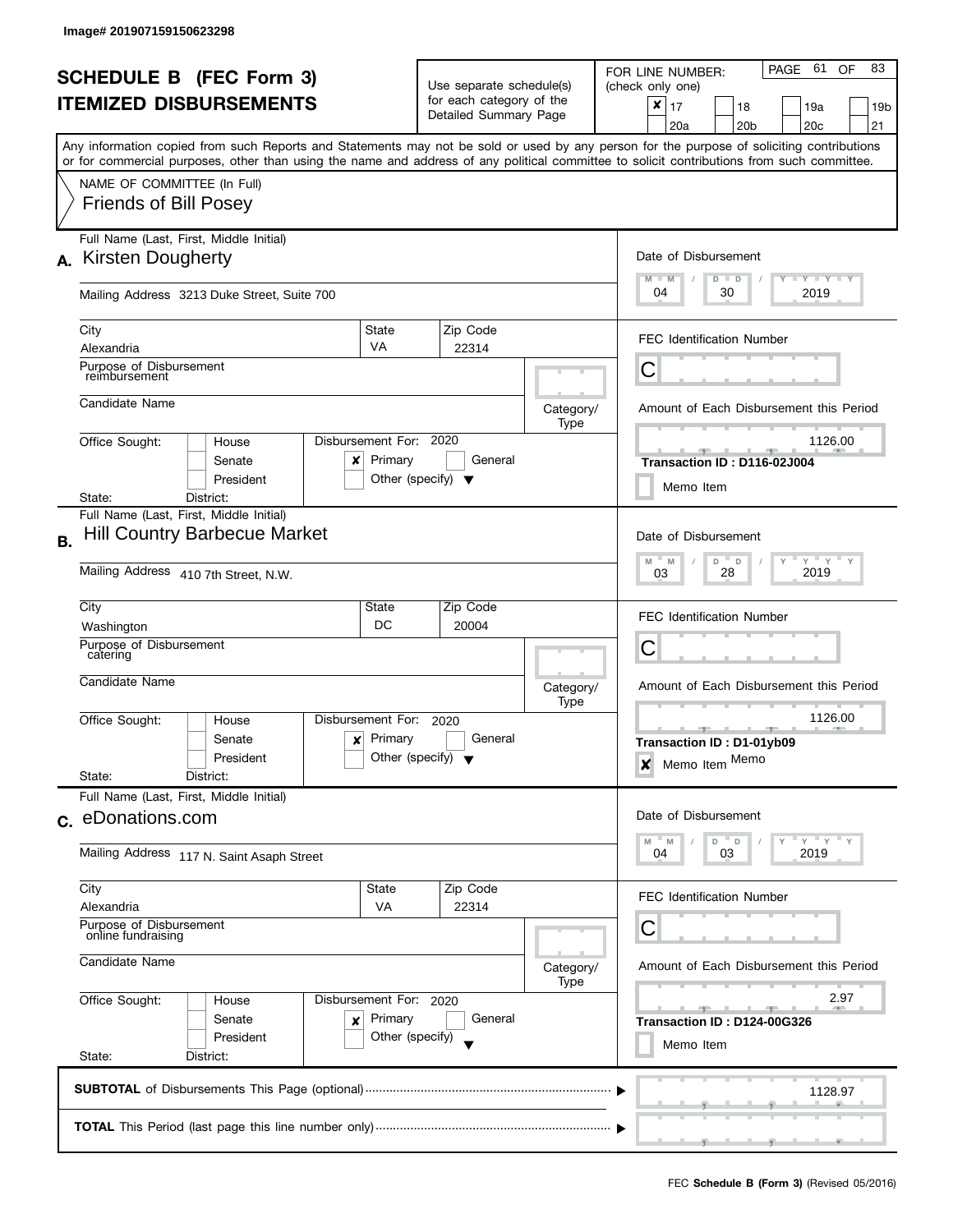|           | <b>SCHEDULE B</b> (FEC Form 3)                                                                                                                                                                                                                                                          |                                   |                                                      |                       |                   | PAGE 62 OF<br>83<br>FOR LINE NUMBER:                                  |  |  |
|-----------|-----------------------------------------------------------------------------------------------------------------------------------------------------------------------------------------------------------------------------------------------------------------------------------------|-----------------------------------|------------------------------------------------------|-----------------------|-------------------|-----------------------------------------------------------------------|--|--|
|           | <b>ITEMIZED DISBURSEMENTS</b>                                                                                                                                                                                                                                                           |                                   | Use separate schedule(s)<br>for each category of the |                       |                   | (check only one)<br>$\pmb{\times}$<br>17<br>18<br>19a<br>19b          |  |  |
|           |                                                                                                                                                                                                                                                                                         |                                   |                                                      | Detailed Summary Page |                   | 20 <sub>c</sub><br>21<br>20a<br>20 <sub>b</sub>                       |  |  |
|           | Any information copied from such Reports and Statements may not be sold or used by any person for the purpose of soliciting contributions<br>or for commercial purposes, other than using the name and address of any political committee to solicit contributions from such committee. |                                   |                                                      |                       |                   |                                                                       |  |  |
|           | NAME OF COMMITTEE (In Full)                                                                                                                                                                                                                                                             |                                   |                                                      |                       |                   |                                                                       |  |  |
|           | <b>Friends of Bill Posey</b>                                                                                                                                                                                                                                                            |                                   |                                                      |                       |                   |                                                                       |  |  |
|           | Full Name (Last, First, Middle Initial)<br>A. eDonations.com                                                                                                                                                                                                                            |                                   |                                                      |                       |                   | Date of Disbursement                                                  |  |  |
|           |                                                                                                                                                                                                                                                                                         |                                   |                                                      |                       |                   | $\Box$ $\gamma$ $\Box$ $\gamma$ $\Box$ $\gamma$<br>$M - M$<br>$D$ $D$ |  |  |
|           | Mailing Address 117 N. Saint Asaph Street                                                                                                                                                                                                                                               |                                   |                                                      |                       |                   | 05<br>03<br>2019                                                      |  |  |
|           | City                                                                                                                                                                                                                                                                                    | State<br>VA                       | Zip Code                                             |                       |                   | <b>FEC Identification Number</b>                                      |  |  |
|           | Alexandria<br>Purpose of Disbursement                                                                                                                                                                                                                                                   |                                   | 22314                                                |                       |                   | Ĉ                                                                     |  |  |
|           | online fundraising                                                                                                                                                                                                                                                                      |                                   |                                                      |                       |                   |                                                                       |  |  |
|           | Candidate Name                                                                                                                                                                                                                                                                          |                                   |                                                      |                       | Category/<br>Type | Amount of Each Disbursement this Period                               |  |  |
|           | Office Sought:<br>House                                                                                                                                                                                                                                                                 | Disbursement For:                 | 2020                                                 |                       |                   | 844.15                                                                |  |  |
|           | Senate<br>x<br>President                                                                                                                                                                                                                                                                | Primary                           | Other (specify) $\blacktriangledown$                 | General               |                   | Transaction ID: D125-00G327                                           |  |  |
|           | District:<br>State:                                                                                                                                                                                                                                                                     |                                   |                                                      |                       |                   | Memo Item                                                             |  |  |
|           | Full Name (Last, First, Middle Initial)<br>eDonations.com                                                                                                                                                                                                                               |                                   |                                                      |                       |                   | Date of Disbursement                                                  |  |  |
| <b>B.</b> |                                                                                                                                                                                                                                                                                         | $Y$ $Y$<br>D<br>M<br>M<br>D       |                                                      |                       |                   |                                                                       |  |  |
|           | Mailing Address 117 N. Saint Asaph Street                                                                                                                                                                                                                                               | 2019<br>04<br>06                  |                                                      |                       |                   |                                                                       |  |  |
|           | City                                                                                                                                                                                                                                                                                    | State<br><b>VA</b>                | Zip Code                                             |                       |                   | <b>FEC Identification Number</b>                                      |  |  |
|           | Alexandria<br>Purpose of Disbursement                                                                                                                                                                                                                                                   |                                   | 22314                                                |                       |                   | С                                                                     |  |  |
|           | online fundraising<br>Candidate Name                                                                                                                                                                                                                                                    |                                   |                                                      |                       |                   |                                                                       |  |  |
|           |                                                                                                                                                                                                                                                                                         |                                   |                                                      |                       | Category/<br>Type | Amount of Each Disbursement this Period                               |  |  |
|           | Office Sought:<br>House                                                                                                                                                                                                                                                                 | Disbursement For:                 | 2020                                                 |                       |                   | 880.48<br><b>AND A</b><br>_______________________________             |  |  |
|           | Senate<br>$\mathbf{x}$<br>President                                                                                                                                                                                                                                                     | Primary                           | Other (specify) $\blacktriangledown$                 | General               |                   | Transaction ID: D126-00G328<br>Memo Item                              |  |  |
|           | State:<br>District:                                                                                                                                                                                                                                                                     |                                   |                                                      |                       |                   |                                                                       |  |  |
|           | Full Name (Last, First, Middle Initial)<br>c. Gavin, Patrick D., , ,                                                                                                                                                                                                                    |                                   |                                                      |                       |                   | Date of Disbursement                                                  |  |  |
|           |                                                                                                                                                                                                                                                                                         |                                   |                                                      |                       |                   | $Y$ $Y$ $Y$<br>M<br>M<br>D<br>D                                       |  |  |
|           | Mailing Address 3210 Parkplace Court                                                                                                                                                                                                                                                    |                                   |                                                      |                       |                   | 30<br>2019<br>04                                                      |  |  |
|           | City<br>Melbourne                                                                                                                                                                                                                                                                       | State<br>FL                       | Zip Code<br>32934                                    |                       |                   | <b>FEC Identification Number</b>                                      |  |  |
|           | Purpose of Disbursement                                                                                                                                                                                                                                                                 |                                   |                                                      |                       |                   | С                                                                     |  |  |
|           | salary<br>Candidate Name                                                                                                                                                                                                                                                                |                                   |                                                      |                       |                   |                                                                       |  |  |
|           |                                                                                                                                                                                                                                                                                         |                                   |                                                      |                       | Category/<br>Type | Amount of Each Disbursement this Period                               |  |  |
|           | Office Sought:<br>House<br>Senate<br>×                                                                                                                                                                                                                                                  | Disbursement For: 2020<br>Primary |                                                      | General               |                   | 461.75<br><u> 1959 - Jan Jan Jan Jan</u>                              |  |  |
|           | President                                                                                                                                                                                                                                                                               | Other (specify)                   |                                                      |                       |                   | Transaction ID: D146-00GJ22<br>Memo Item                              |  |  |
|           | State:<br>District:                                                                                                                                                                                                                                                                     |                                   |                                                      |                       |                   |                                                                       |  |  |
|           |                                                                                                                                                                                                                                                                                         |                                   |                                                      |                       |                   | 2186.38                                                               |  |  |
|           |                                                                                                                                                                                                                                                                                         |                                   |                                                      |                       |                   |                                                                       |  |  |
|           |                                                                                                                                                                                                                                                                                         |                                   |                                                      |                       |                   |                                                                       |  |  |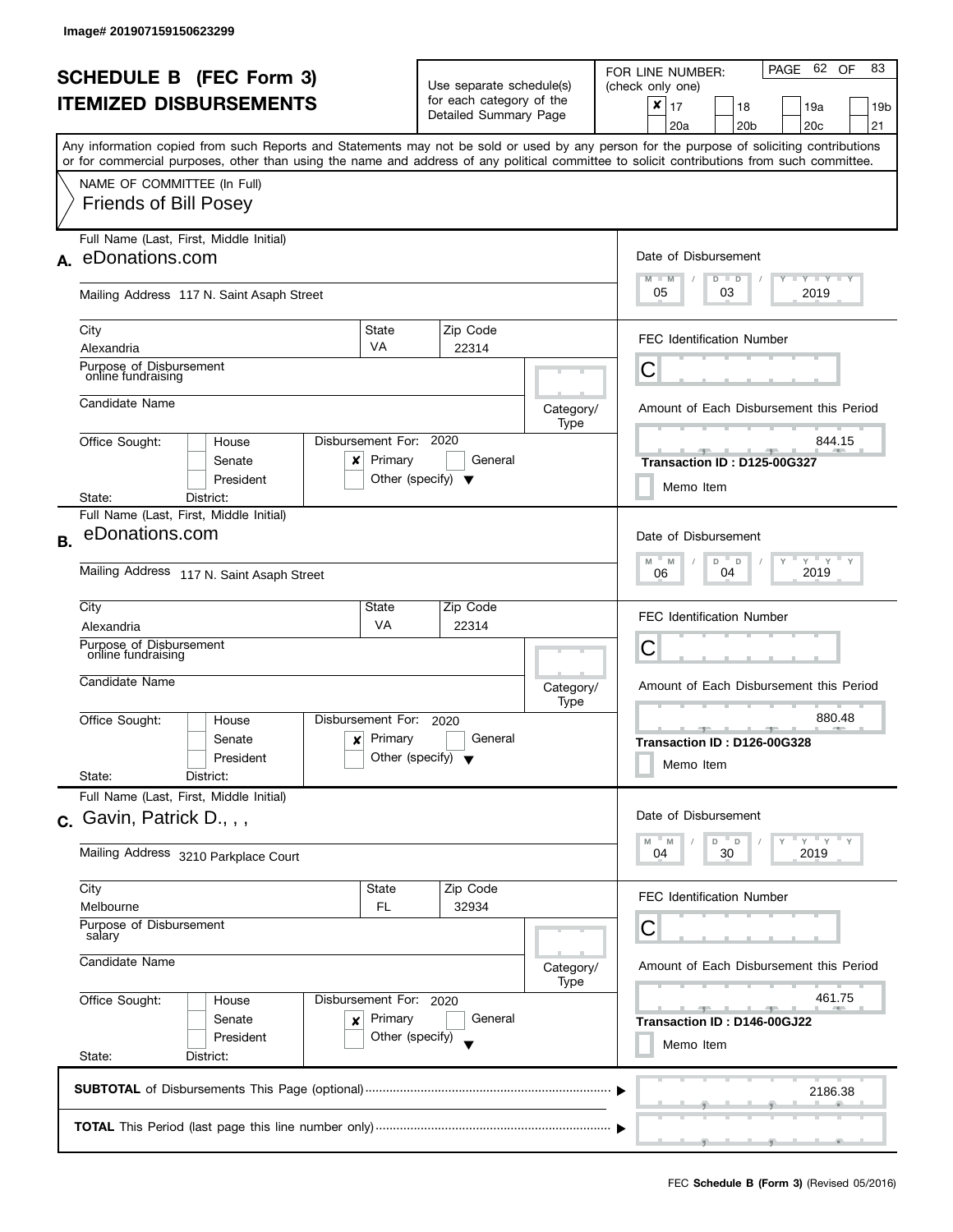| <b>SCHEDULE B (FEC Form 3)</b><br><b>ITEMIZED DISBURSEMENTS</b><br>Any information copied from such Reports and Statements may not be sold or used by any person for the purpose of soliciting contributions |                                                                                                                                                                                                           |                                                      | Use separate schedule(s)<br>for each category of the<br>Detailed Summary Page |                   | PAGE 63 OF<br>83<br>FOR LINE NUMBER:<br>(check only one)<br>$x \mid 17$<br>18<br>19a<br>19 <sub>b</sub><br>20 <sub>b</sub><br>20c<br>21<br>20a               |
|--------------------------------------------------------------------------------------------------------------------------------------------------------------------------------------------------------------|-----------------------------------------------------------------------------------------------------------------------------------------------------------------------------------------------------------|------------------------------------------------------|-------------------------------------------------------------------------------|-------------------|--------------------------------------------------------------------------------------------------------------------------------------------------------------|
|                                                                                                                                                                                                              | or for commercial purposes, other than using the name and address of any political committee to solicit contributions from such committee.<br>NAME OF COMMITTEE (In Full)<br><b>Friends of Bill Posey</b> |                                                      |                                                                               |                   |                                                                                                                                                              |
|                                                                                                                                                                                                              | Full Name (Last, First, Middle Initial)<br>$A.$ Gavin, Patrick D., , ,<br>Mailing Address 3210 Parkplace Court                                                                                            |                                                      |                                                                               |                   | Date of Disbursement<br>$T - Y = Y + Y$<br>$M - M$<br>$D$ $D$<br>05<br>31<br>2019                                                                            |
|                                                                                                                                                                                                              | City<br>Melbourne<br>Purpose of Disbursement<br>salary                                                                                                                                                    | State<br>FL                                          | Zip Code<br>32934                                                             |                   | <b>FEC Identification Number</b><br>С                                                                                                                        |
|                                                                                                                                                                                                              | Candidate Name<br>Office Sought:<br>House<br>Senate<br>x<br>President                                                                                                                                     | Disbursement For: 2020<br>Primary                    | General<br>Other (specify) $\blacktriangledown$                               | Category/<br>Type | Amount of Each Disbursement this Period<br>461.75<br>Transaction ID: D147-00GJ23                                                                             |
| <b>B.</b>                                                                                                                                                                                                    | District:<br>State:<br>Full Name (Last, First, Middle Initial)<br>Gavin, Patrick D., , ,<br>Mailing Address 3210 Parkplace Court                                                                          |                                                      |                                                                               |                   | Memo Item<br>Date of Disbursement<br>$Y$ $Y$ $Y$<br>M<br>D<br>M<br>$\mathsf D$<br>2019<br>28<br>06                                                           |
|                                                                                                                                                                                                              | City<br>Melbourne<br>Purpose of Disbursement<br>salary<br>Candidate Name                                                                                                                                  | State<br>FL                                          | Zip Code<br>32934                                                             | Category/<br>Type | <b>FEC Identification Number</b><br>С<br>Amount of Each Disbursement this Period                                                                             |
|                                                                                                                                                                                                              | Office Sought:<br>House<br>Senate<br>$\boldsymbol{\mathsf{x}}$<br>President<br>State:<br>District:                                                                                                        | Disbursement For:<br>Primary                         | 2020<br>General<br>Other (specify) $\blacktriangledown$                       |                   | 461.75<br><b>ARTICLE</b><br>Transaction ID: D148-00GJ24<br>Memo Item                                                                                         |
|                                                                                                                                                                                                              | Full Name (Last, First, Middle Initial)<br>c. Intl. Premium Cigar & Pipe Retailers PAC<br>Mailing Address P. O. Box 335                                                                                   |                                                      |                                                                               |                   | Date of Disbursement<br>$Y = Y$<br>D<br>D<br>M<br>M<br>2019<br>06<br>11                                                                                      |
|                                                                                                                                                                                                              | City<br>Crownsville<br>Purpose of Disbursement<br>In-Kind->cigars                                                                                                                                         | State<br>MD                                          | Zip Code<br>21032                                                             |                   | <b>FEC Identification Number</b><br>C00450239                                                                                                                |
|                                                                                                                                                                                                              | Candidate Name<br>Intl. Premium Cigar & Pipe Retailers PAC<br>Office Sought:<br>House<br>Senate<br>×<br>President<br>State:<br>District:                                                                  | Disbursement For: 2020<br>Primary<br>Other (specify) | General                                                                       | Category/<br>Type | Amount of Each Disbursement this Period<br>255.00<br>$-1$<br>_______________________________<br><b>ARCHITECT</b><br>Transaction ID: D182-01EO05<br>Memo Item |
|                                                                                                                                                                                                              |                                                                                                                                                                                                           |                                                      |                                                                               |                   | 1178.50                                                                                                                                                      |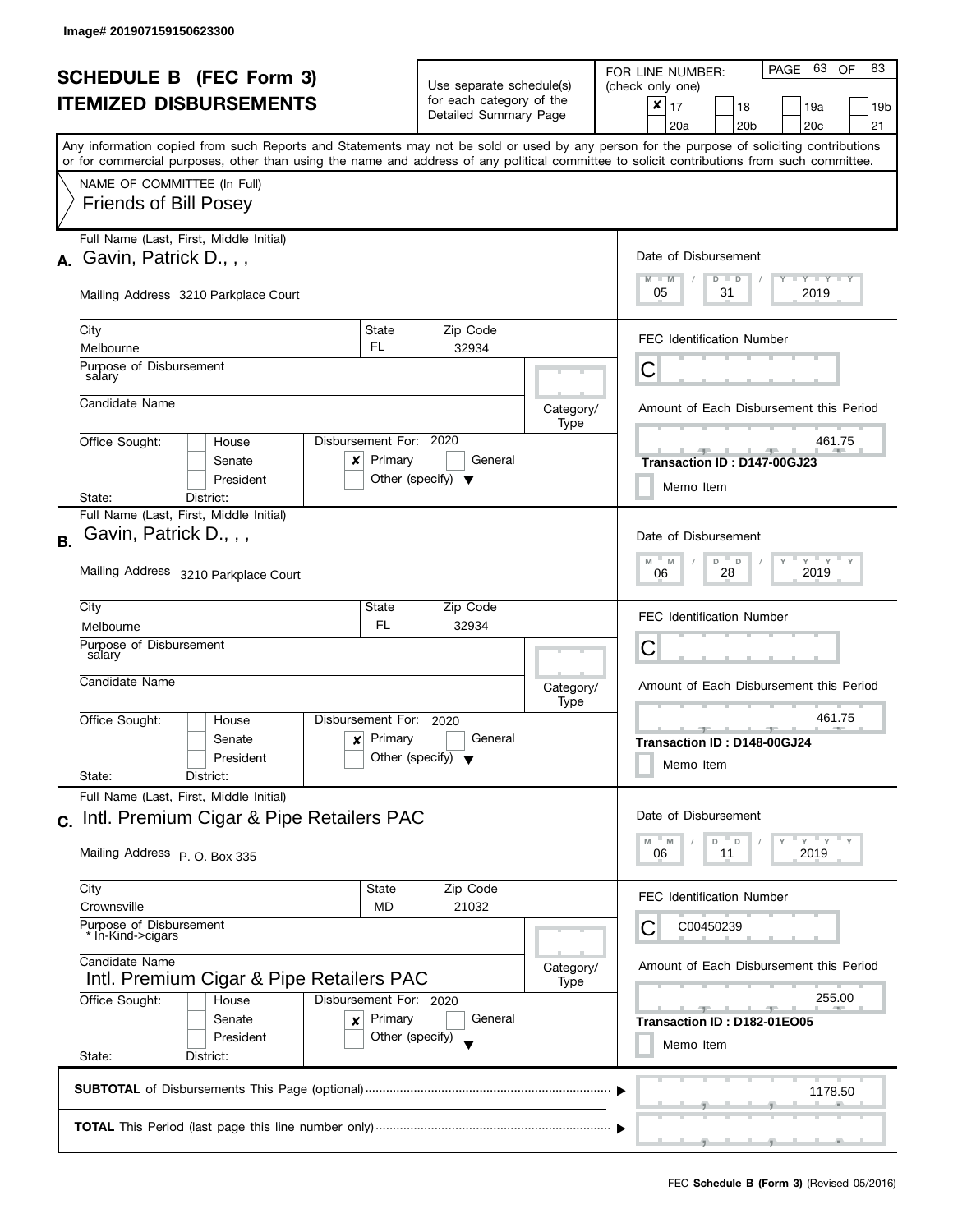|           |                                                                                                                                            |                        |                                                   |                                         | PAGE 64<br>83<br>OF<br>FOR LINE NUMBER:                                                                                                                                          |  |  |  |
|-----------|--------------------------------------------------------------------------------------------------------------------------------------------|------------------------|---------------------------------------------------|-----------------------------------------|----------------------------------------------------------------------------------------------------------------------------------------------------------------------------------|--|--|--|
|           | <b>SCHEDULE B (FEC Form 3)</b>                                                                                                             |                        | Use separate schedule(s)                          |                                         | (check only one)                                                                                                                                                                 |  |  |  |
|           | <b>ITEMIZED DISBURSEMENTS</b>                                                                                                              |                        | for each category of the<br>Detailed Summary Page |                                         | ×<br>17<br>18<br>19a<br>19b                                                                                                                                                      |  |  |  |
|           |                                                                                                                                            |                        |                                                   |                                         | 21<br>20a<br>20 <sub>b</sub><br>20c<br>Any information copied from such Reports and Statements may not be sold or used by any person for the purpose of soliciting contributions |  |  |  |
|           | or for commercial purposes, other than using the name and address of any political committee to solicit contributions from such committee. |                        |                                                   |                                         |                                                                                                                                                                                  |  |  |  |
|           | NAME OF COMMITTEE (In Full)                                                                                                                |                        |                                                   |                                         |                                                                                                                                                                                  |  |  |  |
|           | <b>Friends of Bill Posey</b>                                                                                                               |                        |                                                   |                                         |                                                                                                                                                                                  |  |  |  |
| А.        | Full Name (Last, First, Middle Initial)<br><b>KB Strategic Group</b>                                                                       |                        |                                                   |                                         | Date of Disbursement                                                                                                                                                             |  |  |  |
|           | Mailing Address 3213 Duke Street, #700                                                                                                     |                        |                                                   |                                         | <b>LYLYLY</b><br>$M - M$<br>$D$ $D$<br>04<br>30<br>2019                                                                                                                          |  |  |  |
|           |                                                                                                                                            |                        |                                                   |                                         |                                                                                                                                                                                  |  |  |  |
|           | City<br>Alexandria                                                                                                                         | State<br><b>VA</b>     | Zip Code<br>22314                                 |                                         | <b>FEC Identification Number</b>                                                                                                                                                 |  |  |  |
|           | Purpose of Disbursement<br>fundraising consulting                                                                                          |                        |                                                   |                                         | Ĉ                                                                                                                                                                                |  |  |  |
|           | Candidate Name                                                                                                                             |                        |                                                   | Category/<br>Type                       | Amount of Each Disbursement this Period                                                                                                                                          |  |  |  |
|           | Office Sought:<br>House                                                                                                                    | Disbursement For:      | 2020                                              |                                         | 3500.00                                                                                                                                                                          |  |  |  |
|           | Senate<br>x                                                                                                                                | Primary                | General                                           |                                         | Transaction ID: D227-02C20F                                                                                                                                                      |  |  |  |
|           | President<br>District:                                                                                                                     |                        | Other (specify) $\blacktriangledown$              |                                         | Memo Item                                                                                                                                                                        |  |  |  |
|           | State:<br>Full Name (Last, First, Middle Initial)                                                                                          |                        |                                                   |                                         |                                                                                                                                                                                  |  |  |  |
| <b>B.</b> | Living Legends of Auto Racing                                                                                                              |                        |                                                   |                                         | Date of Disbursement                                                                                                                                                             |  |  |  |
|           | Mailing Address P. O. Box 290854                                                                                                           |                        |                                                   |                                         | $Y$ $Y$<br>D<br>M<br>D<br>M<br>2019<br>04<br>06                                                                                                                                  |  |  |  |
|           | City                                                                                                                                       |                        |                                                   |                                         |                                                                                                                                                                                  |  |  |  |
|           | Port Orange                                                                                                                                | State<br>FL.           | Zip Code<br>32129                                 |                                         | <b>FEC Identification Number</b>                                                                                                                                                 |  |  |  |
|           | Purpose of Disbursement<br>advertising                                                                                                     |                        |                                                   |                                         | С                                                                                                                                                                                |  |  |  |
|           | Candidate Name                                                                                                                             |                        |                                                   | Category/<br>Type                       | Amount of Each Disbursement this Period                                                                                                                                          |  |  |  |
|           | Office Sought:<br>House                                                                                                                    | Disbursement For:      | 2020                                              |                                         | 250.00                                                                                                                                                                           |  |  |  |
|           | Senate<br>$\boldsymbol{x}$                                                                                                                 | Primary                | General                                           |                                         | <b>AND IN</b><br>Transaction ID: D232-02DY03                                                                                                                                     |  |  |  |
|           | President<br>State:<br>District:                                                                                                           |                        | Other (specify) $\sqrt{\phantom{a}}$              |                                         | Memo Item                                                                                                                                                                        |  |  |  |
|           | Full Name (Last, First, Middle Initial)                                                                                                    |                        |                                                   |                                         |                                                                                                                                                                                  |  |  |  |
|           | c. Posey, Katie, , ,                                                                                                                       |                        |                                                   |                                         | Date of Disbursement                                                                                                                                                             |  |  |  |
|           | Mailing Address 1803 Hensley Drive                                                                                                         |                        |                                                   |                                         | $^{\circ}$ D<br>$Y = Y$<br>M<br>M<br>D<br>2019<br>05<br>07                                                                                                                       |  |  |  |
|           | City                                                                                                                                       | State                  | Zip Code                                          |                                         | <b>FEC Identification Number</b>                                                                                                                                                 |  |  |  |
|           | Rockledge<br>Purpose of Disbursement                                                                                                       | FL                     | 32955                                             |                                         | С                                                                                                                                                                                |  |  |  |
|           | mileage                                                                                                                                    |                        |                                                   |                                         |                                                                                                                                                                                  |  |  |  |
|           | Candidate Name                                                                                                                             |                        | Category/<br>Type                                 | Amount of Each Disbursement this Period |                                                                                                                                                                                  |  |  |  |
|           | Office Sought:<br>House                                                                                                                    | Disbursement For: 2020 |                                                   |                                         | 219.24<br><u>and the state</u><br><b>COLLECTIVE</b>                                                                                                                              |  |  |  |
|           | Senate<br>×                                                                                                                                | Primary                | General                                           |                                         | Transaction ID: D278-00Ku0f                                                                                                                                                      |  |  |  |
|           | President<br>State:<br>District:                                                                                                           | Other (specify)        |                                                   |                                         | Memo Item                                                                                                                                                                        |  |  |  |
|           |                                                                                                                                            |                        |                                                   |                                         |                                                                                                                                                                                  |  |  |  |
|           |                                                                                                                                            |                        |                                                   |                                         | 3969.24                                                                                                                                                                          |  |  |  |
|           |                                                                                                                                            |                        |                                                   |                                         |                                                                                                                                                                                  |  |  |  |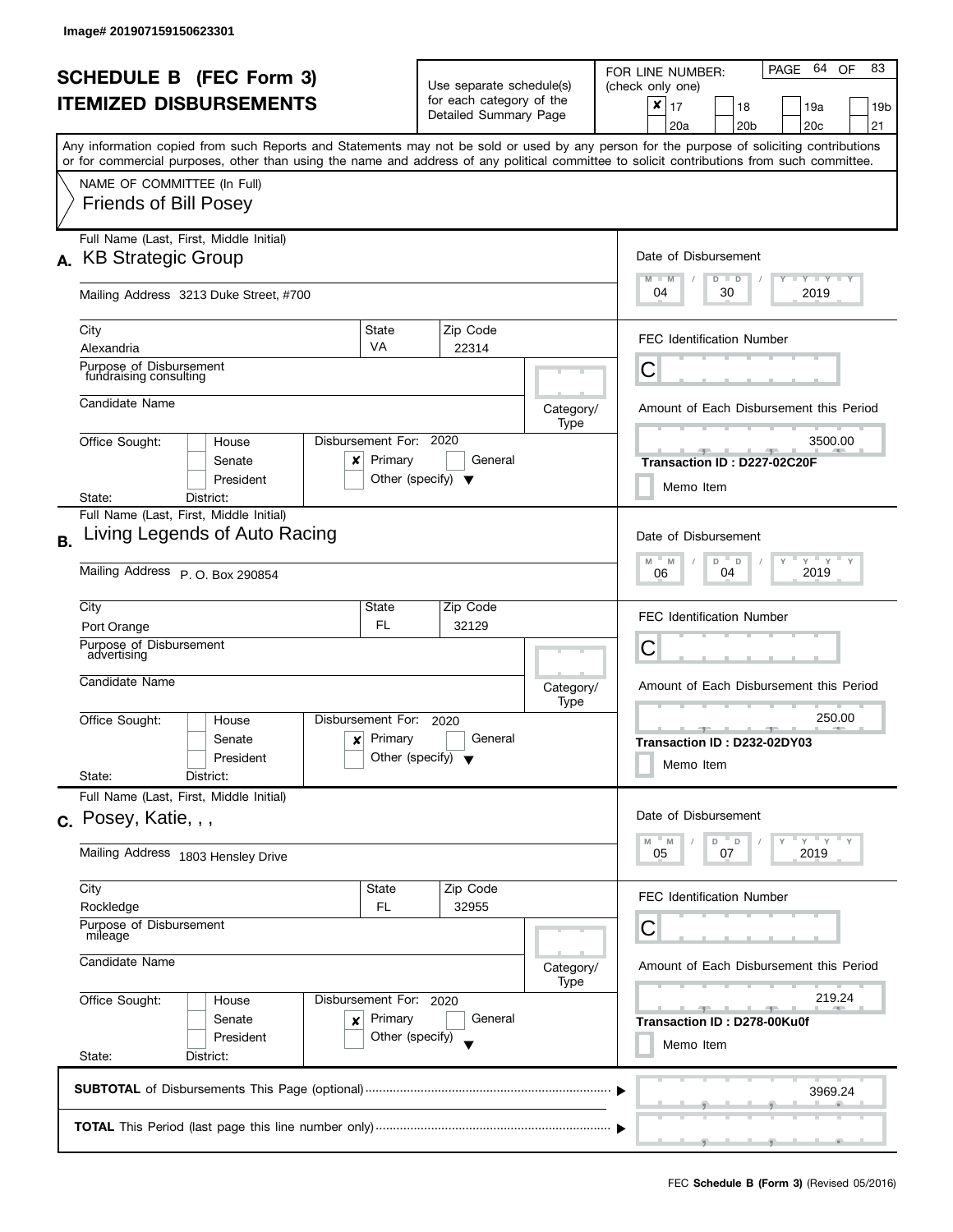|           | <b>SCHEDULE B (FEC Form 3)</b>                                                                                                                                                                                                                                                          |                                                                           | Use separate schedule(s)<br>for each category of the |                       |                   | PAGE 65<br>83<br>OF<br>FOR LINE NUMBER:<br>(check only one)                                 |
|-----------|-----------------------------------------------------------------------------------------------------------------------------------------------------------------------------------------------------------------------------------------------------------------------------------------|---------------------------------------------------------------------------|------------------------------------------------------|-----------------------|-------------------|---------------------------------------------------------------------------------------------|
|           | <b>ITEMIZED DISBURSEMENTS</b>                                                                                                                                                                                                                                                           |                                                                           |                                                      | Detailed Summary Page |                   | $\pmb{\times}$<br>17<br>18<br>19a<br>19 <sub>b</sub><br>20 <sub>b</sub><br>20c<br>21<br>20a |
|           | Any information copied from such Reports and Statements may not be sold or used by any person for the purpose of soliciting contributions<br>or for commercial purposes, other than using the name and address of any political committee to solicit contributions from such committee. |                                                                           |                                                      |                       |                   |                                                                                             |
|           | NAME OF COMMITTEE (In Full)<br><b>Friends of Bill Posey</b>                                                                                                                                                                                                                             |                                                                           |                                                      |                       |                   |                                                                                             |
|           | Full Name (Last, First, Middle Initial)<br>A. Posey, Katie, , ,                                                                                                                                                                                                                         |                                                                           |                                                      |                       |                   | Date of Disbursement                                                                        |
|           | Mailing Address 1803 Hensley Drive                                                                                                                                                                                                                                                      |                                                                           |                                                      |                       |                   | $T - Y = Y + Y$<br>$M - M$<br>$D$ $D$<br>06<br>2019<br>06                                   |
|           | City<br>Rockledge                                                                                                                                                                                                                                                                       | <b>State</b><br>FL                                                        |                                                      | Zip Code<br>32955     |                   | <b>FEC Identification Number</b>                                                            |
|           | Purpose of Disbursement<br>mileage                                                                                                                                                                                                                                                      |                                                                           |                                                      |                       |                   | С                                                                                           |
|           | Candidate Name                                                                                                                                                                                                                                                                          |                                                                           |                                                      |                       | Category/<br>Type | Amount of Each Disbursement this Period                                                     |
|           | Office Sought:<br>House<br>Senate<br>x<br>President                                                                                                                                                                                                                                     | Disbursement For: 2020<br>Primary<br>Other (specify) $\blacktriangledown$ |                                                      | General               |                   | 316.68<br>Transaction ID: D279-00Ku0g<br>Memo Item                                          |
|           | District:<br>State:<br>Full Name (Last, First, Middle Initial)                                                                                                                                                                                                                          |                                                                           |                                                      |                       |                   |                                                                                             |
| <b>B.</b> | <b>Republican Congressional Spouses</b>                                                                                                                                                                                                                                                 |                                                                           |                                                      |                       |                   | Date of Disbursement<br>$Y = Y =$<br>M<br>D<br>M<br>D                                       |
|           | Mailing Address 2336 S. Queen Street                                                                                                                                                                                                                                                    | 2019<br>28<br>05                                                          |                                                      |                       |                   |                                                                                             |
|           | City<br>Arlington                                                                                                                                                                                                                                                                       | State<br>VA                                                               |                                                      | Zip Code<br>22202     |                   | <b>FEC Identification Number</b>                                                            |
|           | Purpose of Disbursement<br>event ticket                                                                                                                                                                                                                                                 |                                                                           |                                                      |                       |                   | С                                                                                           |
|           | Candidate Name                                                                                                                                                                                                                                                                          |                                                                           |                                                      |                       | Category/<br>Type | Amount of Each Disbursement this Period                                                     |
|           | Office Sought:<br>House<br>Senate<br>$\boldsymbol{\mathsf{x}}$<br>President<br>State:<br>District:                                                                                                                                                                                      | Disbursement For:<br>Primary<br>Other (specify) $\blacktriangledown$      |                                                      | 2020<br>General       |                   | 105.00<br>Transaction ID: D293-00YO1B<br>Memo Item                                          |
|           | Full Name (Last, First, Middle Initial)<br>c. Republican Women's Federal Forum                                                                                                                                                                                                          |                                                                           |                                                      |                       |                   | Date of Disbursement                                                                        |
|           | Mailing Address P.O. Box 5082                                                                                                                                                                                                                                                           |                                                                           |                                                      |                       |                   | $Y = Y$<br>D<br>D<br>M<br>M<br>04<br>2019<br>02                                             |
|           | City<br>Laytonsville                                                                                                                                                                                                                                                                    | State<br><b>MD</b>                                                        |                                                      | Zip Code<br>20882     |                   | <b>FEC Identification Number</b>                                                            |
|           | Purpose of Disbursement<br>event ticket<br>Candidate Name                                                                                                                                                                                                                               |                                                                           |                                                      |                       |                   | С                                                                                           |
|           |                                                                                                                                                                                                                                                                                         |                                                                           |                                                      |                       | Category/<br>Type | Amount of Each Disbursement this Period                                                     |
|           | Office Sought:<br>House<br>Senate<br>×<br>President                                                                                                                                                                                                                                     | Disbursement For: 2020<br>Primary<br>Other (specify)                      |                                                      | General               |                   | 20.00<br><u>and the state</u><br>Transaction ID: D298-00Yi12<br>Memo Item                   |
|           | State:<br>District:                                                                                                                                                                                                                                                                     |                                                                           |                                                      |                       |                   |                                                                                             |
|           |                                                                                                                                                                                                                                                                                         |                                                                           |                                                      |                       |                   | 441.68                                                                                      |
|           |                                                                                                                                                                                                                                                                                         |                                                                           |                                                      |                       |                   |                                                                                             |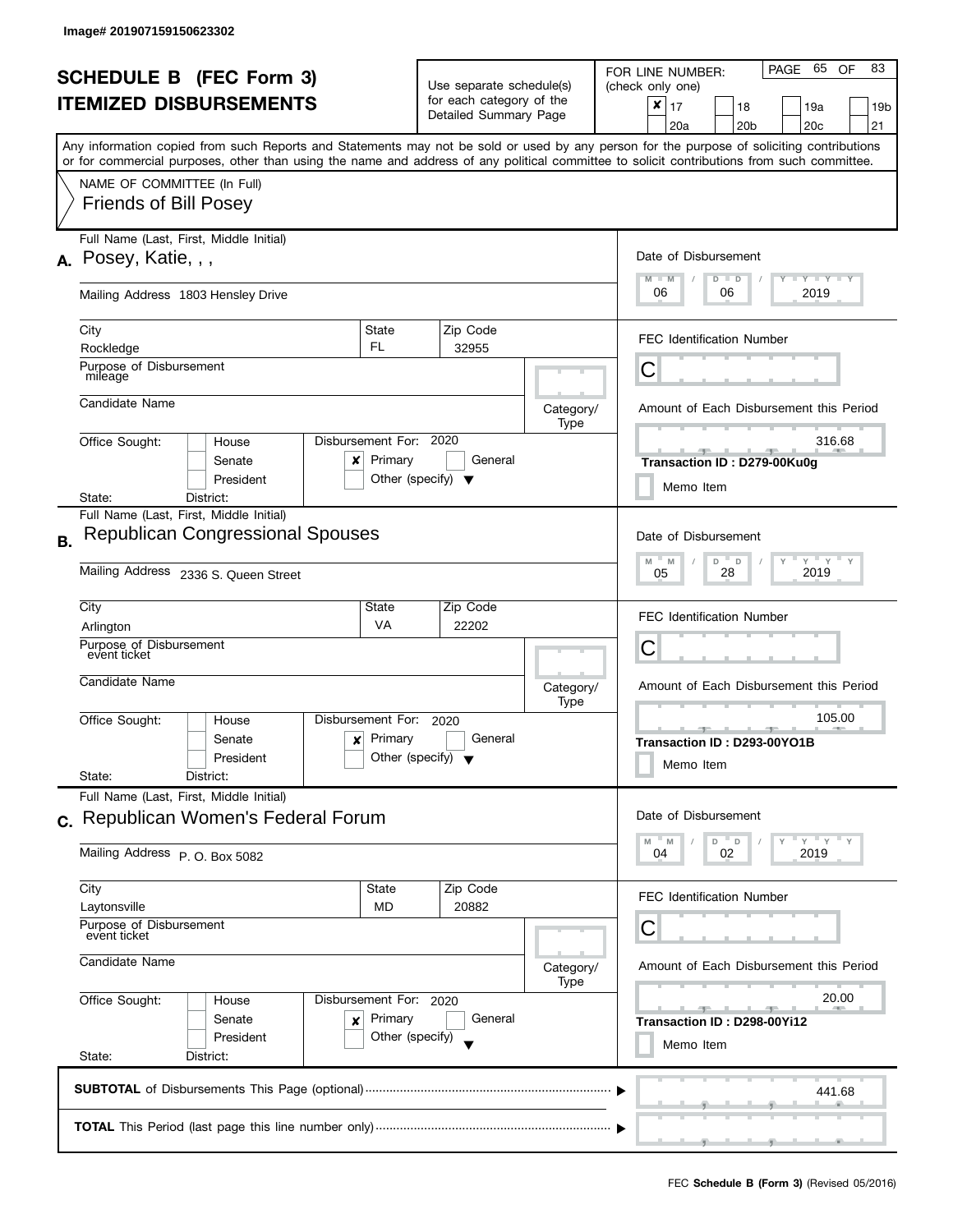|           | <b>SCHEDULE B</b> (FEC Form 3)<br><b>ITEMIZED DISBURSEMENTS</b><br>Any information copied from such Reports and Statements may not be sold or used by any person for the purpose of soliciting contributions |                                                      | Use separate schedule(s)<br>for each category of the<br>Detailed Summary Page |                   | 66<br>83<br>PAGE<br>OF<br>FOR LINE NUMBER:<br>(check only one)<br>$\boldsymbol{x}$<br>17<br>18<br>19a<br>19b<br>20 <sub>b</sub><br>20 <sub>c</sub><br>21<br>20a |
|-----------|--------------------------------------------------------------------------------------------------------------------------------------------------------------------------------------------------------------|------------------------------------------------------|-------------------------------------------------------------------------------|-------------------|-----------------------------------------------------------------------------------------------------------------------------------------------------------------|
|           | or for commercial purposes, other than using the name and address of any political committee to solicit contributions from such committee.<br>NAME OF COMMITTEE (In Full)<br><b>Friends of Bill Posey</b>    |                                                      |                                                                               |                   |                                                                                                                                                                 |
|           | Full Name (Last, First, Middle Initial)<br>A. Republican Women's Federal Forum<br>Mailing Address P.O. Box 5082                                                                                              |                                                      |                                                                               |                   | Date of Disbursement<br>$T - Y = T - Y$<br>$M - M$<br>$D$ $D$<br>04<br>2019<br>15                                                                               |
|           | City<br>Laytonsville<br>Purpose of Disbursement                                                                                                                                                              | State<br>MD                                          | Zip Code<br>20882                                                             |                   | <b>FEC Identification Number</b>                                                                                                                                |
|           | event ticket<br>Candidate Name                                                                                                                                                                               |                                                      |                                                                               | Category/<br>Type | Ĉ<br>Amount of Each Disbursement this Period                                                                                                                    |
|           | Office Sought:<br>House<br>Senate<br>×<br>President<br>District:<br>State:                                                                                                                                   | Disbursement For:<br>Primary                         | 2020<br>General<br>Other (specify) $\blacktriangledown$                       |                   | 45.00<br>Transaction ID: D299-00Yi13<br>Memo Item                                                                                                               |
| <b>B.</b> | Full Name (Last, First, Middle Initial)<br>Republican Women's Federal Forum<br>Mailing Address P. O. Box 5082                                                                                                |                                                      |                                                                               |                   | Date of Disbursement<br>$Y$ $Y$ $Y$<br>M<br>M<br>D<br>$\mathsf D$<br>2019<br>17<br>05                                                                           |
|           | City<br>Laytonsville<br>Purpose of Disbursement<br>event ticket                                                                                                                                              | State<br><b>MD</b>                                   | Zip Code<br>20882                                                             |                   | <b>FEC Identification Number</b><br>С                                                                                                                           |
|           | Candidate Name<br>Office Sought:<br>House<br>Senate<br>$\boldsymbol{x}$<br>President<br>State:<br>District:                                                                                                  | Disbursement For:<br>Primary                         | 2020<br>General<br>Other (specify) $\blacktriangledown$                       | Category/<br>Type | Amount of Each Disbursement this Period<br>45.00<br><b>COLLECTIVE</b><br>Transaction ID: D300-00Yi14<br>Memo Item                                               |
|           | Full Name (Last, First, Middle Initial)<br>c. Republican Women's Federal Forum<br>Mailing Address P.O. Box 5082                                                                                              |                                                      |                                                                               |                   | Date of Disbursement<br>$Y = Y$<br>M<br>D<br>$\mathsf D$<br>M<br>20<br>2019<br>05                                                                               |
|           | City<br>Laytonsville<br>Purpose of Disbursement<br>membership dues<br>Candidate Name                                                                                                                         | State<br><b>MD</b>                                   | Zip Code<br>20882                                                             | Category/<br>Type | <b>FEC Identification Number</b><br>С<br>Amount of Each Disbursement this Period                                                                                |
|           | Office Sought:<br>House<br>Senate<br>×<br>President<br>State:<br>District:                                                                                                                                   | Disbursement For: 2020<br>Primary<br>Other (specify) | General                                                                       |                   | 250.00<br>一<br>Transaction ID: D301-00Yi15<br>Memo Item                                                                                                         |
|           |                                                                                                                                                                                                              |                                                      |                                                                               |                   | 340.00                                                                                                                                                          |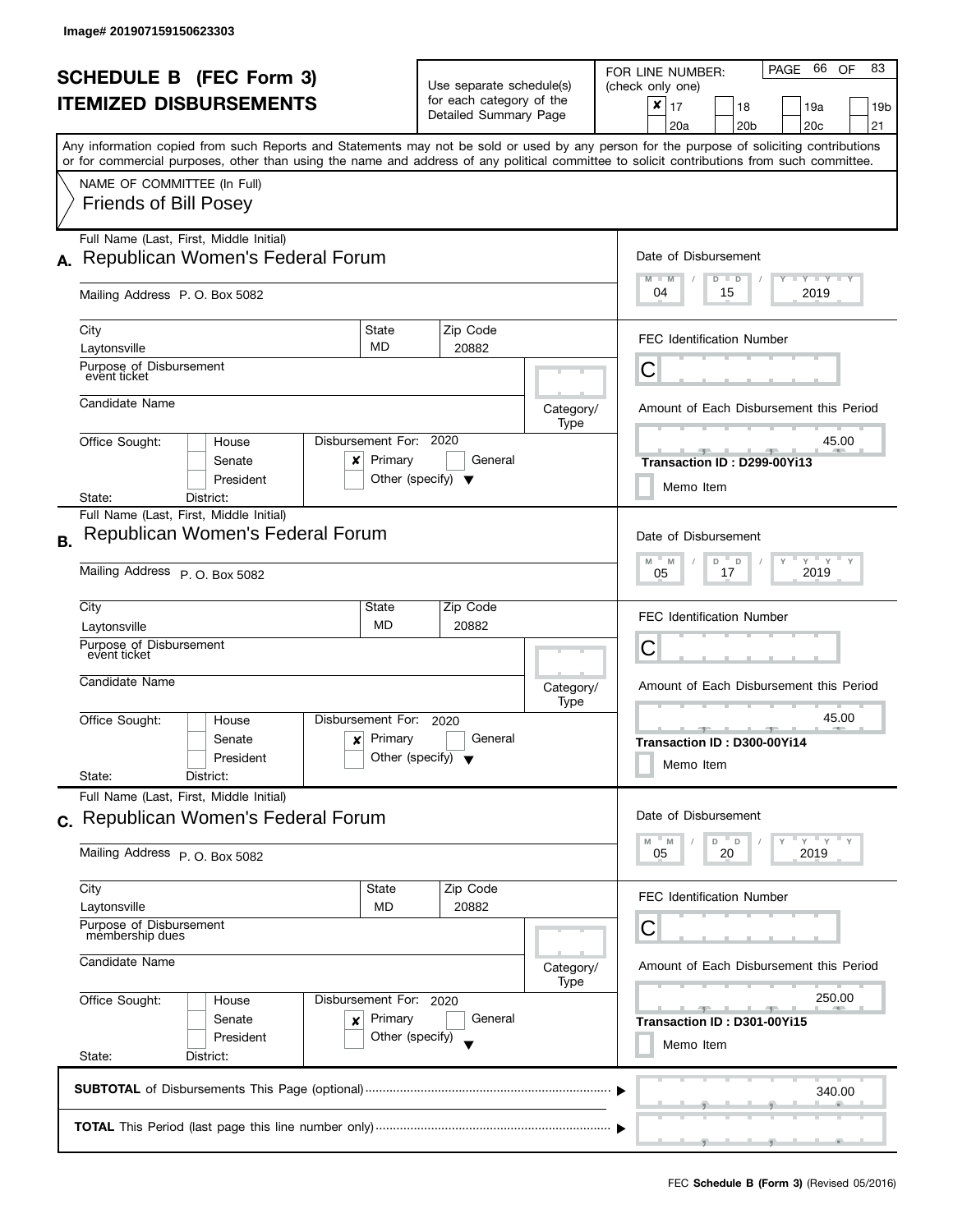| <b>SCHEDULE B (FEC Form 3)</b><br><b>ITEMIZED DISBURSEMENTS</b> |                                                                                                                                                                                                                                                                                         |                                                 | Use separate schedule(s)<br>for each category of the |                   | PAGE 67<br>83<br>OF<br>FOR LINE NUMBER:<br>(check only one)<br>$\boldsymbol{x}$<br>17<br>18<br>19a<br>19b |  |  |
|-----------------------------------------------------------------|-----------------------------------------------------------------------------------------------------------------------------------------------------------------------------------------------------------------------------------------------------------------------------------------|-------------------------------------------------|------------------------------------------------------|-------------------|-----------------------------------------------------------------------------------------------------------|--|--|
|                                                                 |                                                                                                                                                                                                                                                                                         |                                                 | Detailed Summary Page                                |                   | 20 <sub>b</sub><br>20 <sub>c</sub><br>21<br>20a                                                           |  |  |
|                                                                 | Any information copied from such Reports and Statements may not be sold or used by any person for the purpose of soliciting contributions<br>or for commercial purposes, other than using the name and address of any political committee to solicit contributions from such committee. |                                                 |                                                      |                   |                                                                                                           |  |  |
|                                                                 | NAME OF COMMITTEE (In Full)<br><b>Friends of Bill Posey</b>                                                                                                                                                                                                                             |                                                 |                                                      |                   |                                                                                                           |  |  |
|                                                                 | Full Name (Last, First, Middle Initial)<br>A. State Farm                                                                                                                                                                                                                                |                                                 |                                                      |                   | Date of Disbursement<br>$T - Y = Y + Y$<br>$M - M$                                                        |  |  |
|                                                                 | Mailing Address P. O. Box 588002                                                                                                                                                                                                                                                        |                                                 |                                                      |                   | $D$ $D$<br>04<br>09<br>2019                                                                               |  |  |
|                                                                 | State<br>City<br>GA<br>North Metro                                                                                                                                                                                                                                                      |                                                 | Zip Code<br>30029                                    |                   | <b>FEC Identification Number</b>                                                                          |  |  |
|                                                                 | Purpose of Disbursement<br>insurance                                                                                                                                                                                                                                                    |                                                 |                                                      |                   | С                                                                                                         |  |  |
|                                                                 | Candidate Name                                                                                                                                                                                                                                                                          |                                                 |                                                      | Category/<br>Type | Amount of Each Disbursement this Period                                                                   |  |  |
|                                                                 | Disbursement For: 2020<br>Office Sought:<br>House<br>Senate<br>x<br>President                                                                                                                                                                                                           | Primary<br>Other (specify) $\blacktriangledown$ | General                                              |                   | 858.46<br>Transaction ID: D343-028107<br>Memo Item                                                        |  |  |
|                                                                 | District:<br>State:<br>Full Name (Last, First, Middle Initial)                                                                                                                                                                                                                          |                                                 |                                                      |                   |                                                                                                           |  |  |
| <b>B.</b>                                                       | <b>U.S. Postal Service</b>                                                                                                                                                                                                                                                              |                                                 |                                                      |                   | Date of Disbursement                                                                                      |  |  |
|                                                                 | Mailing Address 6105 N. Wickham Road                                                                                                                                                                                                                                                    |                                                 |                                                      |                   | $Y$ $Y$<br>M<br>D<br>$\mathsf D$<br>Υ<br>M<br>2019<br>14<br>06                                            |  |  |
|                                                                 | City<br>State<br>Melbourne                                                                                                                                                                                                                                                              | FL.                                             | Zip Code<br>32940                                    |                   | <b>FEC Identification Number</b>                                                                          |  |  |
|                                                                 | Purpose of Disbursement<br>p.o. box renewal                                                                                                                                                                                                                                             |                                                 |                                                      |                   | С                                                                                                         |  |  |
|                                                                 | Candidate Name                                                                                                                                                                                                                                                                          |                                                 |                                                      | Category/<br>Type | Amount of Each Disbursement this Period                                                                   |  |  |
|                                                                 | Disbursement For:<br>Office Sought:<br>House<br>Senate<br>x<br>President<br>State:<br>District:                                                                                                                                                                                         | Primary<br>Other (specify) $\blacktriangledown$ | 2020<br>General                                      |                   | 134.00<br>Transaction ID: D365-021w0y<br>Memo Item                                                        |  |  |
|                                                                 | Full Name (Last, First, Middle Initial)                                                                                                                                                                                                                                                 |                                                 |                                                      |                   |                                                                                                           |  |  |
|                                                                 | c. United States Treasury                                                                                                                                                                                                                                                               |                                                 |                                                      |                   | Date of Disbursement<br>$Y'$ $Y'$<br>$\overline{\phantom{a}}$ D<br>$- M$<br>D<br>M                        |  |  |
|                                                                 | Mailing Address P. O. Box 105083                                                                                                                                                                                                                                                        |                                                 |                                                      |                   | 03<br>2019<br>04                                                                                          |  |  |
|                                                                 | City<br>State<br>Atlanta                                                                                                                                                                                                                                                                | GA                                              | Zip Code<br>30348                                    |                   | <b>FEC Identification Number</b>                                                                          |  |  |
|                                                                 | Purpose of Disbursement<br>income taxes                                                                                                                                                                                                                                                 |                                                 |                                                      |                   | С                                                                                                         |  |  |
|                                                                 | Candidate Name                                                                                                                                                                                                                                                                          |                                                 |                                                      | Category/<br>Type | Amount of Each Disbursement this Period                                                                   |  |  |
|                                                                 | Office Sought:<br>Disbursement For: 2020<br>House<br>Senate<br>×<br>President                                                                                                                                                                                                           | Primary<br>Other (specify)                      | General                                              |                   | 175.00<br>$-$<br>Transaction ID: D411-00Uq2B                                                              |  |  |
|                                                                 | State:<br>District:                                                                                                                                                                                                                                                                     |                                                 |                                                      |                   | Memo Item                                                                                                 |  |  |
|                                                                 |                                                                                                                                                                                                                                                                                         |                                                 |                                                      |                   | 1167.46                                                                                                   |  |  |
|                                                                 |                                                                                                                                                                                                                                                                                         |                                                 |                                                      |                   |                                                                                                           |  |  |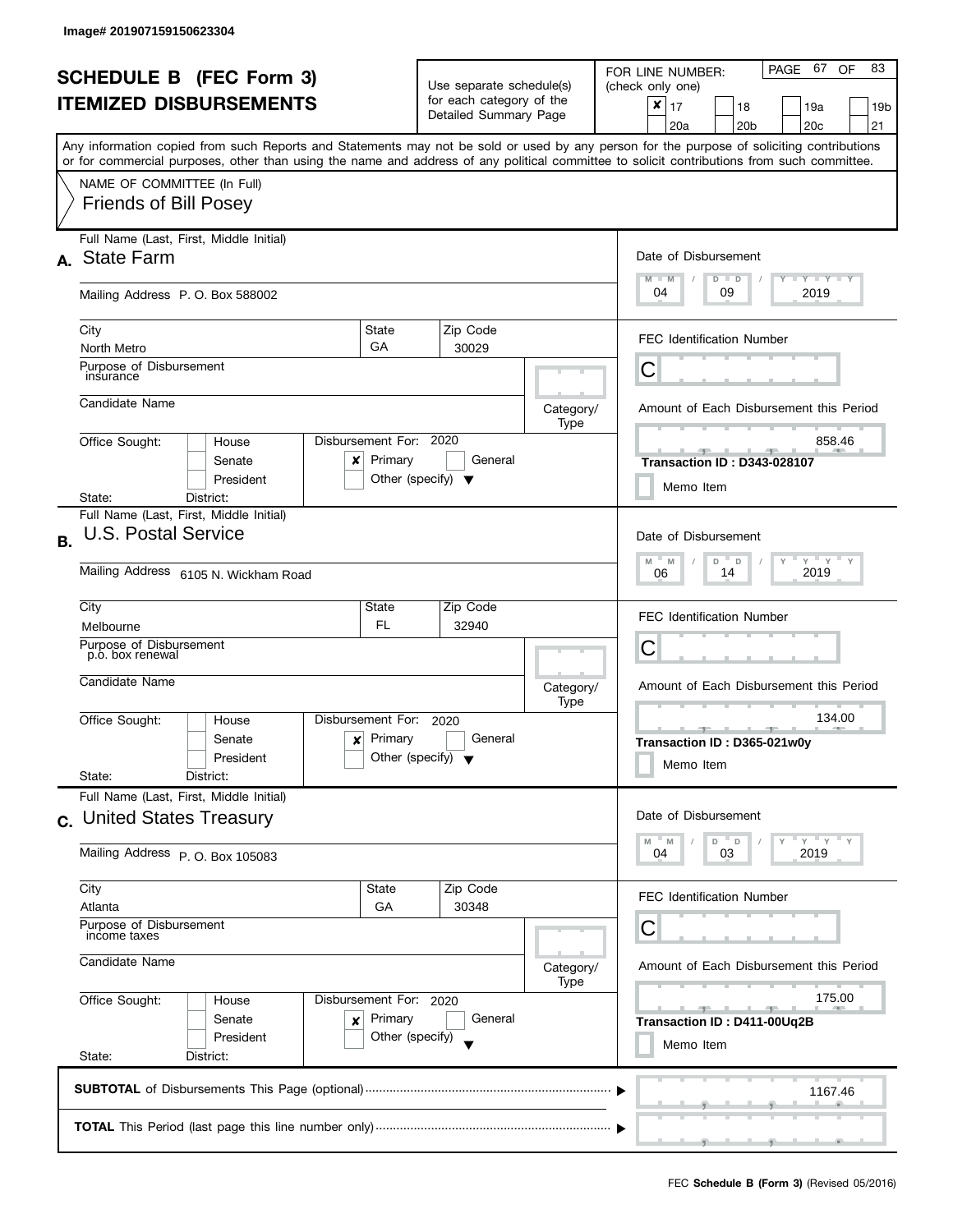|                                |                                                                                                                                            |                        |                                                   |                   | 68<br>83<br>PAGE<br><b>OF</b><br>FOR LINE NUMBER:                                                                                         |  |  |
|--------------------------------|--------------------------------------------------------------------------------------------------------------------------------------------|------------------------|---------------------------------------------------|-------------------|-------------------------------------------------------------------------------------------------------------------------------------------|--|--|
| <b>SCHEDULE B (FEC Form 3)</b> |                                                                                                                                            |                        | Use separate schedule(s)                          |                   | (check only one)                                                                                                                          |  |  |
|                                | <b>ITEMIZED DISBURSEMENTS</b>                                                                                                              |                        | for each category of the<br>Detailed Summary Page |                   | ×<br>17<br>19a<br>18<br>19 <sub>b</sub>                                                                                                   |  |  |
|                                |                                                                                                                                            |                        |                                                   |                   | 20a<br>20 <sub>b</sub><br>20c<br>21                                                                                                       |  |  |
|                                | or for commercial purposes, other than using the name and address of any political committee to solicit contributions from such committee. |                        |                                                   |                   | Any information copied from such Reports and Statements may not be sold or used by any person for the purpose of soliciting contributions |  |  |
|                                | NAME OF COMMITTEE (In Full)                                                                                                                |                        |                                                   |                   |                                                                                                                                           |  |  |
|                                | <b>Friends of Bill Posey</b>                                                                                                               |                        |                                                   |                   |                                                                                                                                           |  |  |
|                                | Full Name (Last, First, Middle Initial)<br><b>VISA</b>                                                                                     |                        |                                                   |                   | Date of Disbursement                                                                                                                      |  |  |
| $\mathbf{A}$                   |                                                                                                                                            |                        |                                                   |                   | Y Y Y Y Y<br>$M - M$<br>$D$ $D$                                                                                                           |  |  |
|                                | Mailing Address P. O. Box 4512                                                                                                             |                        |                                                   |                   | 04<br>04<br>2019                                                                                                                          |  |  |
|                                | City                                                                                                                                       | State                  | Zip Code                                          |                   | <b>FEC Identification Number</b>                                                                                                          |  |  |
|                                | <b>Carol Stream</b>                                                                                                                        | IL.                    | 60197                                             |                   |                                                                                                                                           |  |  |
|                                | Purpose of Disbursement<br>crédit card payment                                                                                             |                        |                                                   |                   | С                                                                                                                                         |  |  |
|                                | Candidate Name                                                                                                                             |                        |                                                   | Category/<br>Type | Amount of Each Disbursement this Period                                                                                                   |  |  |
|                                | Office Sought:<br>House                                                                                                                    | Disbursement For:      | 2020                                              |                   | 1172.90                                                                                                                                   |  |  |
|                                | Senate<br>x                                                                                                                                | Primary                | General                                           |                   | Transaction ID: D441-02BF20                                                                                                               |  |  |
|                                | President                                                                                                                                  |                        | Other (specify) $\blacktriangledown$              |                   | Memo Item                                                                                                                                 |  |  |
|                                | State:<br>District:                                                                                                                        |                        |                                                   |                   |                                                                                                                                           |  |  |
| <b>B.</b>                      | Full Name (Last, First, Middle Initial)<br><b>AT&amp;T Retail Store</b>                                                                    |                        |                                                   |                   | Date of Disbursement                                                                                                                      |  |  |
|                                |                                                                                                                                            |                        |                                                   |                   | $Y^{\top}$<br>$Y$ $Y$ $Y$<br>$M - M$<br>$D$ $D$                                                                                           |  |  |
|                                | Mailing Address 800 E. Merritt Island Causeway, #1                                                                                         |                        |                                                   |                   | 2019<br>15<br>03                                                                                                                          |  |  |
|                                | City                                                                                                                                       | State                  | Zip Code                                          |                   | <b>FEC Identification Number</b>                                                                                                          |  |  |
|                                | Merritt Island                                                                                                                             | FL.                    | 32952                                             |                   |                                                                                                                                           |  |  |
|                                | Purpose of Disbursement<br>office equipment                                                                                                |                        |                                                   |                   | С                                                                                                                                         |  |  |
|                                | Candidate Name                                                                                                                             |                        |                                                   | Category/         | Amount of Each Disbursement this Period                                                                                                   |  |  |
|                                | Office Sought:<br>House                                                                                                                    | Disbursement For:      | 2020                                              | Type              | 599.19                                                                                                                                    |  |  |
|                                | Senate<br>×                                                                                                                                | Primary                | General                                           |                   | ه<br>Transaction ID: D1-02R301                                                                                                            |  |  |
|                                | President                                                                                                                                  |                        | Other (specify) $\blacktriangledown$              |                   | Memo Item Credit Card Item<br>X                                                                                                           |  |  |
|                                | State:<br>District:                                                                                                                        |                        |                                                   |                   |                                                                                                                                           |  |  |
|                                | Full Name (Last, First, Middle Initial)                                                                                                    |                        |                                                   |                   |                                                                                                                                           |  |  |
|                                | c. Google                                                                                                                                  |                        |                                                   |                   | Date of Disbursement                                                                                                                      |  |  |
|                                | Mailing Address 1600 Amphitheatre Parkway                                                                                                  |                        |                                                   |                   | $Y$ $Y$ $Y$<br>" M<br>$D$ $D$<br>2019<br>02<br>03                                                                                         |  |  |
|                                | City                                                                                                                                       | State                  | Zip Code                                          |                   |                                                                                                                                           |  |  |
|                                | <b>Mountain View</b>                                                                                                                       | СA                     | 94043                                             |                   | FEC Identification Number                                                                                                                 |  |  |
|                                | Purpose of Disbursement<br>email services                                                                                                  |                        |                                                   |                   | С                                                                                                                                         |  |  |
| Candidate Name                 |                                                                                                                                            |                        |                                                   |                   | Amount of Each Disbursement this Period                                                                                                   |  |  |
|                                |                                                                                                                                            |                        |                                                   | Category/<br>Type |                                                                                                                                           |  |  |
|                                | Office Sought:<br>House                                                                                                                    | Disbursement For: 2020 |                                                   |                   | 60.00                                                                                                                                     |  |  |
|                                | Senate<br>×                                                                                                                                | Primary                | General                                           |                   | Transaction ID: D3-01wY0t                                                                                                                 |  |  |
|                                | President                                                                                                                                  | Other (specify)        |                                                   |                   | <b>Credit Card Item</b><br>X<br>Memo Item                                                                                                 |  |  |
|                                | State:<br>District:                                                                                                                        |                        |                                                   |                   |                                                                                                                                           |  |  |
|                                |                                                                                                                                            |                        |                                                   |                   | 1172.90                                                                                                                                   |  |  |
|                                |                                                                                                                                            |                        |                                                   |                   |                                                                                                                                           |  |  |
|                                |                                                                                                                                            |                        |                                                   |                   |                                                                                                                                           |  |  |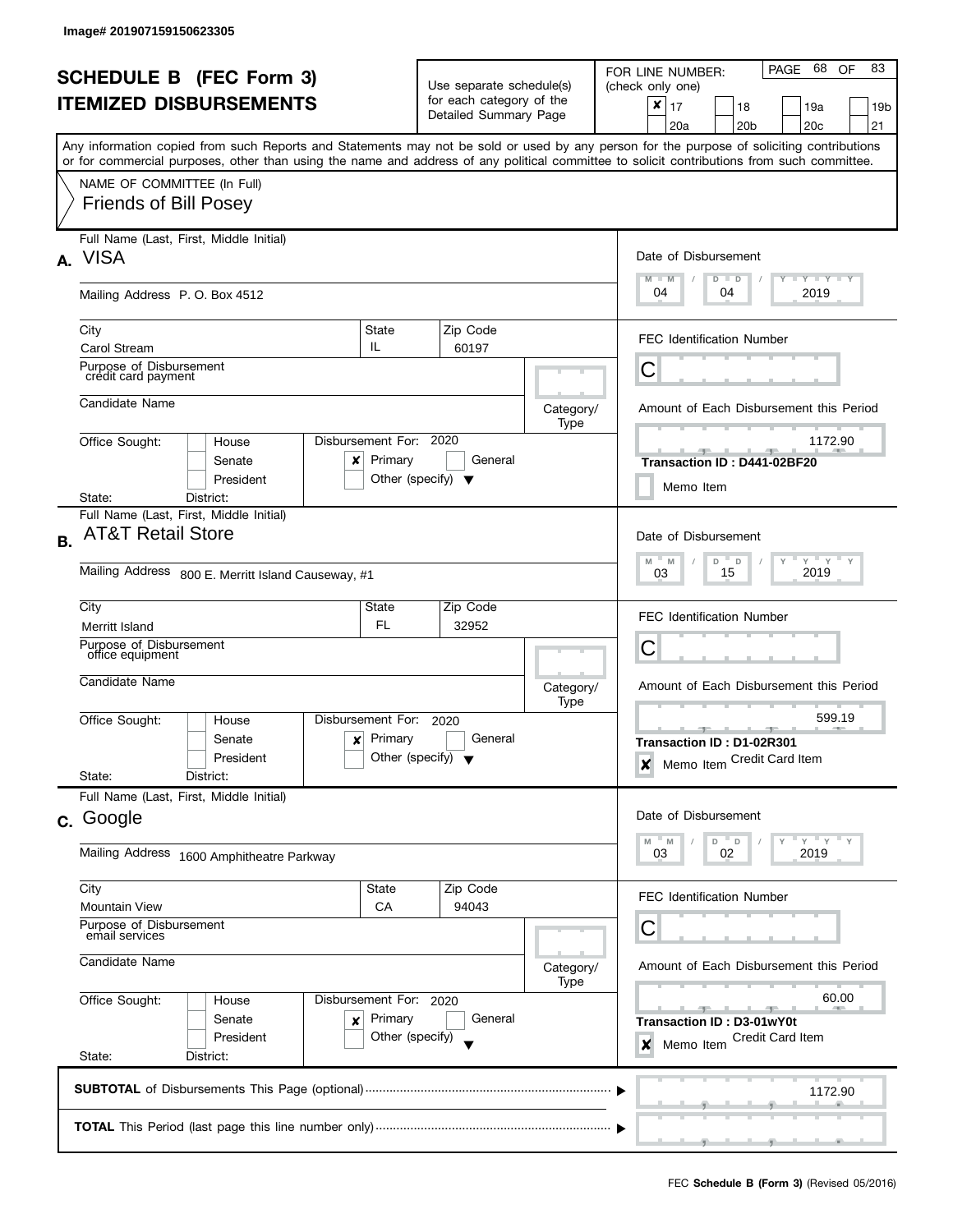|           | <b>SCHEDULE B</b> (FEC Form 3)                                                                                                             |                                                                           | Use separate schedule(s) |                                                                |                   | PAGE 69<br>83<br>OF<br>FOR LINE NUMBER:<br>(check only one)                                                                               |  |
|-----------|--------------------------------------------------------------------------------------------------------------------------------------------|---------------------------------------------------------------------------|--------------------------|----------------------------------------------------------------|-------------------|-------------------------------------------------------------------------------------------------------------------------------------------|--|
|           | <b>ITEMIZED DISBURSEMENTS</b>                                                                                                              |                                                                           |                          | for each category of the<br>Detailed Summary Page              |                   | $\boldsymbol{x}$<br>17<br>18<br>19a<br>19b<br>20 <sub>b</sub><br>20 <sub>c</sub><br>21<br>20a                                             |  |
|           | or for commercial purposes, other than using the name and address of any political committee to solicit contributions from such committee. |                                                                           |                          |                                                                |                   | Any information copied from such Reports and Statements may not be sold or used by any person for the purpose of soliciting contributions |  |
|           | NAME OF COMMITTEE (In Full)<br><b>Friends of Bill Posey</b>                                                                                |                                                                           |                          |                                                                |                   |                                                                                                                                           |  |
| А.        | Full Name (Last, First, Middle Initial)<br><b>Office Depot</b>                                                                             |                                                                           |                          |                                                                |                   | Date of Disbursement<br>$T - Y$ $T - Y$ $T - Y$                                                                                           |  |
|           | Mailing Address 6729 Colonnade Avenue                                                                                                      | $M - M$<br>$D$ $D$<br>02<br>21<br>2019                                    |                          |                                                                |                   |                                                                                                                                           |  |
|           | City<br>Melbourne                                                                                                                          | State<br>FL.                                                              |                          | Zip Code<br>32940                                              |                   | <b>FEC Identification Number</b>                                                                                                          |  |
|           | Purpose of Disbursement<br>office supplies                                                                                                 |                                                                           |                          |                                                                |                   | С                                                                                                                                         |  |
|           | Candidate Name                                                                                                                             |                                                                           |                          |                                                                | Category/<br>Type | Amount of Each Disbursement this Period                                                                                                   |  |
|           | Office Sought:<br>House<br>Senate<br>x<br>President                                                                                        | Disbursement For: 2020<br>Primary<br>Other (specify) $\blacktriangledown$ |                          | General                                                        |                   | 106.98<br><b>Transaction ID: D6-02Dv0M</b><br><b>Credit Card Item</b><br>$\boldsymbol{x}$<br>Memo Item                                    |  |
|           | District:<br>State:<br>Full Name (Last, First, Middle Initial)                                                                             |                                                                           |                          |                                                                |                   |                                                                                                                                           |  |
| <b>B.</b> | <b>VISA</b>                                                                                                                                |                                                                           |                          |                                                                |                   | Date of Disbursement                                                                                                                      |  |
|           | Mailing Address P. O. Box 4512                                                                                                             |                                                                           |                          | $Y$ $Y$<br>M<br>D<br>$\mathbb D$<br>Υ<br>M<br>2019<br>04<br>04 |                   |                                                                                                                                           |  |
|           | City<br><b>Carol Stream</b>                                                                                                                | <b>State</b><br>IL.                                                       |                          | Zip Code<br>60197                                              |                   | <b>FEC Identification Number</b>                                                                                                          |  |
|           | Purpose of Disbursement<br>credit card payment                                                                                             |                                                                           |                          |                                                                |                   | C                                                                                                                                         |  |
|           | Candidate Name                                                                                                                             |                                                                           |                          |                                                                | Category/<br>Type | Amount of Each Disbursement this Period                                                                                                   |  |
|           | Office Sought:<br>House<br>Senate<br>x<br>President<br>State:<br>District:                                                                 | Disbursement For:<br>Primary<br>Other (specify) $\blacktriangledown$      |                          | 2020<br>General                                                |                   | 177.99<br>Transaction ID: D442-02BF21<br>Memo Item                                                                                        |  |
|           | Full Name (Last, First, Middle Initial)                                                                                                    |                                                                           |                          |                                                                |                   |                                                                                                                                           |  |
|           | c. VISA                                                                                                                                    |                                                                           |                          |                                                                |                   | Date of Disbursement<br>$Y'$ $Y'$<br>D<br>$-M$<br>D<br>M                                                                                  |  |
|           | Mailing Address P.O. Box 4512                                                                                                              |                                                                           |                          |                                                                |                   | 2019<br>04<br>04                                                                                                                          |  |
|           | City<br>Carol Stream                                                                                                                       | State<br>IL.                                                              |                          | Zip Code<br>60197                                              |                   | <b>FEC Identification Number</b>                                                                                                          |  |
|           | Purpose of Disbursement<br>credit card payment                                                                                             |                                                                           |                          |                                                                | С                 |                                                                                                                                           |  |
|           | Candidate Name                                                                                                                             |                                                                           | Category/<br>Type        | Amount of Each Disbursement this Period                        |                   |                                                                                                                                           |  |
|           | Office Sought:<br>House<br>Senate<br>×<br>President                                                                                        | Disbursement For: 2020<br>Primary<br>Other (specify)                      |                          | General                                                        |                   | 90.00<br>$-1$<br>$-7-$<br>Transaction ID: D443-02BF22                                                                                     |  |
|           | State:<br>District:                                                                                                                        |                                                                           |                          |                                                                |                   | Memo Item                                                                                                                                 |  |
|           |                                                                                                                                            |                                                                           |                          |                                                                |                   | 267.99                                                                                                                                    |  |
|           |                                                                                                                                            |                                                                           |                          |                                                                |                   |                                                                                                                                           |  |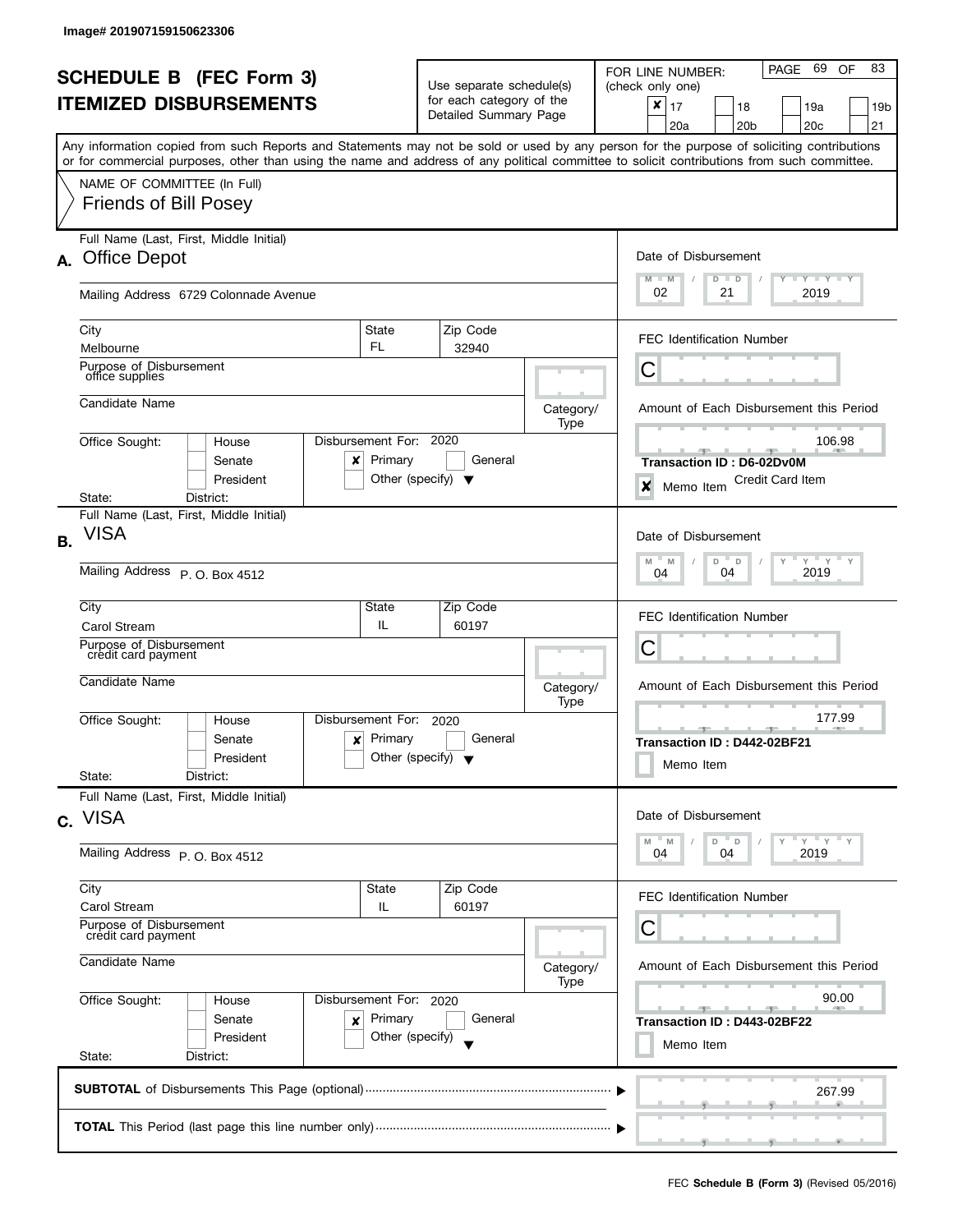|                |                                                                                                                                                                            |                                      |                                                                              |                          |           | PAGE 70<br>83                                                                     |  |
|----------------|----------------------------------------------------------------------------------------------------------------------------------------------------------------------------|--------------------------------------|------------------------------------------------------------------------------|--------------------------|-----------|-----------------------------------------------------------------------------------|--|
|                | <b>SCHEDULE B (FEC Form 3)</b>                                                                                                                                             |                                      | Use separate schedule(s)                                                     |                          |           | OF<br>FOR LINE NUMBER:<br>(check only one)                                        |  |
|                | <b>ITEMIZED DISBURSEMENTS</b><br>Any information copied from such Reports and Statements may not be sold or used by any person for the purpose of soliciting contributions |                                      |                                                                              | for each category of the |           | $\pmb{\times}$<br>17<br>18<br>19a<br>19b                                          |  |
|                |                                                                                                                                                                            |                                      |                                                                              | Detailed Summary Page    |           | 20 <sub>b</sub><br>20 <sub>c</sub><br>21<br>20a                                   |  |
|                |                                                                                                                                                                            |                                      |                                                                              |                          |           |                                                                                   |  |
|                | or for commercial purposes, other than using the name and address of any political committee to solicit contributions from such committee.                                 |                                      |                                                                              |                          |           |                                                                                   |  |
|                | NAME OF COMMITTEE (In Full)                                                                                                                                                |                                      |                                                                              |                          |           |                                                                                   |  |
|                | <b>Friends of Bill Posey</b>                                                                                                                                               |                                      |                                                                              |                          |           |                                                                                   |  |
|                |                                                                                                                                                                            |                                      |                                                                              |                          |           |                                                                                   |  |
|                | Full Name (Last, First, Middle Initial)                                                                                                                                    |                                      |                                                                              |                          |           |                                                                                   |  |
|                | A. US House Gift Shop                                                                                                                                                      |                                      |                                                                              |                          |           | Date of Disbursement                                                              |  |
|                | Mailing Address Longworth Bldg                                                                                                                                             |                                      |                                                                              |                          |           | Y Y Y Y Y<br>$M - M$<br>$D$ $D$<br>03<br>2019<br>07                               |  |
|                |                                                                                                                                                                            |                                      |                                                                              |                          |           |                                                                                   |  |
|                | City                                                                                                                                                                       | State                                |                                                                              | Zip Code                 |           |                                                                                   |  |
|                | Washington                                                                                                                                                                 | DC                                   |                                                                              | 20515                    |           | <b>FEC Identification Number</b>                                                  |  |
|                | Purpose of Disbursement<br>gifts                                                                                                                                           |                                      |                                                                              |                          |           | С                                                                                 |  |
|                |                                                                                                                                                                            |                                      |                                                                              |                          |           |                                                                                   |  |
|                | Candidate Name                                                                                                                                                             |                                      |                                                                              |                          | Category/ | Amount of Each Disbursement this Period                                           |  |
|                | Office Sought:<br>House                                                                                                                                                    | Disbursement For:                    | 2020                                                                         |                          | Type      | 90.00                                                                             |  |
|                | Senate<br>x                                                                                                                                                                | Primary                              |                                                                              | General                  |           | Transaction ID: D1-02LH0B                                                         |  |
|                | President                                                                                                                                                                  | Other (specify) $\blacktriangledown$ |                                                                              |                          |           | <b>Credit Card Item</b>                                                           |  |
|                | District:<br>State:                                                                                                                                                        |                                      |                                                                              |                          |           | ×<br>Memo Item                                                                    |  |
|                | Full Name (Last, First, Middle Initial)                                                                                                                                    |                                      |                                                                              |                          |           |                                                                                   |  |
| <b>B.</b>      | <b>VISA</b>                                                                                                                                                                |                                      |                                                                              |                          |           | Date of Disbursement                                                              |  |
|                |                                                                                                                                                                            |                                      |                                                                              |                          |           | $\cdots$ $\gamma$ $\cdots$ $\gamma$ $\cdots$ $\gamma$<br>$D$ $D$<br>Y<br>M<br>- M |  |
|                | Mailing Address P.O. Box 4512                                                                                                                                              | 2019<br>04<br>04                     |                                                                              |                          |           |                                                                                   |  |
|                | City                                                                                                                                                                       | State                                | Zip Code                                                                     |                          |           |                                                                                   |  |
|                | <b>Carol Stream</b>                                                                                                                                                        | IL.                                  |                                                                              | 60197                    |           | <b>FEC Identification Number</b>                                                  |  |
|                | Purpose of Disbursement                                                                                                                                                    |                                      |                                                                              |                          |           | С                                                                                 |  |
|                | credit card payment                                                                                                                                                        |                                      | Category/<br>Type<br>2020<br>General<br>Other (specify) $\blacktriangledown$ |                          |           |                                                                                   |  |
|                | Candidate Name                                                                                                                                                             |                                      |                                                                              |                          |           | Amount of Each Disbursement this Period                                           |  |
|                |                                                                                                                                                                            | Disbursement For:                    |                                                                              |                          |           | 82.10                                                                             |  |
|                | Office Sought:<br>House<br>Senate<br>x                                                                                                                                     | Primary                              |                                                                              |                          |           |                                                                                   |  |
|                | President                                                                                                                                                                  |                                      |                                                                              |                          |           | Transaction ID: D444-02BF23                                                       |  |
|                | State:<br>District:                                                                                                                                                        |                                      |                                                                              |                          |           | Memo Item                                                                         |  |
|                | Full Name (Last, First, Middle Initial)                                                                                                                                    |                                      |                                                                              |                          |           |                                                                                   |  |
|                | c. VISA                                                                                                                                                                    |                                      |                                                                              |                          |           | Date of Disbursement                                                              |  |
|                |                                                                                                                                                                            |                                      |                                                                              |                          |           | $-$ Y<br>Y<br>D<br>D<br>M<br>- M                                                  |  |
|                | Mailing Address P.O. Box 4512                                                                                                                                              |                                      |                                                                              |                          |           | 09<br>2019<br>04                                                                  |  |
|                | City                                                                                                                                                                       | <b>State</b>                         |                                                                              | Zip Code                 |           |                                                                                   |  |
|                | <b>Carol Stream</b>                                                                                                                                                        | IL                                   |                                                                              | 60197                    |           | FEC Identification Number                                                         |  |
|                | Purpose of Disbursement                                                                                                                                                    |                                      |                                                                              |                          |           | С                                                                                 |  |
|                | credit card payment                                                                                                                                                        |                                      |                                                                              |                          |           |                                                                                   |  |
| Candidate Name |                                                                                                                                                                            |                                      |                                                                              |                          | Category/ | Amount of Each Disbursement this Period                                           |  |
|                |                                                                                                                                                                            |                                      |                                                                              |                          | Type      |                                                                                   |  |
|                | Office Sought:<br>House                                                                                                                                                    | Disbursement For: 2020               |                                                                              |                          |           | 134.54<br>$-1$<br>$-1$                                                            |  |
|                | Senate<br>×<br>President                                                                                                                                                   | Primary<br>Other (specify)           |                                                                              | General                  |           | Transaction ID: D445-02BF24                                                       |  |
|                | State:<br>District:                                                                                                                                                        |                                      |                                                                              |                          |           | Memo Item                                                                         |  |
|                |                                                                                                                                                                            |                                      |                                                                              |                          |           |                                                                                   |  |
|                |                                                                                                                                                                            |                                      |                                                                              |                          |           | 216.64                                                                            |  |
|                |                                                                                                                                                                            |                                      |                                                                              |                          |           |                                                                                   |  |
|                |                                                                                                                                                                            |                                      |                                                                              |                          |           |                                                                                   |  |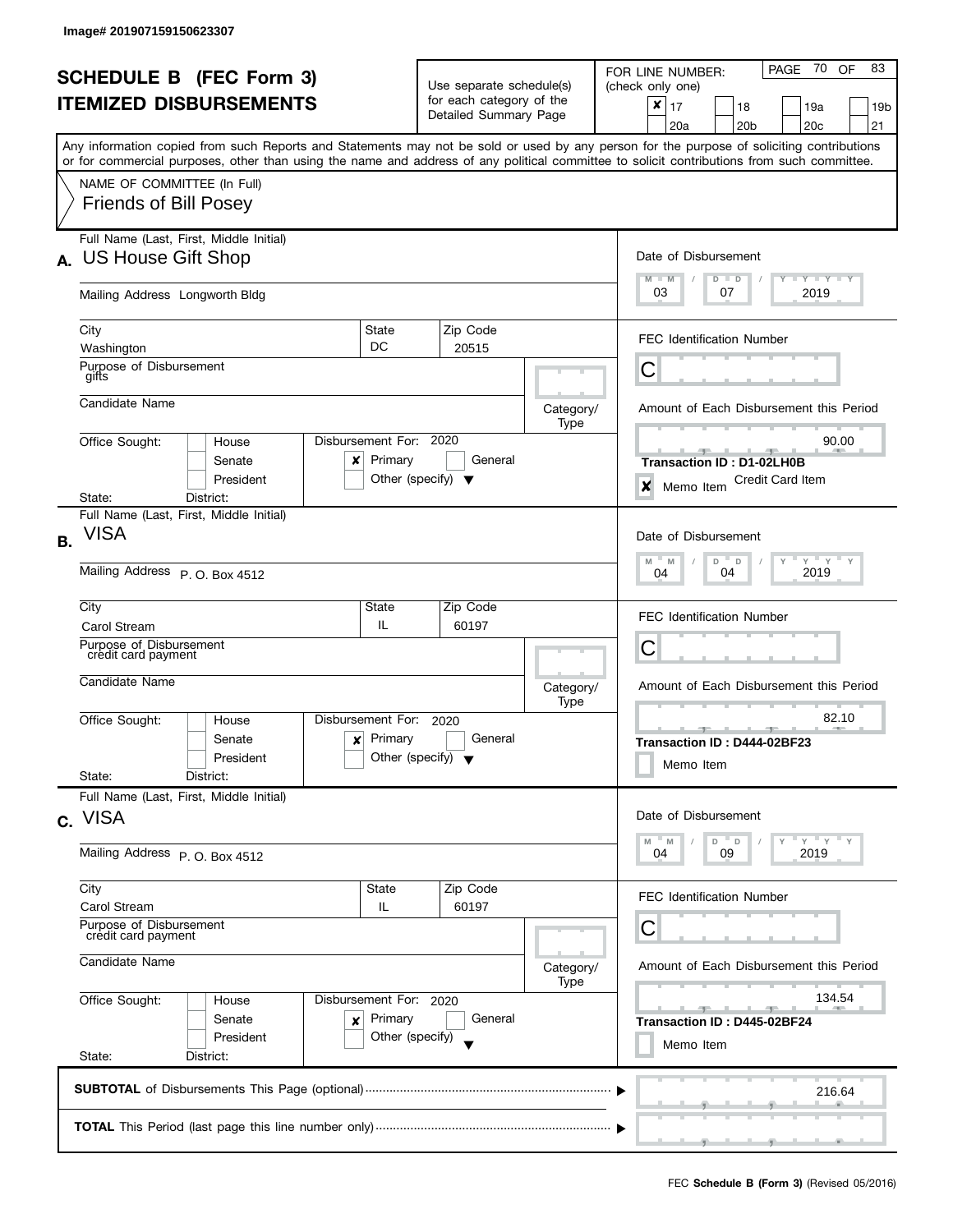|                                                   |                                                                                                                                                                                                                                                                                         |                                                                    |                                                   |                   | PAGE 71<br>83<br>OF<br>FOR LINE NUMBER:              |  |  |
|---------------------------------------------------|-----------------------------------------------------------------------------------------------------------------------------------------------------------------------------------------------------------------------------------------------------------------------------------------|--------------------------------------------------------------------|---------------------------------------------------|-------------------|------------------------------------------------------|--|--|
| <b>SCHEDULE B (FEC Form 3)</b>                    |                                                                                                                                                                                                                                                                                         |                                                                    | Use separate schedule(s)                          |                   | (check only one)                                     |  |  |
|                                                   | <b>ITEMIZED DISBURSEMENTS</b>                                                                                                                                                                                                                                                           |                                                                    | for each category of the<br>Detailed Summary Page |                   | ×<br>17<br>18<br>19a<br>19b                          |  |  |
|                                                   |                                                                                                                                                                                                                                                                                         |                                                                    |                                                   |                   | 20a<br>20 <sub>b</sub><br>20c<br>21                  |  |  |
|                                                   | Any information copied from such Reports and Statements may not be sold or used by any person for the purpose of soliciting contributions<br>or for commercial purposes, other than using the name and address of any political committee to solicit contributions from such committee. |                                                                    |                                                   |                   |                                                      |  |  |
|                                                   | NAME OF COMMITTEE (In Full)                                                                                                                                                                                                                                                             |                                                                    |                                                   |                   |                                                      |  |  |
|                                                   | <b>Friends of Bill Posey</b>                                                                                                                                                                                                                                                            |                                                                    |                                                   |                   |                                                      |  |  |
|                                                   | Full Name (Last, First, Middle Initial)                                                                                                                                                                                                                                                 |                                                                    |                                                   |                   |                                                      |  |  |
| A.                                                | <b>Constant Contact</b>                                                                                                                                                                                                                                                                 |                                                                    |                                                   |                   | Date of Disbursement                                 |  |  |
|                                                   | Mailing Address 1601 Trapelo Road                                                                                                                                                                                                                                                       |                                                                    |                                                   |                   | Y TY TY TY<br>$M - M$<br>$D$ $D$<br>02<br>25<br>2019 |  |  |
|                                                   | City                                                                                                                                                                                                                                                                                    | State                                                              | Zip Code                                          |                   |                                                      |  |  |
|                                                   | Waltham                                                                                                                                                                                                                                                                                 | <b>MA</b>                                                          | 02451                                             |                   | <b>FEC Identification Number</b>                     |  |  |
|                                                   | Purpose of Disbursement<br>email services                                                                                                                                                                                                                                               |                                                                    |                                                   |                   | С                                                    |  |  |
|                                                   | Candidate Name                                                                                                                                                                                                                                                                          |                                                                    |                                                   | Category/<br>Type | Amount of Each Disbursement this Period              |  |  |
|                                                   | Disbursement For:<br>Office Sought:<br>House                                                                                                                                                                                                                                            |                                                                    | 2020                                              |                   | 65.00                                                |  |  |
|                                                   | Senate<br>x                                                                                                                                                                                                                                                                             | Primary                                                            | General                                           |                   | Transaction ID: D1-01vu0v                            |  |  |
|                                                   | President                                                                                                                                                                                                                                                                               | Other (specify) $\blacktriangledown$                               |                                                   |                   | <b>Credit Card Item</b><br>×<br>Memo Item            |  |  |
|                                                   | State:<br>District:                                                                                                                                                                                                                                                                     |                                                                    |                                                   |                   |                                                      |  |  |
|                                                   | Full Name (Last, First, Middle Initial)<br><b>Office Depot</b>                                                                                                                                                                                                                          |                                                                    |                                                   |                   | Date of Disbursement                                 |  |  |
| <b>B.</b>                                         |                                                                                                                                                                                                                                                                                         |                                                                    |                                                   |                   |                                                      |  |  |
|                                                   | Mailing Address 6729 Colonnade Avenue                                                                                                                                                                                                                                                   | $Y$ $Y$ $Y$<br>Y<br>M<br>M<br>D<br>$\mathsf D$<br>2019<br>15<br>03 |                                                   |                   |                                                      |  |  |
|                                                   |                                                                                                                                                                                                                                                                                         |                                                                    |                                                   |                   |                                                      |  |  |
|                                                   | City<br>Melbourne                                                                                                                                                                                                                                                                       | State<br>FL                                                        | Zip Code<br>32940                                 |                   | <b>FEC Identification Number</b>                     |  |  |
|                                                   | Purpose of Disbursement                                                                                                                                                                                                                                                                 |                                                                    |                                                   |                   | С                                                    |  |  |
|                                                   | office supplies                                                                                                                                                                                                                                                                         |                                                                    |                                                   |                   |                                                      |  |  |
|                                                   | Candidate Name                                                                                                                                                                                                                                                                          |                                                                    |                                                   | Category/<br>Type | Amount of Each Disbursement this Period              |  |  |
|                                                   | Disbursement For:<br>Office Sought:<br>House                                                                                                                                                                                                                                            |                                                                    | 2020                                              |                   | 69.54                                                |  |  |
|                                                   | Senate<br>x                                                                                                                                                                                                                                                                             | Primary                                                            | General                                           |                   | <u>____</u><br><b>Transaction ID: D2-02Dv0N</b>      |  |  |
|                                                   | President                                                                                                                                                                                                                                                                               | Other (specify) $\blacktriangledown$                               |                                                   |                   | Memo Item Credit Card Item<br>$\boldsymbol{x}$       |  |  |
|                                                   | State:<br>District:<br>Full Name (Last, First, Middle Initial)                                                                                                                                                                                                                          |                                                                    |                                                   |                   |                                                      |  |  |
|                                                   | c. VISA                                                                                                                                                                                                                                                                                 |                                                                    |                                                   |                   | Date of Disbursement                                 |  |  |
|                                                   | Mailing Address P.O. Box 4512                                                                                                                                                                                                                                                           |                                                                    |                                                   |                   | Y<br>$-Y$<br>D<br>M<br>'N.<br>D<br>23<br>2019<br>04  |  |  |
|                                                   |                                                                                                                                                                                                                                                                                         |                                                                    |                                                   |                   |                                                      |  |  |
|                                                   | City<br><b>Carol Stream</b>                                                                                                                                                                                                                                                             | State<br>IL                                                        | Zip Code<br>60197                                 |                   | <b>FEC Identification Number</b>                     |  |  |
|                                                   | Purpose of Disbursement<br>credit card payment                                                                                                                                                                                                                                          |                                                                    |                                                   |                   | С                                                    |  |  |
|                                                   | Candidate Name                                                                                                                                                                                                                                                                          |                                                                    |                                                   |                   |                                                      |  |  |
|                                                   |                                                                                                                                                                                                                                                                                         |                                                                    |                                                   | Category/<br>Type | Amount of Each Disbursement this Period              |  |  |
| Office Sought:<br>Disbursement For: 2020<br>House |                                                                                                                                                                                                                                                                                         |                                                                    |                                                   |                   | 11.40<br>$-1$                                        |  |  |
|                                                   | Senate<br>×                                                                                                                                                                                                                                                                             | Primary                                                            | General                                           |                   | ு<br>Transaction ID: D446-02BF25                     |  |  |
|                                                   | President                                                                                                                                                                                                                                                                               | Other (specify)                                                    |                                                   |                   | Memo Item                                            |  |  |
|                                                   | State:<br>District:                                                                                                                                                                                                                                                                     |                                                                    |                                                   |                   |                                                      |  |  |
|                                                   |                                                                                                                                                                                                                                                                                         |                                                                    |                                                   |                   | 11.40                                                |  |  |
|                                                   |                                                                                                                                                                                                                                                                                         |                                                                    |                                                   |                   |                                                      |  |  |
|                                                   |                                                                                                                                                                                                                                                                                         |                                                                    |                                                   |                   |                                                      |  |  |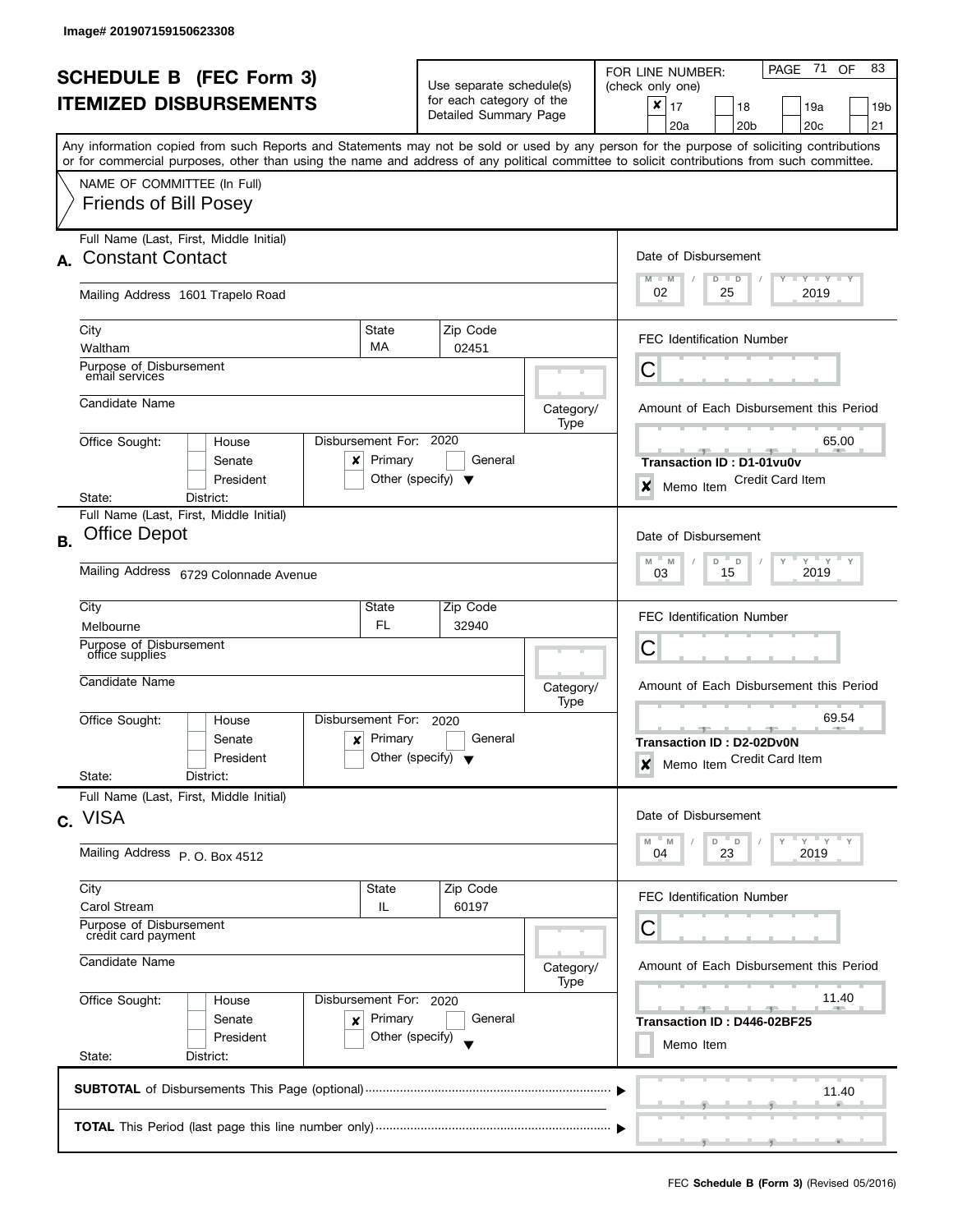|           | <b>SCHEDULE B (FEC Form 3)</b>                                                                                                             |                                       |                                                      |                                         | PAGE 72 OF<br>83<br>FOR LINE NUMBER:                                                          |  |  |
|-----------|--------------------------------------------------------------------------------------------------------------------------------------------|---------------------------------------|------------------------------------------------------|-----------------------------------------|-----------------------------------------------------------------------------------------------|--|--|
|           |                                                                                                                                            |                                       | Use separate schedule(s)<br>for each category of the |                                         | (check only one)                                                                              |  |  |
|           | <b>ITEMIZED DISBURSEMENTS</b>                                                                                                              |                                       | Detailed Summary Page                                |                                         | $\boldsymbol{x}$<br>17<br>18<br>19a<br>19b<br>21<br>20a<br>20 <sub>b</sub><br>20 <sub>c</sub> |  |  |
|           | Any information copied from such Reports and Statements may not be sold or used by any person for the purpose of soliciting contributions  |                                       |                                                      |                                         |                                                                                               |  |  |
|           | or for commercial purposes, other than using the name and address of any political committee to solicit contributions from such committee. |                                       |                                                      |                                         |                                                                                               |  |  |
|           | NAME OF COMMITTEE (In Full)<br><b>Friends of Bill Posey</b>                                                                                |                                       |                                                      |                                         |                                                                                               |  |  |
|           |                                                                                                                                            |                                       |                                                      |                                         |                                                                                               |  |  |
|           | Full Name (Last, First, Middle Initial)                                                                                                    |                                       |                                                      |                                         |                                                                                               |  |  |
| $\Delta$  | <b>U.S. Postal Service</b>                                                                                                                 |                                       |                                                      |                                         | Date of Disbursement<br>$T - Y$ $T - Y$ $T - Y$                                               |  |  |
|           | Mailing Address 6105 N. Wickham Road                                                                                                       |                                       |                                                      |                                         | $M - M$<br>$D$ $D$<br>03<br>29<br>2019                                                        |  |  |
|           |                                                                                                                                            |                                       |                                                      |                                         |                                                                                               |  |  |
|           | City<br>Melbourne                                                                                                                          | State<br>FL.                          | Zip Code<br>32940                                    |                                         | <b>FEC Identification Number</b>                                                              |  |  |
|           | Purpose of Disbursement                                                                                                                    |                                       |                                                      |                                         | С                                                                                             |  |  |
|           | postage                                                                                                                                    |                                       |                                                      |                                         |                                                                                               |  |  |
|           | Candidate Name                                                                                                                             |                                       |                                                      | Category/<br>Type                       | Amount of Each Disbursement this Period                                                       |  |  |
|           | Office Sought:<br>House                                                                                                                    | Disbursement For: 2020                |                                                      |                                         | 11.40                                                                                         |  |  |
|           | Senate<br>x                                                                                                                                | Primary                               | General                                              |                                         | Transaction ID: D1-021w0x                                                                     |  |  |
|           | President<br>District:<br>State:                                                                                                           | Other (specify) $\blacktriangledown$  |                                                      |                                         | <b>Credit Card Item</b><br>$\boldsymbol{x}$<br>Memo Item                                      |  |  |
|           | Full Name (Last, First, Middle Initial)                                                                                                    |                                       |                                                      |                                         |                                                                                               |  |  |
| <b>B.</b> | VISA                                                                                                                                       |                                       |                                                      |                                         | Date of Disbursement                                                                          |  |  |
|           | Mailing Address P.O. Box 4512                                                                                                              | $Y$ $Y$<br>M<br>D<br>Υ<br>M<br>$\Box$ |                                                      |                                         |                                                                                               |  |  |
|           |                                                                                                                                            | 23<br>2019<br>04                      |                                                      |                                         |                                                                                               |  |  |
|           | City                                                                                                                                       | State                                 | Zip Code                                             |                                         | <b>FEC Identification Number</b>                                                              |  |  |
|           | Carol Stream<br>Purpose of Disbursement                                                                                                    | IL.                                   | 60197                                                |                                         |                                                                                               |  |  |
|           | credit card payment                                                                                                                        |                                       |                                                      |                                         | С                                                                                             |  |  |
|           | Candidate Name                                                                                                                             |                                       |                                                      | Category/                               | Amount of Each Disbursement this Period                                                       |  |  |
|           | Office Sought:<br>House                                                                                                                    | Disbursement For:                     | 2020                                                 | Type                                    | 65.00                                                                                         |  |  |
|           | Senate<br>x                                                                                                                                | Primary                               | General                                              |                                         | $-$ 30 $-$<br>Transaction ID: D447-02BF26                                                     |  |  |
|           | President                                                                                                                                  | Other (specify) $\blacktriangledown$  |                                                      |                                         | Memo Item                                                                                     |  |  |
|           | State:<br>District:                                                                                                                        |                                       |                                                      |                                         |                                                                                               |  |  |
|           | Full Name (Last, First, Middle Initial)<br><b>Constant Contact</b>                                                                         |                                       |                                                      |                                         | Date of Disbursement                                                                          |  |  |
| C.        |                                                                                                                                            |                                       |                                                      |                                         | $Y'$ $Y'$<br>" M<br>D<br>$\mathbb D$<br>M                                                     |  |  |
|           | Mailing Address 1601 Trapelo Road                                                                                                          |                                       |                                                      |                                         | 2019<br>03<br>28                                                                              |  |  |
|           | City                                                                                                                                       | <b>State</b>                          | Zip Code                                             |                                         |                                                                                               |  |  |
|           | Waltham                                                                                                                                    | MA                                    | 02451                                                |                                         | <b>FEC Identification Number</b>                                                              |  |  |
|           | Purpose of Disbursement<br>email services                                                                                                  |                                       |                                                      |                                         | С                                                                                             |  |  |
|           | Candidate Name                                                                                                                             |                                       | Category/                                            | Amount of Each Disbursement this Period |                                                                                               |  |  |
|           |                                                                                                                                            |                                       |                                                      | Type                                    |                                                                                               |  |  |
|           | Office Sought:<br>House                                                                                                                    | Disbursement For: 2020                |                                                      |                                         | 65.00<br>$-$<br>$-1$                                                                          |  |  |
|           | Senate<br>×<br>President                                                                                                                   | Primary<br>Other (specify)            | General                                              |                                         | Transaction ID: D1-01vu0w<br>Credit Card Item                                                 |  |  |
|           | State:<br>District:                                                                                                                        |                                       |                                                      |                                         | Memo Item<br>×                                                                                |  |  |
|           |                                                                                                                                            |                                       |                                                      |                                         |                                                                                               |  |  |
|           |                                                                                                                                            |                                       |                                                      |                                         | 65.00                                                                                         |  |  |
|           |                                                                                                                                            |                                       |                                                      |                                         |                                                                                               |  |  |
|           |                                                                                                                                            |                                       |                                                      |                                         |                                                                                               |  |  |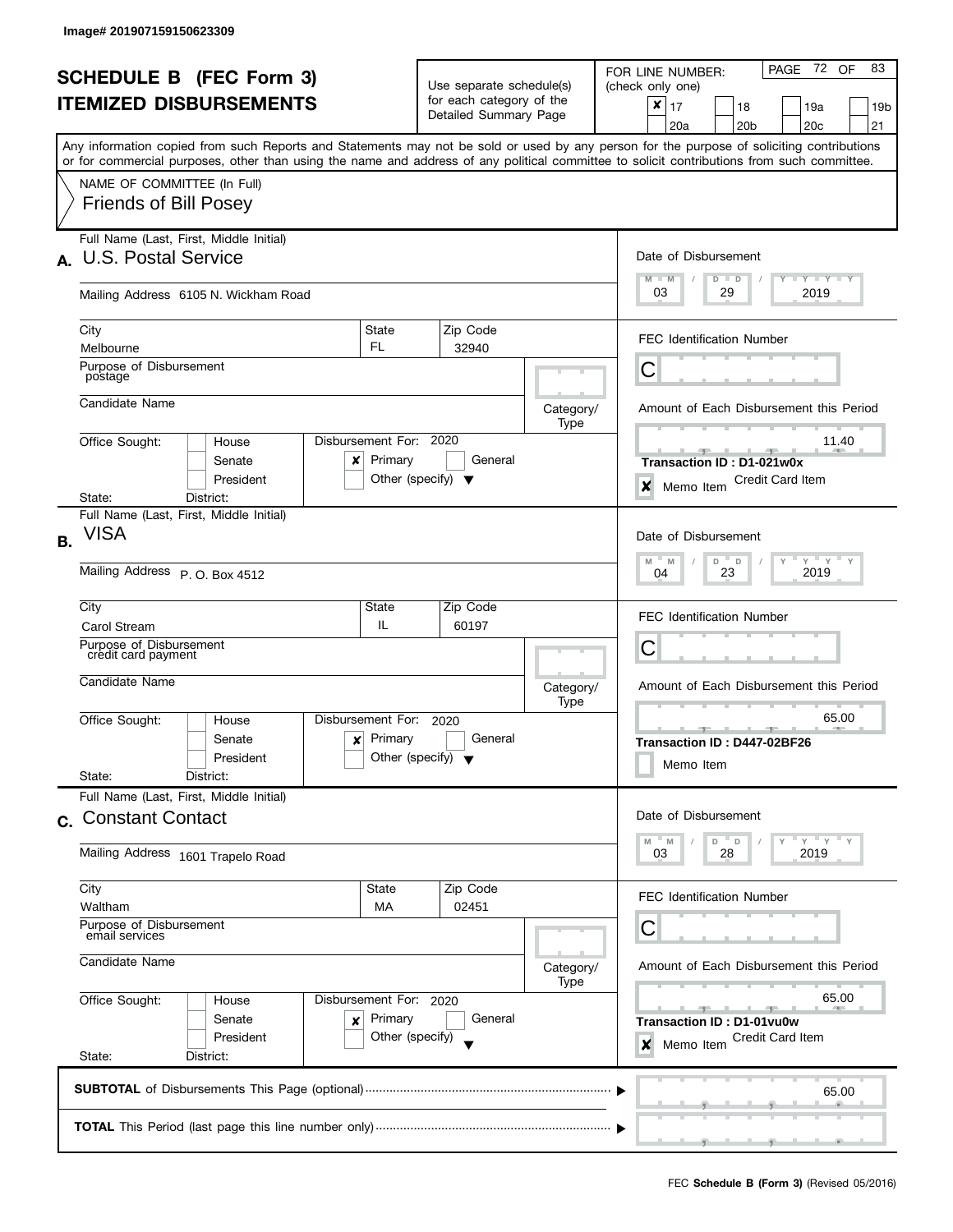| <b>SCHEDULE B (FEC Form 3)</b> |                                                                                                                                                                                                                                                                                         |                                                      | Use separate schedule(s)                                |                   | PAGE 73<br>83<br>OF<br>FOR LINE NUMBER:<br>(check only one)                    |  |
|--------------------------------|-----------------------------------------------------------------------------------------------------------------------------------------------------------------------------------------------------------------------------------------------------------------------------------------|------------------------------------------------------|---------------------------------------------------------|-------------------|--------------------------------------------------------------------------------|--|
|                                | <b>ITEMIZED DISBURSEMENTS</b>                                                                                                                                                                                                                                                           |                                                      | for each category of the<br>Detailed Summary Page       |                   | X<br>17<br>18<br>19a<br>19 <sub>b</sub><br>21<br>20a<br>20 <sub>b</sub><br>20c |  |
|                                | Any information copied from such Reports and Statements may not be sold or used by any person for the purpose of soliciting contributions<br>or for commercial purposes, other than using the name and address of any political committee to solicit contributions from such committee. |                                                      |                                                         |                   |                                                                                |  |
|                                | NAME OF COMMITTEE (In Full)<br><b>Friends of Bill Posey</b>                                                                                                                                                                                                                             |                                                      |                                                         |                   |                                                                                |  |
|                                | Full Name (Last, First, Middle Initial)<br>A. VISA                                                                                                                                                                                                                                      |                                                      |                                                         |                   | Date of Disbursement                                                           |  |
|                                | Mailing Address P.O. Box 4512                                                                                                                                                                                                                                                           |                                                      |                                                         |                   | Y FY FY FY<br>$M - M$<br>$D$ $D$<br>04<br>23<br>2019                           |  |
|                                | City<br><b>Carol Stream</b>                                                                                                                                                                                                                                                             | State<br>IL                                          | Zip Code<br>60197                                       |                   | <b>FEC Identification Number</b>                                               |  |
|                                | Purpose of Disbursement<br>crédit card payment                                                                                                                                                                                                                                          |                                                      |                                                         |                   | С                                                                              |  |
|                                | Candidate Name                                                                                                                                                                                                                                                                          |                                                      |                                                         | Category/<br>Type | Amount of Each Disbursement this Period                                        |  |
|                                | Office Sought:<br>House<br>Senate<br>x<br>President                                                                                                                                                                                                                                     | Disbursement For: 2020<br>Primary                    | General<br>Other (specify) $\blacktriangledown$         |                   | 60.00<br>Transaction ID: D448-02BF27<br>Memo Item                              |  |
|                                | District:<br>State:<br>Full Name (Last, First, Middle Initial)                                                                                                                                                                                                                          |                                                      |                                                         |                   |                                                                                |  |
| <b>B.</b>                      | Google                                                                                                                                                                                                                                                                                  |                                                      |                                                         |                   | Date of Disbursement<br>$Y = Y$<br>$M$ =<br>M<br>D<br>$\Box$                   |  |
|                                | <b>Mailing Address</b><br>1600 Amphitheatre Parkway                                                                                                                                                                                                                                     | 2019<br>04<br>01                                     |                                                         |                   |                                                                                |  |
|                                | City<br><b>Mountain View</b>                                                                                                                                                                                                                                                            | State<br>СA                                          | Zip Code<br>94043                                       |                   | <b>FEC Identification Number</b>                                               |  |
|                                | Purpose of Disbursement<br>email services                                                                                                                                                                                                                                               |                                                      |                                                         |                   | С                                                                              |  |
|                                | Candidate Name                                                                                                                                                                                                                                                                          |                                                      |                                                         | Category/<br>Type | Amount of Each Disbursement this Period                                        |  |
|                                | Office Sought:<br>House<br>Senate<br>×<br>President<br>State:<br>District:                                                                                                                                                                                                              | Disbursement For:<br>Primary                         | 2020<br>General<br>Other (specify) $\blacktriangledown$ |                   | 60.00<br>Transaction ID: D1-01wY0u<br>Memo Item Credit Card Item<br>X          |  |
|                                | Full Name (Last, First, Middle Initial)<br>c. VISA                                                                                                                                                                                                                                      |                                                      |                                                         |                   | Date of Disbursement                                                           |  |
|                                | Mailing Address P.O. Box 4512                                                                                                                                                                                                                                                           | $Y = Y = Y$<br>" M<br>D<br>D<br>2019<br>04<br>23     |                                                         |                   |                                                                                |  |
|                                | City<br>Carol Stream                                                                                                                                                                                                                                                                    | State<br>IL                                          | Zip Code<br>60197                                       |                   | <b>FEC Identification Number</b>                                               |  |
|                                | Purpose of Disbursement<br>credit card payment                                                                                                                                                                                                                                          |                                                      | С                                                       |                   |                                                                                |  |
|                                | Candidate Name                                                                                                                                                                                                                                                                          | Amount of Each Disbursement this Period<br>Category/ |                                                         |                   |                                                                                |  |
|                                | Office Sought:<br>Disbursement For: 2020<br>House<br>Senate<br>x<br>President                                                                                                                                                                                                           |                                                      | 1538.61<br>Transaction ID: D449-02BF28                  |                   |                                                                                |  |
|                                | State:<br>District:                                                                                                                                                                                                                                                                     | Other (specify)                                      |                                                         |                   | Memo Item                                                                      |  |
|                                |                                                                                                                                                                                                                                                                                         |                                                      |                                                         |                   | 1598.61                                                                        |  |
|                                |                                                                                                                                                                                                                                                                                         |                                                      |                                                         |                   |                                                                                |  |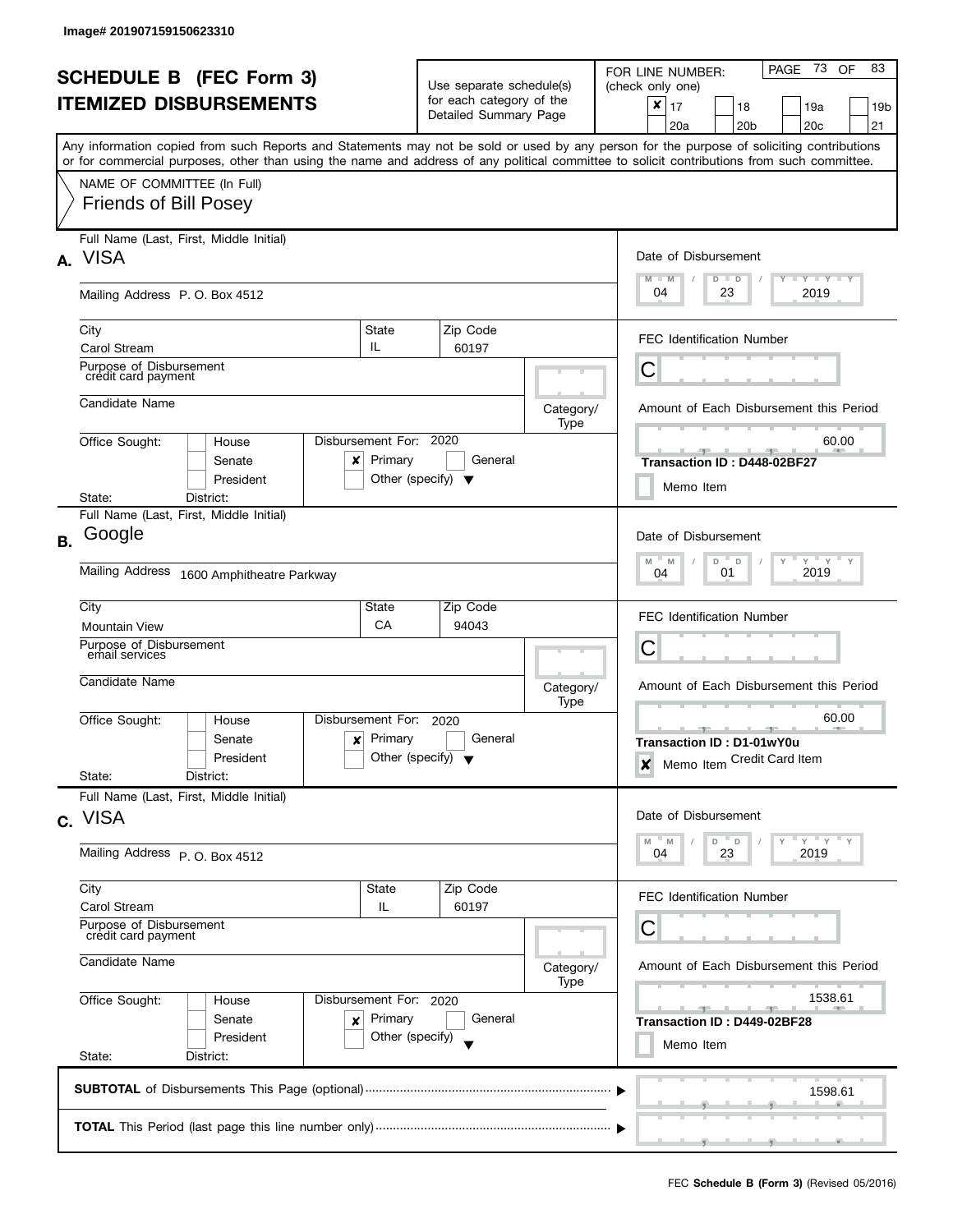| <b>SCHEDULE B</b> (FEC Form 3) |                                                                                                                                            |                                      | Use separate schedule(s) |                       |                   | PAGE 74<br>83<br>OF<br>FOR LINE NUMBER:<br>(check only one)                                                                               |  |  |  |
|--------------------------------|--------------------------------------------------------------------------------------------------------------------------------------------|--------------------------------------|--------------------------|-----------------------|-------------------|-------------------------------------------------------------------------------------------------------------------------------------------|--|--|--|
| <b>ITEMIZED DISBURSEMENTS</b>  |                                                                                                                                            |                                      | for each category of the |                       |                   | ×<br>17<br>18<br>19a<br>19b                                                                                                               |  |  |  |
|                                |                                                                                                                                            |                                      |                          | Detailed Summary Page |                   | 20a<br>20 <sub>b</sub><br>20 <sub>c</sub><br>21                                                                                           |  |  |  |
|                                |                                                                                                                                            |                                      |                          |                       |                   | Any information copied from such Reports and Statements may not be sold or used by any person for the purpose of soliciting contributions |  |  |  |
|                                | or for commercial purposes, other than using the name and address of any political committee to solicit contributions from such committee. |                                      |                          |                       |                   |                                                                                                                                           |  |  |  |
|                                | NAME OF COMMITTEE (In Full)                                                                                                                |                                      |                          |                       |                   |                                                                                                                                           |  |  |  |
|                                | <b>Friends of Bill Posey</b>                                                                                                               |                                      |                          |                       |                   |                                                                                                                                           |  |  |  |
|                                |                                                                                                                                            |                                      |                          |                       |                   |                                                                                                                                           |  |  |  |
|                                | Full Name (Last, First, Middle Initial)                                                                                                    |                                      |                          |                       |                   |                                                                                                                                           |  |  |  |
| А.                             | <b>BLT Prime Trump DC</b>                                                                                                                  |                                      |                          |                       |                   | Date of Disbursement                                                                                                                      |  |  |  |
|                                |                                                                                                                                            |                                      |                          |                       |                   | Y TY TY TY<br>$M - M$<br>$D$ $D$<br>04<br>09<br>2019                                                                                      |  |  |  |
|                                | Mailing Address 1100 Pennsylvania Avenue                                                                                                   |                                      |                          |                       |                   |                                                                                                                                           |  |  |  |
|                                | City                                                                                                                                       | State                                |                          | Zip Code              |                   |                                                                                                                                           |  |  |  |
|                                | Washington                                                                                                                                 | DC                                   |                          | 20004                 |                   | <b>FEC Identification Number</b>                                                                                                          |  |  |  |
|                                | Purpose of Disbursement<br>food & beverage                                                                                                 |                                      |                          |                       |                   | C                                                                                                                                         |  |  |  |
|                                |                                                                                                                                            |                                      |                          |                       |                   |                                                                                                                                           |  |  |  |
|                                | Candidate Name                                                                                                                             |                                      |                          |                       | Category/         | Amount of Each Disbursement this Period                                                                                                   |  |  |  |
|                                |                                                                                                                                            |                                      |                          |                       | Type              |                                                                                                                                           |  |  |  |
|                                | Office Sought:<br>House<br>Senate                                                                                                          | Disbursement For:<br>Primary         |                          | 2020<br>General       |                   | 254.60                                                                                                                                    |  |  |  |
|                                | x<br>President                                                                                                                             | Other (specify) $\blacktriangledown$ |                          |                       |                   | Transaction ID: D1-02R601<br><b>Credit Card Item</b>                                                                                      |  |  |  |
|                                | State:<br>District:                                                                                                                        |                                      |                          |                       |                   | x<br>Memo Item                                                                                                                            |  |  |  |
|                                | Full Name (Last, First, Middle Initial)                                                                                                    |                                      |                          |                       |                   |                                                                                                                                           |  |  |  |
| В.                             | <b>Morton's The Steakhouse</b>                                                                                                             |                                      |                          |                       |                   | Date of Disbursement                                                                                                                      |  |  |  |
|                                |                                                                                                                                            | $Y$ $Y$ $Y$ $Y$<br>M<br>M<br>D<br>D  |                          |                       |                   |                                                                                                                                           |  |  |  |
|                                | Mailing Address 111 Virginia Street                                                                                                        | 2019<br>11<br>04                     |                          |                       |                   |                                                                                                                                           |  |  |  |
|                                | City                                                                                                                                       | State                                |                          | Zip Code              |                   |                                                                                                                                           |  |  |  |
|                                | Richmond                                                                                                                                   | VA                                   |                          | 23219                 |                   | <b>FEC Identification Number</b>                                                                                                          |  |  |  |
|                                | Purpose of Disbursement                                                                                                                    |                                      |                          |                       |                   | С                                                                                                                                         |  |  |  |
|                                | food & beverage                                                                                                                            |                                      |                          |                       |                   |                                                                                                                                           |  |  |  |
|                                | Candidate Name                                                                                                                             |                                      |                          |                       | Category/         | Amount of Each Disbursement this Period                                                                                                   |  |  |  |
|                                |                                                                                                                                            |                                      |                          |                       | Type              |                                                                                                                                           |  |  |  |
|                                | Office Sought:<br>House                                                                                                                    | Disbursement For:                    | 2020                     |                       |                   | 257.11<br><u> 1959 - 1959</u><br><b>AREA</b>                                                                                              |  |  |  |
|                                | Senate<br>$\boldsymbol{x}$                                                                                                                 | Primary                              |                          | General               |                   | Transaction ID: D3-02R701                                                                                                                 |  |  |  |
|                                | President                                                                                                                                  | Other (specify) $\blacktriangledown$ |                          |                       |                   | Memo Item Credit Card Item<br>$\boldsymbol{x}$                                                                                            |  |  |  |
|                                | State:<br>District:<br>Full Name (Last, First, Middle Initial)                                                                             |                                      |                          |                       |                   |                                                                                                                                           |  |  |  |
|                                | <b>Omni Hotles &amp; Resort</b>                                                                                                            |                                      |                          |                       |                   | Date of Disbursement                                                                                                                      |  |  |  |
| $C_{1}$                        |                                                                                                                                            |                                      |                          |                       |                   |                                                                                                                                           |  |  |  |
|                                | Mailing Address 100 S. 12th Street                                                                                                         |                                      |                          |                       |                   | $Y = Y$<br>D<br>D<br><sup>M</sup><br>2019<br>04<br>14                                                                                     |  |  |  |
|                                |                                                                                                                                            |                                      |                          |                       |                   |                                                                                                                                           |  |  |  |
|                                | City                                                                                                                                       | State                                |                          | Zip Code              |                   | <b>FEC Identification Number</b>                                                                                                          |  |  |  |
|                                | Richmond                                                                                                                                   | <b>VA</b>                            |                          | 23219                 |                   |                                                                                                                                           |  |  |  |
|                                | Purpose of Disbursement<br>lodging<br>Candidate Name<br>Disbursement For: 2020<br>Office Sought:<br>House                                  |                                      |                          |                       |                   | С                                                                                                                                         |  |  |  |
|                                |                                                                                                                                            |                                      |                          |                       |                   |                                                                                                                                           |  |  |  |
|                                |                                                                                                                                            |                                      |                          |                       | Category/<br>Type | Amount of Each Disbursement this Period                                                                                                   |  |  |  |
|                                |                                                                                                                                            |                                      |                          |                       |                   | 983.91                                                                                                                                    |  |  |  |
|                                | Senate<br>x                                                                                                                                | Primary                              |                          | General               |                   | Transaction ID: D4-02R801                                                                                                                 |  |  |  |
|                                | President                                                                                                                                  | Other (specify)                      |                          |                       |                   | Credit Card Item<br>Memo Item<br>×                                                                                                        |  |  |  |
|                                | State:<br>District:                                                                                                                        |                                      |                          |                       |                   |                                                                                                                                           |  |  |  |
|                                |                                                                                                                                            |                                      |                          |                       |                   |                                                                                                                                           |  |  |  |
|                                |                                                                                                                                            |                                      |                          |                       |                   | 0.00                                                                                                                                      |  |  |  |
|                                |                                                                                                                                            |                                      |                          |                       |                   |                                                                                                                                           |  |  |  |
|                                |                                                                                                                                            |                                      |                          |                       |                   |                                                                                                                                           |  |  |  |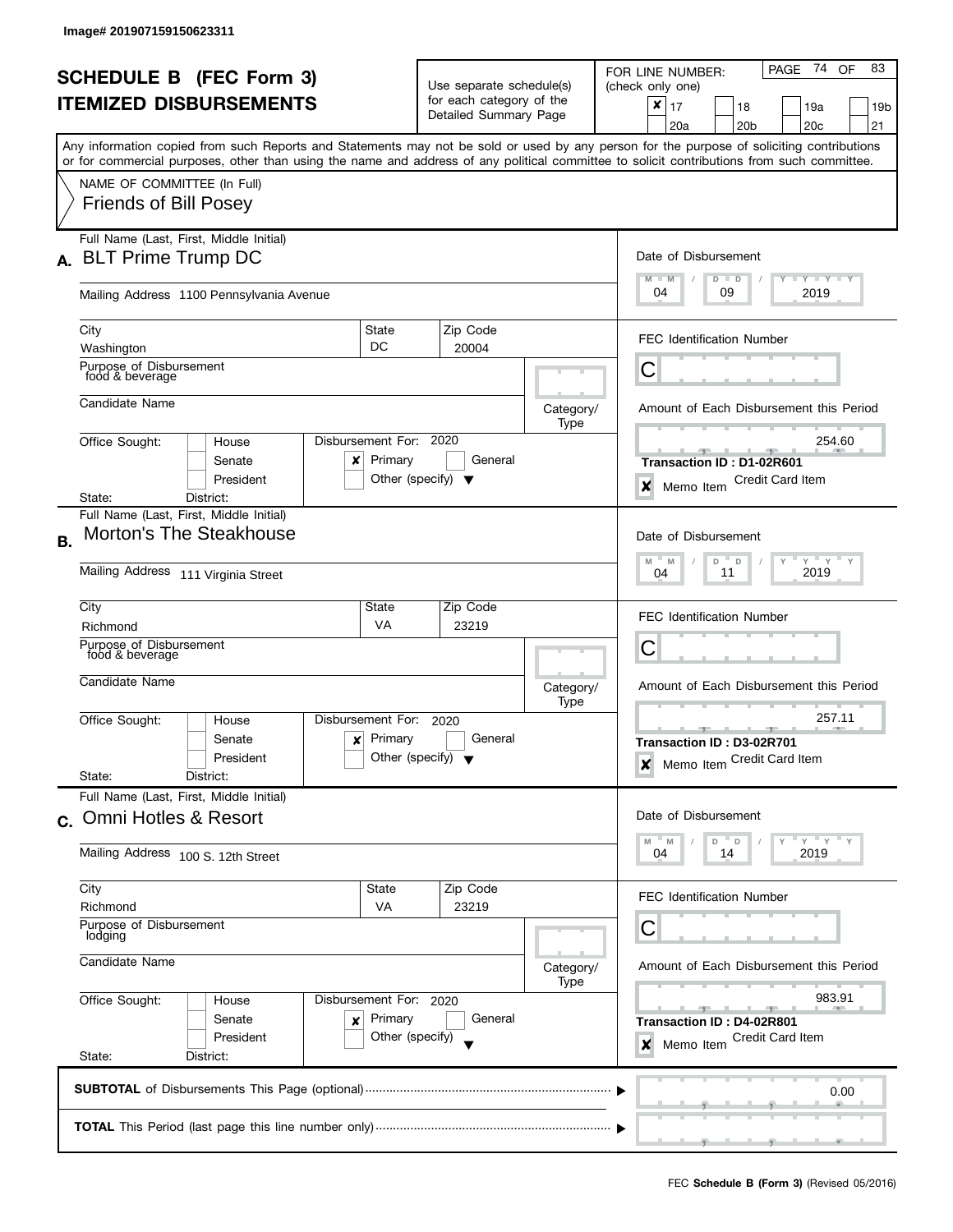| <b>SCHEDULE B (FEC Form 3)</b> |                                                                                                                                            |                                                               |                                                      |                   | PAGE 75<br>83<br>OF<br>FOR LINE NUMBER:                                                                                                   |  |  |
|--------------------------------|--------------------------------------------------------------------------------------------------------------------------------------------|---------------------------------------------------------------|------------------------------------------------------|-------------------|-------------------------------------------------------------------------------------------------------------------------------------------|--|--|
| <b>ITEMIZED DISBURSEMENTS</b>  |                                                                                                                                            |                                                               | Use separate schedule(s)<br>for each category of the |                   | (check only one)<br>×                                                                                                                     |  |  |
|                                |                                                                                                                                            |                                                               | Detailed Summary Page                                |                   | 17<br>18<br>19a<br>19b<br>20c<br>21<br>20a<br>20 <sub>b</sub>                                                                             |  |  |
|                                |                                                                                                                                            |                                                               |                                                      |                   | Any information copied from such Reports and Statements may not be sold or used by any person for the purpose of soliciting contributions |  |  |
|                                | or for commercial purposes, other than using the name and address of any political committee to solicit contributions from such committee. |                                                               |                                                      |                   |                                                                                                                                           |  |  |
|                                | NAME OF COMMITTEE (In Full)<br><b>Friends of Bill Posey</b>                                                                                |                                                               |                                                      |                   |                                                                                                                                           |  |  |
|                                | Full Name (Last, First, Middle Initial)<br>A. VISA                                                                                         |                                                               |                                                      |                   | Date of Disbursement                                                                                                                      |  |  |
|                                | Mailing Address P.O. Box 4512                                                                                                              |                                                               |                                                      |                   | Y I Y I Y I Y<br>$M - M$<br>$D$ $D$<br>05<br>02<br>2019                                                                                   |  |  |
|                                | City<br><b>Carol Stream</b>                                                                                                                | State<br>IL.                                                  | Zip Code<br>60197                                    |                   | <b>FEC Identification Number</b>                                                                                                          |  |  |
|                                | Purpose of Disbursement<br>crédit card payment                                                                                             |                                                               |                                                      |                   | С                                                                                                                                         |  |  |
|                                | Candidate Name                                                                                                                             |                                                               |                                                      | Category/<br>Type | Amount of Each Disbursement this Period                                                                                                   |  |  |
|                                | Office Sought:<br>House<br>Senate<br>x<br>President                                                                                        | Disbursement For: 2020<br>Primary                             | General<br>Other (specify) $\blacktriangledown$      |                   | 182.74<br><u>- The Holland State</u><br>Transaction ID: D450-02BF29                                                                       |  |  |
|                                | District:<br>State:                                                                                                                        |                                                               |                                                      |                   | Memo Item                                                                                                                                 |  |  |
| <b>B.</b>                      | Full Name (Last, First, Middle Initial)<br><b>US House Gift Shop</b>                                                                       |                                                               |                                                      |                   | Date of Disbursement                                                                                                                      |  |  |
|                                | Mailing Address Longworth Bldg                                                                                                             | $Y$ $Y$ $Y$<br>M<br>M<br>D<br>$\Box$<br>Y<br>2019<br>22<br>03 |                                                      |                   |                                                                                                                                           |  |  |
|                                | City<br>Washington                                                                                                                         | State<br>DC                                                   | Zip Code<br>20515                                    |                   | <b>FEC Identification Number</b>                                                                                                          |  |  |
|                                | Purpose of Disbursement<br>gifts                                                                                                           |                                                               |                                                      |                   | С                                                                                                                                         |  |  |
|                                | Candidate Name                                                                                                                             |                                                               |                                                      | Category/<br>Type | Amount of Each Disbursement this Period                                                                                                   |  |  |
|                                | Office Sought:<br>House<br>Senate<br>×<br>President<br>State:<br>District:                                                                 | Disbursement For:<br>Primary                                  | 2020<br>General<br>Other (specify) $\sqrt{}$         |                   | 50.10<br>Transaction ID: D6-02LH0C<br>Memo Item Credit Card Item<br>$\boldsymbol{x}$                                                      |  |  |
|                                | Full Name (Last, First, Middle Initial)                                                                                                    |                                                               |                                                      |                   |                                                                                                                                           |  |  |
|                                | c. VISA                                                                                                                                    |                                                               |                                                      |                   | Date of Disbursement                                                                                                                      |  |  |
|                                | Mailing Address P.O. Box 4512                                                                                                              | $Y = Y = Y$<br>M<br>- M<br>D.<br>$\Box$<br>30<br>2019<br>05   |                                                      |                   |                                                                                                                                           |  |  |
|                                | City<br><b>Carol Stream</b>                                                                                                                | State<br>IL                                                   | Zip Code<br>60197                                    |                   | <b>FEC Identification Number</b>                                                                                                          |  |  |
|                                | Purpose of Disbursement<br>credit card payment                                                                                             | С                                                             |                                                      |                   |                                                                                                                                           |  |  |
|                                | Candidate Name                                                                                                                             |                                                               |                                                      | Category/<br>Type | Amount of Each Disbursement this Period                                                                                                   |  |  |
|                                | Office Sought:<br>House                                                                                                                    | Disbursement For: 2020                                        |                                                      |                   | 54.49                                                                                                                                     |  |  |
|                                | Senate<br>×<br>President                                                                                                                   | Primary<br>Other (specify)                                    | General                                              |                   | Transaction ID: D451-02BF2A<br>Memo Item                                                                                                  |  |  |
|                                | State:<br>District:                                                                                                                        |                                                               |                                                      |                   |                                                                                                                                           |  |  |
|                                |                                                                                                                                            |                                                               |                                                      |                   | 237.23                                                                                                                                    |  |  |
|                                |                                                                                                                                            |                                                               |                                                      |                   |                                                                                                                                           |  |  |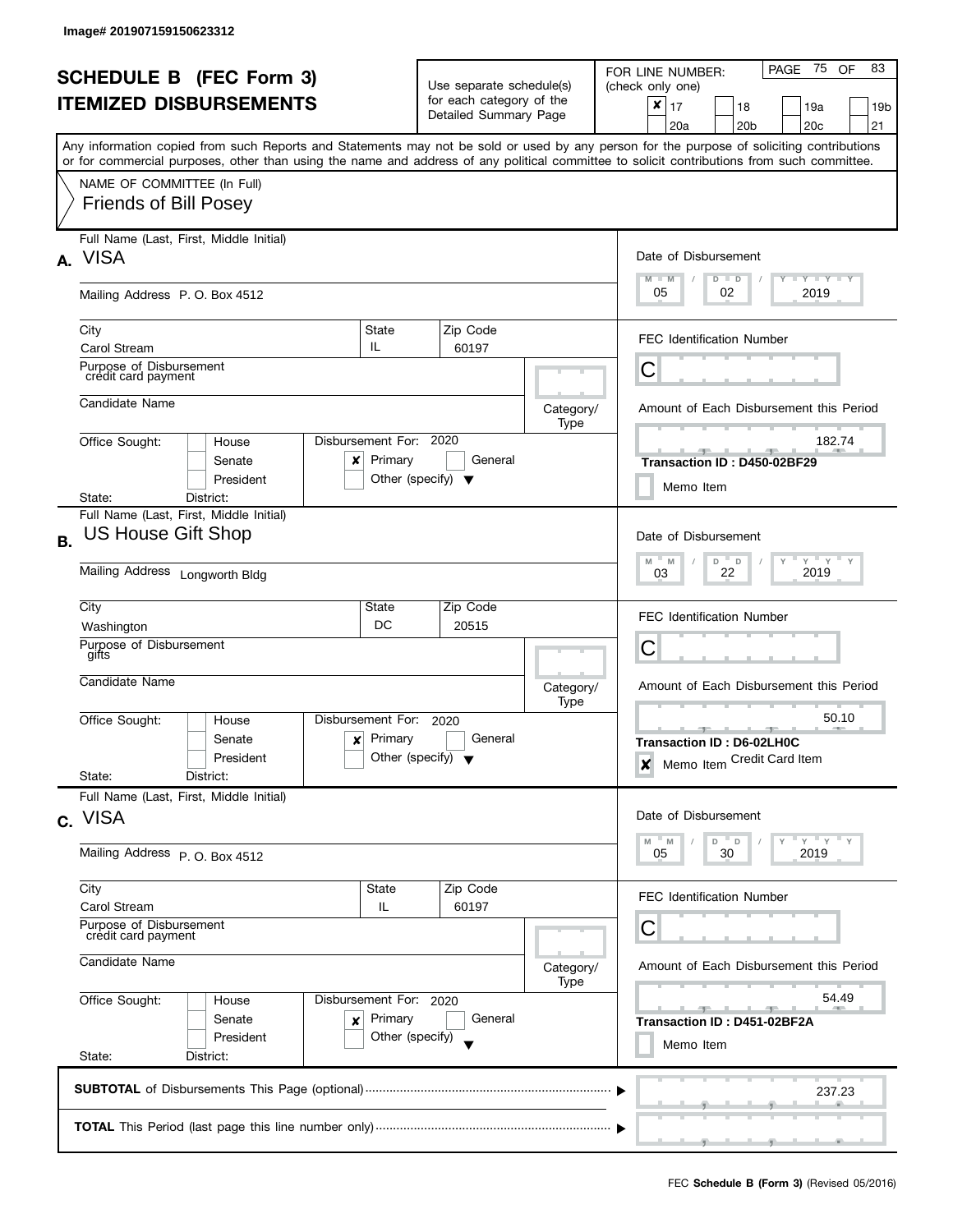| <b>SCHEDULE B (FEC Form 3)</b> |                                                                                                                                                                                                                                                                                         |                                                                           | Use separate schedule(s)                          |                   | PAGE 76<br>83<br>OF<br>FOR LINE NUMBER:<br>(check only one)                                |
|--------------------------------|-----------------------------------------------------------------------------------------------------------------------------------------------------------------------------------------------------------------------------------------------------------------------------------------|---------------------------------------------------------------------------|---------------------------------------------------|-------------------|--------------------------------------------------------------------------------------------|
|                                | <b>ITEMIZED DISBURSEMENTS</b>                                                                                                                                                                                                                                                           |                                                                           | for each category of the<br>Detailed Summary Page |                   | $\pmb{\times}$<br>17<br>18<br>19a<br>19b<br>21<br>20c<br>20a<br>20 <sub>b</sub>            |
|                                | Any information copied from such Reports and Statements may not be sold or used by any person for the purpose of soliciting contributions<br>or for commercial purposes, other than using the name and address of any political committee to solicit contributions from such committee. |                                                                           |                                                   |                   |                                                                                            |
|                                | NAME OF COMMITTEE (In Full)<br><b>Friends of Bill Posey</b>                                                                                                                                                                                                                             |                                                                           |                                                   |                   |                                                                                            |
|                                | Full Name (Last, First, Middle Initial)<br>A. VISA                                                                                                                                                                                                                                      |                                                                           |                                                   |                   | Date of Disbursement<br>$T$ $Y$ $T$ $Y$ $T$ $Y$<br>$M - M$<br>$D$ $D$                      |
|                                | Mailing Address P.O. Box 4512                                                                                                                                                                                                                                                           |                                                                           |                                                   |                   | 05<br>30<br>2019                                                                           |
|                                | City<br><b>Carol Stream</b>                                                                                                                                                                                                                                                             | State<br>IL.                                                              | Zip Code<br>60197                                 |                   | <b>FEC Identification Number</b>                                                           |
|                                | Purpose of Disbursement<br>crédit card payment                                                                                                                                                                                                                                          |                                                                           |                                                   |                   | С                                                                                          |
|                                | Candidate Name                                                                                                                                                                                                                                                                          |                                                                           |                                                   | Category/<br>Type | Amount of Each Disbursement this Period                                                    |
|                                | Office Sought:<br>House<br>Senate<br>x<br>President                                                                                                                                                                                                                                     | Disbursement For: 2020<br>Primary<br>Other (specify) $\blacktriangledown$ | General                                           |                   | 104.90<br><b>Service Controller Controller</b><br>Transaction ID: D452-02BF2B<br>Memo Item |
|                                | District:<br>State:<br>Full Name (Last, First, Middle Initial)                                                                                                                                                                                                                          |                                                                           |                                                   |                   |                                                                                            |
| <b>B.</b>                      | <b>VISA</b>                                                                                                                                                                                                                                                                             |                                                                           |                                                   |                   | Date of Disbursement                                                                       |
|                                | Mailing Address P. O. Box 4512                                                                                                                                                                                                                                                          | $Y$ $Y$ $Y$<br>M<br>M<br>D<br>$\Box$<br>$\vee$<br>2019<br>30<br>05        |                                                   |                   |                                                                                            |
|                                | City<br>Carol Stream                                                                                                                                                                                                                                                                    | State<br>IL                                                               | Zip Code<br>60197                                 |                   | <b>FEC Identification Number</b>                                                           |
|                                | Purpose of Disbursement<br>credit card payment                                                                                                                                                                                                                                          |                                                                           |                                                   |                   | C                                                                                          |
|                                | Candidate Name                                                                                                                                                                                                                                                                          |                                                                           |                                                   | Category/<br>Type | Amount of Each Disbursement this Period                                                    |
|                                | Disbursement For:<br>Office Sought:<br>House<br>Senate<br>x<br>President<br>State:<br>District:                                                                                                                                                                                         | Primary<br>Other (specify) $\blacktriangledown$                           | 2020<br>General                                   |                   | 1706.80<br>$-1$<br>Transaction ID: D453-02BF2C<br>Memo Item                                |
|                                | Full Name (Last, First, Middle Initial)<br>c. Capitol Hill Suites                                                                                                                                                                                                                       |                                                                           |                                                   |                   | Date of Disbursement                                                                       |
|                                | Mailing Address 200 C Street, S.E.                                                                                                                                                                                                                                                      |                                                                           |                                                   |                   | " ү " ү " ү<br>$-M$<br>M<br>D T<br>D<br>2019<br>05<br>13                                   |
|                                | City<br>Washington                                                                                                                                                                                                                                                                      | State<br>DC                                                               | Zip Code<br>20003                                 |                   | <b>FEC Identification Number</b>                                                           |
|                                | Purpose of Disbursement<br>lodging                                                                                                                                                                                                                                                      |                                                                           |                                                   |                   | C                                                                                          |
|                                | Candidate Name                                                                                                                                                                                                                                                                          |                                                                           |                                                   | Category/<br>Type | Amount of Each Disbursement this Period                                                    |
|                                | Office Sought:<br>House<br>Senate<br>×<br>President                                                                                                                                                                                                                                     | Disbursement For: 2020<br>Primary<br>Other (specify)                      | General                                           |                   | 800.76<br>Transaction ID: D1-00Ms04<br>Credit Card Item<br>×<br>Memo Item                  |
|                                | State:<br>District:                                                                                                                                                                                                                                                                     |                                                                           |                                                   |                   |                                                                                            |
|                                |                                                                                                                                                                                                                                                                                         |                                                                           |                                                   |                   | 1811.70                                                                                    |
|                                |                                                                                                                                                                                                                                                                                         |                                                                           |                                                   |                   |                                                                                            |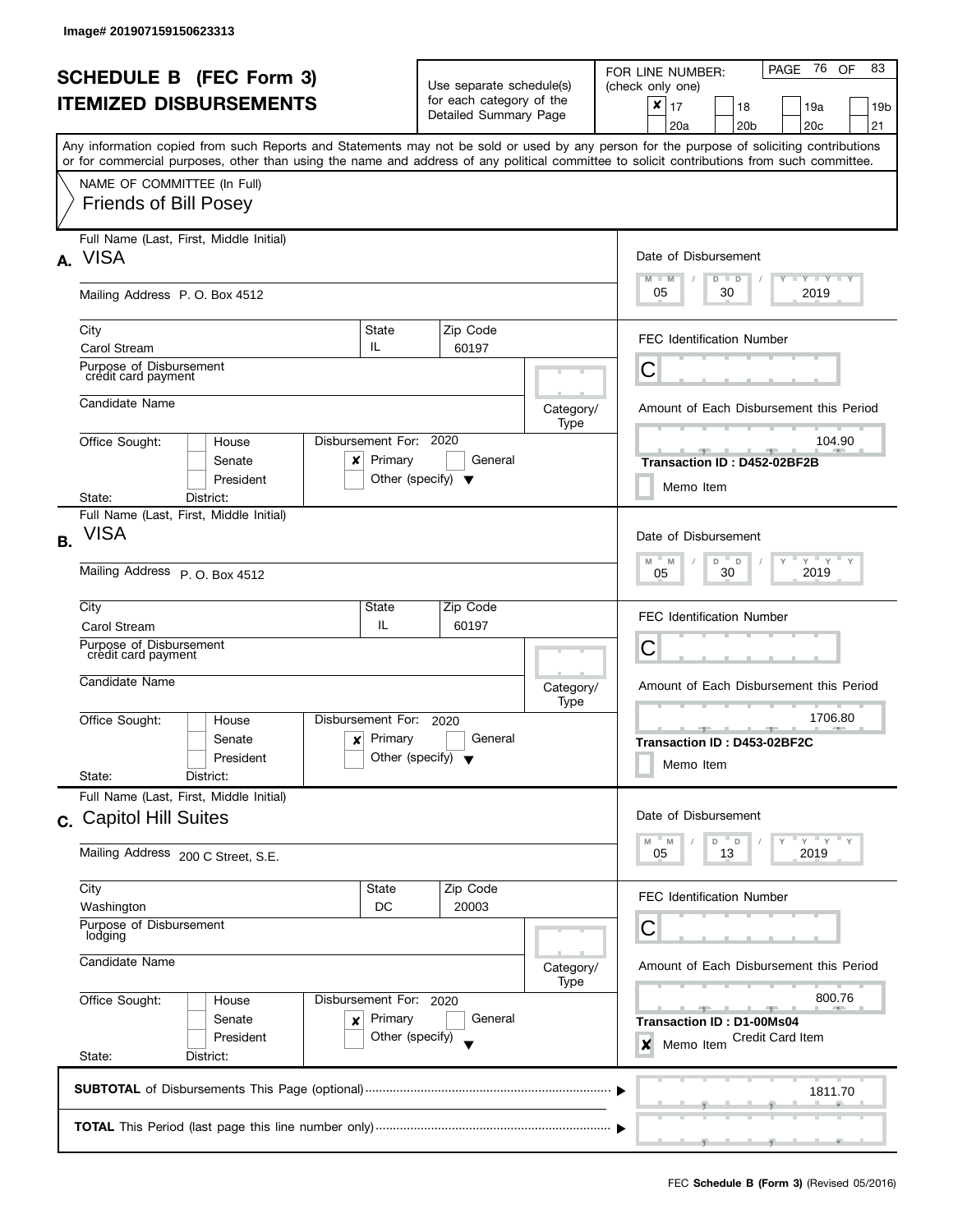| <b>SCHEDULE B (FEC Form 3)</b> |                                                                                                                                            | Use separate schedule(s)        |                                      |         |                          | 83<br>PAGE 77<br><b>OF</b><br>FOR LINE NUMBER:<br>(check only one)                                  |  |  |
|--------------------------------|--------------------------------------------------------------------------------------------------------------------------------------------|---------------------------------|--------------------------------------|---------|--------------------------|-----------------------------------------------------------------------------------------------------|--|--|
| <b>ITEMIZED DISBURSEMENTS</b>  |                                                                                                                                            |                                 | for each category of the             |         |                          | $\pmb{\times}$<br>17<br>18<br>19a<br>19b                                                            |  |  |
|                                |                                                                                                                                            |                                 | Detailed Summary Page                |         |                          | 20 <sub>c</sub><br>21<br>20a<br>20 <sub>b</sub>                                                     |  |  |
|                                | Any information copied from such Reports and Statements may not be sold or used by any person for the purpose of soliciting contributions  |                                 |                                      |         |                          |                                                                                                     |  |  |
|                                | or for commercial purposes, other than using the name and address of any political committee to solicit contributions from such committee. |                                 |                                      |         |                          |                                                                                                     |  |  |
|                                | NAME OF COMMITTEE (In Full)                                                                                                                |                                 |                                      |         |                          |                                                                                                     |  |  |
|                                | <b>Friends of Bill Posey</b>                                                                                                               |                                 |                                      |         |                          |                                                                                                     |  |  |
|                                |                                                                                                                                            |                                 |                                      |         |                          |                                                                                                     |  |  |
|                                | Full Name (Last, First, Middle Initial)                                                                                                    |                                 |                                      |         |                          |                                                                                                     |  |  |
| А.                             | <b>Hilton Hotels &amp; Resorts</b>                                                                                                         |                                 |                                      |         |                          | Date of Disbursement                                                                                |  |  |
|                                |                                                                                                                                            |                                 |                                      |         |                          | $\mathbf{I}$ $\mathbf{Y}$ $\mathbf{I}$ $\mathbf{Y}$ $\mathbf{I}$ $\mathbf{Y}$<br>$M - M$<br>$D$ $D$ |  |  |
|                                | Mailing Address 1919 Connecticut Avenue, N.W.                                                                                              |                                 |                                      |         |                          | 05<br>2019<br>14                                                                                    |  |  |
|                                |                                                                                                                                            |                                 |                                      |         |                          |                                                                                                     |  |  |
|                                | City                                                                                                                                       | State                           | Zip Code                             |         |                          | <b>FEC Identification Number</b>                                                                    |  |  |
|                                | Washington                                                                                                                                 | DC                              | 20009                                |         |                          |                                                                                                     |  |  |
|                                | Purpose of Disbursement<br>lodging                                                                                                         |                                 |                                      |         |                          | C                                                                                                   |  |  |
|                                |                                                                                                                                            |                                 |                                      |         |                          |                                                                                                     |  |  |
|                                | Candidate Name                                                                                                                             |                                 |                                      |         | Category/                | Amount of Each Disbursement this Period                                                             |  |  |
|                                | Office Sought:<br>House                                                                                                                    | Disbursement For: 2020          |                                      |         | Type                     | 361.22                                                                                              |  |  |
|                                | Senate<br>x                                                                                                                                | Primary                         |                                      | General |                          | Transaction ID: D2-01yu04                                                                           |  |  |
|                                | President                                                                                                                                  |                                 | Other (specify) $\blacktriangledown$ |         |                          | <b>Credit Card Item</b>                                                                             |  |  |
|                                | State:<br>District:                                                                                                                        |                                 |                                      |         |                          | ×<br>Memo Item                                                                                      |  |  |
|                                | Full Name (Last, First, Middle Initial)                                                                                                    |                                 |                                      |         |                          |                                                                                                     |  |  |
| В.                             | <b>Hilton Hotels &amp; Resorts</b>                                                                                                         |                                 |                                      |         |                          | Date of Disbursement                                                                                |  |  |
|                                |                                                                                                                                            | $Y$ $Y$ $Y$<br>M<br>M<br>D<br>D |                                      |         |                          |                                                                                                     |  |  |
|                                | Mailing Address 1919 Connecticut Avenue, N.W.                                                                                              | 2019<br>14<br>05                |                                      |         |                          |                                                                                                     |  |  |
|                                |                                                                                                                                            |                                 |                                      |         |                          |                                                                                                     |  |  |
|                                | City                                                                                                                                       | State                           | Zip Code                             |         |                          | <b>FEC Identification Number</b>                                                                    |  |  |
|                                | Washington                                                                                                                                 | DC                              | 20009                                |         |                          |                                                                                                     |  |  |
|                                | Purpose of Disbursement<br>lodging                                                                                                         |                                 |                                      |         |                          | С                                                                                                   |  |  |
|                                | Candidate Name                                                                                                                             |                                 |                                      |         |                          |                                                                                                     |  |  |
|                                |                                                                                                                                            |                                 |                                      |         | Category/<br>Type        | Amount of Each Disbursement this Period                                                             |  |  |
|                                | Office Sought:<br>House                                                                                                                    | Disbursement For:               | 2020                                 |         |                          | 309.22                                                                                              |  |  |
|                                | Senate<br>$\boldsymbol{x}$                                                                                                                 | Primary                         |                                      | General |                          | <b>AND IN</b><br>Transaction ID: D3-01yu05                                                          |  |  |
|                                | President                                                                                                                                  |                                 | Other (specify) $\blacktriangledown$ |         |                          | Memo Item Credit Card Item                                                                          |  |  |
|                                | State:<br>District:                                                                                                                        |                                 |                                      |         |                          | $\boldsymbol{x}$                                                                                    |  |  |
|                                | Full Name (Last, First, Middle Initial)                                                                                                    |                                 |                                      |         |                          |                                                                                                     |  |  |
|                                | c. Hilton Hotels & Resorts                                                                                                                 |                                 |                                      |         |                          | Date of Disbursement                                                                                |  |  |
|                                |                                                                                                                                            |                                 |                                      |         |                          | $Y$ $Y$<br>D<br>D<br>M<br>M                                                                         |  |  |
|                                | Mailing Address 1919 Connecticut Avenue, N.W.                                                                                              |                                 |                                      |         |                          | 2019<br>05<br>14                                                                                    |  |  |
|                                |                                                                                                                                            |                                 |                                      |         |                          |                                                                                                     |  |  |
|                                | City                                                                                                                                       | State                           | Zip Code                             |         |                          | <b>FEC Identification Number</b>                                                                    |  |  |
|                                | Washington                                                                                                                                 | DC                              | 20009                                |         |                          |                                                                                                     |  |  |
|                                | Purpose of Disbursement<br>lodging                                                                                                         |                                 |                                      |         |                          | С                                                                                                   |  |  |
|                                | Candidate Name<br>Office Sought:<br>Disbursement For: 2020<br>House                                                                        |                                 |                                      |         |                          |                                                                                                     |  |  |
|                                |                                                                                                                                            |                                 |                                      |         | Category/<br><b>Type</b> | Amount of Each Disbursement this Period                                                             |  |  |
|                                |                                                                                                                                            |                                 |                                      |         |                          | 52.00                                                                                               |  |  |
|                                | Senate<br>x                                                                                                                                | Primary                         |                                      | General |                          | Transaction ID: D4-01yu06                                                                           |  |  |
|                                | President                                                                                                                                  | Other (specify)                 |                                      |         |                          | Credit Card Item<br>$\boldsymbol{x}$<br>Memo Item                                                   |  |  |
|                                | State:<br>District:                                                                                                                        |                                 |                                      |         |                          |                                                                                                     |  |  |
|                                |                                                                                                                                            |                                 |                                      |         |                          |                                                                                                     |  |  |
|                                |                                                                                                                                            | 0.00                            |                                      |         |                          |                                                                                                     |  |  |
|                                |                                                                                                                                            |                                 |                                      |         |                          |                                                                                                     |  |  |
|                                |                                                                                                                                            |                                 |                                      |         |                          |                                                                                                     |  |  |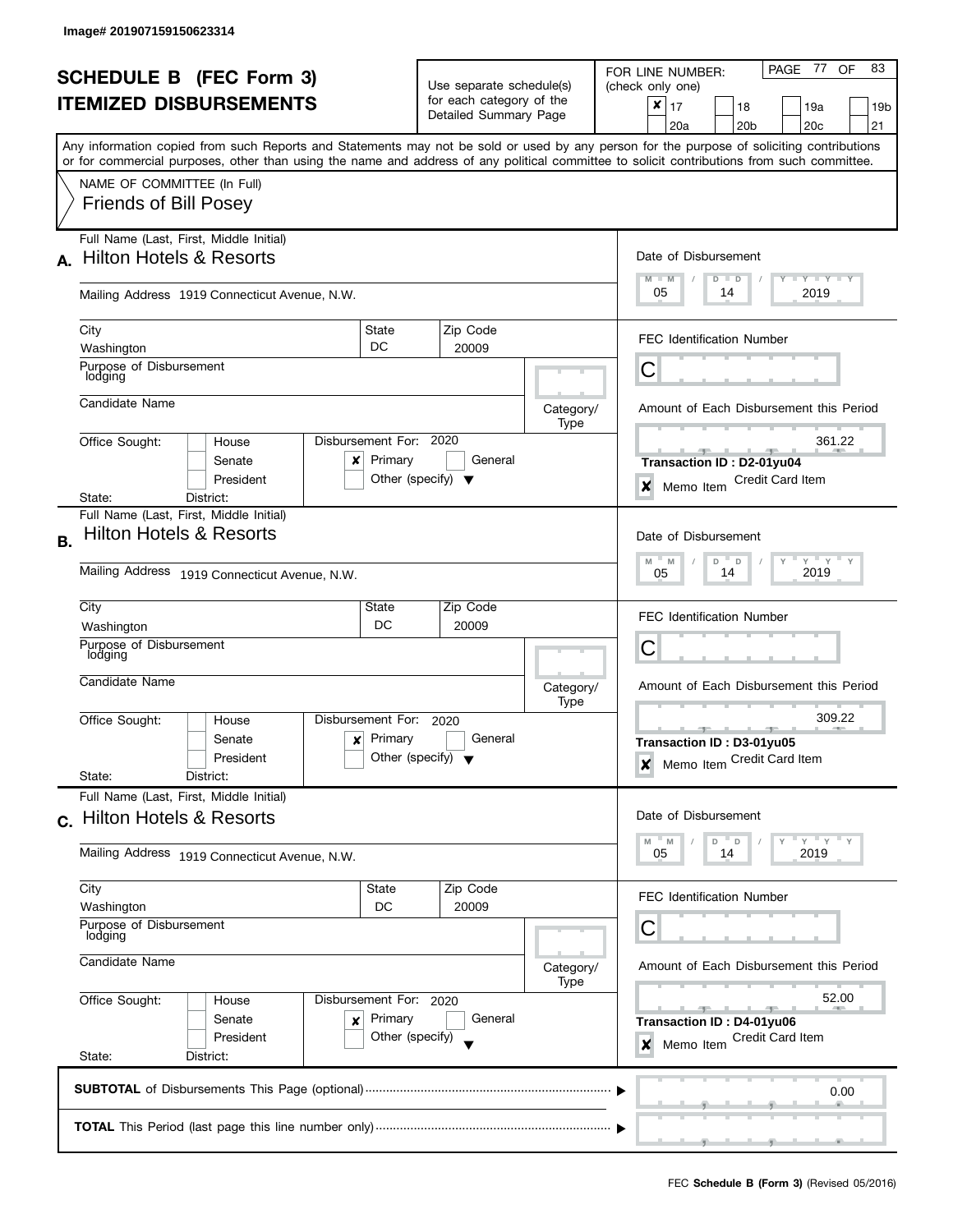| <b>SCHEDULE B</b> (FEC Form 3) |                                                                                                                                                                                                                                                                                         |                                                                           | Use separate schedule(s)                          |                   |                   | PAGE 78<br>83<br>OF<br>FOR LINE NUMBER:<br>(check only one)                                            |
|--------------------------------|-----------------------------------------------------------------------------------------------------------------------------------------------------------------------------------------------------------------------------------------------------------------------------------------|---------------------------------------------------------------------------|---------------------------------------------------|-------------------|-------------------|--------------------------------------------------------------------------------------------------------|
| <b>ITEMIZED DISBURSEMENTS</b>  |                                                                                                                                                                                                                                                                                         |                                                                           | for each category of the<br>Detailed Summary Page |                   |                   | $\boldsymbol{x}$<br>17<br>18<br>19a<br>19b<br>21<br>20 <sub>b</sub><br>20 <sub>c</sub><br>20a          |
|                                | Any information copied from such Reports and Statements may not be sold or used by any person for the purpose of soliciting contributions<br>or for commercial purposes, other than using the name and address of any political committee to solicit contributions from such committee. |                                                                           |                                                   |                   |                   |                                                                                                        |
|                                | NAME OF COMMITTEE (In Full)<br><b>Friends of Bill Posey</b>                                                                                                                                                                                                                             |                                                                           |                                                   |                   |                   |                                                                                                        |
|                                | Full Name (Last, First, Middle Initial)<br>A. US House Gift Shop                                                                                                                                                                                                                        |                                                                           |                                                   |                   |                   | Date of Disbursement                                                                                   |
|                                | Mailing Address Longworth Bldg                                                                                                                                                                                                                                                          |                                                                           |                                                   |                   |                   | $T - Y = Y + Y$<br>$M - M$<br>$D$ $D$<br>05<br>02<br>2019                                              |
|                                | City<br>Washington                                                                                                                                                                                                                                                                      | State<br>DC                                                               |                                                   | Zip Code<br>20515 |                   | <b>FEC Identification Number</b>                                                                       |
|                                | Purpose of Disbursement<br>gifts                                                                                                                                                                                                                                                        |                                                                           |                                                   |                   |                   | С                                                                                                      |
|                                | Candidate Name                                                                                                                                                                                                                                                                          |                                                                           |                                                   |                   | Category/<br>Type | Amount of Each Disbursement this Period                                                                |
|                                | Office Sought:<br>House<br>Senate<br>x<br>President                                                                                                                                                                                                                                     | Disbursement For: 2020<br>Primary<br>Other (specify) $\blacktriangledown$ |                                                   | General           |                   | 183.60<br><b>Transaction ID: D5-02LH0D</b><br><b>Credit Card Item</b><br>$\boldsymbol{x}$<br>Memo Item |
|                                | District:<br>State:<br>Full Name (Last, First, Middle Initial)                                                                                                                                                                                                                          |                                                                           |                                                   |                   |                   |                                                                                                        |
| <b>B.</b>                      | <b>VISA</b>                                                                                                                                                                                                                                                                             |                                                                           |                                                   |                   |                   | Date of Disbursement                                                                                   |
|                                | Mailing Address P. O. Box 4512                                                                                                                                                                                                                                                          | $Y$ $Y$<br>$\overline{a}$<br>M<br>D<br>Υ<br>M<br>2019<br>04<br>06         |                                                   |                   |                   |                                                                                                        |
|                                | City<br><b>Carol Stream</b>                                                                                                                                                                                                                                                             | State<br>IL.                                                              |                                                   | Zip Code<br>60197 |                   | <b>FEC Identification Number</b>                                                                       |
|                                | Purpose of Disbursement<br>credit card payment                                                                                                                                                                                                                                          |                                                                           |                                                   |                   |                   | C                                                                                                      |
|                                | Candidate Name                                                                                                                                                                                                                                                                          |                                                                           |                                                   |                   | Category/<br>Type | Amount of Each Disbursement this Period                                                                |
|                                | Office Sought:<br>House<br>Senate<br>x<br>President<br>State:<br>District:                                                                                                                                                                                                              | Disbursement For:<br>Primary<br>Other (specify) $\blacktriangledown$      |                                                   | 2020<br>General   |                   | 241.92<br>Transaction ID: D454-02BF2D<br>Memo Item                                                     |
|                                | Full Name (Last, First, Middle Initial)                                                                                                                                                                                                                                                 |                                                                           |                                                   |                   |                   |                                                                                                        |
|                                | c. Google                                                                                                                                                                                                                                                                               |                                                                           |                                                   |                   |                   | Date of Disbursement                                                                                   |
|                                | Mailing Address 1600 Amphitheatre Parkway                                                                                                                                                                                                                                               |                                                                           |                                                   |                   |                   | $Y$ $Y$<br>$^{\circ}$ D<br>M<br>$-M$<br>D<br>2019<br>05<br>01                                          |
|                                | City<br><b>Mountain View</b>                                                                                                                                                                                                                                                            | State<br>CA                                                               |                                                   | Zip Code<br>94043 |                   | <b>FEC Identification Number</b>                                                                       |
|                                | Purpose of Disbursement<br>email services                                                                                                                                                                                                                                               |                                                                           |                                                   |                   |                   | С                                                                                                      |
|                                | Candidate Name                                                                                                                                                                                                                                                                          |                                                                           |                                                   |                   |                   | Amount of Each Disbursement this Period<br>Category/                                                   |
|                                | Office Sought:<br>House<br>Senate<br>×<br>President                                                                                                                                                                                                                                     | Disbursement For: 2020<br>Primary<br>Other (specify)                      |                                                   | General           |                   | 71.60<br>$-$<br>Transaction ID: D1-01wY0v<br>Credit Card Item<br>$\boldsymbol{x}$<br>Memo Item         |
|                                | State:<br>District:                                                                                                                                                                                                                                                                     |                                                                           |                                                   |                   |                   |                                                                                                        |
|                                |                                                                                                                                                                                                                                                                                         |                                                                           |                                                   |                   |                   | 241.92                                                                                                 |
|                                |                                                                                                                                                                                                                                                                                         |                                                                           |                                                   |                   |                   |                                                                                                        |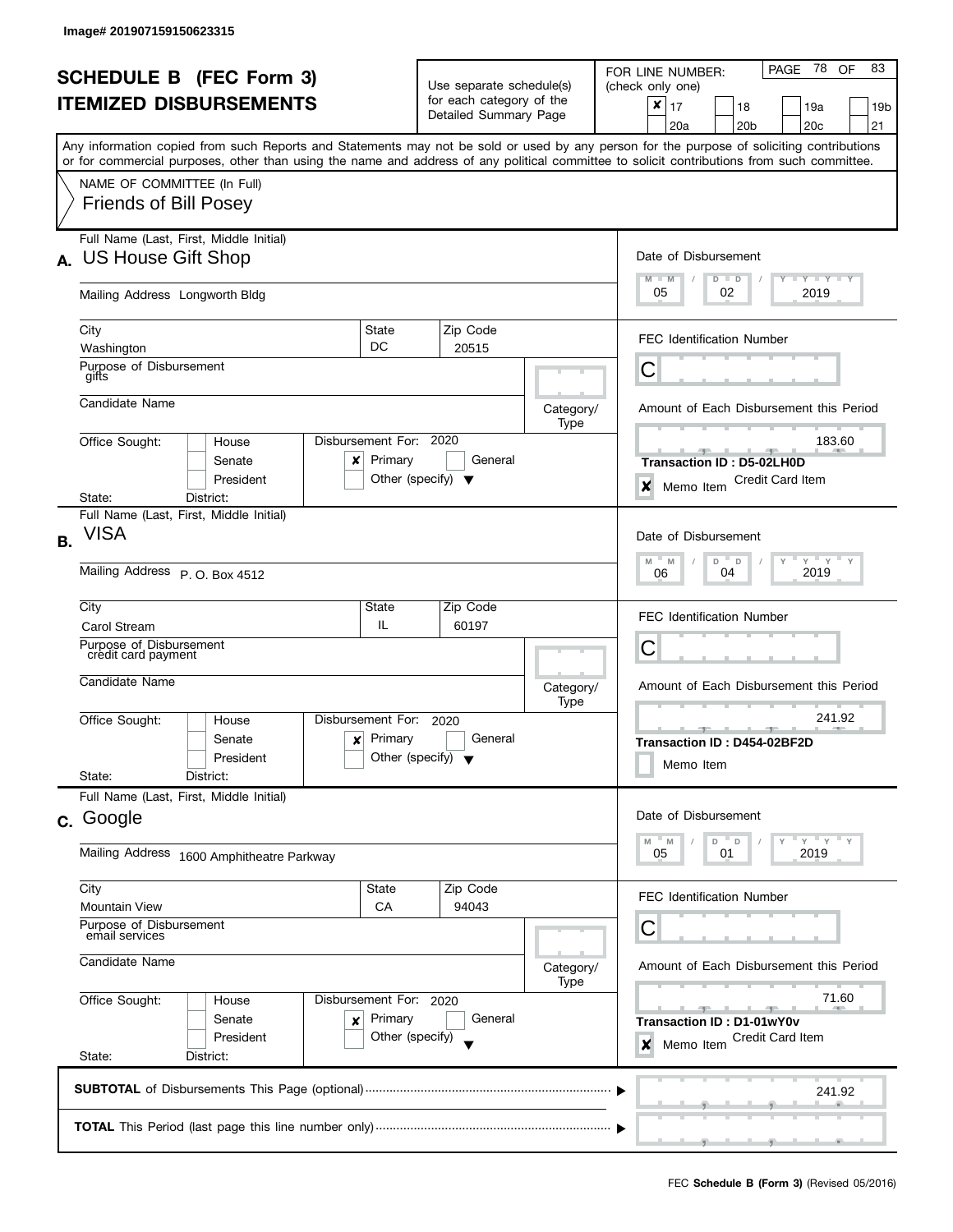|           | <b>SCHEDULE B</b> (FEC Form 3)<br><b>ITEMIZED DISBURSEMENTS</b><br>Any information copied from such Reports and Statements may not be sold or used by any person for the purpose of soliciting contributions |                                                                                   | Use separate schedule(s)<br>for each category of the<br>Detailed Summary Page                    |                   | 83<br>PAGE 79<br>OF<br>FOR LINE NUMBER:<br>(check only one)<br>$\pmb{\times}$<br>17<br>18<br>19a<br>19b<br>20 <sub>b</sub><br>20 <sub>c</sub><br>21<br>20a |
|-----------|--------------------------------------------------------------------------------------------------------------------------------------------------------------------------------------------------------------|-----------------------------------------------------------------------------------|--------------------------------------------------------------------------------------------------|-------------------|------------------------------------------------------------------------------------------------------------------------------------------------------------|
|           | or for commercial purposes, other than using the name and address of any political committee to solicit contributions from such committee.<br>NAME OF COMMITTEE (In Full)<br><b>Friends of Bill Posey</b>    |                                                                                   |                                                                                                  |                   |                                                                                                                                                            |
|           | Full Name (Last, First, Middle Initial)<br>A. Office Depot<br>Mailing Address 6729 Colonnade Avenue                                                                                                          | Date of Disbursement<br>$M - M$<br><b>LY LY LY</b><br>$D$ $D$<br>04<br>25<br>2019 |                                                                                                  |                   |                                                                                                                                                            |
|           | City<br>Melbourne<br>Purpose of Disbursement<br>office supplies                                                                                                                                              | State<br>FL.                                                                      | Zip Code<br>32940                                                                                |                   | <b>FEC Identification Number</b><br>С                                                                                                                      |
|           | Candidate Name<br>Office Sought:<br>House<br>Senate<br>x<br>President                                                                                                                                        | Disbursement For: 2020<br>Primary                                                 | General<br>Other (specify) $\blacktriangledown$                                                  | Category/<br>Type | Amount of Each Disbursement this Period<br>27.80<br>Transaction ID: D4-02Dv0O<br>Credit Card Item<br>$\boldsymbol{x}$<br>Memo Item                         |
| <b>B.</b> | District:<br>State:<br>Full Name (Last, First, Middle Initial)<br><b>VISA</b><br>Mailing Address P. O. Box 4512                                                                                              |                                                                                   | Date of Disbursement<br>$Y$ $Y$ $Y$<br>M<br>D<br>Υ<br>$\mathsf{Y}$<br>M<br>D<br>2019<br>06<br>06 |                   |                                                                                                                                                            |
|           | City<br><b>Carol Stream</b><br>Purpose of Disbursement<br>credit card payment<br>Candidate Name                                                                                                              | State<br>IL                                                                       | Zip Code<br>60197                                                                                | Category/         | FEC Identification Number<br>С<br>Amount of Each Disbursement this Period                                                                                  |
|           | Office Sought:<br>House<br>Senate<br>x<br>President<br>State:<br>District:                                                                                                                                   | Disbursement For:<br>Primary                                                      | 2020<br>General<br>Other (specify) $\blacktriangledown$                                          | Type              | 1880.49<br>$-1$<br>Transaction ID: D455-02BF2E<br>Memo Item                                                                                                |
|           | Full Name (Last, First, Middle Initial)<br>c. Constant Contact<br>Mailing Address 1601 Trapelo Road                                                                                                          |                                                                                   |                                                                                                  |                   | Date of Disbursement<br>" ү " ү " ү<br>M<br>$-M$<br>D<br>$\mathbb D$<br>04<br>27<br>2019                                                                   |
|           | City<br>Waltham<br>Purpose of Disbursement<br>email services<br>Candidate Name                                                                                                                               | State<br>МA                                                                       | Zip Code<br>02451                                                                                | Category/<br>Type | FEC Identification Number<br>С<br>Amount of Each Disbursement this Period                                                                                  |
|           | Office Sought:<br>House<br>Senate<br>×<br>President<br>State:<br>District:                                                                                                                                   | Disbursement For: 2020<br>Primary<br>Other (specify)                              | General                                                                                          |                   | 65.00<br>$-1$<br>Transaction ID: D1-01vu0x<br>Credit Card Item<br>$\boldsymbol{x}$<br>Memo Item                                                            |
|           |                                                                                                                                                                                                              |                                                                                   |                                                                                                  |                   | 1880.49                                                                                                                                                    |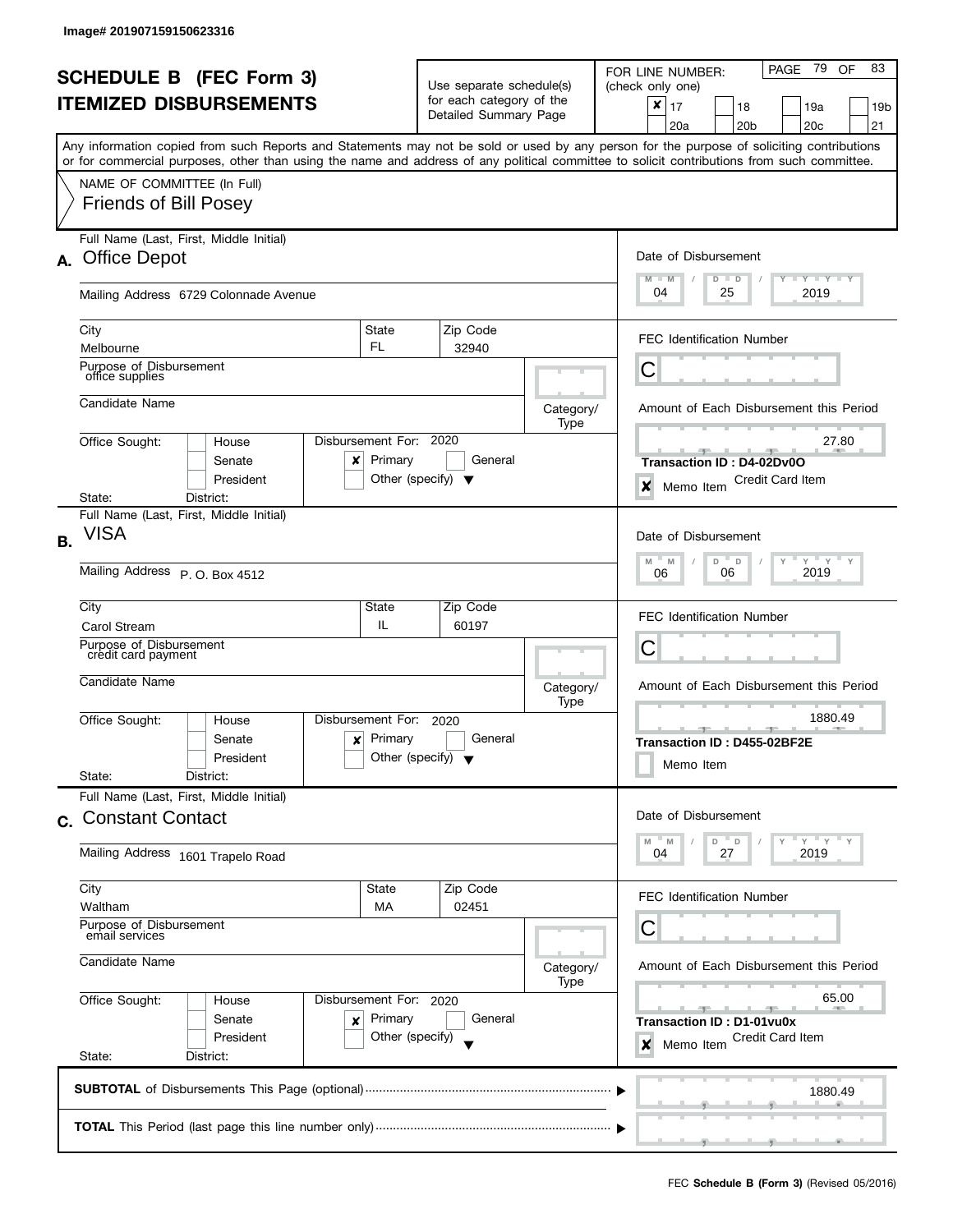|                                |                                                                                                                                            |                                                                                               |                                      |                   | PAGE 80<br>83<br>OF<br>FOR LINE NUMBER:              |
|--------------------------------|--------------------------------------------------------------------------------------------------------------------------------------------|-----------------------------------------------------------------------------------------------|--------------------------------------|-------------------|------------------------------------------------------|
| <b>SCHEDULE B</b> (FEC Form 3) |                                                                                                                                            |                                                                                               | Use separate schedule(s)             |                   | (check only one)                                     |
| <b>ITEMIZED DISBURSEMENTS</b>  |                                                                                                                                            |                                                                                               | for each category of the             |                   | ×<br>17<br>18<br>19a<br>19b                          |
|                                |                                                                                                                                            |                                                                                               | Detailed Summary Page                |                   | 20 <sub>b</sub><br>20c<br>21<br>20a                  |
|                                | Any information copied from such Reports and Statements may not be sold or used by any person for the purpose of soliciting contributions  |                                                                                               |                                      |                   |                                                      |
|                                | or for commercial purposes, other than using the name and address of any political committee to solicit contributions from such committee. |                                                                                               |                                      |                   |                                                      |
|                                | NAME OF COMMITTEE (In Full)                                                                                                                |                                                                                               |                                      |                   |                                                      |
|                                | <b>Friends of Bill Posey</b>                                                                                                               |                                                                                               |                                      |                   |                                                      |
|                                |                                                                                                                                            |                                                                                               |                                      |                   |                                                      |
|                                | Full Name (Last, First, Middle Initial)                                                                                                    |                                                                                               |                                      |                   |                                                      |
|                                | A. Office Depot                                                                                                                            |                                                                                               |                                      |                   | Date of Disbursement                                 |
|                                |                                                                                                                                            |                                                                                               |                                      |                   | Y Y FY FY<br>$M - M$<br>$D$ $D$                      |
|                                | Mailing Address 6729 Colonnade Avenue                                                                                                      |                                                                                               |                                      |                   | 04<br>28<br>2019                                     |
|                                | City                                                                                                                                       | State                                                                                         | Zip Code                             |                   |                                                      |
|                                | Melbourne                                                                                                                                  | FL.                                                                                           | 32940                                |                   | <b>FEC Identification Number</b>                     |
|                                | Purpose of Disbursement                                                                                                                    |                                                                                               |                                      |                   | С                                                    |
|                                | office supplies                                                                                                                            |                                                                                               |                                      |                   |                                                      |
|                                | Candidate Name                                                                                                                             |                                                                                               |                                      | Category/         | Amount of Each Disbursement this Period              |
|                                |                                                                                                                                            |                                                                                               |                                      | Type              |                                                      |
|                                | Disbursement For: 2020<br>Office Sought:<br>House                                                                                          |                                                                                               |                                      |                   | 55.59                                                |
|                                | Senate<br>x                                                                                                                                | Primary                                                                                       | General                              |                   | Transaction ID: D2-02Dv0P                            |
|                                | President                                                                                                                                  |                                                                                               | Other (specify) $\blacktriangledown$ |                   | <b>Credit Card Item</b><br>×<br>Memo Item            |
|                                | District:<br>State:                                                                                                                        |                                                                                               |                                      |                   |                                                      |
|                                | Full Name (Last, First, Middle Initial)                                                                                                    |                                                                                               |                                      |                   |                                                      |
| <b>B.</b>                      | <b>Office Depot</b>                                                                                                                        | Date of Disbursement                                                                          |                                      |                   |                                                      |
|                                | Mailing Address 6729 Colonnade Avenue                                                                                                      | $Y$ <sup><math>\top</math></sup><br>$Y$ $Y$ $Y$<br>D<br>$-$ D<br>M<br>- M<br>30<br>2019<br>04 |                                      |                   |                                                      |
|                                |                                                                                                                                            |                                                                                               |                                      |                   |                                                      |
|                                | City                                                                                                                                       | State                                                                                         | Zip Code                             |                   | <b>FEC Identification Number</b>                     |
|                                | Melbourne                                                                                                                                  | FL.                                                                                           | 32940                                |                   |                                                      |
|                                | Purpose of Disbursement<br>office supplies                                                                                                 |                                                                                               |                                      |                   | С                                                    |
|                                | Candidate Name                                                                                                                             |                                                                                               |                                      |                   |                                                      |
|                                |                                                                                                                                            |                                                                                               |                                      | Category/<br>Type | Amount of Each Disbursement this Period              |
|                                | Office Sought:<br>Disbursement For:<br>House                                                                                               |                                                                                               | 2020                                 |                   | 121.98                                               |
|                                | Senate<br>x                                                                                                                                | Primary                                                                                       | General                              |                   | $-1$<br>Transaction ID: D3-02Dv0Q                    |
|                                | President                                                                                                                                  |                                                                                               | Other (specify) $\blacktriangledown$ |                   | Memo Item Credit Card Item<br>$\boldsymbol{x}$       |
|                                | State:<br>District:                                                                                                                        |                                                                                               |                                      |                   |                                                      |
|                                | Full Name (Last, First, Middle Initial)                                                                                                    |                                                                                               |                                      |                   |                                                      |
|                                | c. Office Depot                                                                                                                            |                                                                                               |                                      |                   | Date of Disbursement                                 |
|                                |                                                                                                                                            |                                                                                               |                                      |                   | $Y'$ $Y'$ $Y$<br>" M<br>D<br>$^-$ D<br>M             |
|                                | Mailing Address 6729 Colonnade Avenue                                                                                                      |                                                                                               | 30<br>2019<br>04                     |                   |                                                      |
|                                | City                                                                                                                                       | <b>State</b>                                                                                  | Zip Code                             |                   |                                                      |
|                                | Melbourne                                                                                                                                  | FL                                                                                            | 32940                                |                   | FEC Identification Number                            |
|                                | Purpose of Disbursement                                                                                                                    | С                                                                                             |                                      |                   |                                                      |
|                                | office supplies                                                                                                                            |                                                                                               |                                      |                   |                                                      |
|                                | Candidate Name                                                                                                                             | Amount of Each Disbursement this Period<br>Category/                                          |                                      |                   |                                                      |
|                                | Disbursement For: 2020                                                                                                                     | 110.00                                                                                        |                                      |                   |                                                      |
|                                | Office Sought:<br>House<br>Senate                                                                                                          | Primary                                                                                       | General                              |                   |                                                      |
|                                | ×<br>President                                                                                                                             | Other (specify)                                                                               |                                      |                   | Transaction ID: D4-02Dv0R<br><b>Credit Card Item</b> |
|                                | State:<br>District:                                                                                                                        |                                                                                               |                                      |                   | Memo Item<br>×                                       |
|                                |                                                                                                                                            |                                                                                               |                                      |                   |                                                      |
|                                |                                                                                                                                            |                                                                                               |                                      |                   | 0.00                                                 |
|                                |                                                                                                                                            |                                                                                               |                                      |                   |                                                      |
|                                |                                                                                                                                            |                                                                                               |                                      |                   |                                                      |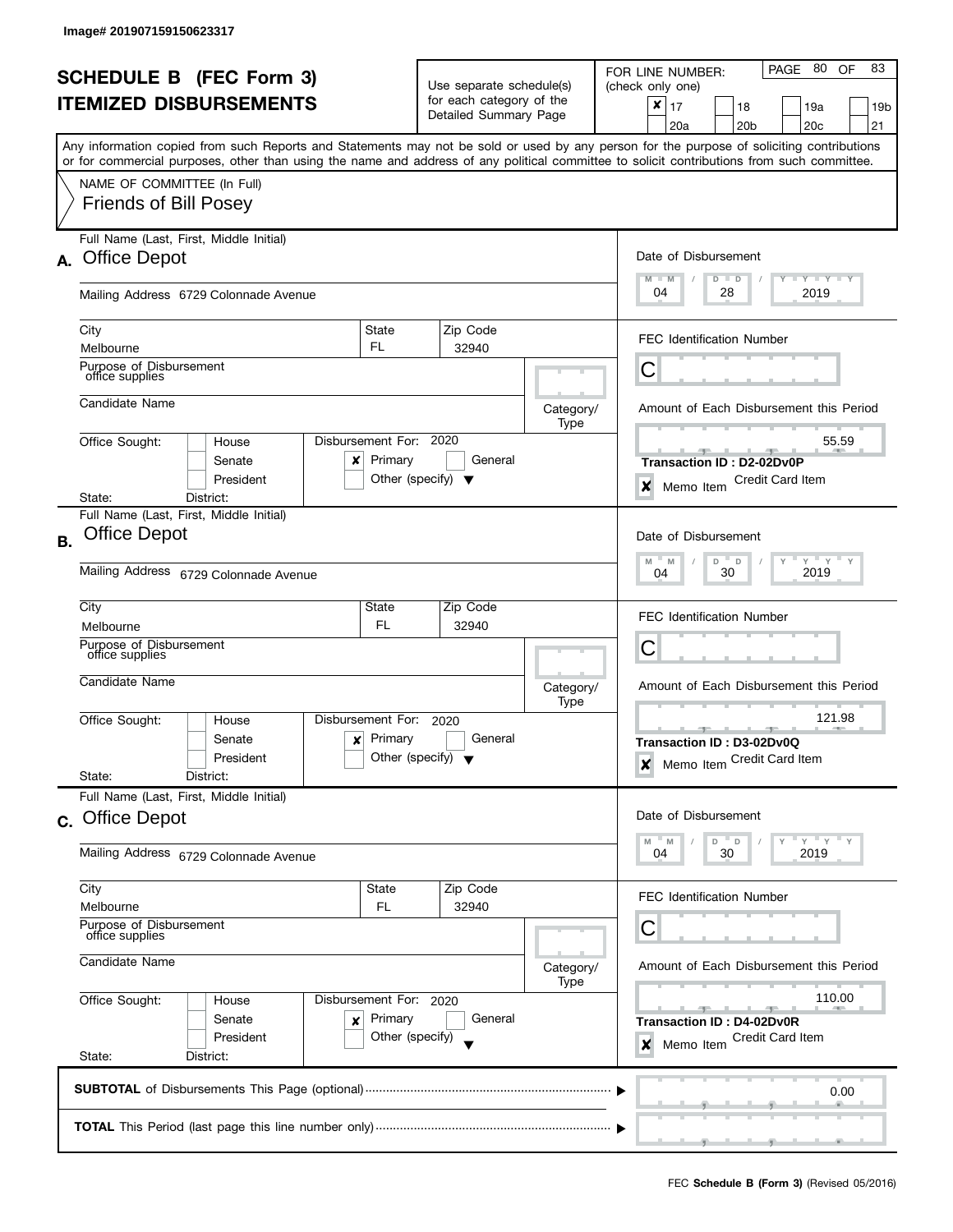| <b>SCHEDULE B</b> (FEC Form 3)                                         |                                                                                                                                                                                                                                                                                         |                                   | Use separate schedule(s)                                |                   | PAGE 81<br>83<br>OF<br>FOR LINE NUMBER:<br>(check only one)                                 |
|------------------------------------------------------------------------|-----------------------------------------------------------------------------------------------------------------------------------------------------------------------------------------------------------------------------------------------------------------------------------------|-----------------------------------|---------------------------------------------------------|-------------------|---------------------------------------------------------------------------------------------|
|                                                                        | <b>ITEMIZED DISBURSEMENTS</b>                                                                                                                                                                                                                                                           |                                   | for each category of the<br>Detailed Summary Page       |                   | $\pmb{\times}$<br>17<br>18<br>19a<br>19 <sub>b</sub><br>20 <sub>b</sub><br>20c<br>21<br>20a |
|                                                                        | Any information copied from such Reports and Statements may not be sold or used by any person for the purpose of soliciting contributions<br>or for commercial purposes, other than using the name and address of any political committee to solicit contributions from such committee. |                                   |                                                         |                   |                                                                                             |
|                                                                        | NAME OF COMMITTEE (In Full)<br><b>Friends of Bill Posey</b>                                                                                                                                                                                                                             |                                   |                                                         |                   |                                                                                             |
| А.                                                                     | Full Name (Last, First, Middle Initial)<br><b>Quail Valley River Club</b>                                                                                                                                                                                                               |                                   |                                                         |                   | Date of Disbursement<br>$T - Y = T - Y$<br>$M - M$<br>$D$ $D$                               |
|                                                                        | Mailing Address 2345 Florida A1A                                                                                                                                                                                                                                                        |                                   |                                                         |                   | 04<br>26<br>2019                                                                            |
|                                                                        | City<br>Vero Beach                                                                                                                                                                                                                                                                      | State<br>FL                       | Zip Code<br>32963                                       |                   | <b>FEC Identification Number</b>                                                            |
|                                                                        | Purpose of Disbursement<br>catering                                                                                                                                                                                                                                                     |                                   |                                                         |                   | С                                                                                           |
|                                                                        | Candidate Name                                                                                                                                                                                                                                                                          |                                   |                                                         | Category/<br>Type | Amount of Each Disbursement this Period                                                     |
|                                                                        | Office Sought:<br>House<br>Senate<br>x<br>President                                                                                                                                                                                                                                     | Disbursement For: 2020<br>Primary | General<br>Other (specify) $\blacktriangledown$         |                   | 1469.08<br><b>Transaction ID: D6-02RR01</b><br><b>Credit Card Item</b><br>X<br>Memo Item    |
|                                                                        | District:<br>State:<br>Full Name (Last, First, Middle Initial)                                                                                                                                                                                                                          |                                   |                                                         |                   |                                                                                             |
| В.                                                                     | Robert Watkins & Company, P.A.                                                                                                                                                                                                                                                          |                                   |                                                         |                   | Date of Disbursement<br>$Y$ $Y$<br>M<br>D<br>Y<br>M<br>$\Box$                               |
|                                                                        | Mailing Address 610 S. Boulevard                                                                                                                                                                                                                                                        | 2019<br>04<br>04                  |                                                         |                   |                                                                                             |
|                                                                        | City<br>Tampa                                                                                                                                                                                                                                                                           | State<br>FL                       | Zip Code<br>33606                                       |                   | <b>FEC Identification Number</b>                                                            |
|                                                                        | Purpose of Disbursement<br>accounting services                                                                                                                                                                                                                                          |                                   |                                                         |                   | C                                                                                           |
|                                                                        | Candidate Name                                                                                                                                                                                                                                                                          |                                   |                                                         | Category/<br>Type | Amount of Each Disbursement this Period                                                     |
|                                                                        | Office Sought:<br>House<br>Senate<br>x<br>President<br>State:<br>District:                                                                                                                                                                                                              | Disbursement For:<br>Primary      | 2020<br>General<br>Other (specify) $\blacktriangledown$ |                   | 2500.00<br>$-9-$<br>Transaction ID: D467-001H2R<br>Memo Item                                |
|                                                                        | Full Name (Last, First, Middle Initial)<br>c. Robert Watkins & Company, P.A.                                                                                                                                                                                                            |                                   |                                                         |                   | Date of Disbursement                                                                        |
|                                                                        | Mailing Address 610 S. Boulevard                                                                                                                                                                                                                                                        |                                   |                                                         |                   | $Y = Y$<br>M<br>D<br>$\mathsf D$<br>M<br>2019<br>05<br>03                                   |
|                                                                        | City<br>Tampa                                                                                                                                                                                                                                                                           | State<br>FL                       | Zip Code<br>33606                                       |                   | <b>FEC Identification Number</b>                                                            |
|                                                                        | Purpose of Disbursement<br>accounting services                                                                                                                                                                                                                                          |                                   |                                                         |                   | С                                                                                           |
|                                                                        | Candidate Name                                                                                                                                                                                                                                                                          |                                   |                                                         | Category/<br>Type | Amount of Each Disbursement this Period                                                     |
| Office Sought:<br>Disbursement For: 2020<br>House<br>Primary<br>Senate |                                                                                                                                                                                                                                                                                         |                                   | General                                                 |                   | 2500.00                                                                                     |
|                                                                        | ×<br>President<br>State:<br>District:                                                                                                                                                                                                                                                   | Other (specify)                   |                                                         |                   | Transaction ID: D468-001H2S<br>Memo Item                                                    |
|                                                                        |                                                                                                                                                                                                                                                                                         |                                   |                                                         |                   | 5000.00                                                                                     |
|                                                                        |                                                                                                                                                                                                                                                                                         |                                   |                                                         |                   |                                                                                             |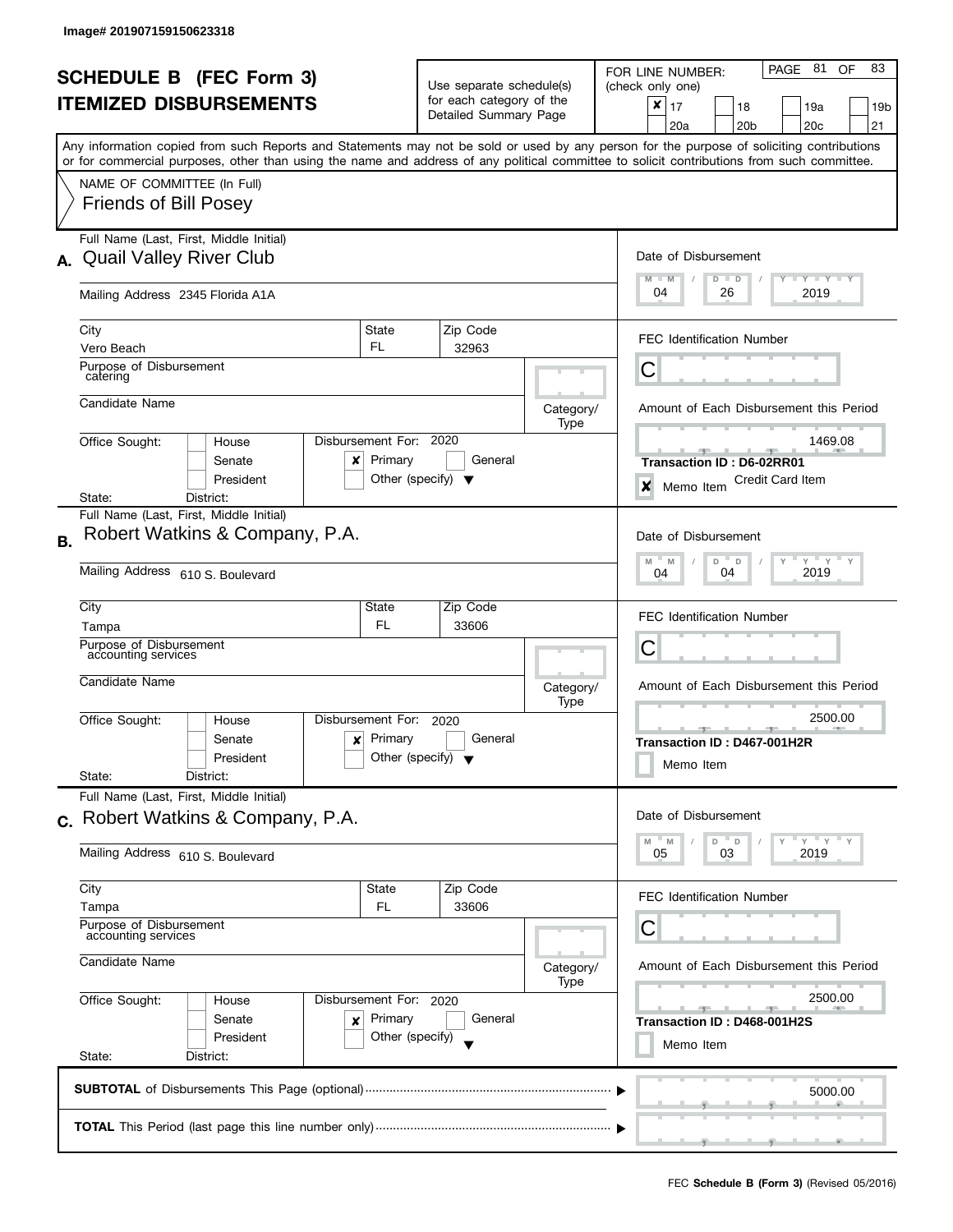|    | <b>SCHEDULE B (FEC Form 3)</b><br><b>ITEMIZED DISBURSEMENTS</b><br>Any information copied from such Reports and Statements may not be sold or used by any person for the purpose of soliciting contributions<br>or for commercial purposes, other than using the name and address of any political committee to solicit contributions from such committee.<br>NAME OF COMMITTEE (In Full)<br><b>Friends of Bill Posey</b> |                                                                                                                   | Use separate schedule(s)<br>for each category of the<br>Detailed Summary Page |                   | PAGE 82 OF<br>83<br>FOR LINE NUMBER:<br>(check only one)<br>$\pmb{\times}$<br>17<br>18<br>19a<br>19 <sub>b</sub><br>20a<br>20 <sub>b</sub><br>20 <sub>c</sub><br>21 |
|----|---------------------------------------------------------------------------------------------------------------------------------------------------------------------------------------------------------------------------------------------------------------------------------------------------------------------------------------------------------------------------------------------------------------------------|-------------------------------------------------------------------------------------------------------------------|-------------------------------------------------------------------------------|-------------------|---------------------------------------------------------------------------------------------------------------------------------------------------------------------|
|    | Full Name (Last, First, Middle Initial)<br>A. Robert Watkins & Company, P.A.<br>Mailing Address 610 S. Boulevard                                                                                                                                                                                                                                                                                                          | Date of Disbursement<br>$M - M$<br>$D$ $D$<br>$\bot$ $\gamma$ $\bot$ $\gamma$ $\bot$ $\gamma$<br>06<br>03<br>2019 |                                                                               |                   |                                                                                                                                                                     |
|    | City<br>Tampa<br>Purpose of Disbursement<br>accounting services<br>Candidate Name                                                                                                                                                                                                                                                                                                                                         | <b>State</b><br><b>FL</b>                                                                                         | Zip Code<br>33606                                                             | Category/         | <b>FEC Identification Number</b><br>C<br>Amount of Each Disbursement this Period                                                                                    |
|    | Disbursement For: 2020<br>Office Sought:<br>House<br>Senate<br>x<br>President<br>District:<br>State:<br>Full Name (Last, First, Middle Initial)                                                                                                                                                                                                                                                                           | Primary<br>Other (specify) $\blacktriangledown$                                                                   | General                                                                       | Type              | 2500.00<br>$-1$<br>Transaction ID: D469-001H2T<br>Memo Item                                                                                                         |
| В. | <b>Mailing Address</b>                                                                                                                                                                                                                                                                                                                                                                                                    |                                                                                                                   |                                                                               |                   | Date of Disbursement<br>$y + y + y + y$<br>$D$ <sup><math>\equiv</math></sup><br>$\Box$<br>M                                                                        |
|    | City<br>Purpose of Disbursement<br>Candidate Name                                                                                                                                                                                                                                                                                                                                                                         | State                                                                                                             | Zip Code                                                                      | Category/<br>Type | FEC Identification Number<br>С<br>Amount of Each Disbursement this Period                                                                                           |
|    | Office Sought:<br>Disbursement For:<br>House<br>Senate<br>President<br>State:<br>District:                                                                                                                                                                                                                                                                                                                                | Primary<br>Other (specify) $\blacktriangledown$                                                                   | General                                                                       |                   | Memo Item                                                                                                                                                           |
| C. | Full Name (Last, First, Middle Initial)<br><b>Mailing Address</b>                                                                                                                                                                                                                                                                                                                                                         |                                                                                                                   |                                                                               |                   | Date of Disbursement<br>D<br>D<br>M                                                                                                                                 |
|    | City<br>State<br>Purpose of Disbursement<br>Candidate Name                                                                                                                                                                                                                                                                                                                                                                | FEC Identification Number<br>С<br>Amount of Each Disbursement this Period<br>Category/                            |                                                                               |                   |                                                                                                                                                                     |
|    | Office Sought:<br>Disbursement For:<br>House<br>Senate<br>President<br>State:<br>District:                                                                                                                                                                                                                                                                                                                                | Primary<br>Other (specify)                                                                                        | General                                                                       | Type              | Memo Item                                                                                                                                                           |
|    |                                                                                                                                                                                                                                                                                                                                                                                                                           |                                                                                                                   |                                                                               |                   | 2500.00<br>42909.19                                                                                                                                                 |